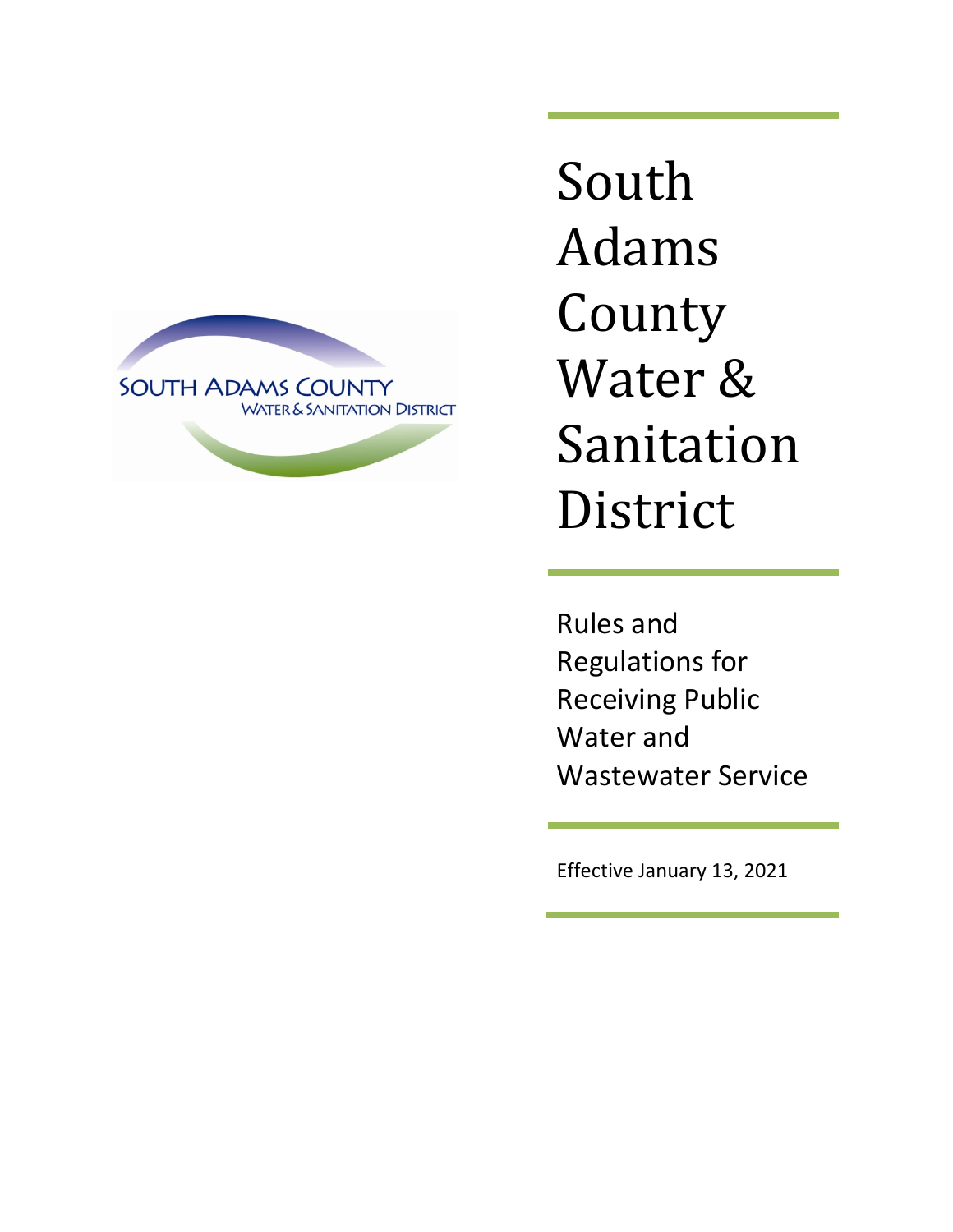## **ARTICLE I – GENERAL PROVISIONS**

| 1. | <b>GENERAL</b> |                    |  |
|----|----------------|--------------------|--|
|    | 1.1            |                    |  |
|    | 1.2            |                    |  |
|    | 1.3            |                    |  |
|    | 1.4            |                    |  |
|    | 1.5            |                    |  |
|    | 1.6            |                    |  |
|    | 1.7            |                    |  |
|    | 1.8            |                    |  |
|    | 1.9            |                    |  |
|    | 1.10           |                    |  |
|    | 1.11           |                    |  |
|    | 1.12           |                    |  |
|    | 1.13           |                    |  |
| 2. |                | <b>DEFINITIONS</b> |  |
|    | 2.1            |                    |  |
|    | 2.2            |                    |  |
|    | 2.3            |                    |  |
|    | 2.4            |                    |  |
|    | 2.5            |                    |  |
|    | 2.6            |                    |  |
|    | 2.7            |                    |  |
|    | 2.8            |                    |  |
|    | 2.9            |                    |  |
|    | 2.10           |                    |  |
|    | 2.11           |                    |  |
|    | 2.12           |                    |  |
|    | 2.13           |                    |  |
|    | 2.14           |                    |  |
|    | 2.15           |                    |  |
|    | 2.16           |                    |  |
|    | 2.17           |                    |  |
|    | 2.18           | District           |  |
|    | 2.19           |                    |  |
|    | 2.20           |                    |  |
|    | 2.21           |                    |  |
|    | 2.22           |                    |  |
|    | 2.23           |                    |  |
|    | 2.24           |                    |  |
|    | 2.25           |                    |  |
|    | 2.26           |                    |  |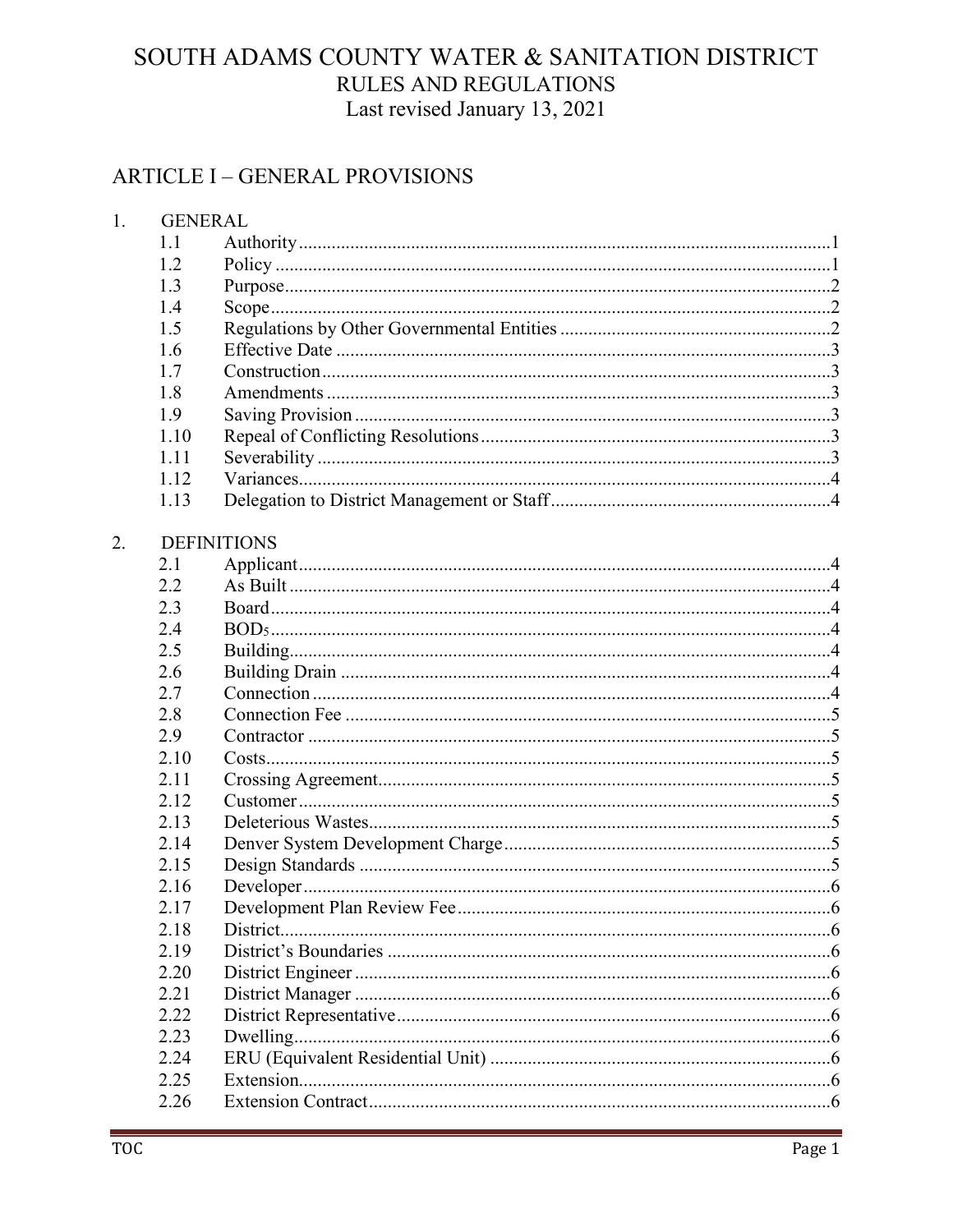# ARTICLE I (continued)

 $2.$ 

| 2.27 |                                                                              |                         |
|------|------------------------------------------------------------------------------|-------------------------|
| 2.28 |                                                                              |                         |
| 2.29 |                                                                              |                         |
| 2.30 |                                                                              |                         |
| 2.31 |                                                                              |                         |
| 2.32 |                                                                              |                         |
| 2.33 |                                                                              |                         |
| 2.34 |                                                                              |                         |
| 2.35 |                                                                              |                         |
| 2.36 |                                                                              |                         |
| 2.37 |                                                                              |                         |
| 2.38 |                                                                              |                         |
| 2.39 |                                                                              |                         |
| 2.40 |                                                                              |                         |
| 2.41 |                                                                              |                         |
| 2.42 |                                                                              |                         |
| 2.43 |                                                                              |                         |
| 2.44 |                                                                              |                         |
| 2.45 |                                                                              |                         |
| 2.46 |                                                                              |                         |
| 2.47 |                                                                              |                         |
| 2.48 |                                                                              |                         |
| 2.49 |                                                                              |                         |
| 2.50 |                                                                              |                         |
| 2.51 |                                                                              |                         |
| 2.52 |                                                                              |                         |
|      |                                                                              |                         |
| 2.54 |                                                                              |                         |
| 2.55 |                                                                              |                         |
|      |                                                                              |                         |
|      |                                                                              |                         |
|      |                                                                              |                         |
|      |                                                                              |                         |
|      |                                                                              |                         |
|      |                                                                              |                         |
|      |                                                                              |                         |
| 2.63 |                                                                              |                         |
| 2.64 |                                                                              |                         |
| 2.65 |                                                                              |                         |
|      |                                                                              |                         |
|      |                                                                              |                         |
|      | 2.53<br>2.56<br>2.57<br>2.58<br>2.59<br>2.60<br>2.61<br>2.62<br>2.66<br>2.67 | DEFINITIONS (continued) |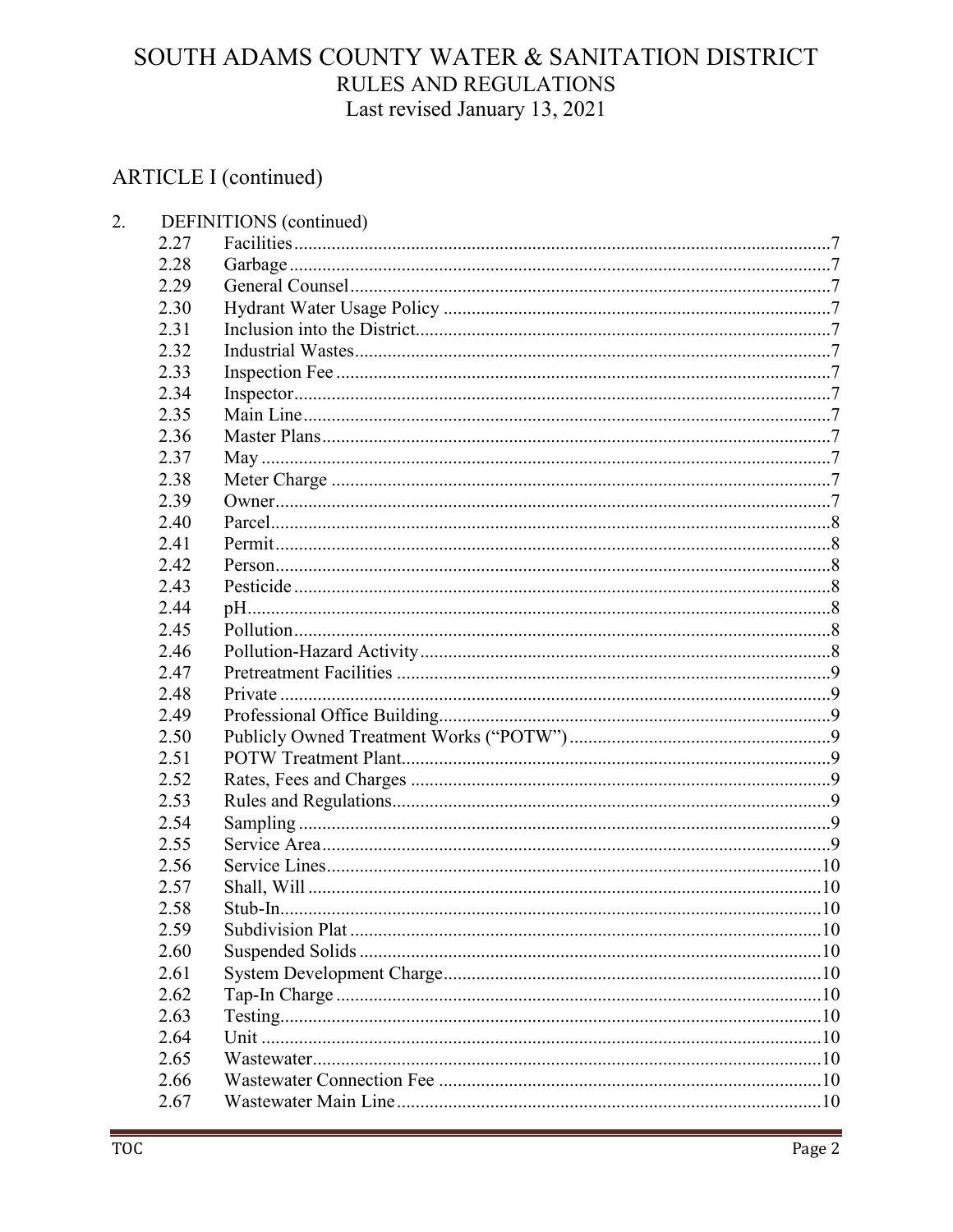| 2. |      | DEFINITIONS (continued)                                                |  |  |  |  |
|----|------|------------------------------------------------------------------------|--|--|--|--|
|    | 2.68 |                                                                        |  |  |  |  |
|    | 2.69 |                                                                        |  |  |  |  |
|    | 2.70 |                                                                        |  |  |  |  |
|    | 2.71 |                                                                        |  |  |  |  |
|    | 2.72 |                                                                        |  |  |  |  |
|    | 2.73 |                                                                        |  |  |  |  |
|    | 2.74 |                                                                        |  |  |  |  |
| 3. |      | OPERATING PRINCIPLES AND LIMITATIONS                                   |  |  |  |  |
|    | 3.1  |                                                                        |  |  |  |  |
|    | 3.2  |                                                                        |  |  |  |  |
|    | 3.3  |                                                                        |  |  |  |  |
|    | 3.4  |                                                                        |  |  |  |  |
|    | 3.5  | Ownership and Maintenance of Water and Wastewater Facilities 14        |  |  |  |  |
|    | 3.6  | Ownership and Maintenance of Water and Wastewater Service Lines14      |  |  |  |  |
|    | 3.7  | Ownership and Maintenance of Water Meters, Related Assembly and Remote |  |  |  |  |
|    |      |                                                                        |  |  |  |  |
|    | 3.8  |                                                                        |  |  |  |  |
|    | 3.9  |                                                                        |  |  |  |  |
|    | 3.10 |                                                                        |  |  |  |  |
|    | 3.11 |                                                                        |  |  |  |  |
|    | 3.12 |                                                                        |  |  |  |  |
| 4. |      | <b>EXPANSION OF DISTRICT BOUNDARIES</b>                                |  |  |  |  |
|    | 4.1  |                                                                        |  |  |  |  |
|    | 4.2  |                                                                        |  |  |  |  |
|    | 4.3  |                                                                        |  |  |  |  |
|    | 4.4  |                                                                        |  |  |  |  |
|    | 4.5  |                                                                        |  |  |  |  |
|    | 4.6  |                                                                        |  |  |  |  |
|    | 4.7  |                                                                        |  |  |  |  |
| 5. |      | USE OF PUBLIC WATER AND WASTEWATER SYSTEMS REQUIRED                    |  |  |  |  |
|    | 5.1  |                                                                        |  |  |  |  |
|    | 5.2  |                                                                        |  |  |  |  |
|    | 5.3  |                                                                        |  |  |  |  |
|    | 5.4  |                                                                        |  |  |  |  |
|    | 5.5  |                                                                        |  |  |  |  |
|    |      |                                                                        |  |  |  |  |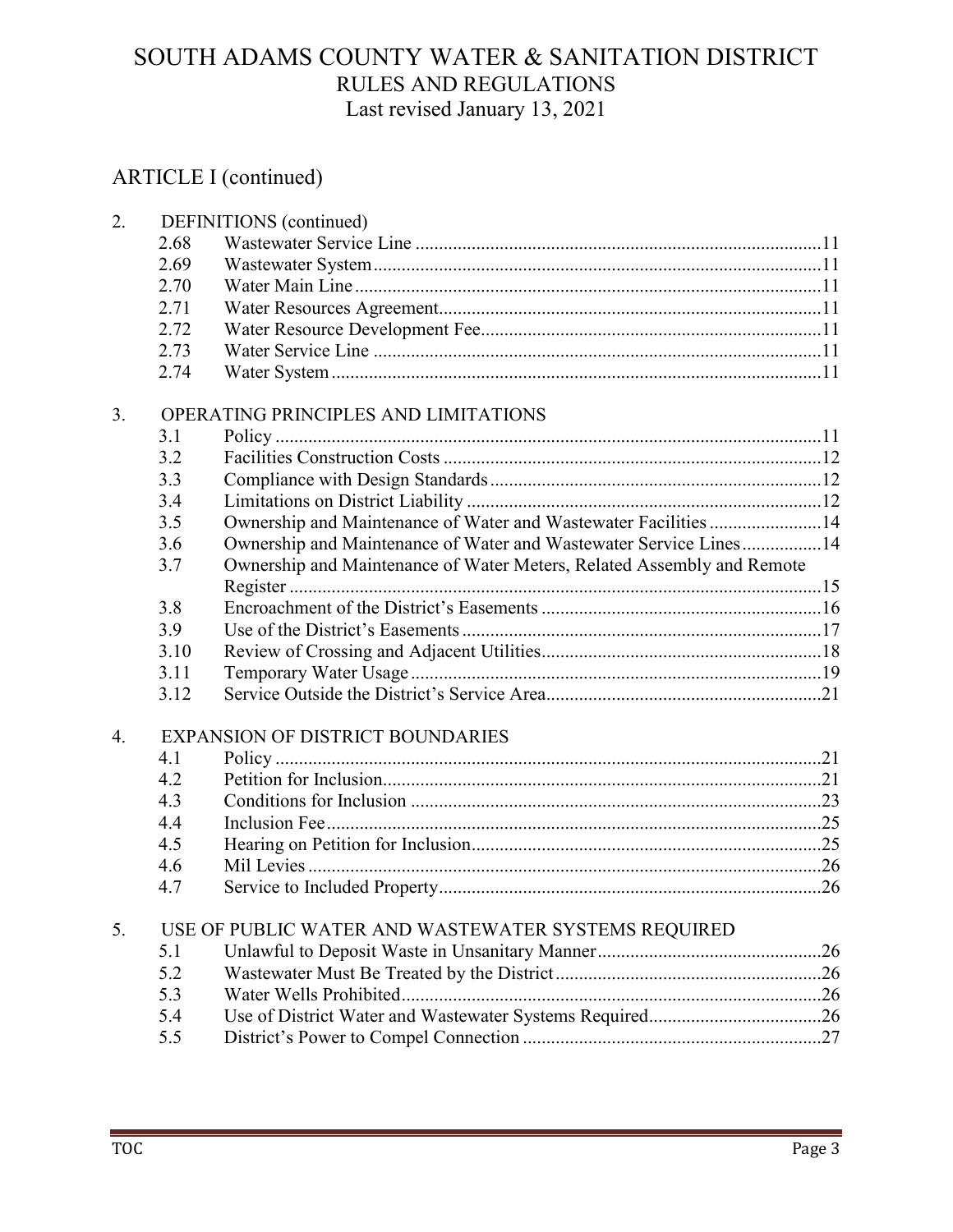## ARTICLE I (continued)

| 6. |     | <b>INSPECTIONS</b>                                                                |  |
|----|-----|-----------------------------------------------------------------------------------|--|
|    | 6.1 |                                                                                   |  |
|    | 6.2 |                                                                                   |  |
| 7. |     | PROTECTION OF DISTRICT FACILITIES                                                 |  |
|    | 7.1 |                                                                                   |  |
|    | 7.2 |                                                                                   |  |
|    | 7.3 |                                                                                   |  |
|    | 7.4 |                                                                                   |  |
|    | 7.5 |                                                                                   |  |
|    | 7.6 |                                                                                   |  |
|    | 7.7 |                                                                                   |  |
|    | 7.8 |                                                                                   |  |
|    | 7.9 | Protection of the District's Water Supply from Pollution and from Activities that |  |
|    |     |                                                                                   |  |
| 8. |     | <b>ENFORCEMENT</b>                                                                |  |
|    | 8.1 |                                                                                   |  |
|    | 8.2 |                                                                                   |  |
|    | 8.3 |                                                                                   |  |
|    | 8.4 |                                                                                   |  |
|    | 8.5 | Revocation or Disconnection of Service – Notice and Hearing 30                    |  |
|    |     | ARTICLE II - REQUIREMENTS FOR ACQUIRING WATER AND                                 |  |
|    |     |                                                                                   |  |
|    |     | WASTEWATER SERVICE FROM SOUTH ADAMS COUNTY WATER AND<br>SANITATION DISTRICT       |  |
|    |     |                                                                                   |  |
| 1. |     | WATER AND WASTEWATER SERVICE                                                      |  |
|    | 1.1 |                                                                                   |  |

| 1.1 |                                                                      |  |
|-----|----------------------------------------------------------------------|--|
| 1.2 | General Requirements for Acquiring Water and Wastewater Service 34   |  |
| 1.3 | Procedural Requirements for Acquiring Water and Wastewater Service35 |  |
| 1.4 |                                                                      |  |
| 1.5 |                                                                      |  |
| 1.6 |                                                                      |  |
| 1.7 |                                                                      |  |
|     |                                                                      |  |
|     |                                                                      |  |

#### 2. EXTENSION OF FACILITIES

| 2.1 |                                                                            |  |
|-----|----------------------------------------------------------------------------|--|
| 2.2 | General Rules Regarding Construction of Main Line Extensions, Service Line |  |
|     |                                                                            |  |
| 2.3 |                                                                            |  |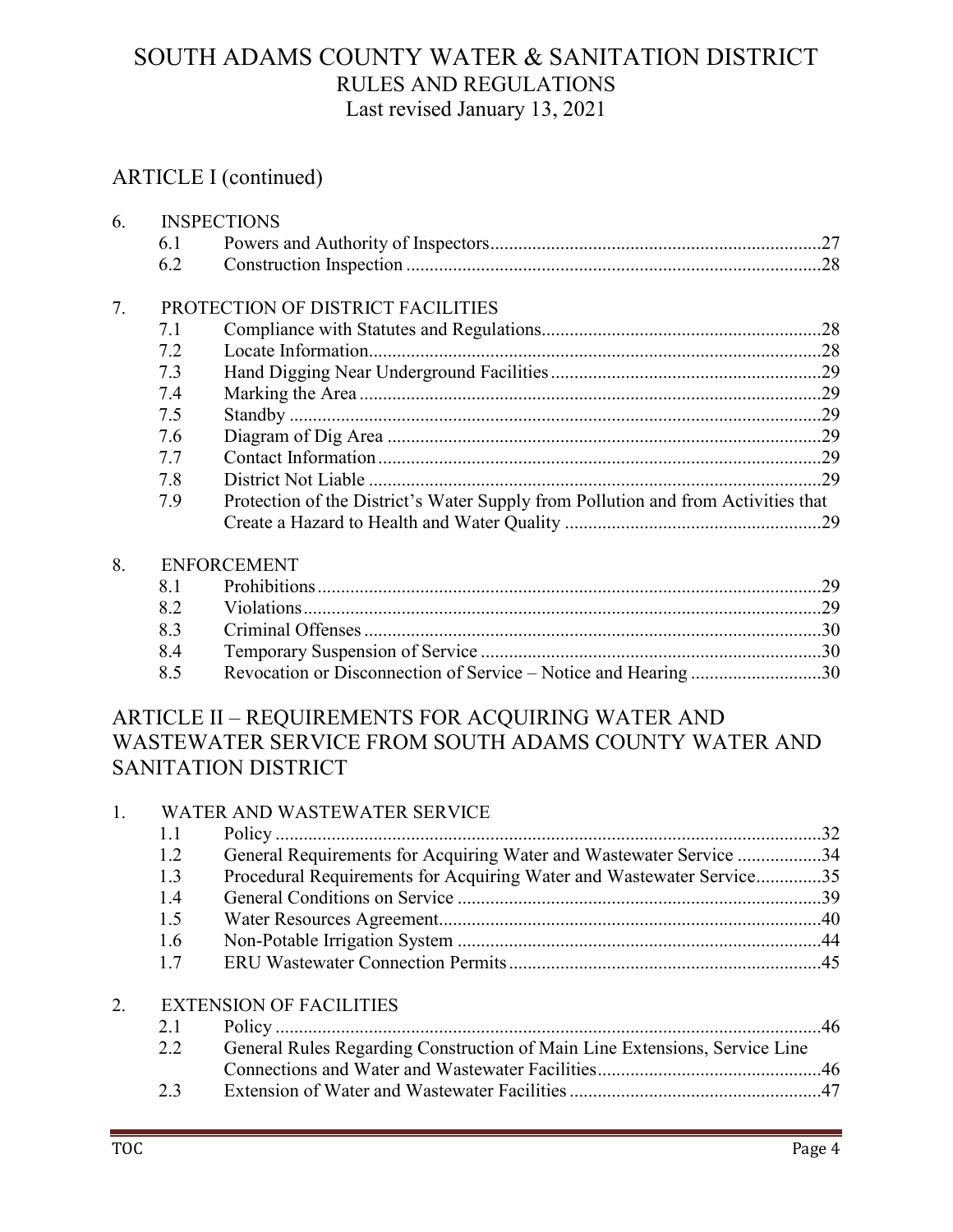#### ARTICLE II (continued)

|    |     | 2. EXTENSION OF FACILITIES (continued)                            |  |
|----|-----|-------------------------------------------------------------------|--|
|    | 2.4 | Service Line Extension and Connection to District Service Lines52 |  |
|    | 2.5 |                                                                   |  |
| 3. |     | FEES, RATES AND SERVICE CHARGES                                   |  |
|    | 3.1 |                                                                   |  |
|    | 3.2 |                                                                   |  |
|    | 3.3 |                                                                   |  |
|    | 3.4 |                                                                   |  |
|    | 3.5 |                                                                   |  |
|    | 3.6 |                                                                   |  |
|    |     |                                                                   |  |
|    |     |                                                                   |  |

## ARTICLE III – LIMITATIONS ON DISCHARGE

| 1.               | <b>GENERAL</b> |                                                                                                                                                                     |
|------------------|----------------|---------------------------------------------------------------------------------------------------------------------------------------------------------------------|
|                  | 1.1            |                                                                                                                                                                     |
|                  | 1.2            |                                                                                                                                                                     |
|                  | 1.3            |                                                                                                                                                                     |
| 2.               |                | NATIONAL PRETREATMENT STANDARDS: PROHIBITED DISCHARGES                                                                                                              |
|                  | 2.1            |                                                                                                                                                                     |
|                  | 2.2            |                                                                                                                                                                     |
|                  | 2.3            |                                                                                                                                                                     |
|                  | 2.4            |                                                                                                                                                                     |
|                  | 2.5            |                                                                                                                                                                     |
|                  | 2.6            |                                                                                                                                                                     |
|                  | 2.7            |                                                                                                                                                                     |
| 3.               |                | CONSTRUCTION MODIFICATIONS TO LIMIT THE DISCHARGE OF HARMFUL<br>WASTES INTO THE DISTRICT'S FACILITIES: GREASE INTERCEPTORS/TRAPS<br>AND SAND/OIL INTERCEPTORS/TRAPS |
|                  | 3.1            |                                                                                                                                                                     |
|                  | 3.2            | Technical Specifications and Design Criteria for Grease and Sand/Oil                                                                                                |
|                  |                |                                                                                                                                                                     |
|                  | 3.3            | Review of Plans for the Construction and Installation of Pretreatment Facilities.70                                                                                 |
|                  | 3.4            |                                                                                                                                                                     |
|                  | 3.5            |                                                                                                                                                                     |
|                  | 3.6            |                                                                                                                                                                     |
| $\overline{4}$ . |                | CONSTRUCTION MODIFICATIONS TO LIMIT HARMFUL WASTES: WASH<br><b>RACKS/FLOOR SLABS</b>                                                                                |
|                  | 4.1            |                                                                                                                                                                     |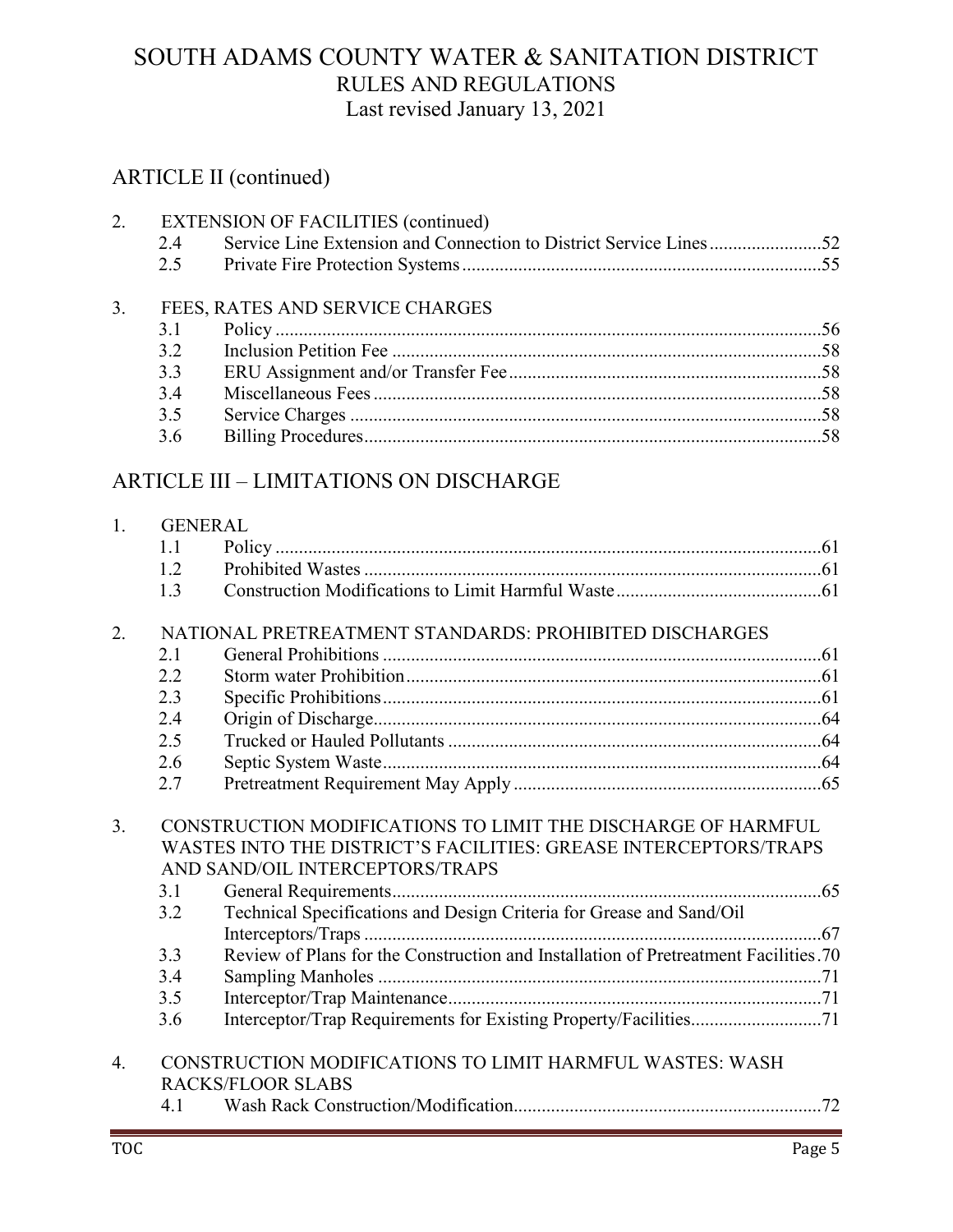#### ARTICLE IV - INDUSTRIAL PRETREATMENT PROGRAM

| 1. | <b>GENERAL</b> |                                             |  |
|----|----------------|---------------------------------------------|--|
|    | 1.1            |                                             |  |
|    | 1.2            |                                             |  |
|    | 1.3            |                                             |  |
|    | 1.4            |                                             |  |
| 2. |                | <b>DEFINITIONS</b>                          |  |
|    | 2.1            |                                             |  |
|    | 2.2            |                                             |  |
|    | 2.3            |                                             |  |
|    | 2.4            |                                             |  |
|    | 2.5            |                                             |  |
|    | 2.6            |                                             |  |
|    | 2.7            |                                             |  |
|    | 2.8            |                                             |  |
|    | 2.9            |                                             |  |
|    | 2.10           |                                             |  |
|    | 2.11           |                                             |  |
|    | 2.12           |                                             |  |
|    | 2.13           |                                             |  |
|    | 2.14           |                                             |  |
|    | 2.15           |                                             |  |
|    | 2.16           |                                             |  |
|    | 2.17           | <b>Industrial Pretreatment Coordinator7</b> |  |
|    | 2.18           |                                             |  |
|    | 2.19           |                                             |  |
|    | 2.20           |                                             |  |
|    | 2.21           |                                             |  |
|    | 2.22           |                                             |  |
|    | 2.23           |                                             |  |
|    | 2.24           |                                             |  |
|    | 2.25           |                                             |  |
|    | 2.26           | Non-Residential User.                       |  |
|    | 2.27           |                                             |  |
|    | 2.28           |                                             |  |
|    | 2.29           |                                             |  |
|    | 2.30           |                                             |  |
|    | 2.31           |                                             |  |
|    | 2.32           |                                             |  |
|    | 2.33           |                                             |  |
|    | 2.34           |                                             |  |
|    | 2.35           |                                             |  |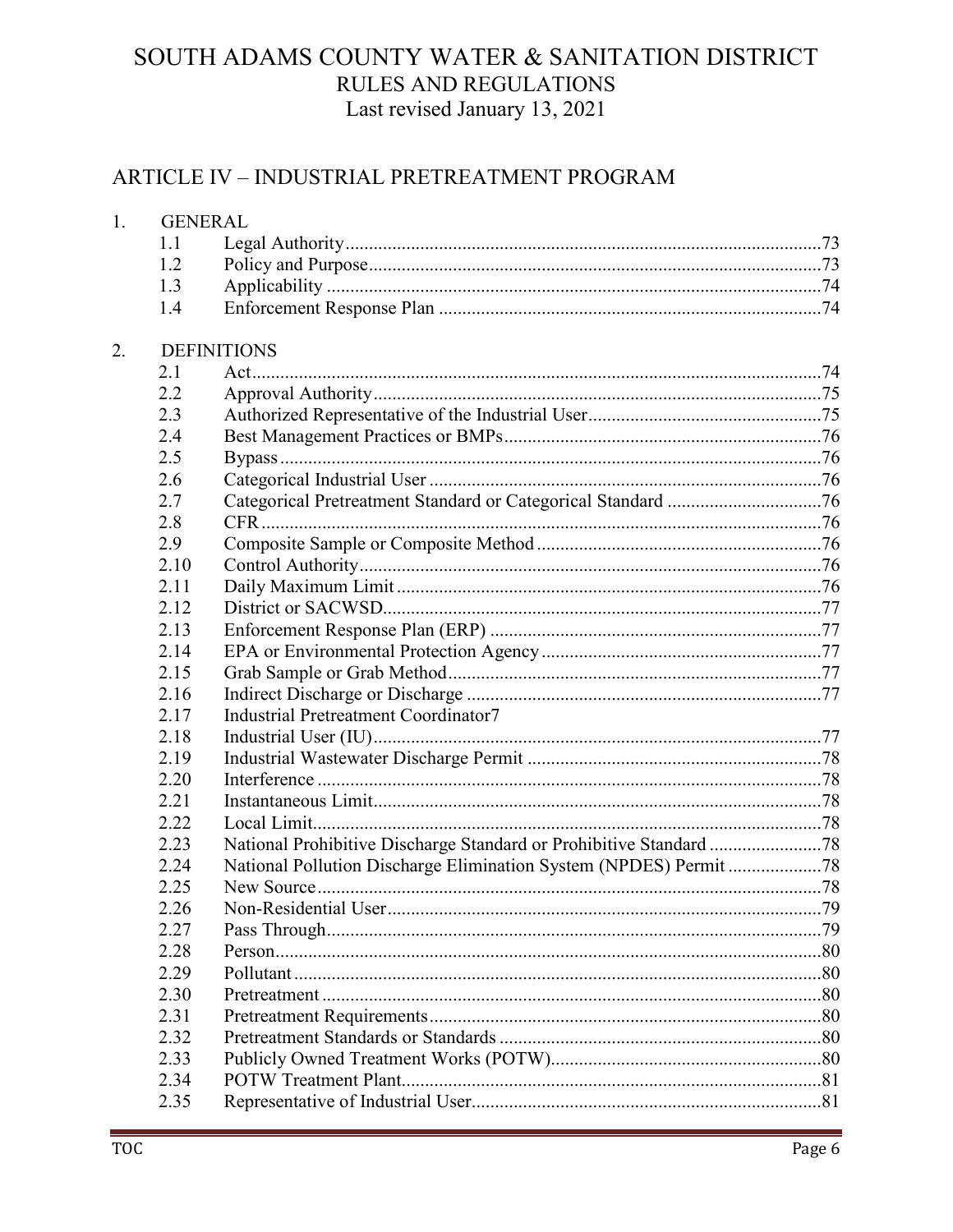| 2. |                                                                              | DEFINITIONS (continued)                     |  |  |
|----|------------------------------------------------------------------------------|---------------------------------------------|--|--|
|    | 2.36                                                                         |                                             |  |  |
|    | 2.37                                                                         |                                             |  |  |
|    | 2.38                                                                         |                                             |  |  |
|    | 2.39                                                                         |                                             |  |  |
|    | 2.40                                                                         |                                             |  |  |
|    | 2.41                                                                         |                                             |  |  |
|    | 2.42                                                                         |                                             |  |  |
|    | 2.43                                                                         |                                             |  |  |
|    | 2.44                                                                         |                                             |  |  |
|    | 2.45                                                                         |                                             |  |  |
|    | 2.46                                                                         |                                             |  |  |
|    | 2.47                                                                         |                                             |  |  |
|    | 2.48                                                                         |                                             |  |  |
|    | 2.49                                                                         |                                             |  |  |
|    | 2.50                                                                         |                                             |  |  |
| 3. | INDUSTRIAL WASTEWATER DISCHARGE PERMITS AND ZERO DISCHARGE<br><b>PERMITS</b> |                                             |  |  |
|    | 3.1                                                                          |                                             |  |  |
|    | 3.2                                                                          |                                             |  |  |
|    | 3.3                                                                          |                                             |  |  |
|    | 3.4                                                                          |                                             |  |  |
|    | 3.5                                                                          |                                             |  |  |
|    | 3.6                                                                          |                                             |  |  |
|    | 3.7                                                                          |                                             |  |  |
|    | 3.8                                                                          |                                             |  |  |
|    | 3.9                                                                          |                                             |  |  |
|    | 3.10                                                                         |                                             |  |  |
|    | 3.11                                                                         |                                             |  |  |
|    | 3.12                                                                         |                                             |  |  |
|    | 3.13                                                                         |                                             |  |  |
|    | 3.14                                                                         |                                             |  |  |
|    | 3.15                                                                         |                                             |  |  |
|    | 3.16                                                                         |                                             |  |  |
|    | 3.17                                                                         |                                             |  |  |
| 4. |                                                                              | NATIONAL CATEGORICAL PRETREATMENT STANDARDS |  |  |
|    | 4.1                                                                          |                                             |  |  |
|    | 4.2                                                                          |                                             |  |  |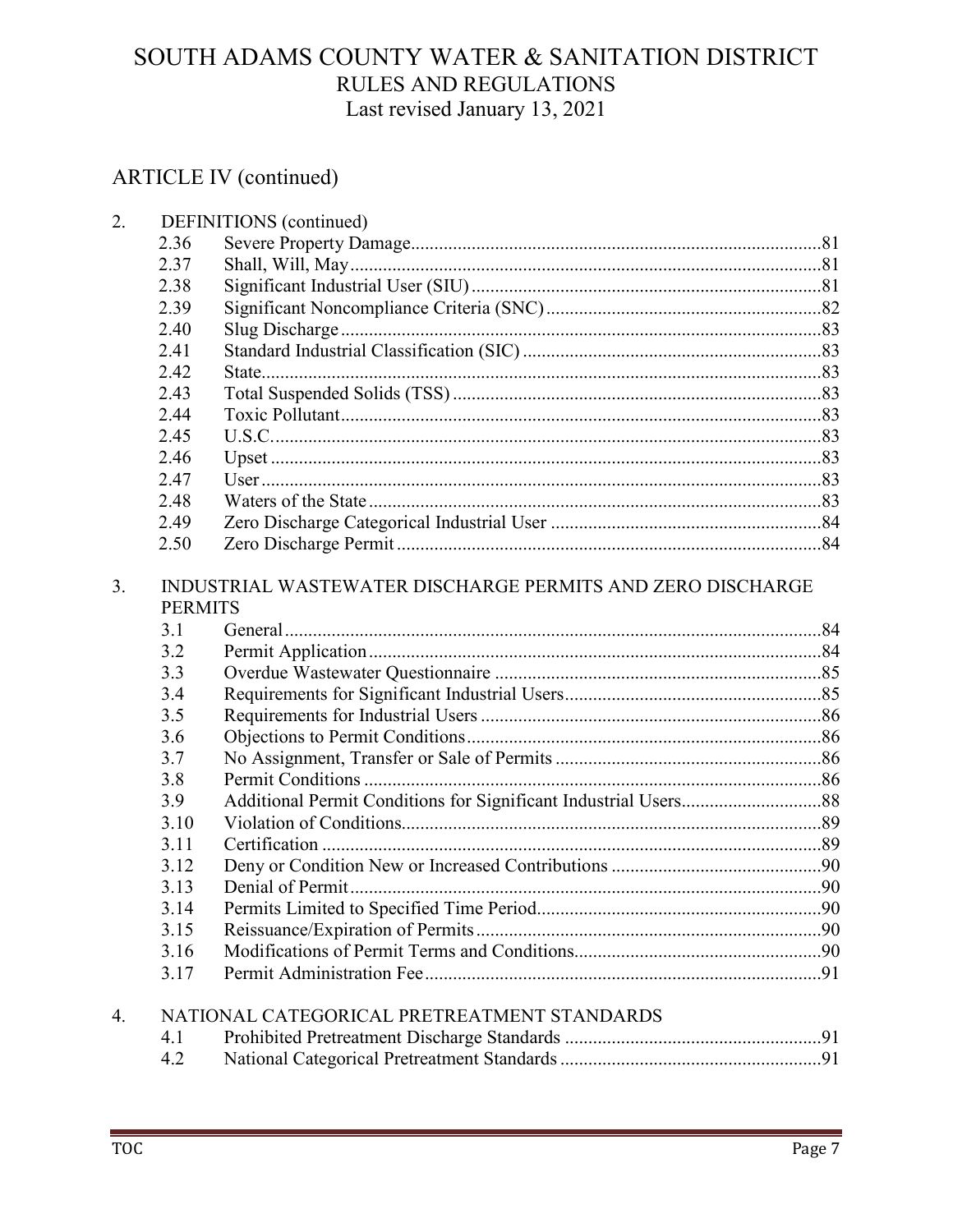| 5.  | 5.1                    | <b>LOCAL LIMITS</b>                           |  |  |  |
|-----|------------------------|-----------------------------------------------|--|--|--|
| 6.  | 6.1                    | <b>REMOVAL CREDITS</b>                        |  |  |  |
| 7.  | 7.1                    | NET/GROSS CALCULATIONS                        |  |  |  |
| 8.  | 8.1                    | FEDERAL, STATE OR LOCAL REQUIREMENTS          |  |  |  |
| 9.  |                        | <b>COMPLIANCE SCHEDULE</b>                    |  |  |  |
|     | 9.1<br>9.2             |                                               |  |  |  |
| 10. |                        | COMPLIANCE SCHEDULE FOR CATEGORICAL STANDARDS |  |  |  |
|     | 10.1<br>10.2           |                                               |  |  |  |
|     | 10.3                   |                                               |  |  |  |
| 11. | REPORTING REQUIREMENTS |                                               |  |  |  |
|     | 11.1                   |                                               |  |  |  |
|     | 11.2                   |                                               |  |  |  |
|     | 11.3                   |                                               |  |  |  |
|     | 11.4                   |                                               |  |  |  |
| 12. |                        | <b>EXCESSIVE DISCHARGE</b>                    |  |  |  |
|     | 12.1                   |                                               |  |  |  |
|     | 12.2                   |                                               |  |  |  |
| 13. |                        | <b>ACCIDENTAL DISCHARGE</b>                   |  |  |  |
|     |                        |                                               |  |  |  |
|     | 13.2                   |                                               |  |  |  |
|     | 13.3                   |                                               |  |  |  |
|     | 13.4                   |                                               |  |  |  |
| 14. |                        | PRETREATMENT                                  |  |  |  |
|     | 14.1                   |                                               |  |  |  |
|     | 14.2                   |                                               |  |  |  |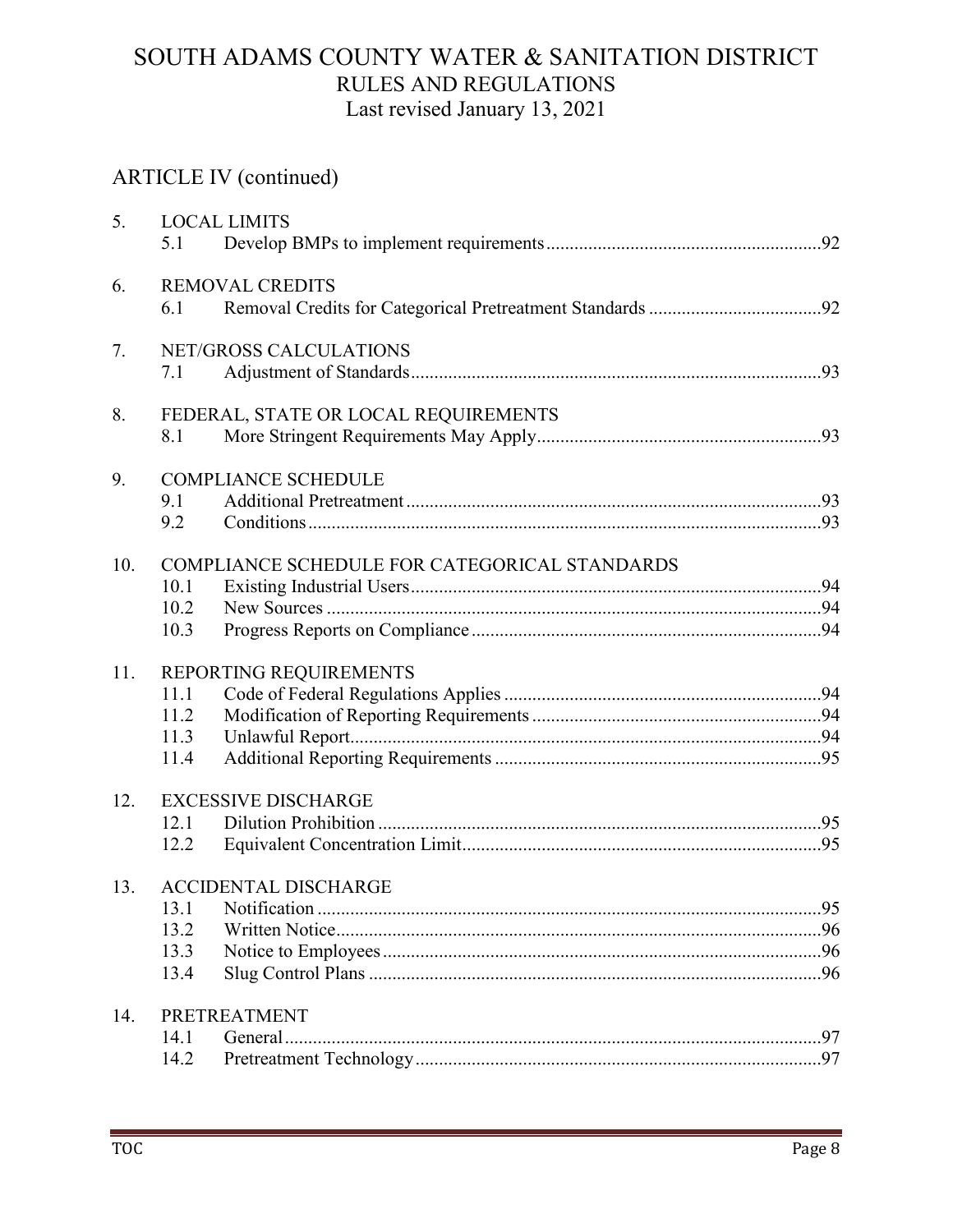| 15. |                  | <b>UPSET PROVISION</b>                                                   |      |
|-----|------------------|--------------------------------------------------------------------------|------|
|     | 15.1             |                                                                          |      |
|     | 15.2             |                                                                          |      |
|     | 15.3             |                                                                          |      |
|     | 15.4             |                                                                          |      |
|     | 15.5             |                                                                          |      |
| 16. | <b>BYPASS</b>    |                                                                          |      |
|     | 16.1             | Bypass Not Violating Applicable Pretreatment Standards or Requirements98 |      |
|     | 16.2             |                                                                          |      |
|     | 16.3             |                                                                          |      |
| 17. |                  | <b>CHARGES AND COSTS</b>                                                 |      |
|     | 17.1             |                                                                          |      |
| 18. |                  | MONITORING AND INSPECTION                                                |      |
|     | 18.1             |                                                                          |      |
|     | 18.2             |                                                                          |      |
|     | 18.3             |                                                                          |      |
| 19. |                  | <b>ENFORCEMENT</b>                                                       |      |
|     | 19.1             |                                                                          |      |
|     | 19.2             |                                                                          |      |
|     | 19.3             |                                                                          |      |
|     | 19.4             | Non-Emergency Suspension, Revocation or Disconnection 104                |      |
|     | 19.5             |                                                                          |      |
|     | 19.6             |                                                                          |      |
|     | 19.7             |                                                                          |      |
|     | 19.8             |                                                                          |      |
|     | 19.9             |                                                                          |      |
| 20. | <b>PENALTIES</b> |                                                                          |      |
|     |                  |                                                                          | .108 |
|     | 20.2             |                                                                          |      |
|     | 20.3             |                                                                          |      |
|     | 20.4             |                                                                          |      |
|     | 20.5             |                                                                          |      |
|     | 20.6             |                                                                          |      |
| 21. |                  | <b>CONFIDENTIAL INFORMATION</b>                                          |      |
|     | 21.1             |                                                                          |      |
|     | 21.2             |                                                                          |      |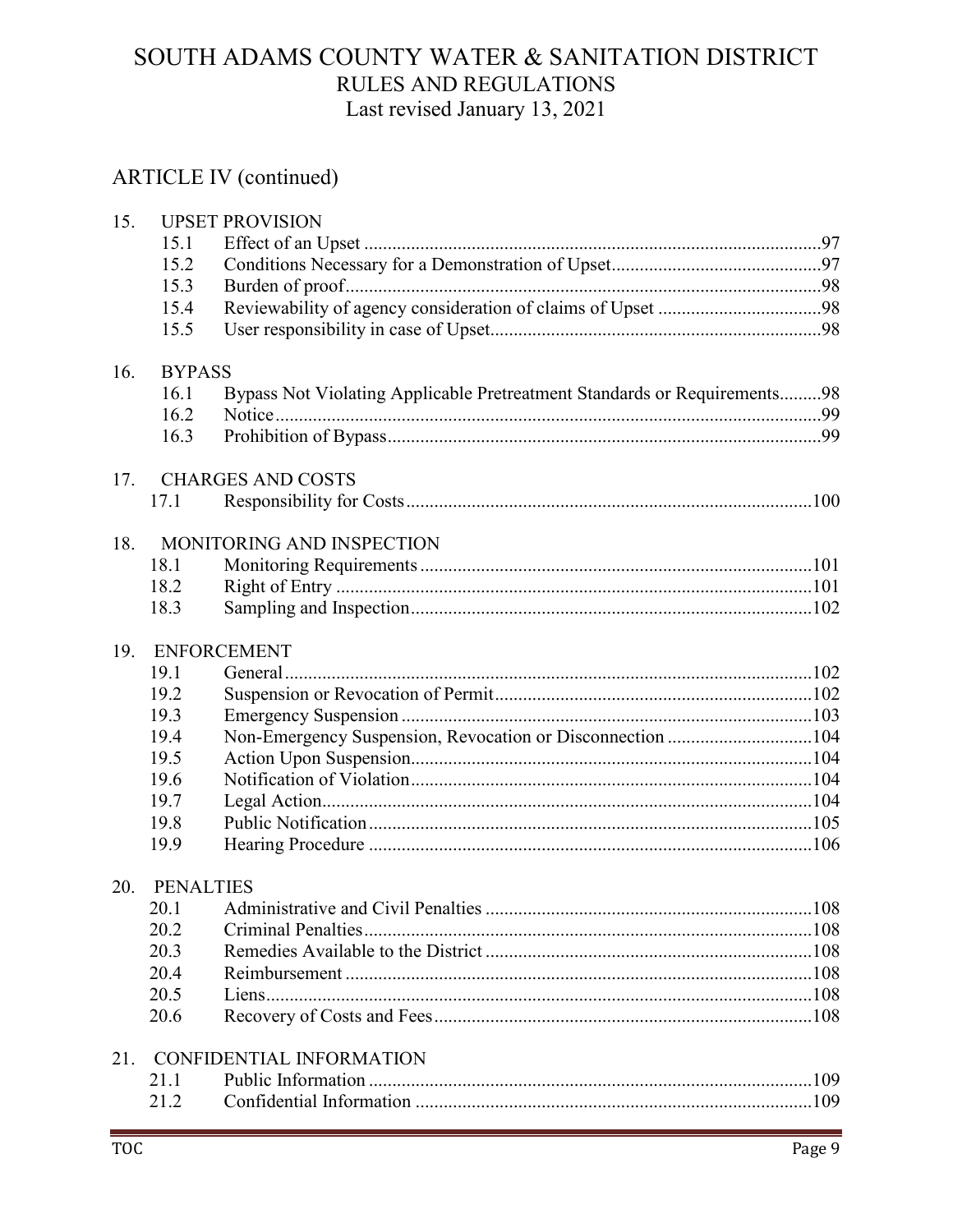| 22.            |                    | <b>HAZARDOUS WASTE NOTIFICATION</b>                                                    |  |
|----------------|--------------------|----------------------------------------------------------------------------------------|--|
|                | 22.1               |                                                                                        |  |
|                | 22.2               |                                                                                        |  |
|                | 22.3               |                                                                                        |  |
|                | 22.4               |                                                                                        |  |
| 23.            | <b>CONFLICT</b>    |                                                                                        |  |
|                | 23.1               |                                                                                        |  |
| 24.            |                    | VALIDITY/CONSTITUTIONALITY                                                             |  |
|                | 24.1               |                                                                                        |  |
|                |                    | ARTICLE V – CROSS-CONNECTION CONTROL AND BACKFLOW<br>PREVENTION POLICY AND REGULATIONS |  |
| 1.             |                    |                                                                                        |  |
| 2.             |                    |                                                                                        |  |
| 3.             |                    |                                                                                        |  |
| $\overline{4}$ | <b>DEFINITIONS</b> |                                                                                        |  |
|                | 4.1                |                                                                                        |  |
|                | 4.2                |                                                                                        |  |
|                | 4.3                |                                                                                        |  |
|                | 4.4                |                                                                                        |  |
|                | 4.5                |                                                                                        |  |
|                | 4.6                |                                                                                        |  |
|                | 4.7                |                                                                                        |  |
|                | 4.8                |                                                                                        |  |
|                | 4.9                |                                                                                        |  |
|                | 4.10               |                                                                                        |  |
|                | 4.11               |                                                                                        |  |
|                | 4.12               |                                                                                        |  |
|                | 4.13               |                                                                                        |  |
|                | 4.14               |                                                                                        |  |
|                | 4.15               |                                                                                        |  |
|                | 4.16               |                                                                                        |  |
|                | 4.17               |                                                                                        |  |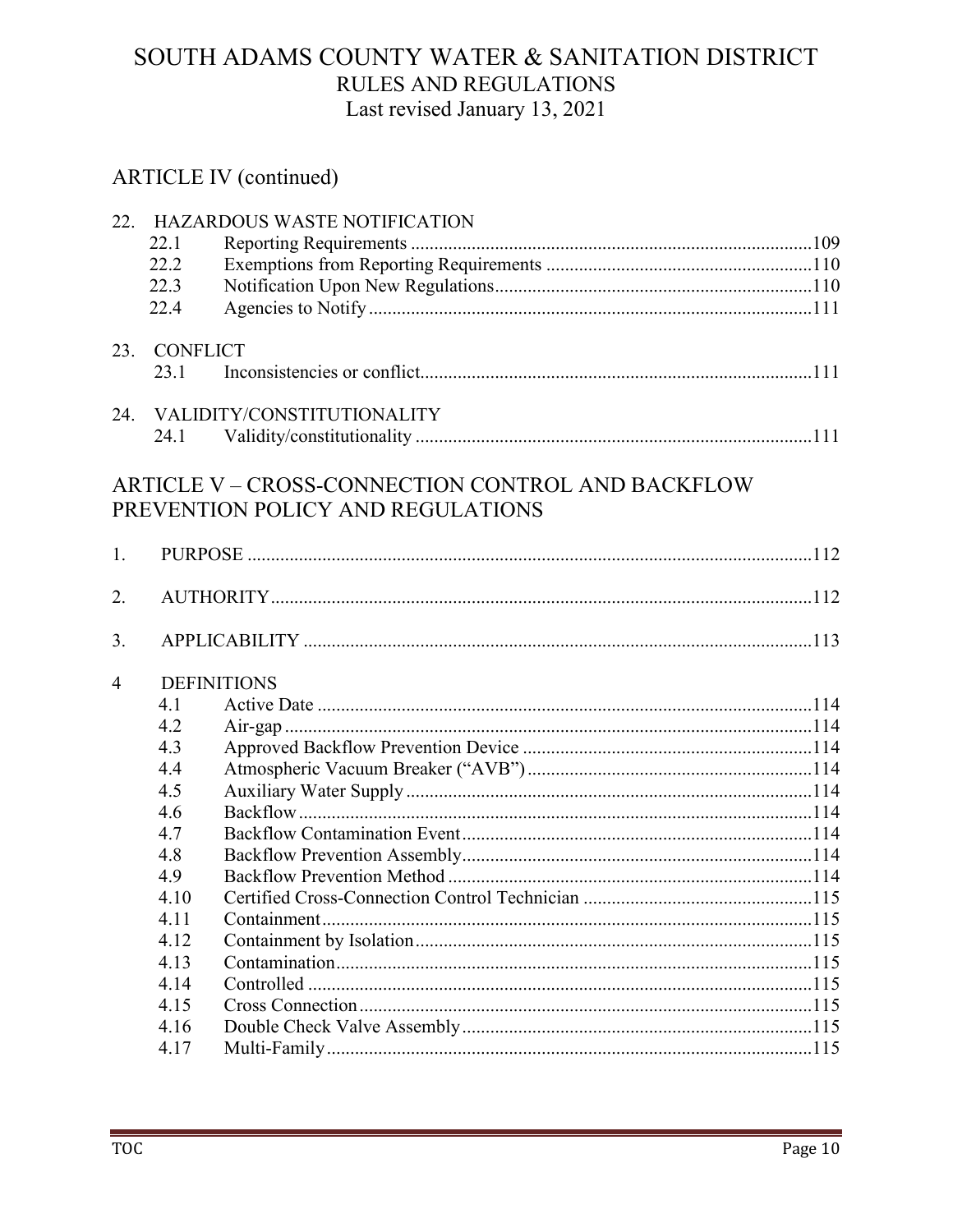| 4.  |                                                             | DEFINITIONS (continued)         |  |
|-----|-------------------------------------------------------------|---------------------------------|--|
|     | 4.18                                                        |                                 |  |
|     | 4.19                                                        |                                 |  |
|     | 4.20                                                        |                                 |  |
|     | 4.21                                                        |                                 |  |
|     | 4.22                                                        |                                 |  |
|     | 4.23                                                        |                                 |  |
|     | 4.24                                                        |                                 |  |
|     | 4.25                                                        |                                 |  |
|     | 4.26                                                        |                                 |  |
| 5.  |                                                             | <b>REQUIREMENTS</b>             |  |
|     | 5.1                                                         |                                 |  |
|     | 5.2                                                         |                                 |  |
|     | $5.3 - 11$                                                  |                                 |  |
|     |                                                             |                                 |  |
|     | 5.15                                                        |                                 |  |
|     | 5.16                                                        |                                 |  |
| 6.  | ASSEMBLY-SPECIFIC NSTALLATION REQUIREMENTS                  |                                 |  |
|     | 6.1                                                         |                                 |  |
|     | 6.2                                                         |                                 |  |
|     | 6.3                                                         |                                 |  |
|     | 6.4                                                         |                                 |  |
| 7.  | TESTING AND MAINTENANCE; CERTIFIED CROSS-CONNECITON CONTROL |                                 |  |
|     |                                                             | TECHNICIAN REQUIREMENTS         |  |
|     | $7.1 - 5$                                                   |                                 |  |
| 8.  |                                                             | <b>USE OF DISTRICT HYDRANTS</b> |  |
|     | 8.1                                                         |                                 |  |
|     | 8.2                                                         |                                 |  |
| 9.  |                                                             | REPORTING AND RECORDKEEPING     |  |
|     | $9.1 - 3$                                                   |                                 |  |
| 10. |                                                             | <b>RIGHT OF ENTRY</b>           |  |
|     | 10.1                                                        |                                 |  |
|     | 10.2                                                        |                                 |  |
| 11. |                                                             |                                 |  |
|     |                                                             |                                 |  |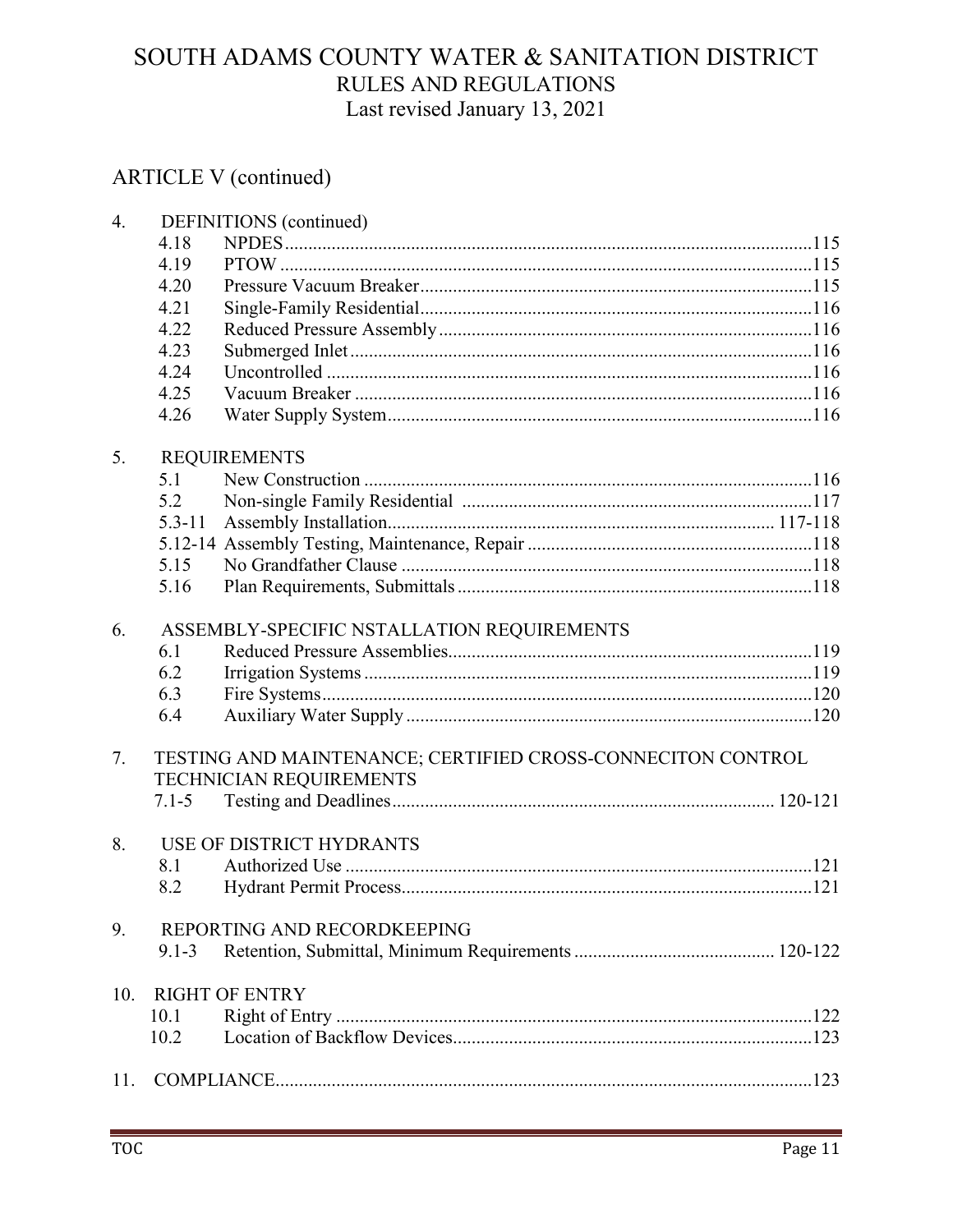#### **ARTICLE V** (continued)

| 12. VIOLATIONS AND PENALTIES |  |  |  |
|------------------------------|--|--|--|
|                              |  |  |  |
|                              |  |  |  |
|                              |  |  |  |
|                              |  |  |  |
|                              |  |  |  |

#### ARTICLE VI - WATER CONSERVATION PROGRAM

|    |                                  | <b>GENERAL</b> |  |  |
|----|----------------------------------|----------------|--|--|
|    | 1.1                              |                |  |  |
|    | 1.2                              |                |  |  |
|    | 1.3                              |                |  |  |
| 2. | BENEFITS OF WATER CONSERVATION   |                |  |  |
|    | 2.1                              |                |  |  |
|    | 2.2                              |                |  |  |
|    | 2.3                              |                |  |  |
|    | 2.4                              |                |  |  |
|    | 2.5                              |                |  |  |
| 3. | <b>IMPLEMENTATION OF PROGRAM</b> |                |  |  |
|    | 3.1                              |                |  |  |
|    | 3.2                              |                |  |  |
|    | 3.3                              |                |  |  |
|    | 3.4                              |                |  |  |
|    |                                  |                |  |  |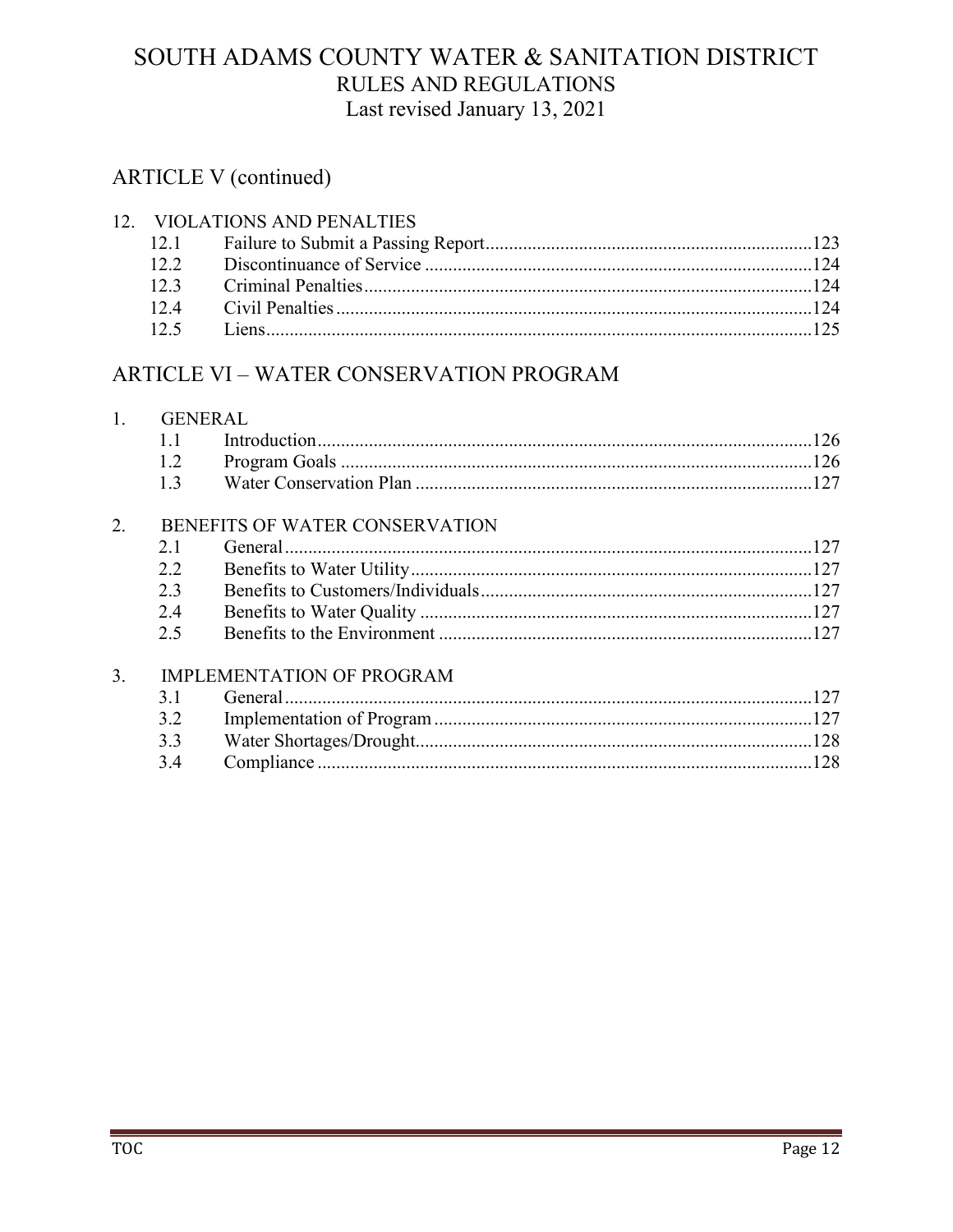#### ARTICLE I

#### GENERAL PROVISIONS

These Rules should be read in conjunction with the District's Design Standards and Master Plans.

#### 1. GENERAL

- 1.1 Authority: : The District is a pre-1965 special district and political subdivision of the state of Colorado, acting pursuant to its pre-1965 standing and those powers set forth in Colorado laws, including but not limited to certain provisions of the Colorado Special District Act, C.R.S. § 32-1-101, *et seq.* These Rules and Regulations ("Rules") are adopted in accordance with the authority conferred in the Colorado Revised Statutes, by the Board of Directors of South Adams County Water and Sanitation District ("District"), a political subdivision of the State of Colorado, and a quasi-municipal corporation with all the powers thereof, which are specifically granted to the District, or are necessary, incidental to, or implied from powers specifically granted by statute, constitution or other law, for carrying out the objectives and purposes of the District.
	- 1.1.1 The District is empowered by Colorado law, including the authorizations contained in C.R.S. §32-1-1001(1)(m), to adopt, amend and enforce Rules that are not in conflict with the Constitution and laws of the State of Colorado for carrying on the business and affairs of the District.
	- 1.1.2 The District is empowered by Colorado law, including the authorization contained in C.R.S. § 32-1-1001(1)(d)(I) to enter into contracts and agreements affecting the affairs of the District.
	- 1.1.3 The District has the authority to implement these Rules by policies and resolutions.
	- 1.1.4 In addition to the powers of the District pursuant to statute and under Colorado law referenced above, the District was formed prior to the enactment of the Special District Control Act of 1965, originally codified at Article 18 of Chapter 89, C.R.S. (1965 Perm. Cum. Supp.), and therefore retains and exercises other powers as a pre-1965 Special District.
- 1.2 Policy: It is hereby declared that the following Rules will serve the public purpose of promoting the health, safety, and general welfare of the inhabitants and visitors of the District. It is the District's policy that growth and development within the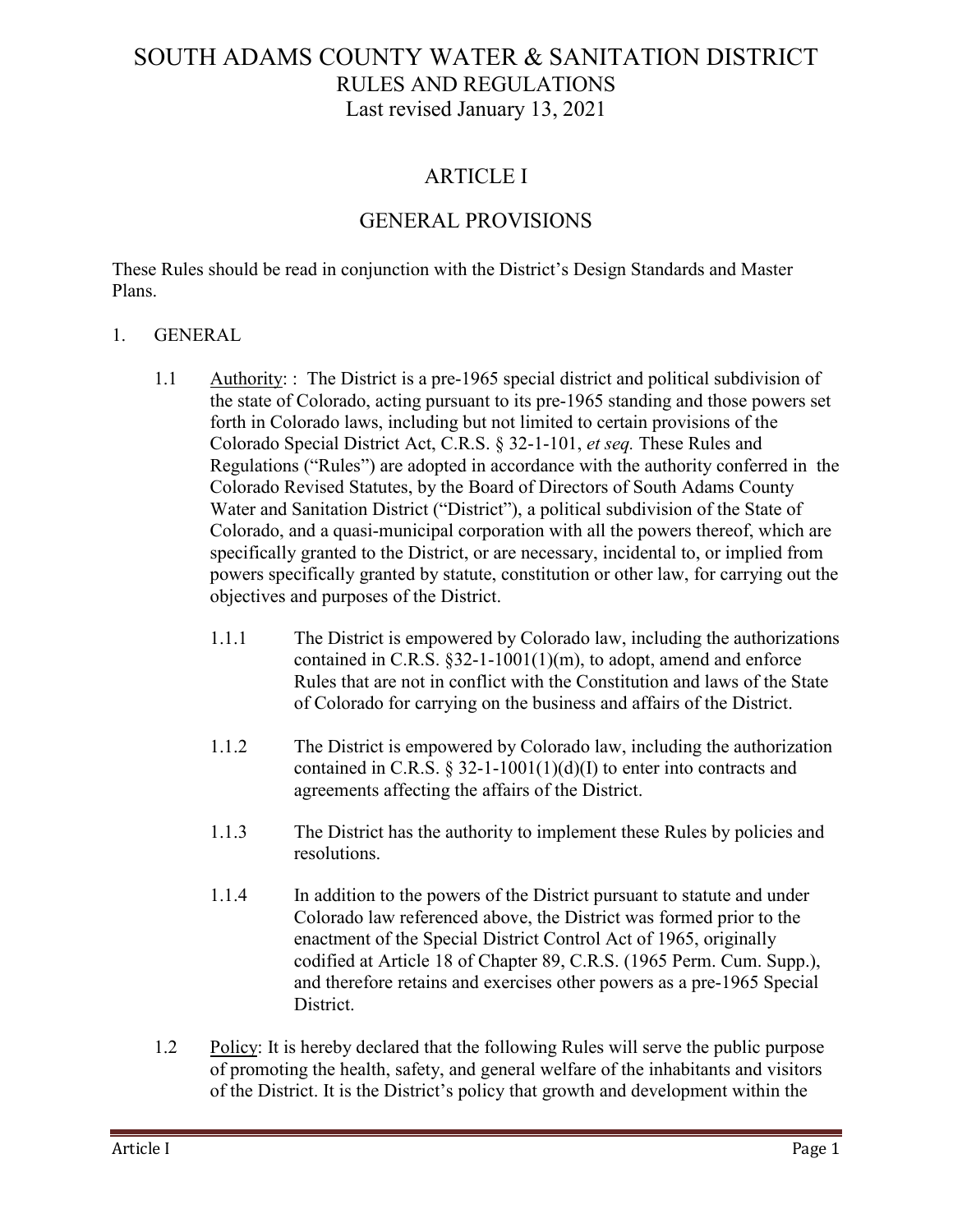District's boundaries, or areas to be included within the District's boundaries, must pay for itself. In order to obtain public water and wastewater service for property located within the District's boundaries or for property to be included within the District's boundaries, the property owner shall enter into a Water Resources Agreement with the District, as set forth in Article II of these Rules, and may be required to satisfy certain other conditions prior to obtaining such service from the District. The provision of public water and wastewater service by the District to property within the District's boundaries or to property to be included within the District's boundaries is contingent upon the District having sufficient water treatment capacity, wastewater treatment capacity, and water resources. Because of these limitations, the District cannot guarantee that it will be able to provide water and wastewater service to properties within the District's boundaries or to properties within the District's service area. Inclusion of lands within the District's service area does not guarantee the provision of water and wastewater service by the District.

- 1.3 Purpose: The purposes of these Rules are to provide for the orderly provision of water and wastewater services, for the control, management and operation of the water and wastewater facilities and systems of the District, including additions, extensions and connections thereto, and for the administration and enforcement of standards so that the health, safety and general welfare of the inhabitants and visitors of the District are promoted. Water and wastewater service by the District will be available only in accordance with these Rules.
- 1.4 Scope: These Rules shall be considered a comprehensive set of Rules governing the control, management and operation of the District. However, these Rules do not cover every conceivable aspect of the control, management and operation of the District; and the Board reserves the right to make rulings and to adopt resolutions concerning matters not covered herein as and when appropriate, at its discretion. In addition, these Rules are not intended to supersede or contravene specific terms or conditions of any agreement, contract, or other document entered into by the District and a party, unless such agreement or contract is made subject to these Rules.
- 1.5 Regulations by Other Governmental Entities: The District derives part of its treated water supply by contract from the City and County of Denver, acting by and through its Board of Water Commissioners ("Denver"). Accordingly, the provision of water service by the District may also be governed by and subject to the contract with Denver, and to any subsequent amendments or successor contracts, and to Denver's Rules, Policies, and Engineering Standards, as now or hereafter constituted. The District will also deliver part of its wastewater to the Metropolitan Wastewater Reclamation District ("Metro"). Accordingly, the provision of wastewater service by the District is governed by and subject to the contract with Metro, and to any subsequent amendments or successor contracts, and to Metro's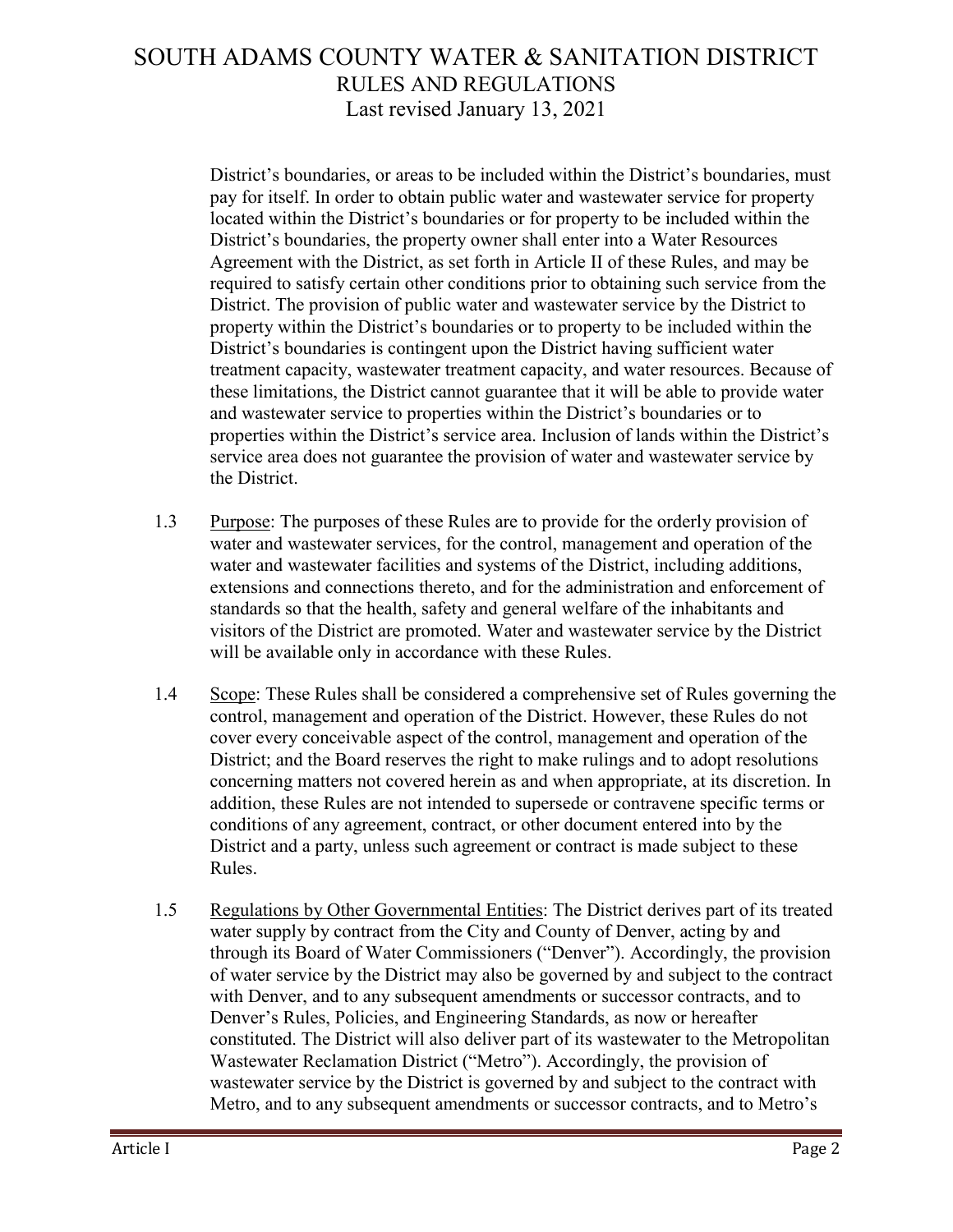rules, policies, and engineering standards, as now or hereafter constituted.

Any additional limitations, restrictions or prohibitions validly placed upon the District by any governmental entity or by any agreement between the District and any other governmental entity is hereby incorporated into these Rules by this reference and shall constitute a limitation, restriction and/or prohibition on the District's ability to provide service and on each customer of the District.

- 1.6 Effective Date: These Rules shall be effective immediately upon adoption by a majority of the Board at a public meeting and shall supersede any prior version of the Rules.
- 1.7 Construction: It is the intent of the Board that these Rules shall be liberally construed to effect the general purposes and policies set forth herein. Nothing set forth herein shall be construed as an alteration, waiver or deviation from any grant of power, or any limitation or restriction thereof, conferred or imposed upon the District by the statutes, constitutional provisions or other laws of the State of Colorado as they currently exist and as they may exist in the future. In the event of any ambiguity, inconsistency or conflict between provisions within the Rules, between these Rules and the rules of any other governmental entity, or another document adopted by the District, including, without limitation, the Design Standards, Master Plans, or resolutions, the provision that is most protective of health, safety, the environment and the District's facilities will control. The District Manager is authorized to interpret these Rules in the event of any ambiguity or inconsistency and make a final determination as to the applicable requirements.
- 1.8 Amendments: These Rules may be amended from time to time by the Board in the same manner as the original Rules herein were adopted. Any appendices to these Rules may be amended from time to time by a majority vote of the Board at any Regular or Special Board meeting without the need to amend the Rules.
- 1.9 Saving Provision: The enactment of these Rules, any amendment thereof, or the repeal of any prior Rules or resolutions shall not deny or limit any right, action, cause of action, penalty or fee that arose under a prior version of these Rules.
- 1.10 Repeal of Conflicting Resolutions: All resolutions or parts of resolutions in conflict herewith are hereby repealed, except as may be expressly provided herein.
- 1.11 Severability: The invalidity of any section, clause, sentence or provision of these Rules shall not affect the validity of any other part of these Rules that can be given effect without such invalid part or parts. To that end the provisions of these Rules are hereby declared to be severable.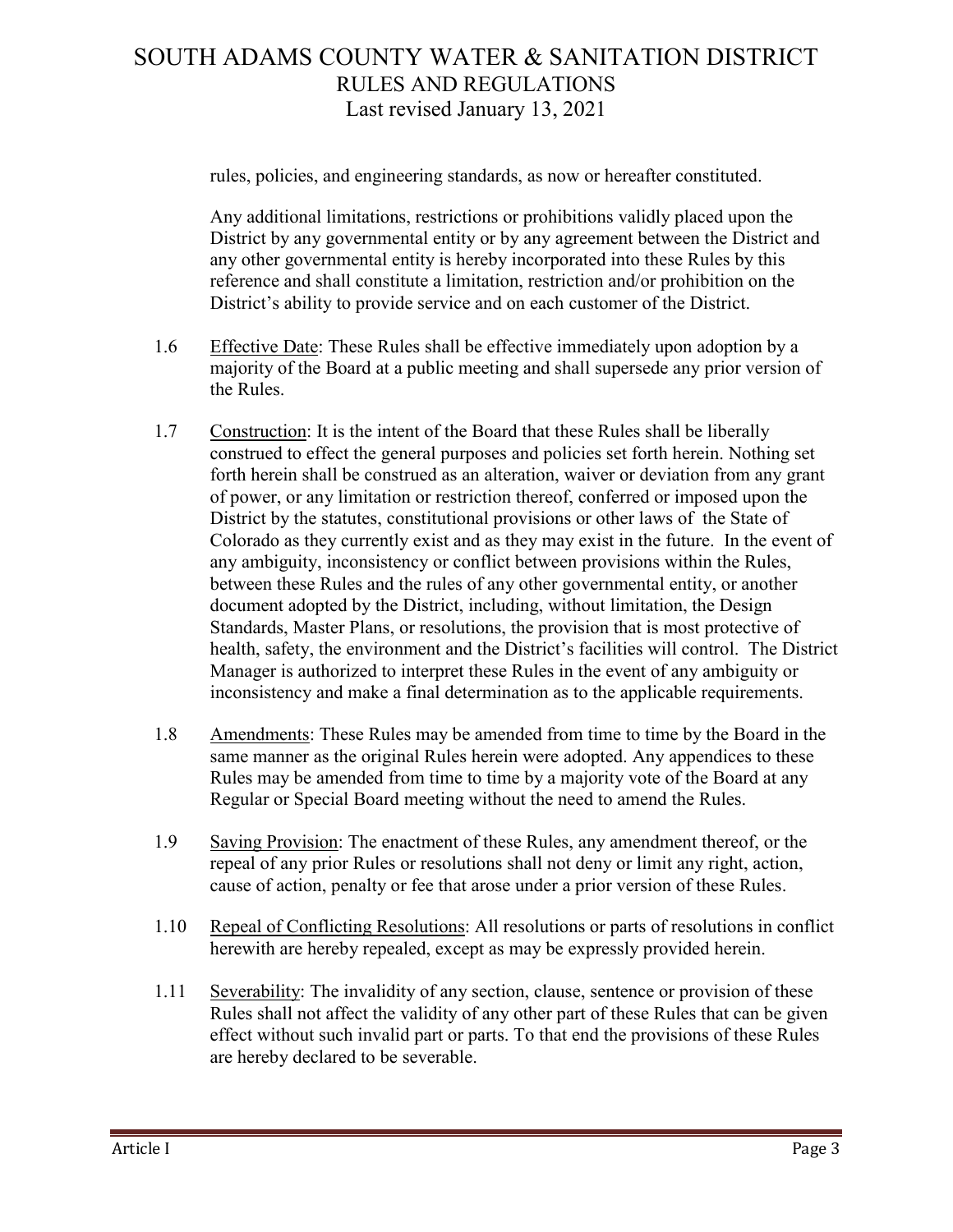- 1.12 Variances: The District's Board reserves the right to waive or modify the provisions of these Rules at its sole discretion. Any person seeking a variance from a provision of the Rules shall have the burden of proving that the operation of such a provision would cause undue hardship, or should not be applied for another justifiable reason, and shall have the burden of proving that the granting of such variance by the District will not endanger the health, safety and welfare of the residents and inhabitants of the District. Any request for a variance shall be made in writing to the District Manager setting forth a detailed explanation of the variance request and the reasons for the request. The Board will consider all written variance requests within sixty (60) days and the Board's decision to grant or to deny the variance shall be final and conclusive.
- 1.13 Delegation to District Management or Staff: The District's Board of Directors may delegate decision-making authority under these Rules to District management or staff.

#### 2. DEFINITIONS

All definitions set forth in this Article I apply throughout these Rules and Regulations, unless otherwise specifically indicated.

- 2.1 Applicant: The party entering into a contract with the District for an extension, connection, new or additional service or an increase in tap size.
- 2.2 As Built: Final construction record that reflects changes made during construction, recording differences between the original design and completed structure.
- 2.3 Board: The duly elected Board of Directors of the District, which acts as the governing body of the District.
- 2.4 BOD5: (5-Day Biochemical Oxygen Demand): The quantity of dissolved oxygen, expressed in parts per million by weight, required by aerobic biological action under standard laboratory procedure in five days at 20°C.
- 2.5 Building: Any structure used or intended to be used for supporting or sheltering any use or occupancy.
- 2.6 Building Drain: That part of the lowest horizontal piping of a building drainage system from the stack or horizontal branch, exclusive of storm sewer, extending to a point not less than 5 feet outside of the building wall.
- 2.7 Connection: The connection of water and/or wastewater service lines to District lines for permanent or temporary purposes.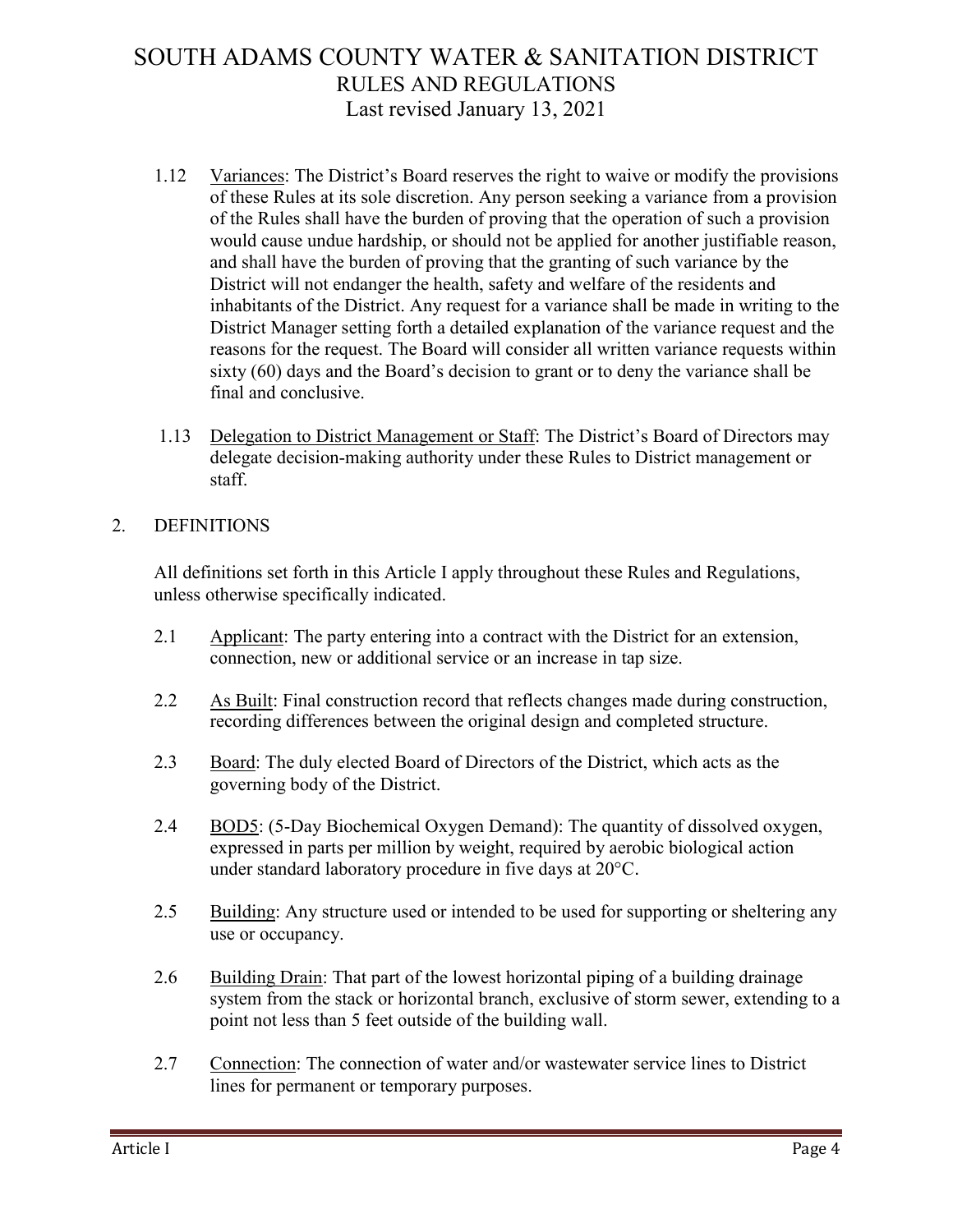- 2.8 Connection Fee (s): The sum of the fees and charges associated with obtaining water and wastewater connection from the District to enable a customer to receive service.
- 2.9 Contractor: Any person acting as an independent contractor or other agent that is (a) hired by either the District or other persons or entities; (b) authorized by the District to perform work on the District's facilities, on facilities to be connected to the District's facilities, or on facilities to be dedicated to the District or authorized by the District to furnish materials within the District for use in connection with the District's facilities; and (c) from whom the District will accept completed facilities so long as such facilities are constructed in accordance with these Rules and the District's Design Standards. All contractors, whether hired by the District, a developer or other persons or entities, shall be required to comply with all District requirements and shall possess a current contractor's license issued by the District and adequate insurance and bond coverage. Depending on the specific circumstances, a contractor may also be a developer.
- 2.10  $Cost(s)$ : All costs associated with the construction, reconstruction, enlargement or dedication of any water or wastewater system facilities, including, but not limited to, costs associated with planning, engineering, inspection, administration, acquisition of facilities, acquisition of rights-of-way, acquisition of water rights, attorney fees, and all other fees and/or costs necessary to provide new, different, or additional service.
- 2.11 Crossing Agreement: An agreement between the District and another person allowing a utility to cross District water or wastewater lines or easements in accordance with these Rules.
- 2.12 Customer: Any person, including without limitation, any developer, owner, lessee, tenant or occupant of such owner, who is supplied with service by the District or is authorized by the District to use water or to connect to the District's public water or wastewater facilities.
- 2.13 Deleterious Wastes: Any wastes contained in wastewater that would be harmful to the District's wastewater mains, wastewater facilities, wastewater system, or which, without pretreatment, would violate federal, state or local pretreatment standards.
- 2.14 Denver System Development Charge: The fee charged by Denver Water for water service to properties located south of Sand Creek.
- 2.15 Design Standards: The Design and Construction Standards and Specifications for Water and Wastewater Facilities adopted by the District, as amended from time to time, which establish the minimum standards for the design and construction of water distribution and wastewater collection facilities within the District.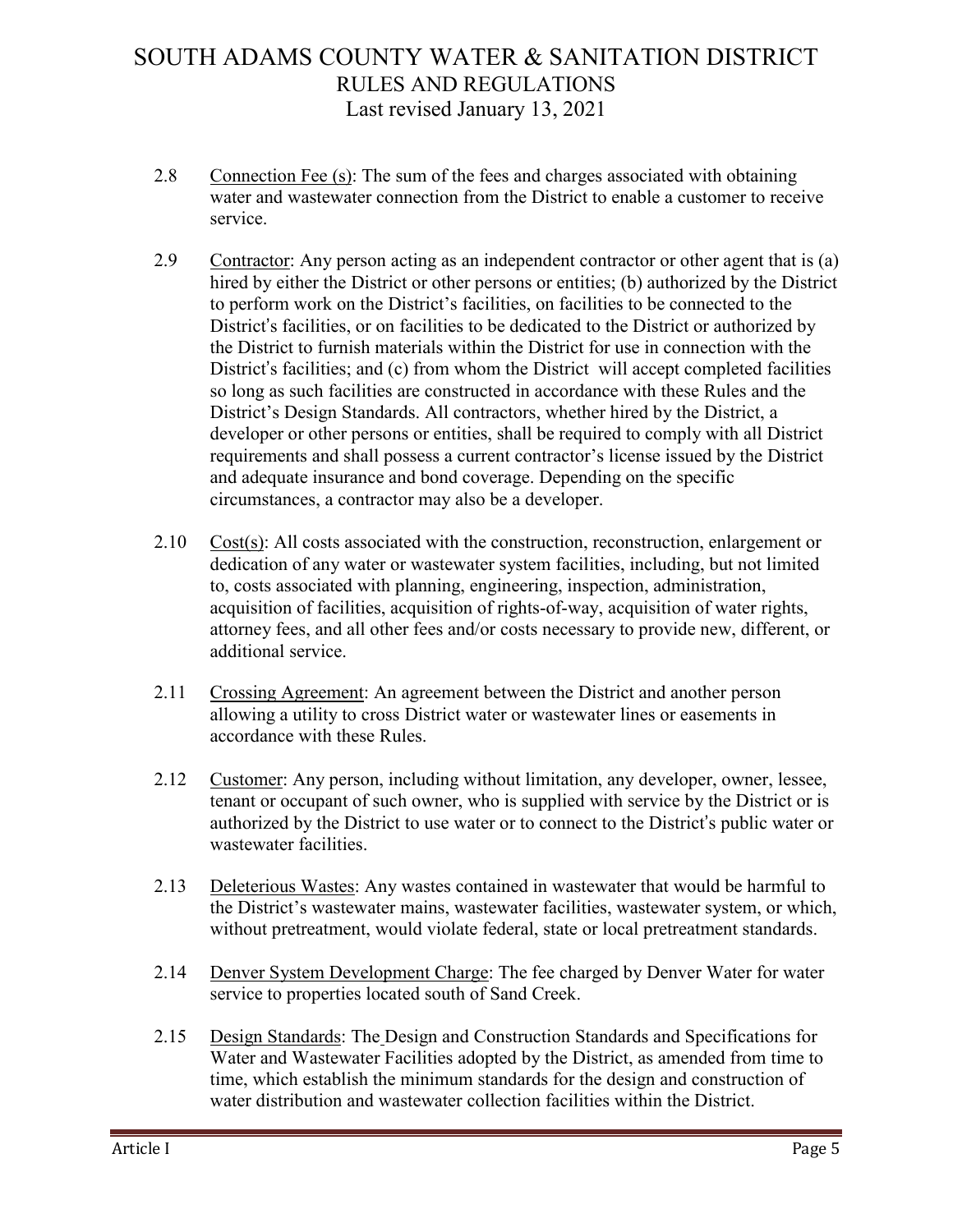- 2.16 Developer: Any person who may own or may be developing land or individual lot(s) within the District who seeks to have lands or lot(s) served by the District. A developer shall be held directly responsible by the District for ensuring that all work performed by it or its Contractor(s) is completed in accordance with all District requirements. Depending on the specific circumstances, a Developer may also be a Contractor.
- 2.17 Development Plan Review Fee: The fee collected from the applicant to pay for the District's review of the water and wastewater improvements and water resources required to provide service to the applicant's property in accordance with the District's most recent Master Plans.
- 2.18 District: The South Adams County Water and Sanitation District.
- 2.19 District's Boundaries: The land that has been formally included within the District pursuant to a court order.
- 2.20 District Engineer: A person selected by the Board and employed or contracted to do engineering work for the District.
- 2.21 District Manager: The person retained by the Board to administer and supervise the affairs of the District and its employees, including, but not limited to, enforcement of the District's Rules, who may, among other things, provide for the operation, inspection and approval of all connections, excavations, extensions, installations, systems and facilities owned or controlled by the District.
- 2.22 District Representative: Any District manager, superintendent or other person authorized to conduct and carry out the business of the District.
- 2.23 Dwelling: Any building or portion thereof that contains living facilities, including provisions for sleeping, cooking and sanitation.
- 2.24 ERU (Equivalent Residential Unit): An approximate measure of the level of service necessary to serve a single-family dwelling, which is used to calculate the cost of connection fees and service charges.
- 2.25 Extension: An extension of or new main line required in order to provide service to properties according to the terms and conditions set forth herein.
- 2.26 Extension Contract: A contract between the District and an applicant providing for the installation of an extension by the District and for the payment of the cost therefor by the applicant.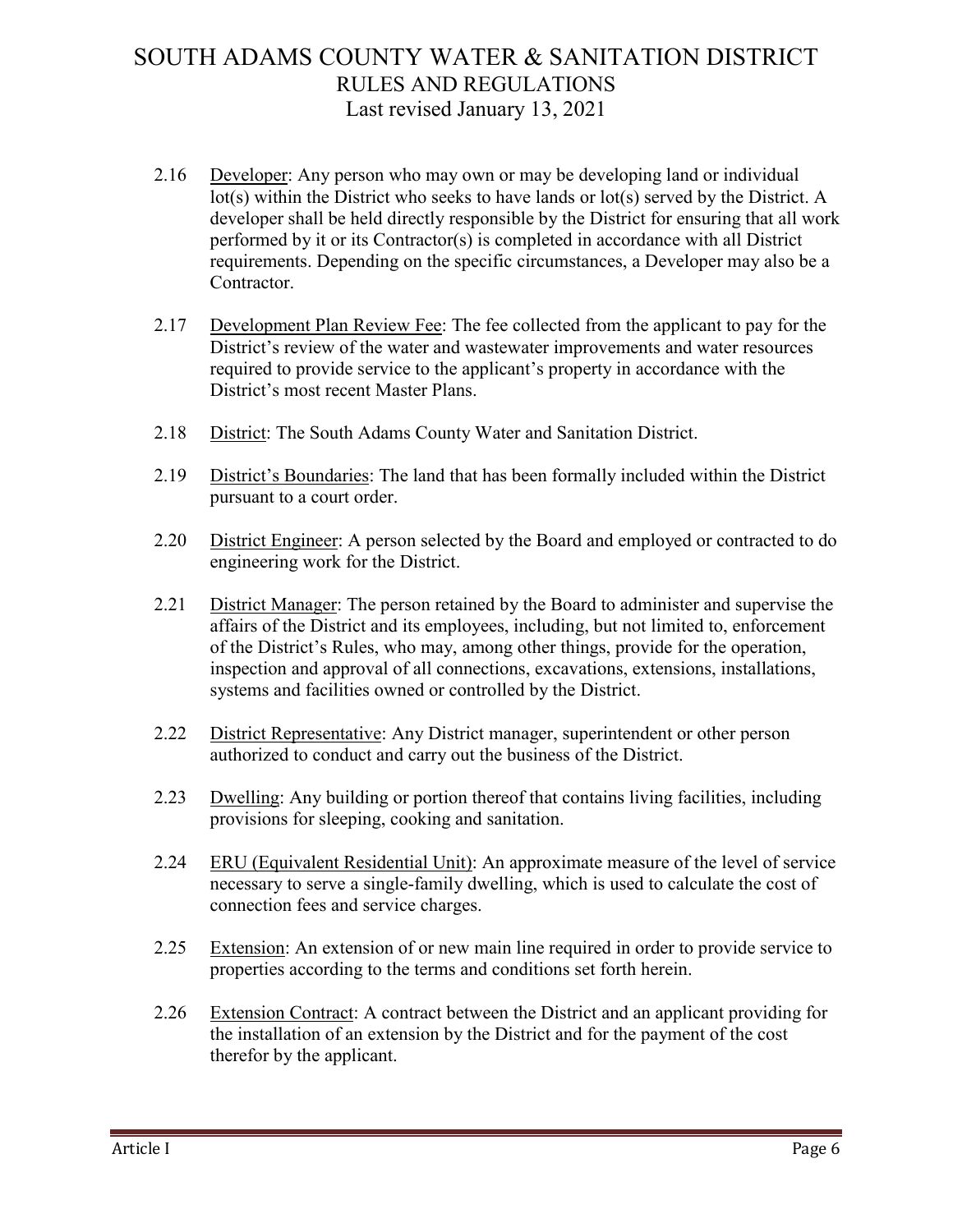- 2.27 Facilities: All components of the District's water and wastewater system, including; but not limited to, main lines, treatment units, storage and pumping units.
- 2.28 Garbage: Solid waste from the preparation, cooking and dispensing of food.
- 2.29 General Counsel: The licensed attorney or law firm appointed by the Board to provide legal counsel, and to act on the District's behalf in legal proceedings and contract negotiations and to offer legal opinions.
- 2.30 Hydrant Water Usage Policy: Those portions of these Rules governing use of hydrants, including, without limitation, Articles I § 3.11.3 and V § 6 and the Hydrant Policy as approved by the District Manager.
- 2.31 Inclusion into the District: The process by which parcels may be added to the District's boundaries in accordance with § 32-1-401 *et seq.,* C.R.S. and these Rules.
- 2.32 Industrial Wastes: The liquid wastes from industrial processes, trade or business, as distinct from sanitary wastewater.
- 2.33 Inspection Fee: The charge paid to the District for inspecting a water and/or wastewater service connection, for installing water and wastewater facilities, and for connecting to the District's facilities.
- 2.34 Inspector: The person or persons duly authorized by the District to inspect, monitor and approve the installation and operation of water and wastewater facilities and connections to the District's facilities and water and wastewater systems.
- 2.35 Main Line: Water or sewer pipe owned by the District used to convey water to a service connection or to convey wastewater from a service connection.
- 2.36 Master Plans: Plans prepared for and approved by the Board that identify the necessary infrastructure and resources required for the ultimate development of the District's water and wastewater systems.
- 2.37 May: "May" is permissive.
- 2.38 Meter Charge: The cost of the meter and meter installation only.
- 2.39 Owner: The person or persons who hold fee title to a parcel of land as shown on the property tax assessment roll in the office of the Adams County Assessor.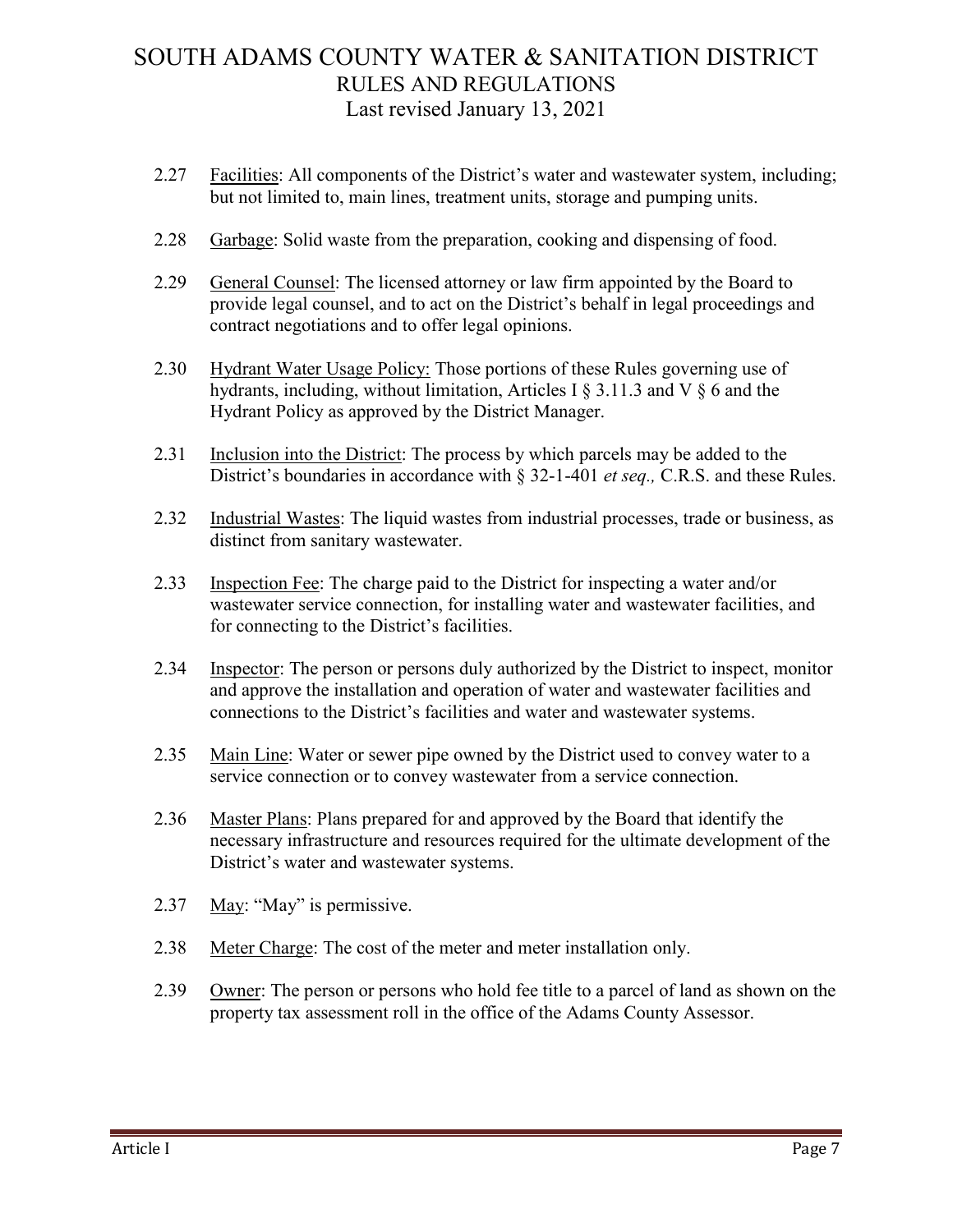- 2.40 Parcel: An area of land, notwithstanding intervening easements and rights-of-way, with a contiguous boundary, the description of which has been recorded in the office of the Adams County Clerk and Recorder or is referenced in a Subdivision Plat recorded in the office of the Adams County Clerk and Recorder.
- 2.41 Permit: Written permission of the Board or a District representative given pursuant to these Rules, subject to the specific terms and conditions contained therein.
- 2.42 Person: An individual, partnership, co-partnership, firm, company, corporation, association, joint stock company, trust, estate, governmental entity, or any other legal entity, or their legal representatives, agents or assigns.
- 2.43 Pesticide: Shall be as defined in C.R.S. § 35-9-103, as amended.
- 2.44 pH: The negative logarithm of the concentration of hydrogen ions in grams per liter of solution.
- 2.45 Pollution: The man-made, man-induced, or natural alteration of the physical, chemical, biological and radiological integrity of water or soil.
- 2.46 Pollution Hazard Activity: Means any of the following activities:
	- 2.46.1 Drilling operations.
	- 2.46.2 Surface and subsurface mining operations.
	- 2.46.3 The storage and application of pesticides/herbicides and/or insecticides in any manner, except for private residential or business use.
	- 2.46.4 The storage and application of fertilizers in any manner, except for private residential or business use.
	- 2.46.5 Using, handling, storing, dispensing or transporting toxic or hazardous substances, including, but not limited, to radioactive materials, except in compliance with all laws.
	- 2.46.6 Using, handling, storing, dispensing or transporting flammable or explosive materials, including petroleum products, except for storage of not more than 25 gallons of petroleum products in a private home or business and fuel in vehicular fuel tanks.
	- 2.46.7 Using, handling, storing, dispensing or transporting organic nutrients, including phosphorus and nitrates, or engaging in any activity that creates the same.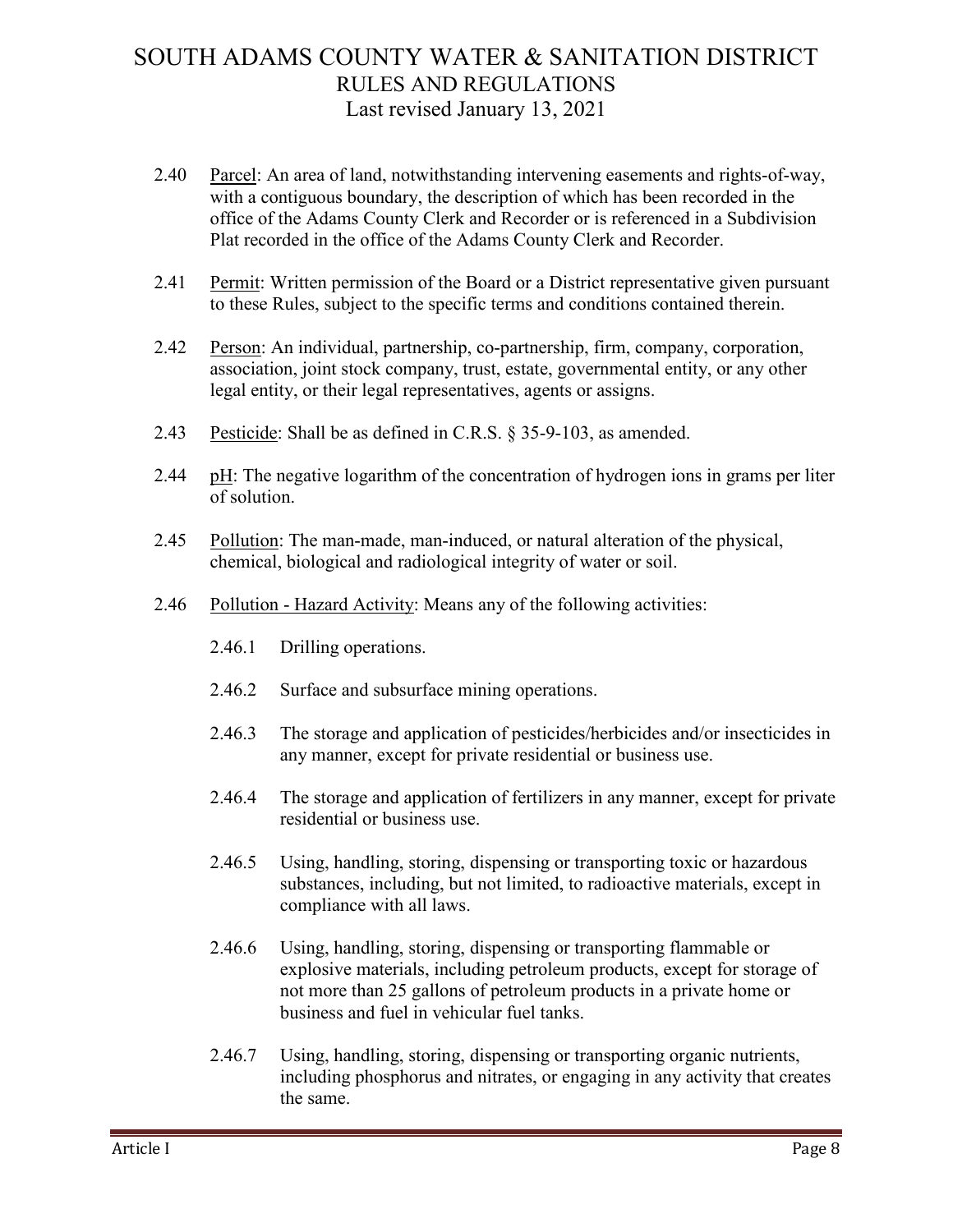- 2.46.8 Any activity that is conducted in a manner that creates a foreseeable risk of pollution to the District's water supply.
- 2.47 Pretreatment Facilities: Structures, devices, equipment or processes for the purpose of reducing or removing the deleterious wastes from wastewater or altering the nature of deleterious wastes prior to discharging such wastewater into the District's wastewater facilities.
- 2.48 Private: The term "Private," when used in these Rules, means ownership by any person (public or private) other than the District.
- 2.49 Professional Office Building: A facility characterized by activities conducted in an office environment generally focusing on business, government, legal or financial professions. Examples include, but are not limited to, lawyers, accountants, engineers, banking, and real estate professionals. Specifically excluded from this definition are restaurants and any other professions or facilities that may pose special consideration for sanitary sewer waste streams. Professional office building designation will be approved by the District on a case-by-case basis.
- 2.50 Publicly Owned Treatment Works ("POTW"): A treatment works as defined by Section 212 of the Clean Water that is owned by a state or municipality (as defined by section 502(4) of the Act).This definition includes any devices and systems used in the storage, treatment, recycling and reclamation of municipal wastewater or industrial wastes of a liquid nature. It also includes sewers, pipes and other conveyances only if they convey wastewater to a POTW treatment plant. The term means the municipality as defined in section 502(4) of the Act that has jurisdiction of the indirect discharges to and the discharges from such a treatment works.
- 2.51 POTW Treatment Plant: That portion of the POTW designed to provide treatment (including recycling and reclamation) to wastewater.
- 2.52 Rates, Fees and Charges: The cost of receiving services from the District as periodically established by the Board.
- 2.53 Rules: These Rules and Regulations as they may be amended by the Board from time to time.
- 2.54 Sampling: The periodic collection of water or wastewater samples for testing.
- 2.55 Service Area: A planning term that refers to all areas currently being served or proposed or planned to be served by the District; however, any reference to the District's service area does not mean that the District is capable of serving the property or that the property is entitled to service.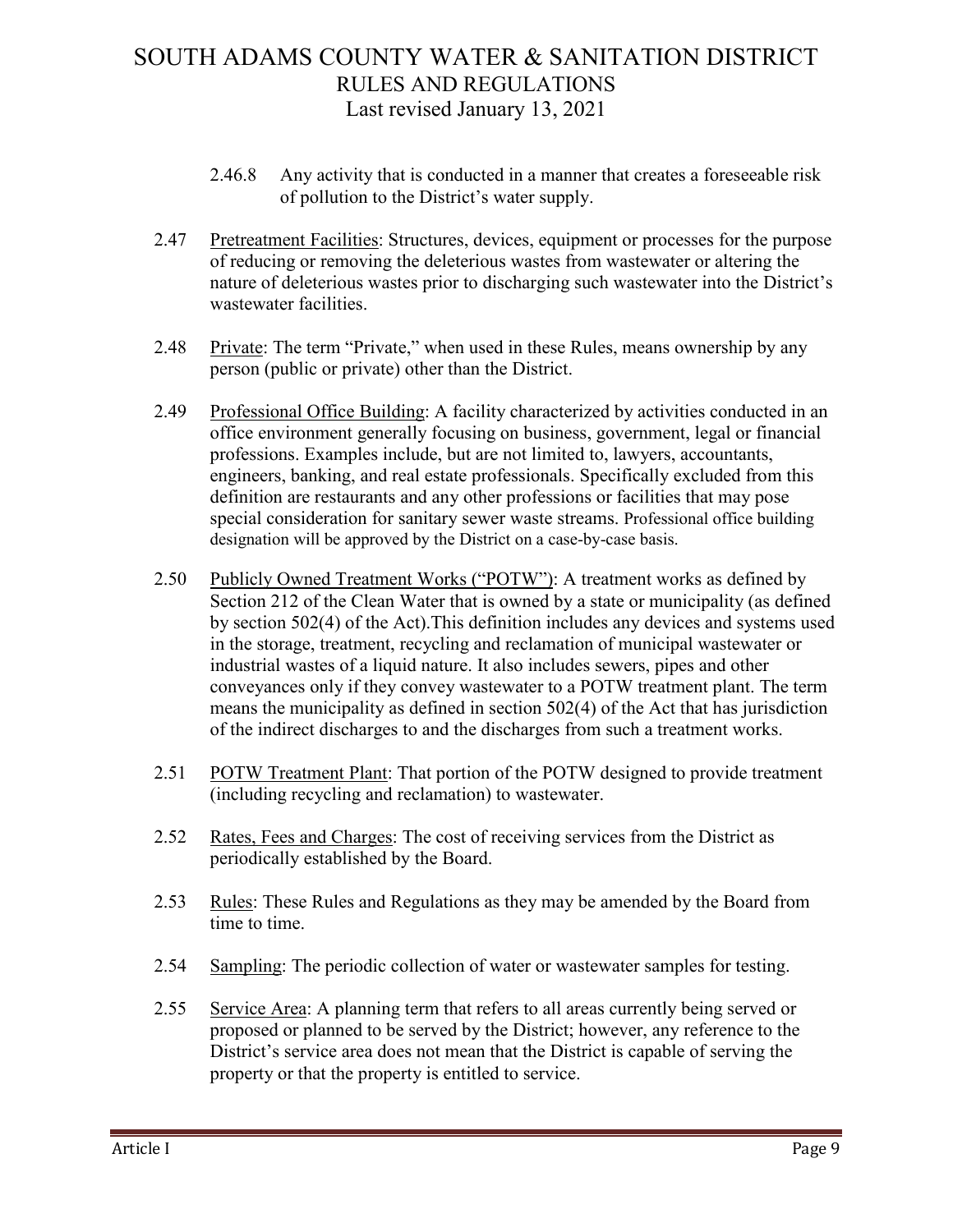- 2.56 Service Lines: See water service line and wastewater service line; may be used to refer collectively to water and wastewater (or sewer) service lines.
- 2.57 Shall, Will: "Shall" and "will" are mandatory.
- 2.58 Stub-In: In the context of water service lines, the curb stop; in the context of sewer service lines, shall mean the point where 4 inch PVC lines are brought to within 100 feet of the property line.
- 2.59 Subdivision Plat: A map of a platted subdivision recorded with the proper land use authority for the purpose of creating land parcels that can be identified uniquely by reference to such map.
- 2.60 Suspended Solids: Solids, expressed in parts per million by weight, that either float on the surface of, or are in suspension in, the water, wastewater or other liquids, which are removable by filtration.
- 2.61 System Development Charge: The charge collected from an applicant to pay for existing and planned water and wastewater systems to be used, in part, to serve said applicant.
- 2.62 Tap-In Charge: A component of the water connection fee that pays for the costs of installing, and/or inspecting water service and/or meter connections.
- 2.63 Testing: The analysis of water or wastewater samples for composition, and other characteristics; or the inspection and trial operation of water or wastewater system facilities or as otherwise required herein.
- 2.64 Unit: A building or portion thereof used for a single-family residence, individual commercial use, or which is provided separate service by the District.
- 2.65 Wastewater: A combination of liquid wastes originating from any residential, commercial, or industrial building or other establishment, including household waste, human excreta, animal or vegetable matter, organic or inorganic material in suspension or solution, and other solids in suspension or solution that enter the POTW.
- 2.66 Wastewater Connection Fee: Recovers a proportionate share of the wastewater system costs based on the water tap size(s) requested by an applicant.
- 2.67 Wastewater Main Line: Any pipe, system of piping, and appurtenances used as a conduit for wastewater in the District's wastewater system that is owned by the District. However, there may be agreements with other districts for sharing and/or splitting conveyance for the purposes set forth in the agreement(s).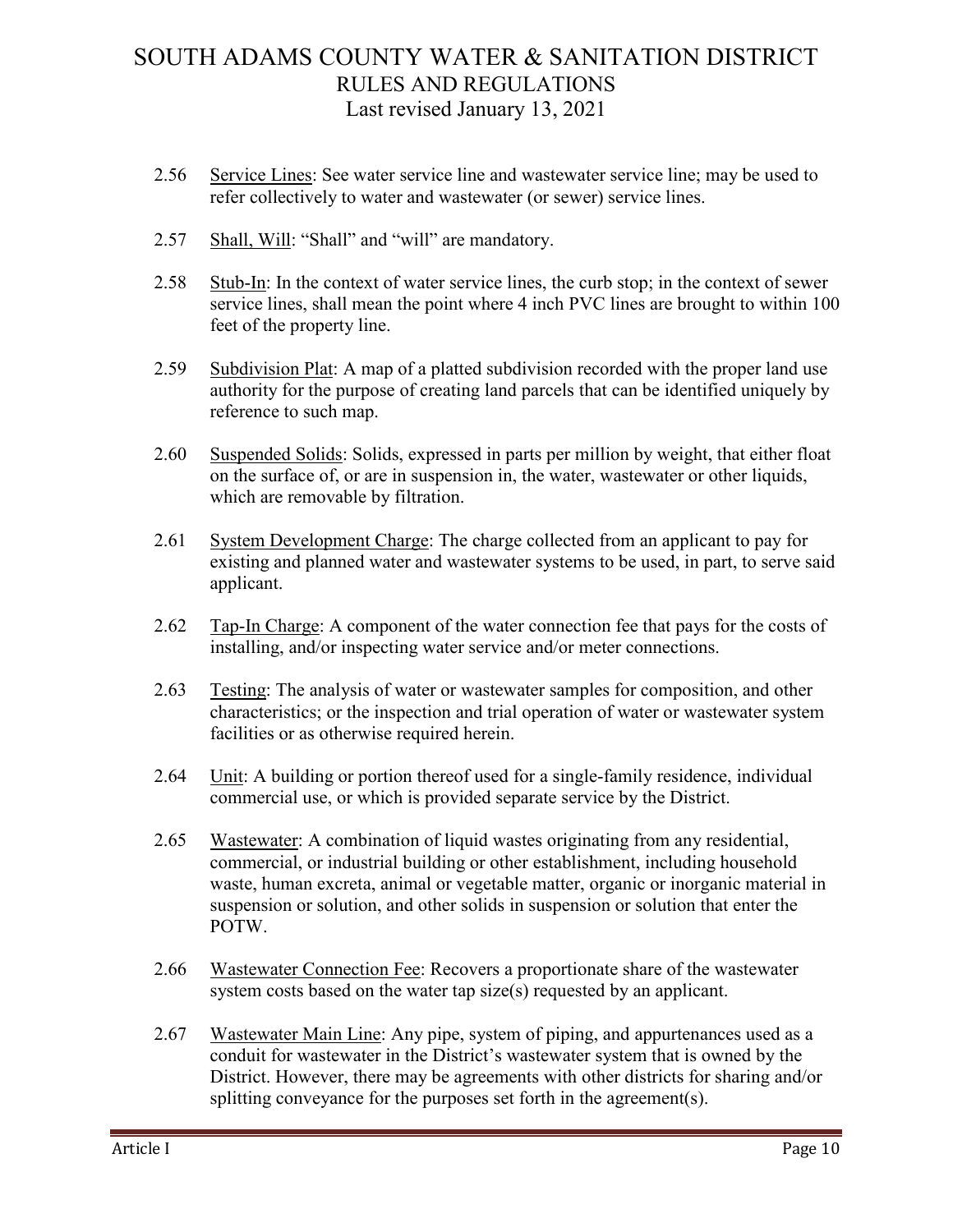- 2.68 Wastewater Service Line: Any pipe, system of piping, tap, line, or appurtenance owned and maintained by the owner that is used as a conduit for wastewater from a customer's building to the wastewater main line.
- 2.69 Wastewater System: All structures, facilities, equipment, and processes used for collecting, pumping, treating, and disposing of wastewater. The terms "wastewater system," "sewer facility," "public sewer," "wastewater system" and "wastewater facility" are used interchangeably throughout these Rules.
- 2.70 Water Main Line: Any pipe, system of piping and appurtenances used as a conduit for water in the District's water system and owned by the District or other governmental entity.
- 2.71 Water Resources Agreement: An agreement between the District and a person seeking to acquire water and wastewater services from the District that provides the District with adequate water resources to serve the property, and that may establish other contractual obligations as conditions on the provision of service by the District.
- 2.72 Water Resource Development Fee: The fee collected for the development of water supplies needed to serve the applicant applying for service and other new customers.
- 2.73 Water Service Line: Any pipe, system of piping, tap, line, and appurtenance used as a conduit for water from the main line to the building where the water service is provided to the customer.
- 2.74 Water System: All structures, facilities, equipment and processes used for diverting, transporting, distributing, storing, pumping, treating, measuring, and delivering the water of the District. The terms "water system" and "water facility" are used interchangeably throughout these Rules.

Any term not set forth herein shall be as defined in the latest editions of "Glossary - Water and Wastewater Control Engineering," A.P.H.A., A.W.W.A., A.S.C.E., and F.W.S.A., if listed therein.

#### 3. OPERATING PRINCIPLES AND LIMITATIONS

3.1 Policy: The District provides water and wastewater services to properties within the District boundaries in an economical manner, subject to any capacity limitations, and providing for the operation, maintenance, repair and replacement of all facilities owned by the District, in accordance with these Rules. The use of the District's water or wastewater system is only by permission of the District. The District reserves the full right to determine all matters related to the control and use of its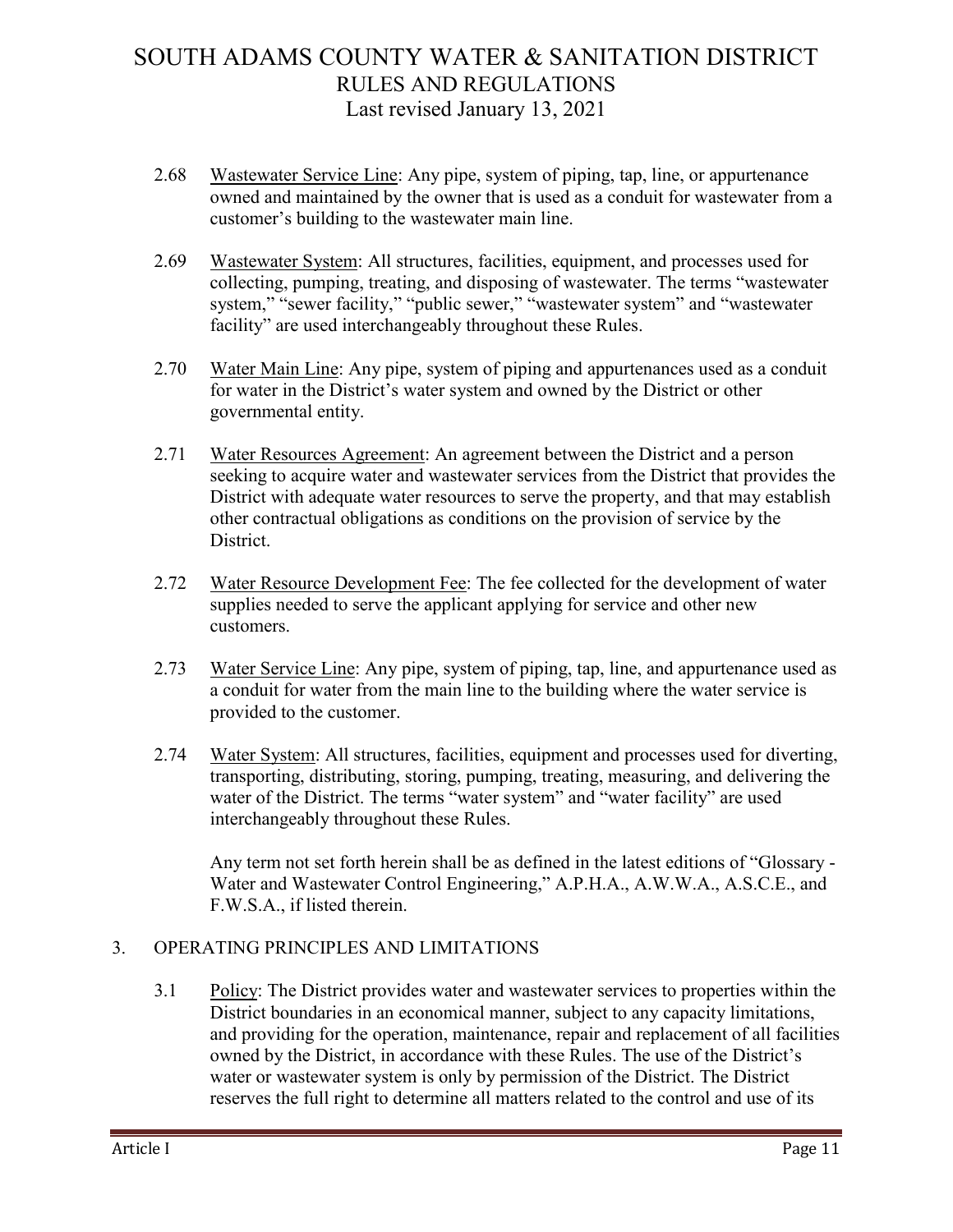water and wastewater system, and use of the District's water and wastewater systems is subject to suspension or revocation by the District, in accordance with these Rules.

- 3.2 Construction Costs: Notwithstanding any other provision of these Rules to the contrary, all costs of new construction, reconstruction or enlargement of any water or wastewater facilities, (including but not limited to, service lines, main lines and water or wastewater treatment facilities),including all associated planning, engineering, administration and attorney fees, which are necessary to provide new, different or additional water or wastewater service within the District's service area, shall be paid by the owner(s) of the property or building to be provided service. The provisions of these Rules apply regardless of whether the District or some other person contracts for, or initially pays for, such construction, reconstruction or enlargement, or whether such service is compelled by the District. The District's Board may act other than as set forth in this section when, in its sole discretion, it determines that such action is in the best interests of the District or is necessary to provide for the health, safety, and welfare of the inhabitants and visitors of the District.
- 3.3 Compliance with Design Standards: All water and wastewater facility construction, repair, maintenance or modification work within the District shall comply with the District's Design Standards, as they currently exist and may be amended.

#### 3.4 Limitations on District Liability:

3.4.1 The District and its officials and employees shall not be liable or responsible for damages to or failure of water or wastewater service lines, plumbing facilities, lift stations or other facilities not owned by the District and each owner shall assume all responsibility therefor, including responsibility for maintaining their own such facilities. The District shall not be liable for damages caused by or related to water or wastewater service lines, plumbing facilities, lift stations or other facilities now owned by the District.

> The District and its officials and employees shall not be liable for or responsible for damage resulting from breaking or failure of any sewer main, water main or other District facilities, interruption of service brought about by the request of claimant, by circumstances beyond the District's control (including without limitation, acts by a third party, acts of nature or acts of terrorism), or from any failure or interruption of water supply, and no claim for such damage shall be made against the District. Nor shall the District and its officials and employees be liable for damage caused by shutting off or turning on water in the water main lines; the making of connections or extensions; water running or escaping from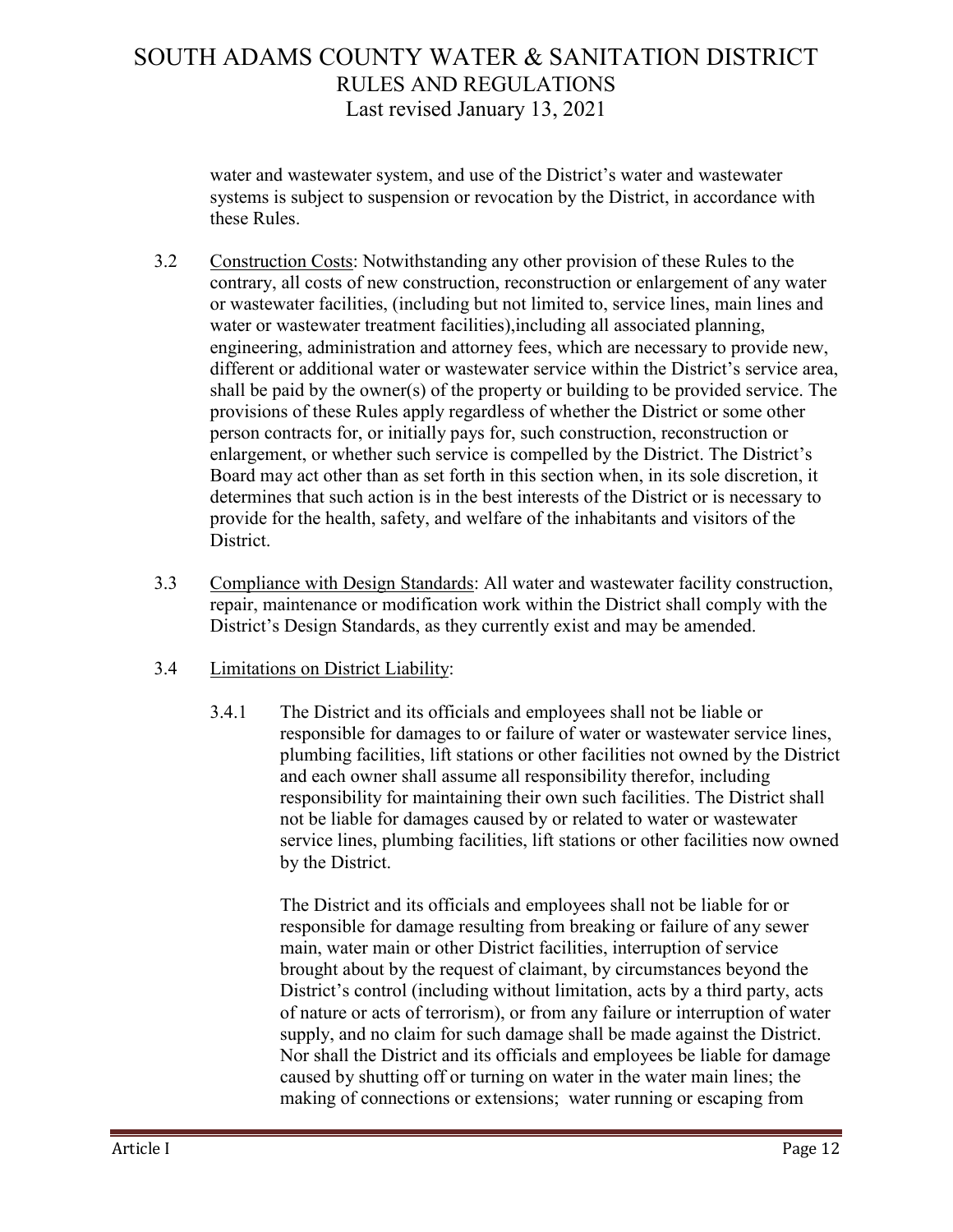open or defective faucets; burst service pipes or other facilities not owned by the District; damage to water heaters, boilers, or other appliances resulting from shutting water off, or from turning it on, inadequate, sporadic and excessive pressures; blockage in the system causing the backup of sewage; failure of water and wastewater facilities to be located where the District's map indicates they should be; the shutting off of a sewer lift station and possible backflow resulting therefrom; failure to obtain access to isolation valve; or for taking certain actions with respect to the water or wastewater system of the District deemed necessary by the Board of Directors or its agents. This paragraph shall not relieve the District from liability for negligence of its employees, if such liability would otherwise have existed.

- 3.4.2 District Not Responsible for Damages: These Rules shall not be construed to hold the District in any manner responsible for any damages to persons or property resulting from any inspections as herein authorized or resulting from failure to inspect or resulting from the issuance or denial of any permit as herein provided, or resulting from the institution of court action as allowed by law, or the forbearance by the District to so proceed.
- 3.4.3 Officials Not Liable: Any District official or employee, who is charged with the enforcement of these Rules and is acting in good faith and without malice on behalf of the District in the discharge of his/her official duties, shall not thereby render himself or herself personally liable for damages that may accrue to persons or property resulting from any such act or omission committed in the discharge of his/her duties. Any suit or proceeding instituted against such official or employee, stemming from any act or omission performed by him/her in the enforcement or attempted enforcement of any provision of these Rules, shall be defended by the District until final termination of the proceedings, in such a manner as to be consistent with the District's resolution indemnifying such officials and employees. Nothing herein shall be deemed to repeal or supersede the District's indemnification resolution.
- 3.4.4 Non-Liability for Work of Others: The District does not assume any liability for any work performed by others. No claim shall be made against the District or any of its officers or employees, due to errors of omission or commission by the District's licensees or independent contractors.
- 3.4.5 Indemnity: The owner(s) shall indemnify the District from any loss or damage that may directly or indirectly be caused by or result from the installation of a main or service line to serve the property, and the District may require the property owner to obtain some security before proceeding.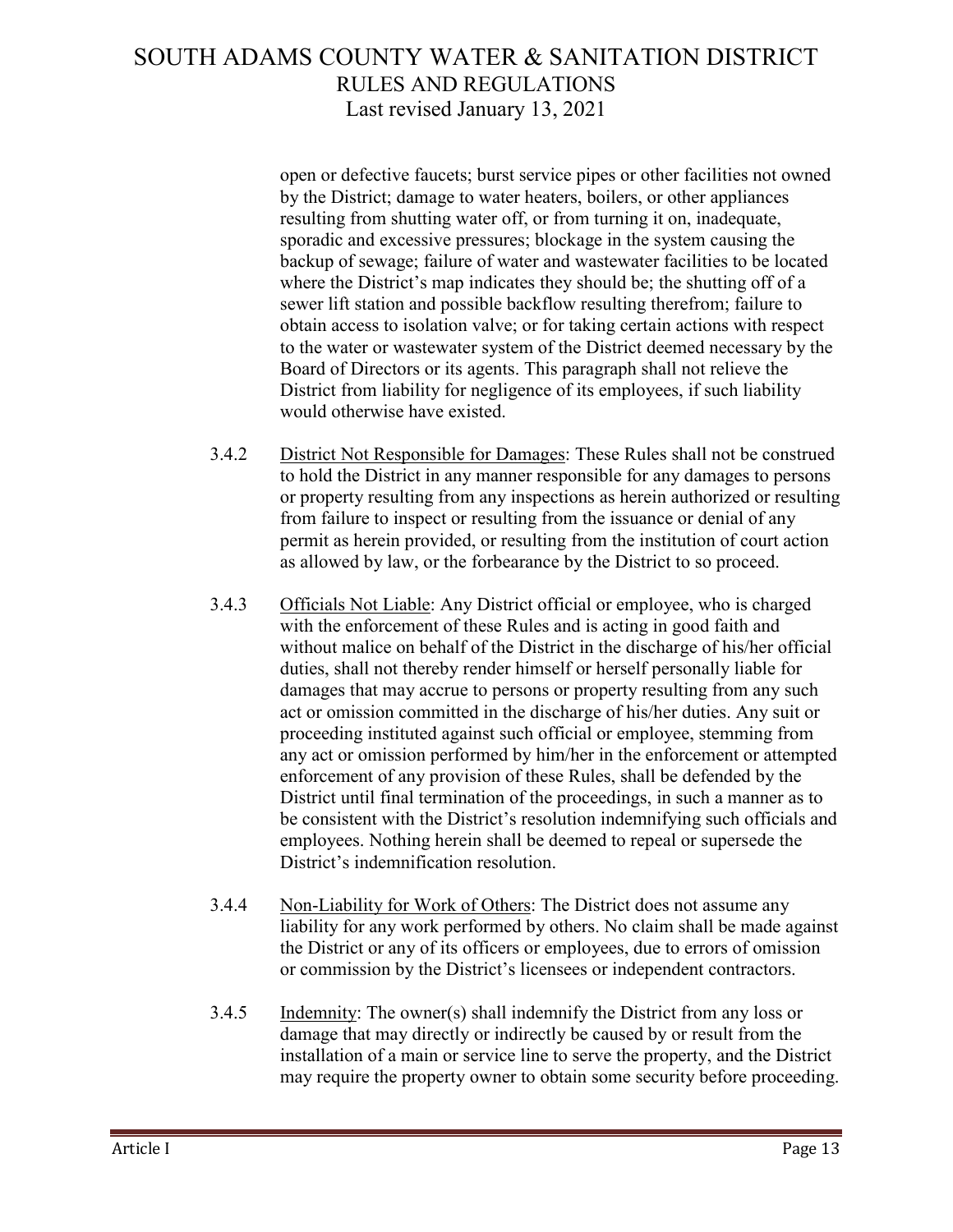- 3.4.6 Non-Waiver: Nothing in these Rules shall constitute a waiver by the District of the defense of sovereign immunity or any protections under the Colorado Governmental Immunity Act, § 24-10-101, *et seq.,* C.R.S., or any other defenses it may have to an action against the District, its officials or employees, nor a waiver of its insurance coverage.
- 3.5 Ownership and Maintenance of Water and Wastewater Facilities: Except as otherwise provided in these Rules, all existing and future water and/or wastewater facilities connected with and forming an integral part of the District's water and wastewater system shall become and are the property of the District except for service lines and related facilities owned by the owner. The District shall be responsible for maintenance, repair and reconstruction of such property, including water or wastewater main lines, at its own cost, unless the facility is under warranty or unless the situation necessitating such repair or reconstruction is the result of a change or enlargement of use, abnormal use or damage to such facilities, in which case such repair or reconstruction will be done at the expense of the person responsible for such change or enlargement of use, abnormal use or damage. The District's ownership will remain valid regardless of whether such property is constructed, financed, paid for, or otherwise acquired by the District or by other persons. No other persons, except those authorized by the District, shall have any right to enter upon, inspect, operate, adjust, change, alter, move or relocate any portion of the foregoing or any of the District's facilities.

#### 3.6 Ownership and Maintenance of Water and Wastewater Service Lines:

3.6.1 Water service lines from the District owned main line to the downstream side of the meter pit or vault are the property and maintenance responsibility of the District whether located on public or private property. Such water service lines and meters maintained by the District will be located on a public right-of-way, except when such location is not physically, technically or financially feasible. As a condition of receiving water service from the District, upon the request of a District Representative, owners shall provide an appropriate location for installation or relocation of the meter, which must be accessible and approved by the District. Water service lines from the downstream side of the meter pit or vault to the building or unit are the property and maintenance responsibility of the owner of said building or unit. All curb boxes, valve boxes and meter pits are owned and shall be maintained by the District.

> The District shall have a right of access to the property, receiving water and/or wastewater service from the District (public or private) for the purposes of operation, inspection, installation, maintenance, repair, removal, relocation, renewal and replacement of improvements owned and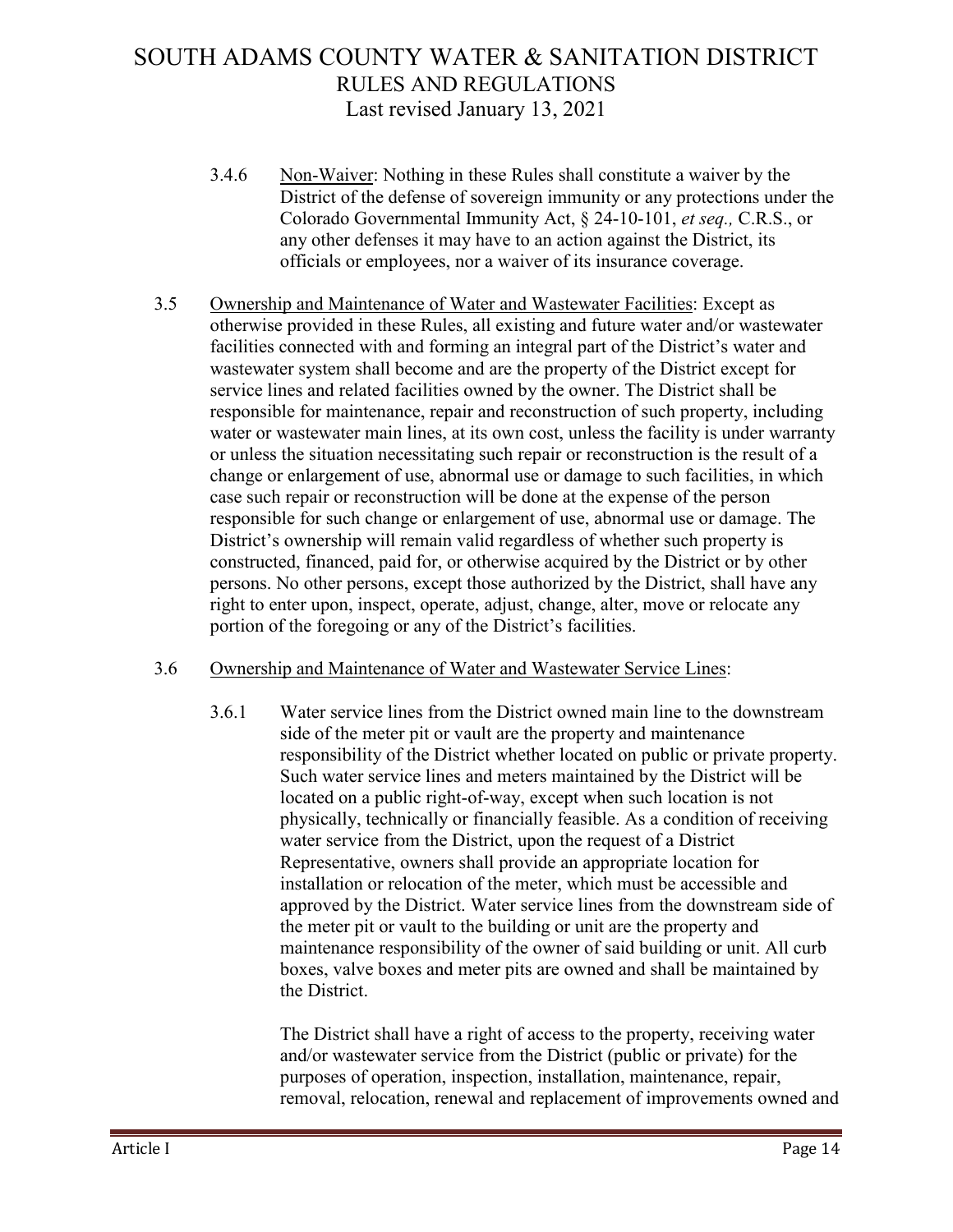maintained by the District, including without limitation the water service line from the District owned main line to the back of the meter, curb boxes, valve boxes and meter pits.

No person owning or possessing the property on which a meter is located shall obstruct the meter in any manner that would prevent access to the meter, including planting shrubbery, trees, or placing any other type of physical obstruction. Existing shrubbery, trees, or any other type of plants must be kept trimmed so as not to obstruct the meter set. If such obstruction is not removed within fifteen (15) days after the receipt of a notice to remove from the District, the owner or possessor shall be deemed to have consented to the District's entry upon the property and the District will have the obstruction removed or will relocate the meter, at the expense of the customer or the owner.

- 3.6.2 Wastewater service lines including the tap, tapping saddle, tee, wye or manhole bore extending from the District owned main to each building or unit are the property and maintenance responsibility of the owner of said building or unit. All appurtenances associated with wastewater service lines, including clean outs, grease traps/interceptors and sand/oil interceptors, shall be maintained by the owner of the building or unit being serviced.
- 3.6.3 Leaks, stoppages or breaks in the portions of the service lines of the owner shall be repaired by the owner within a reasonable period of time after discovery or notification of such condition by the District. If satisfactory progress toward repairing the leak, stoppage, or break has not been made within such time period, the District may shut off the water and/or wastewater service until the leak, stoppage or break has been repaired or may take actions necessary to make the required repairs at the full expense of the owner. The District reserves the right to make the repairs without prior notice to the owner, at the expense of the owner, when, in the opinion of the District, immediate repair is necessary to protect the health, safety and welfare of the inhabitants and visitors of the District or the District's water or wastewater system. Responsibility for maintenance shall remain with the owner whether the service lines are constructed, financed, or paid for by the District or by other persons.
- 3.7 Ownership And Maintenance Of Water Meters, Related Assembly And Remote Register:
	- 3.7.1 It shall be the duty of all customers to notify the District if a water meter and/or remote register are defective. It shall also be the duty of all owners to maintain free and clear access to the water meter and all component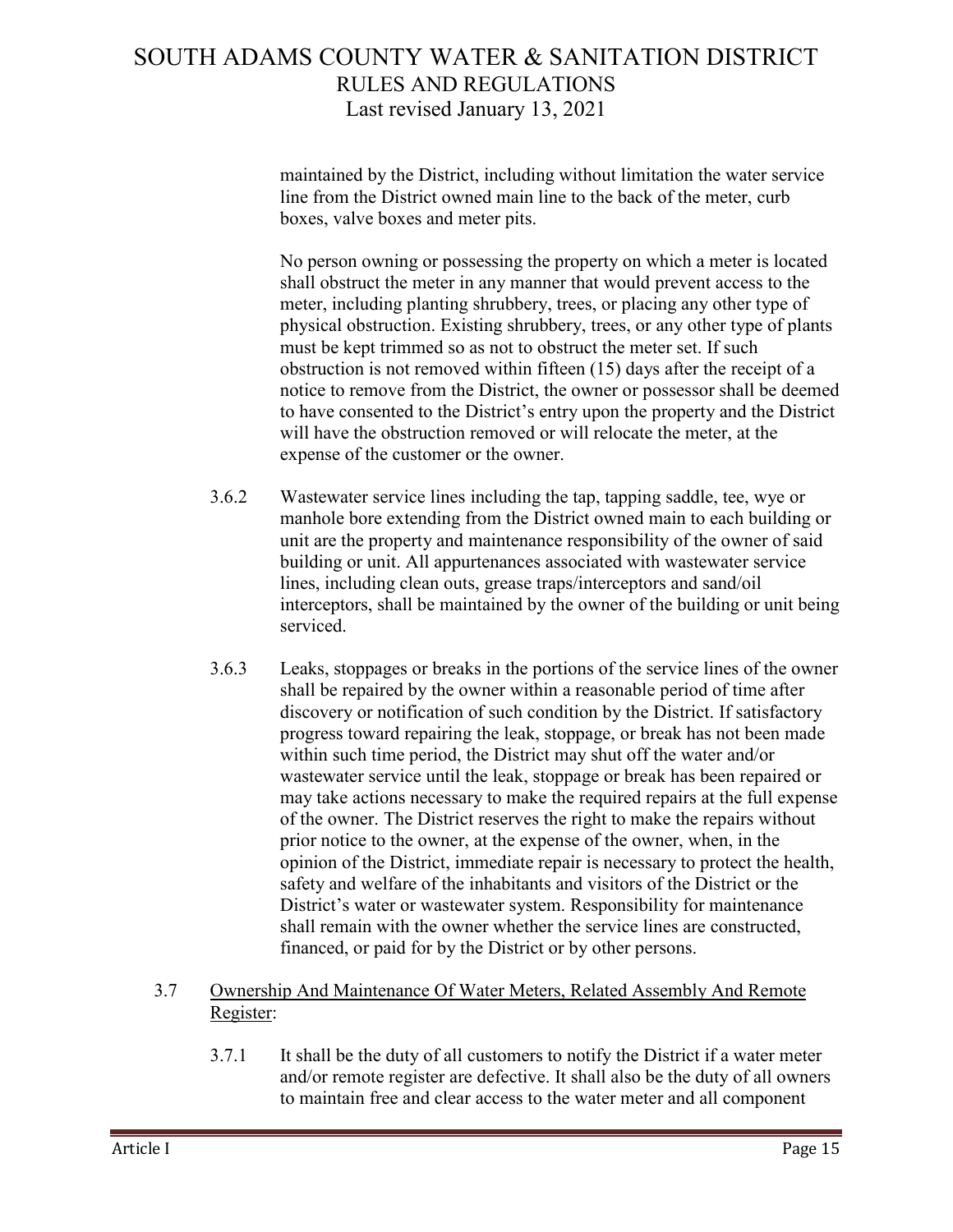parts making up the meter assembly and the remote register.

3.7.2 The District shall be responsible for the maintenance and repair of all water meters unless it determines that a meter has been willfully damaged, in which case the District will have the water meter repaired or replaced and will charge the owner or person who damaged the meter. If the District determines that a water meter has been willfully damaged, the District may make the necessary repairs itself and charge the owner for the repairs. If the District determines that a damaged or defective water meter and its component parts making up the water meter assembly, including the connecting wire/cable and remote register, are not repairable by District staff, it shall notify the owner of its findings in writing by handdelivery or by certified mail.

> The District may designate by whom repairs to meters may be made or may provide assistance where it deems necessary. The District shall provide notice following repair stating the cost of the repairs and that payment for said repairs is due within 30 days. If the payment is not received in 30 days, a 10-day shut off notice shall be issued.

- 3.7.3 If the District determines that a water meter or remote register is not functioning properly, an appointment will be scheduled with the owner, during normal business hours, for District staff to assess and, if possible, repair the problem. District staff, in their sole discretion, will determine if the problem is repairable by the District.
- 3.7.4 If any water service meter and/or its related remote register shall fail to register in any billing period, the owner will be charged the average period consumption as determined by the District Manager.
- 3.8 Encroachment of the District's Easements: No person shall construct any permanent building or similar structure, or place any fill material on one of the District's easements, although such persons may install temporary or removable and replaceable objects, such as yard lights, mail boxes, signs, fences, shrubs, flowers or plants within the easement, if permitted by the District easement. If in the process of exercising one or more of the rights to the use of an easement, the District finds it necessary to remove any of the permitted items placed or planted within the easement, the District shall not be responsible for replacing those items after it has exercised its rights. If an owner or other person seeks to construct a permanent building or other structure on one of the District's easements, the owner or other person shall apply to the District for approval of the construction of the encroaching structure. The District's approval, if granted, shall be in the form of an encroachment agreement.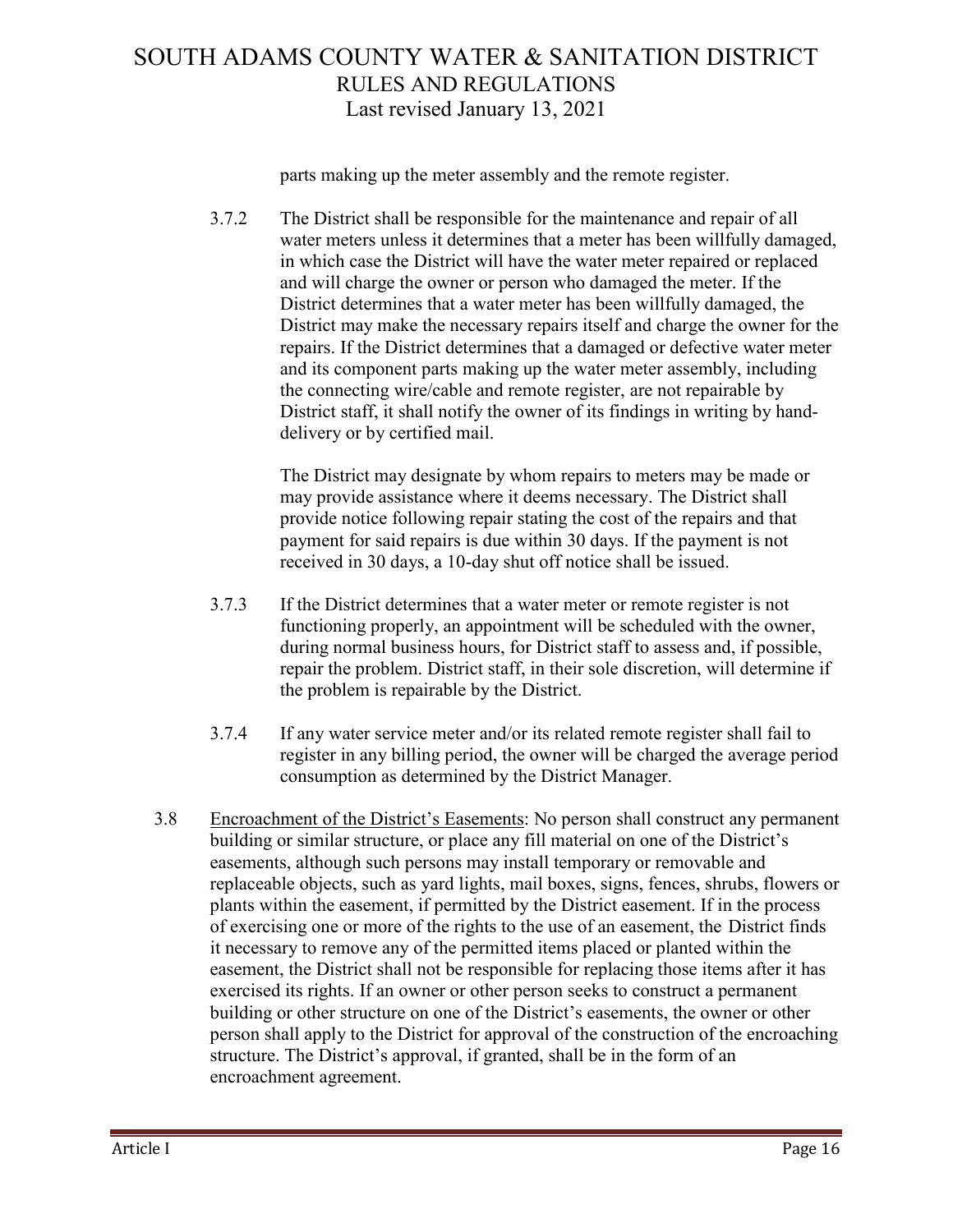- 3.9 Use of the District's Easements: An owner, developer or contractor may request permission from the District to share or use the District's easements for the installation of drains, pipelines or other facilities. The District's determination to allow an owner, developer or contractor to share or use one of the District's easements shall be made in the sole discretion of the District. Any such approval shall be in the form of a written agreement, setting forth the terms of the agreement, specifically including, but not limited to, the terms set forth below:
	- 3.9.1 Any person wishing to install or construct a utility, railroad or other improvement that will cross a District easement or District water or wastewater line may be required to enter into a Crossing Agreement and pay a Crossing Permit Fee, in accordance with Section 3.10 of these Rules.
	- 3.9.2 The owner, developer or contractor shall, at all times, have the obligation, enforceable at the demand of the District, to operate, maintain, repair and replace the non-District owned drains, pipelines or other facilities as may be desirable from time to time.
	- 3.9.3 If maintenance or replacement of non-District owned drains, pipelines or other facilities results in damage to the District's water or wastewater facilities, the owner, developer or contractor shall immediately notify the District of the damage, and shall be liable for such damages, and will compensate the District for repair costs.
	- 3.9.4 The District shall not own or have any obligation to operate, manage or control the drains, pipelines or other facilities installed by an owner, developer or contractor within the District's easements, except for facilities explicitly accepted by the District for ownership. However, if the physical condition or operation of the District's water or wastewater facilities is interfered with or endangered, or if there is a risk to the health and safety of the public as a result of the owner's, developer's or contractor's drain, pipeline or other facilities, the District shall have the right, at the property owner's, developer's, or contractor's expense, to do whatever is reasonable and necessary under the circumstances so that the District's water or wastewater facilities are no longer endangered, or interfered with, and it may mitigate any risk to the health and safety of the public.
	- 3.9.5 As-built construction drawings for the drains, pipelines or other facilities installed within the District's easements by an owner, developer or contractor shall be furnished to the District as required by the District's Design Standards.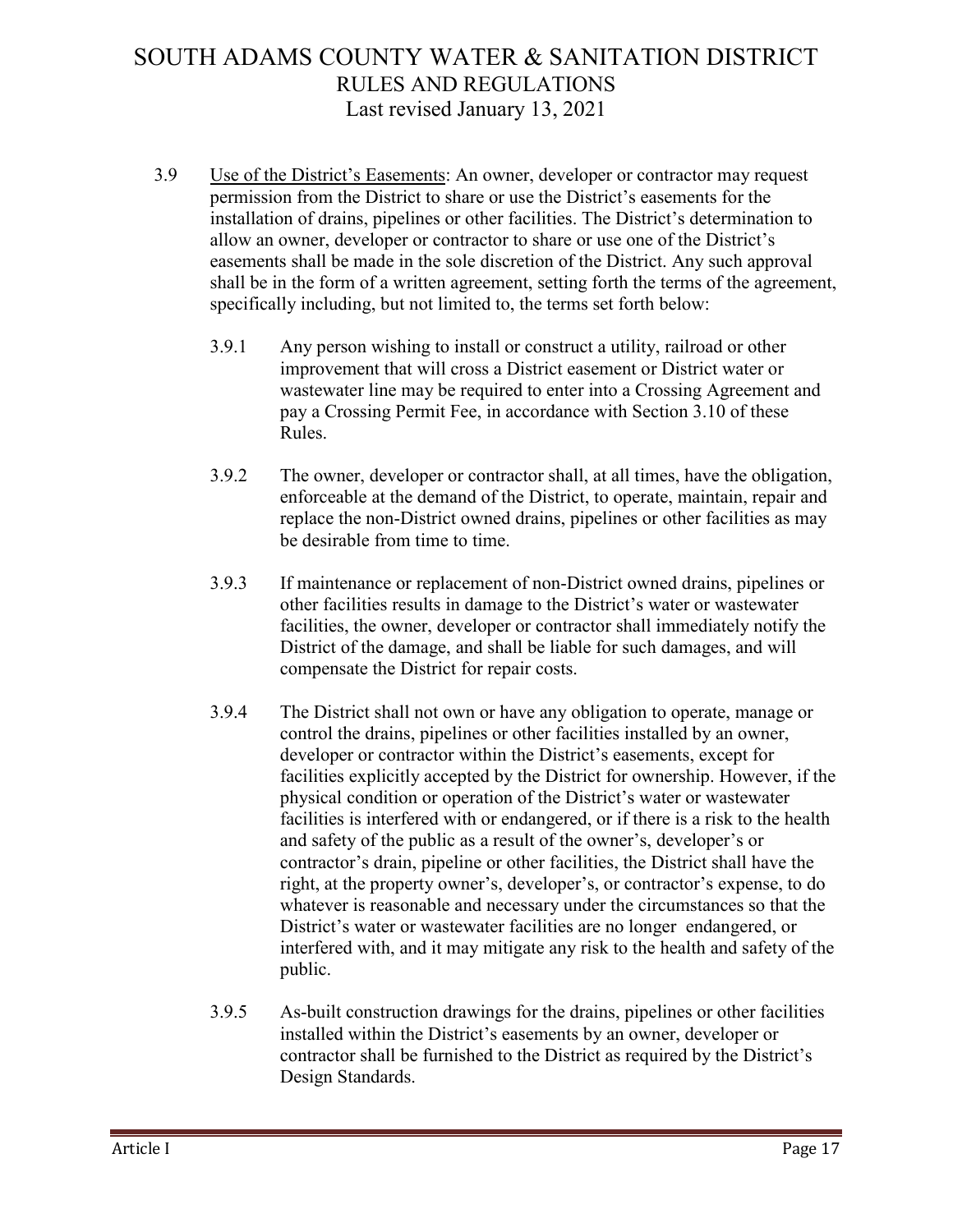- 3.9.6 The owner, developer or contractor shall indemnify and save the District, its officers, directors, agents and employees harmless from and against every claim, demand, liability, cost, charge, suit, judgment and expense of whatsoever kind or nature, including, but not limited to, interest, court costs and attorney fees that the District, its officers, directors, agents or employees may pay or incur as a result of, or in any way arising out of, the sharing or using of the District's easements. Said indemnification shall extend to claims, demands and liability for injury to persons and property, and for financial losses that occur off the job site as well as on, and for injury and damage to person and property, as well as financial losses occurring after construction and installation of the drains, pipelines or other facilities within the District's easements by the owner, contractor or developer.
- 3.10 Review of Crossing and Adjacent Utilities: Utility companies and other persons who would like to install utilities, which would: (a) cross District facilities or (b) be adjacent to District facilities and located within ten (10) feet from the District's existing facilities, shall submit a copy of the plans for the utility installation to the District's development department for review and approval, in advance of construction / installation. The District shall review the plans and may request any changes deemed necessary, in the reasonable discretion of the District, to protect the integrity and safety of existing or planned District facilities and for compliance with the general requirements set forth in section 3.10.2 below.
	- 3.10.1 For the purpose of this section 3.10, utilities are defined as including without limitation water or wastewater lines, storm sewer improvements, gas or oil lines, television, cable or internet lines, water conveyance structures, electrical lines, or railroad improvements.
	- 3.10.2 General requirements for utilities which cross District facilities or will be located within ten (10) feet of District facilities, are as follows, but they may be waived, in writing, by the District Manager on a case-by-case basis:
		- 3.10.2.1 The utilities shall be installed in accordance with the District's Design Standards and Rules, existing as of the date of installation, including without limitation vertical clearance requirements for crossings, and in compliance with all requirements of applicable laws.
		- 3.10.2.2 Utilities which cross the District's existing water and/or wastewater pipelines shall cross District facilities at or near a perpendicular angle.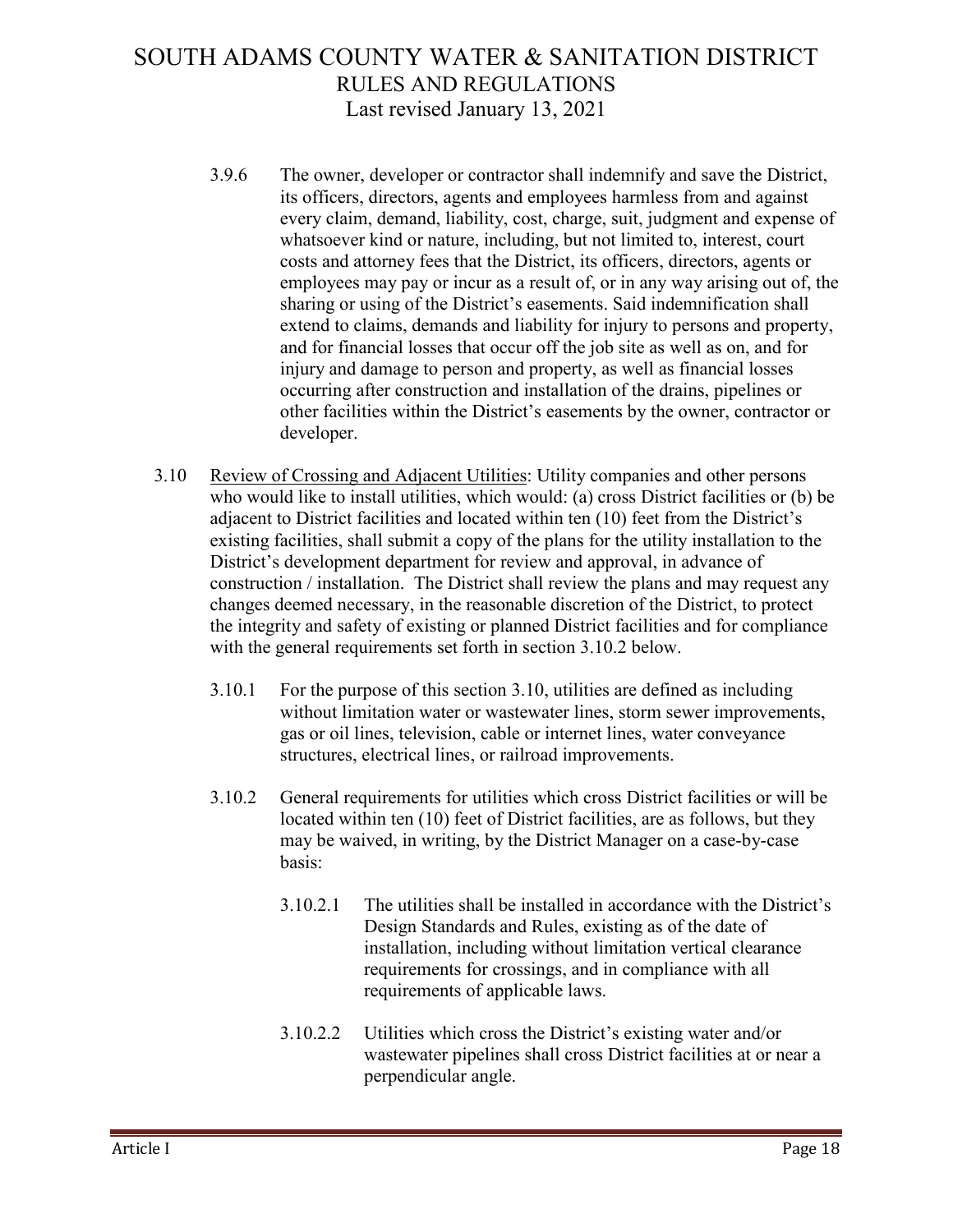- 3.10.2.3 Utilities shall take reasonable measures required by the District to protect in place any existing District facilities in the area of the crossing that may be reasonably affected by construction or replacement of the utility, at the cost of the utility.
- 3.10.2.4 The District Manager, in his reasonable discretion, may impose a crossing fee, in order to cover the District's costs of reviewing a crossing that requires an unusual amount of review, due to the nature or complexity of the project, the number of crossings, or for any other reason. The District may require a Crossing Agreement for such complex projects, or when deemed necessary by the District Manager.
- 3.11 Temporary Water Usage: The District may allow temporary water leases on a case by case basis. Short-term low water volume leases, of up to six (6) months, may be accommodated in accordance with the District's Hydrant Water Usage Policy. Water Leases involving extended time periods, up to two years, or high volumes of water will require a Temporary Water Lease Agreement. The terms of each Temporary Water Lease Agreement will be established by the District based on a case by case evaluation. The applicant, owner or developer applying for a temporary water lease will pay a fee of \$500 for the preparation of a standard lease. If a particular lease is more complicated and will require more time for the District to prepare, the District will inform the applicant of such and will determine an appropriate fee for the lease. All lease preparation fees shall be paid to the District prior to the preparation of the lease agreement.
	- 3.11.1 Temporary Water Lease Agreements are for special purposes including, but are not limited to temporary buildings, temporary irrigation, and special events. Other special purposes shall be approved by the District on a case by case basis.
	- 3.11.2 The applicant will fill out a water lease application identifying specific items that the District will consider as it determines if the use will be allowed, and if allowed, whether that use will be accommodated via the District's Hydrant Water Usage Policy or a Temporary Water Lease Agreement including:
		- Timing and duration of use;
		- Amount of water to be used, both the instantaneous rate of withdrawal and the total volume;
		- Location of use:
		- Verification that this use will not negatively affect the District's ability to provide water to its residential, commercial and industrial users;
		- Proper use of District equipment;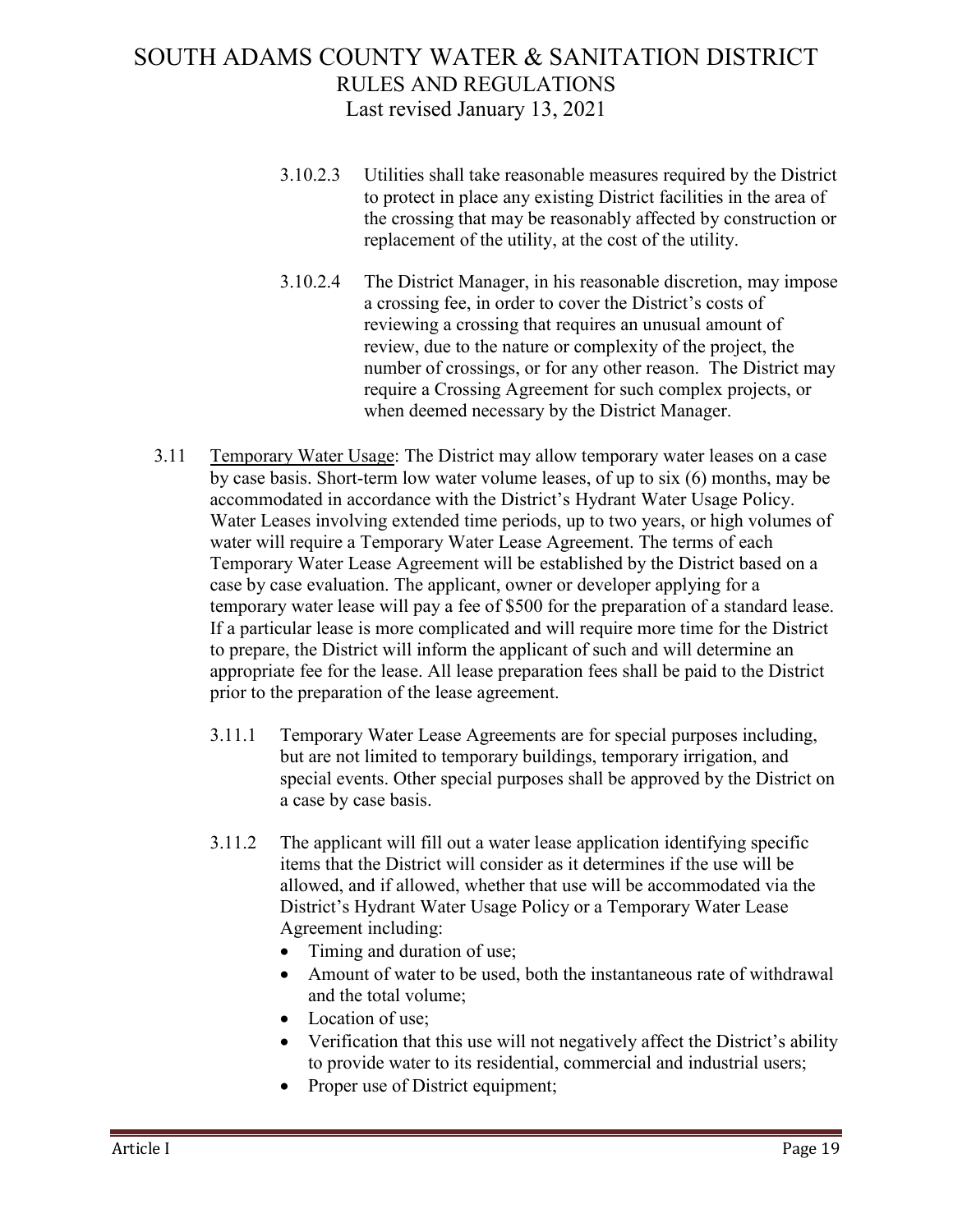- Information to ensure that all water leases provide for payment of an appropriate amount for the water that will be used;
- All governmental permits have been issued for the anticipated use;
- Verification that all proper notifications have been provided, both governmental entities and the public;
- The lessee is utilizing proper waste handling procedures for all chemicals used in their processes, as well as wastewater treatment, recycling and disposal.
- 3.11.3 Use of Hydrant: No person shall take water from a District hydrant without the prior authorization of the District. All use of District hydrants will be in conformance with the established District Hydrant Water Usage Policy and requirements for temporary water usage set forth in this section 3.11 of these Rules.
	- 3.11.3.1 Authorized Users: District personnel and fire prevention agencies are considered authorized users of District hydrants.
	- 3.11.3.2 Issuance of a Hydrant Permit: If it is determined that the usage falls under the Hydrant Water Usage Policies, a hydrant permit may be issued. Approval of any Hydrant Permit application shall be at the sole discretion of the District.
	- 3.11.3.3 Payments to the District: The applicant will be responsible for the payment of all deposits, application fees, user fees and fines in accordance with the Hydrant Water Usage Policies in place at the time.
	- 3.11.3.4 Equipment Requirements: Only District meters and Backflow Prevention Devices shall be used for the withdrawal of water from District hydrants.
	- 3.11.3.5 Refund of Deposit: If all meter readings are current, the associated usage fees are paid, and the District's equipment is returned in good working condition, the hydrant deposit will be returned to the permit holder. To the extent that there are late fees, fines, outstanding balances, or damage to District equipment, those costs will be deducted from the deposit. If the deposit does not cover all fines and fees an additional invoice will be mailed. Failure to pay any fines or water consumption fees may result in legal action.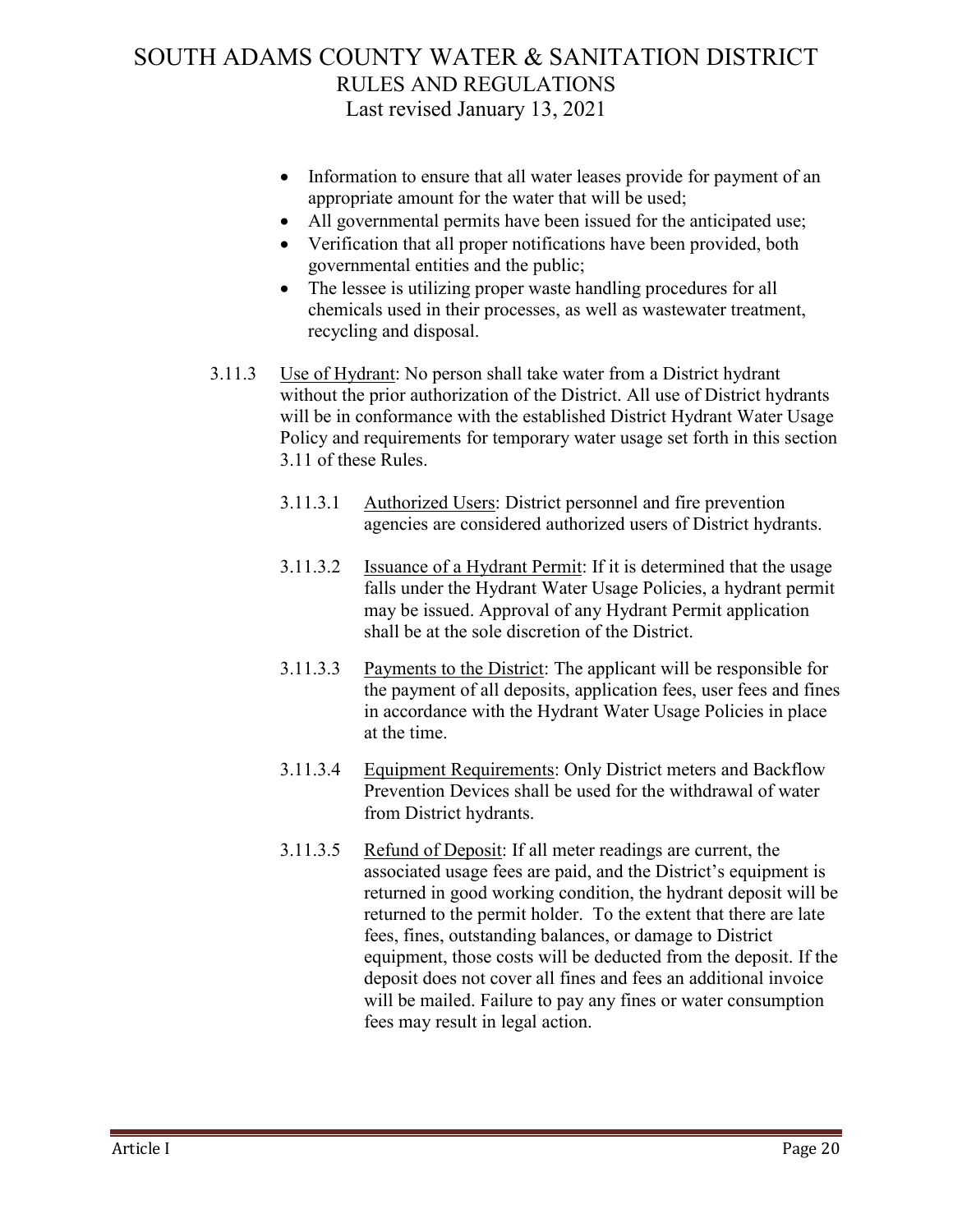3.12 Service Outside the District's Service Area: No future service is available outside the District's service area except as specifically authorized by the Board, at its sole discretion. Any service outside the District's service area would be dependent on, among other issues, discussions with other service providers, inclusion into the District boundaries or payment of extraterritorial fees, extension of District water and wastewater facilities, consideration of urban growth boundaries, and any other factors deemed relevant by the District. Nothing herein shall limit the District's authority, in its sole discretion, to approve water leases or sales, or shortterm/emergency use of District water outside of District boundaries.

#### 4. EXPANSION OF DISTRICT BOUNDARIES

4.1 Policy: The District's boundaries may be expanded by inclusion of property pursuant to § 32-1-401, *et seq.*, C.R.S., in compliance with these Rules, provided that the property lies within the service area of the District. Any property proposed for inclusion within the District must provide all of the water and sewer facilities and water resources necessary to serve the property or, in the District's sole discretion, the financial resources sufficient to compensate the District for the provision of service to the property.

Growth and development to be included within the District's boundaries must pay for itself and neither the District nor its existing residents shall be required to subsidize the growth and development of any property proposed to be included within the District's boundaries.

Inclusion of property within the District does not obligate the District to provide water and/or wastewater service to the property.

4.2 Petition for Inclusion: The owner of parcels capable of being served by facilities of the District shall file a written petition on forms provided by the District, requesting that such parcels be included in the boundaries of the District in accordance with C.R.S. § 32-1-401. A petition for inclusion shall include all the land that the person owns that is contiguous to and adjoining the parcel upon which service from the District is desired, unless the District permits otherwise. The petition for inclusion shall be submitted to the District; along with the inclusion fee. The Board determines whether to approve petitions for inclusion from time to time. However, the owner must first meet and consult with the District's Development Manager before submitting a Petition for Inclusion to the District.

The owner of land described in a subdivision plat shall petition to include the entire platted area into the District before service shall be furnished to individual parcels included within the subdivision plat. The property owner of a single unplatted parcel of real estate shall be required to petition the entire parcel for inclusion in the District in one petition for inclusion. A petition for inclusion for properties more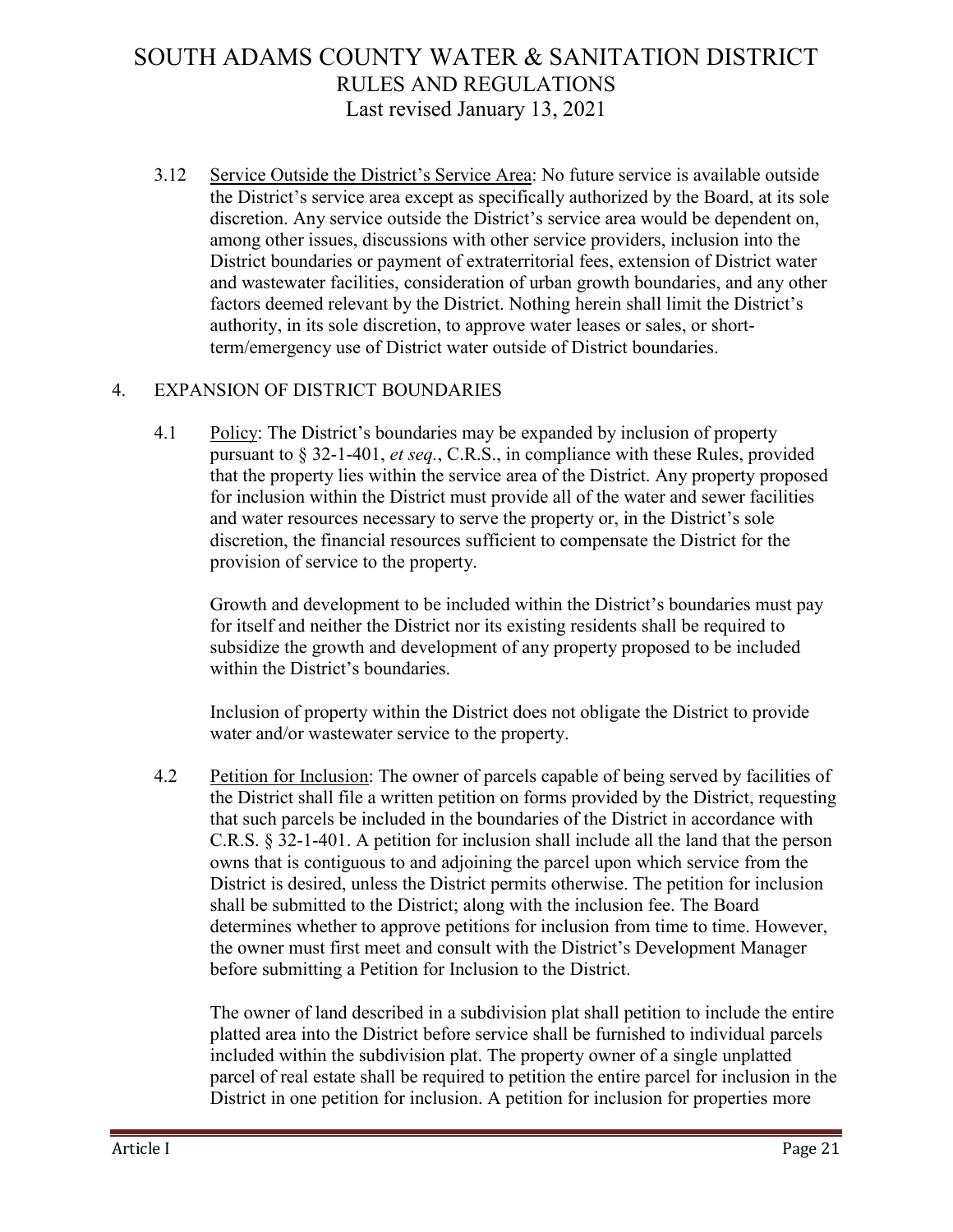than 10 acres in size shall contain the following information. A petition for inclusion for properties less than 10 acres in size may, in the District's discretion, also be required to contain the following information:

- 4.2.1 A legal description of the property to be included, setting forth the total acreage, together with proof of title, and a survey of the property showing its location with respect to the District's existing boundaries.
- 4.2.2 The existing zoning for the property to be included together with any proposed zoning changes, including all documents submitted to Commerce City and/or Adams County pertaining to such re-zoning request.
- 4.2.3 A description of the proposed uses of the property to be included, together with:
	- 4.2.3.1 The proposed total population for the property, including a breakdown into types of uses such as single family residences, condominiums, commercial development, recreational uses, etc.
	- 4.2.3.2 The proposed maximum population density for each area of the property, including the number of acres to be used for various types of uses, together with an indication of lot sizes, irrigated acreage, water and wastewater requirements, and any limitations proposed on water usage.
	- 4.2.3.3 The number of acres to be dedicated to open space, green belts and parks, and the anticipated location of each such area, a description of the proposed ground cover and the irrigation water requirements for each such area.
	- 4.2.3.4 Detailed engineering plans on how the petitioners propose that water and wastewater services be provided, including cost estimates of all facilities.
	- 4.2.3.5 Any other pertinent facts that will assist the District in considering the petition for inclusion.
- 4.2.4 The proposed development schedule.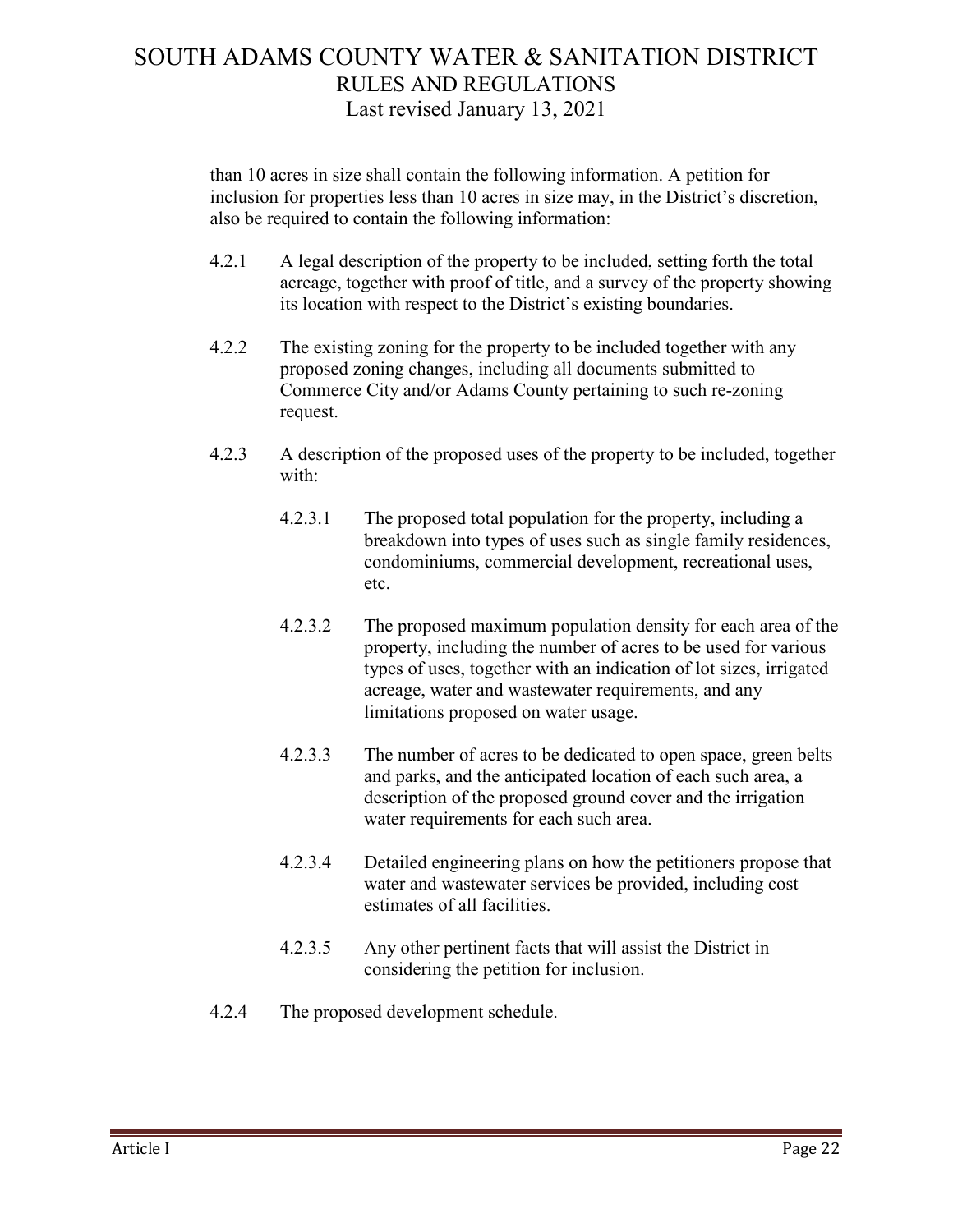- 4.2.5 A complete description of all surface and ground water rights, water storage and related facilities associated with or acquired for the property, including proof of ownership, copies of all court decrees and well permits, etc.
- 4.2.6 Any additional information as requested by the District.
- 4.3 Conditions for Inclusion: In addition to the requirements for inclusion set forth above, the District may require that an owner seeking to include property into the District's boundaries satisfy certain conditions including, but not limited to, those set forth below.
	- 4.3.1 Inclusion Agreement: As a condition of inclusion, the owner shall enter into an Inclusion Agreement with the District, in a form acceptable to the District.
	- 4.3.2 Dedication of Water Resources and Signing of a Water Resources Agreement: As a condition of inclusion of property within the District's boundaries, the owner shall be required to enter into a Water Resources Agreement with the District at the time of inclusion by which the owner shall dedicate water rights, water storage or related facilities or the equivalent thereto to the District that are sufficient to provide water service to the subject property. The Water Resources Agreement shall comply with the provisions of Article II, and with additional provisions set forth herein. Even if an owner seeking inclusion of property into the District enters into a Water Resources Agreement, the District may deny a request for water and wastewater service because of limited water treatment capacity, wastewater treatment capacity, or other limitations.
	- 4.3.3 Assignment of Groundwater Resources to the District: An owner petitioning for inclusion of property within the District's boundaries shall convey and dedicate to the District, on forms prescribed by the District, all groundwater rights, including all tributary, not nontributary, nontributary and Denver Basin water rights (including all decrees, permits, wells and any other evidence of any right, title and interest thereto) underlying, appurtenant to, or in any manner associated with the property.
	- 4.3.4 Restriction on Sale to Avoid Requirements: An owner petitioning for inclusion of property within the District's boundaries shall not sell, convey or transfer the water rights appurtenant to the property sought to be included into the District for the purpose of avoiding the assignment of those water rights to the District in the inclusion process as set forth in these Rules. These water rights include, but are not limited to, senior surface water rights, water storage rights, water related facilities, groundwater rights, including all tributary, not nontributary, nontributary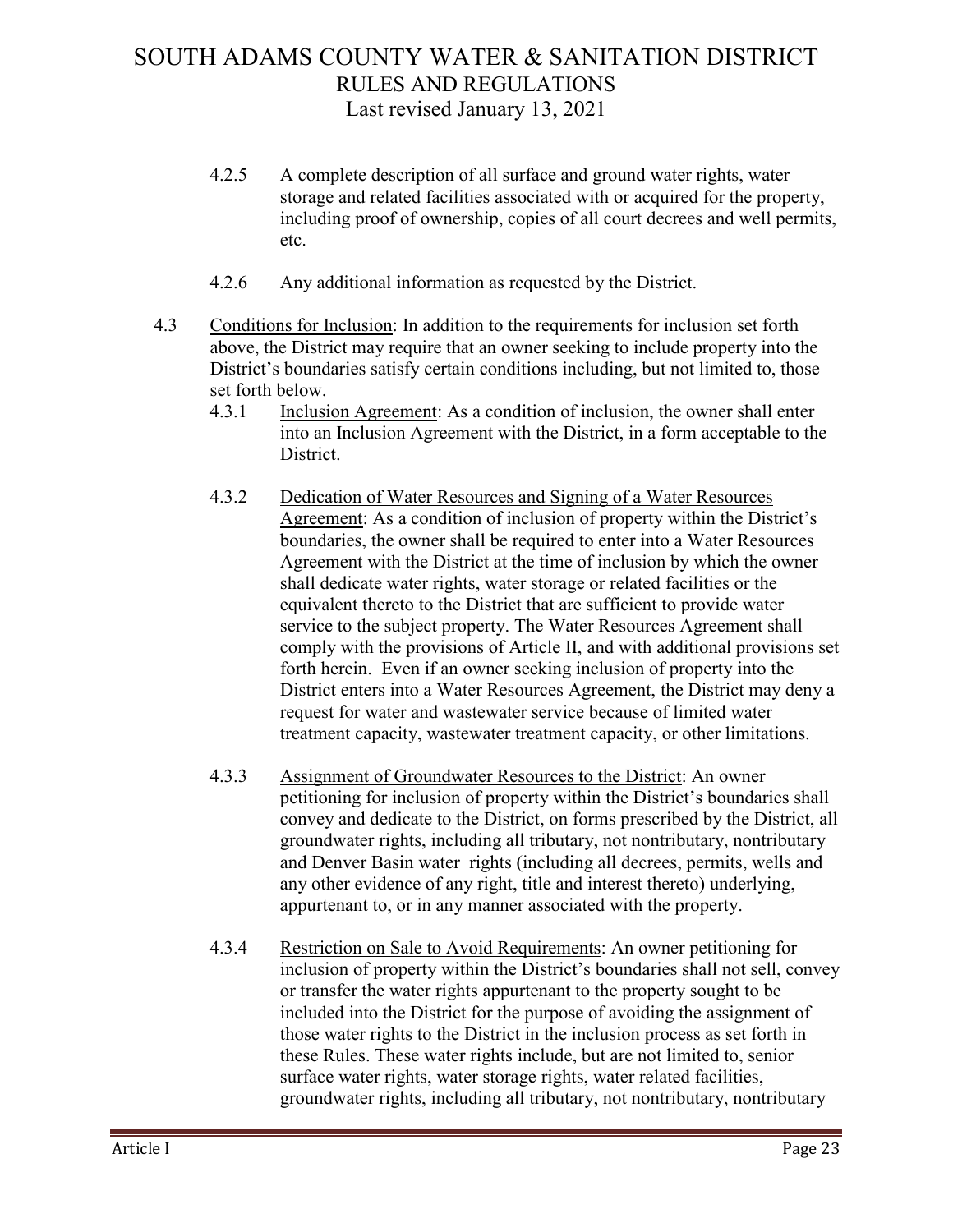and Denver Basin water rights underlying the property and wells overlying the property.

- 4.3.5 Abandonment of Wells: Within one year of the inclusion or within three months of the District's request, an owner or a developer must abandon all wells located on the property whether such wells have been conveyed to the District or not, unless the District objects to the abandonment in writing. The developer or owner shall be responsible for the costs associated with such abandonment, in accordance with the rules of the State Board of Examiner of Water Well Construction and Pump Installation Contractors and any other agencies having jurisdiction thereof and for providing a copy of the Well Abandonment Form to the District. If the District determines, at its sole discretion, to abandon any of the initially objected wells, the owner shall provide the District with all necessary access onto the property for the purpose of physically abandoning any such wells, with the District being responsible for the costs associated with such abandonment.
- 4.3.6 Option to Purchase Surface Water Rights: In addition to the District's water resources dedication requirements, and as a condition of granting the inclusion of property within the District's boundaries, or as a condition of the provision of water and wastewater service, the owner shall grant, at no cost to the District, in the form prescribed by the District, an option and right of first refusal for the District to purchase the owner's interest in the water rights appurtenant to, or that have been used on, the property sought to be included. The option and right of first refusal for the District to purchase water rights shall be in addition to any requirements for dedication of water rights to the District under a Water Resources Agreement.
- 4.3.7 Property Dedication: As a condition of inclusion of property within the District's boundaries, or as a condition of receiving service from the District, owners may be required to dedicate easement(s), easement(s) for well site(s), access easement(s), water, sewer and electrical line easement(s), or fee simple property to the District, at no cost to the District, in order to facilitate the provision of water and wastewater service to the property and to implement the District's non-potable irrigation system. The dedication of such easements(s), well site(s), and/or fee simple property shall be in addition to the dedication of water required under a Water Resources Agreement with the District and the other requirements of these Rules.
- 4.3.8 Non-Potable Outdoor Irrigation System: Owners applying for water service by the District, or seeking inclusion of property within the District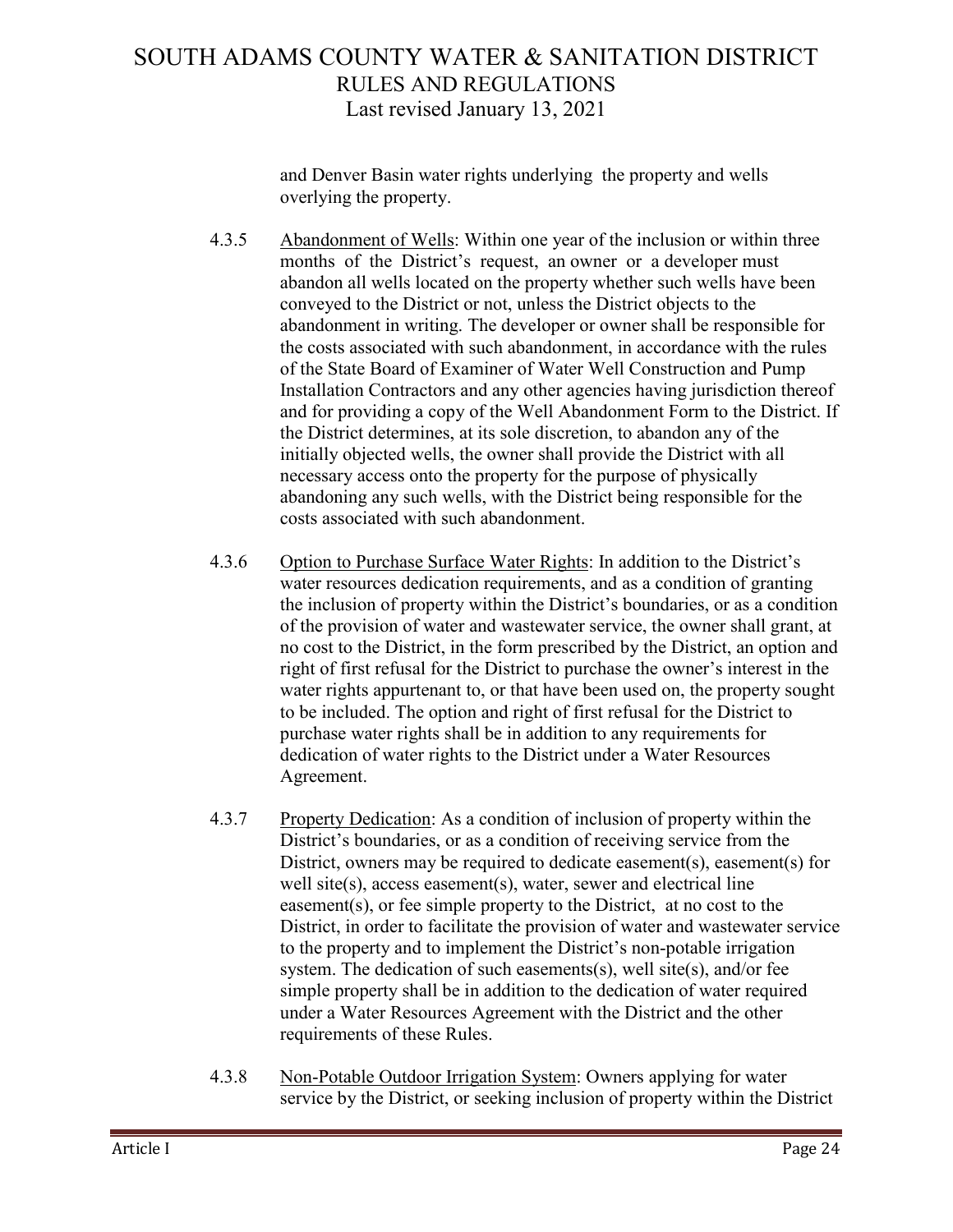may be required, in the sole discretion of the District, to construct and use a separate non-potable outdoor irrigation system in order for the District to deliver non-potable water for irrigation uses, at the owner's cost.

- 4.4 Inclusion Fee: The petitioner for inclusion shall pay a fee to the District that is intended to cover the costs incurred by the District in evaluating the petition for inclusion. The inclusion petition fee shall be assessed regardless of whether the petition for inclusion of the property into the District's boundaries is finally granted by the Board, or whether a Water Resources Agreement is entered into with the District. The petitioner shall be required to pay the inclusion petition fee at the time of filing its petition for inclusion and Water Resources Agreement. Upon completion of the Board's granting or denying the petition for inclusion, and on completion of the Water Resources Agreement, the District may determine the actual costs expended by it in considering the petition for inclusion and Water Resources Agreement. If the inclusion petition fee paid by the owner to the District is less than the actual cost expended by the District in considering the petition for inclusion and Water Resources Agreement, an additional charge will be levied on the owner by the District for the difference. Additional charges shall be paid by the property owner within 15 days of being invoiced, or the Hearing for Inclusion will be postponed until payment is made.
	- 4.4.1 Reimbursement for Evaluation of Water Resources: In cases that do not require a detailed evaluation of water resources, the inclusion fee will also cover the cost to evaluate the petitioner's water resources. However, when more detailed legal and engineering costs are required to evaluate the petitioner's water resources, the District may require a deposit or payment at the time of submittal of the petition for inclusion.
- 4.5 Hearing on Petition for Inclusion: The Board shall conduct a hearing, as provided by Colorado law, on whether the petition for inclusion should be granted or denied, in whole or in part. The Board shall decide, in its sole discretion and judgment, whether the granting of the petition for inclusion is in the best interests of the District and its residents and owners. The Board shall withhold entry of the final order approving inclusion until the petitioner has entered into an agreement with the District that details the terms and conditions of inclusion and provides for payment of all fees and costs of inclusion. The Board's action granting or denying the petition for inclusion shall be final, and the inclusion shall take effect following receipt of a court order of inclusion and recordation with the County Clerk and Recorder. In the event that the District is not able to finalize an inclusion and obtain a court order because the property owner has not provided all required information, the property owner may be required to submit a new petition for inclusion and start the process over. The owner is responsible for confirming that the inclusion process has been completed, and the District shall not be liable for any development delays due to failure to complete the inclusion process.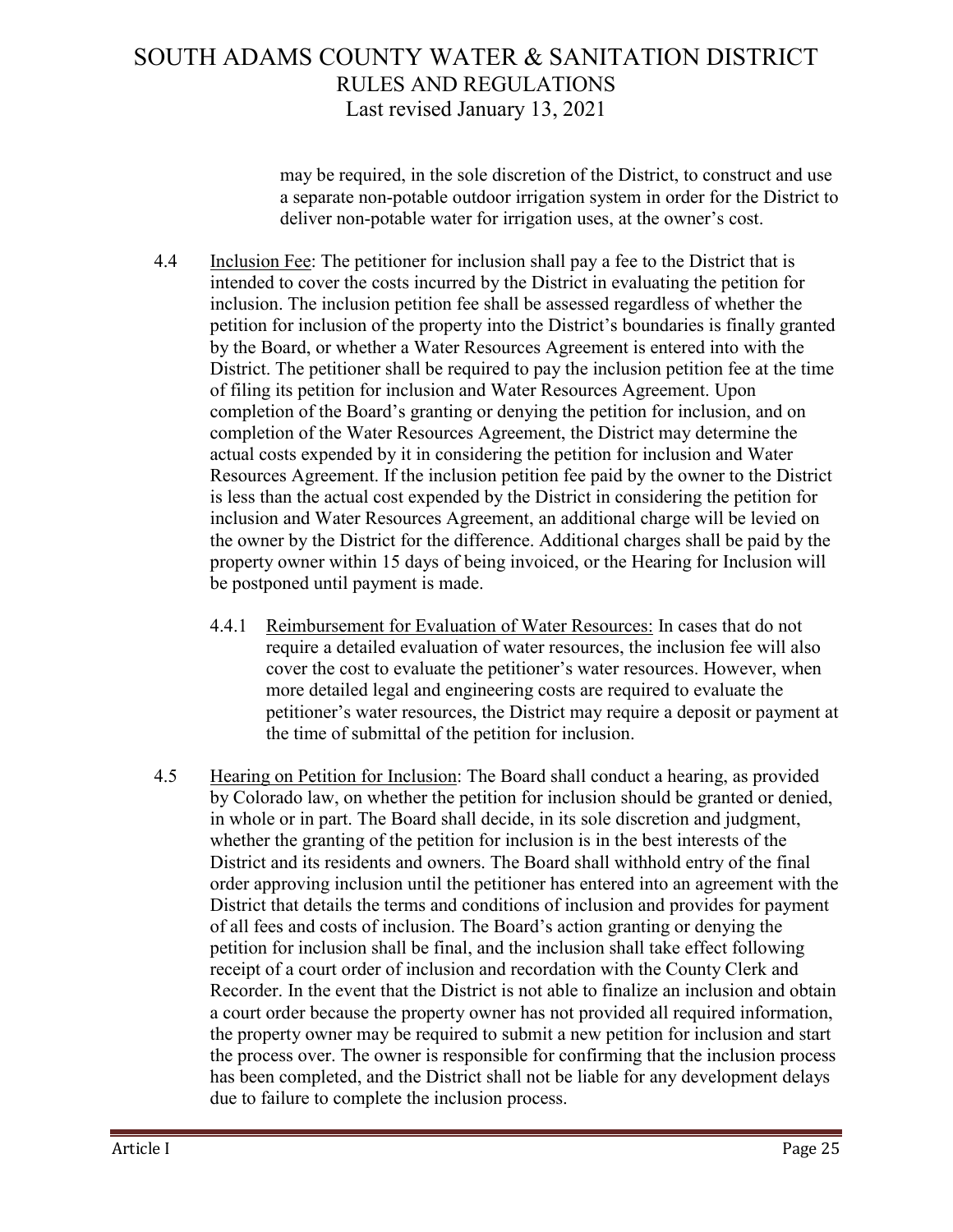- 4.6 Mil Levies: Applicable mil levies shall be assessed upon inclusion of the property into the District's boundaries.
- 4.7 Service to Included Property: Inclusion of property within the District's boundaries does not obligate the District to provide service to such property nor does it guarantee the ability of the District to provide service to such property. Owners of included property seeking to acquire water and wastewater service from the District shall comply with all provisions of these Rules, and shall apply for service in accordance with Article II.

#### 5. USE OF PUBLIC WATER AND WASTEWATER SYSTEMS REQUIRED

- 5.1 Unlawful To Deposit Waste In Unsanitary Manner: It is unlawful for any person to place, deposit or permit to be deposited in any unsanitary manner, on public or private property within the District, any human excrement or other objectionable waste. This also includes unlawful dumping by any person(s) or entities pulling open District manhole covers to dispose of any liquid waste and or materials.
- 5.2 Wastewater Must Be Treated by the District: It is unlawful to discharge any wastewater or other polluted waters to any natural outlet, or surface or subsurface system within the District, unless authorized by the District in accordance with these Rules with the limitations of the NPDES Facility Permit of the District and any other public wastewater provider.
- 5.3 Water Wells Prohibited: Unless otherwise approved by the Board, after the effective date of these Rules, the construction, use or connection to the District's facilities of any water well within the District is prohibited. The District is not responsible for the augmentation of any wells within the District other than its own.
- 5.4 Use of District Water and Wastewater Systems Required: No water system or wastewater disposal system shall be constructed within the District unless such system is connected with the District's water or wastewater systems, and is specifically authorized by the Board. The owner(s) of any parcel of land within the boundaries of the District that is subdivided subsequent to the effective date hereof, shall apply to the District for extension of its water and wastewater facilities to serve said subdivision. The District shall require said owner(s) to construct or pay for the construction of the extension or enlargement of all facilities necessary to serve said subdivision, including any facilities necessary to deliver non-potable water for irrigation pursuant to Article II. If the District elects to extend such service, the District and the owner(s) shall enter into an extension agreement as more fully set forth in Article II of these Rules.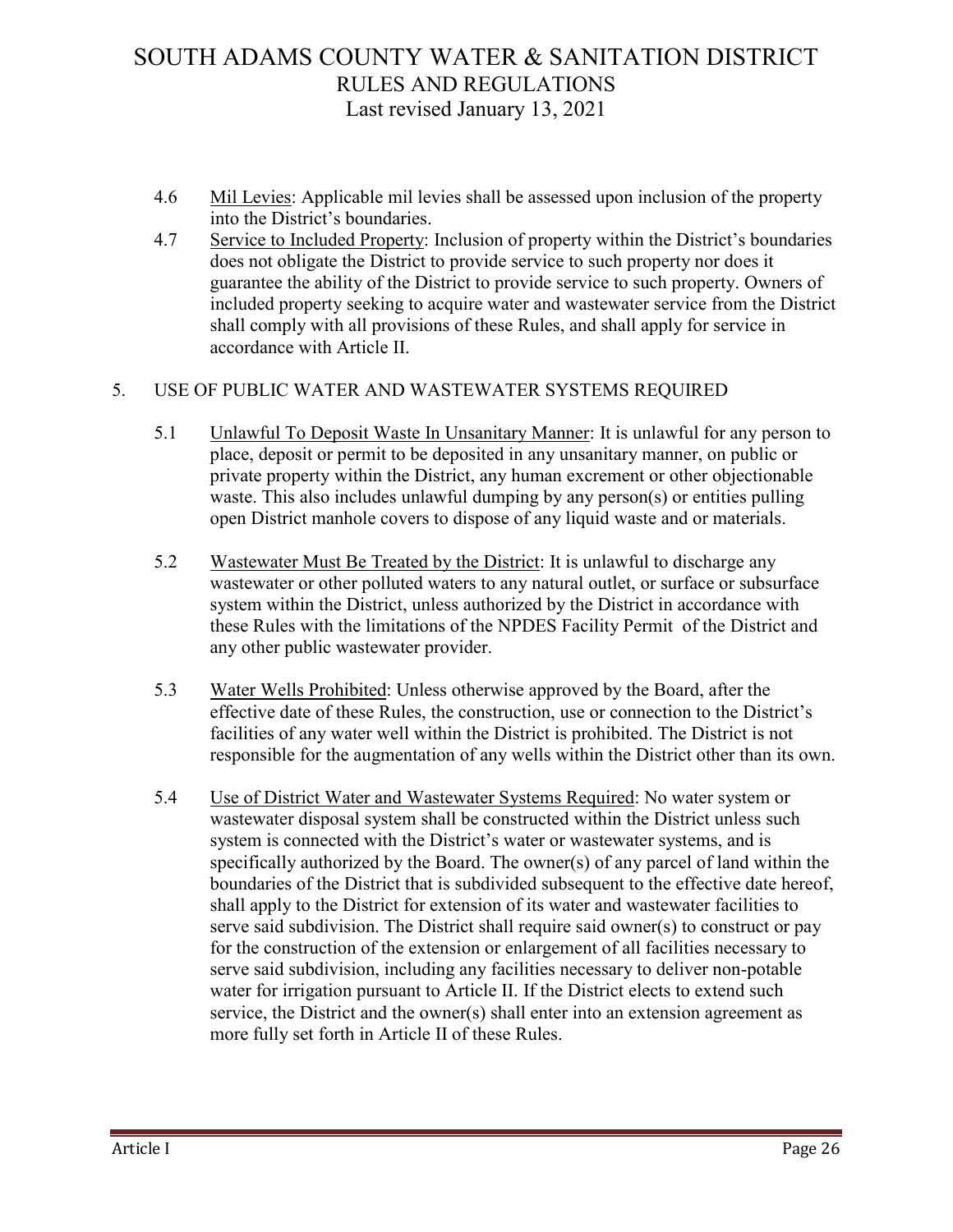#### 5.5 District's Power to Compel Connection:

- 5.5.1 Unless otherwise agreed to by the Board, the owners of all dwellings, units or other buildings within the boundaries of the District where a water supply shall be used or where domestic or industrial wastes or wastewater are generated, stored or treated, shall be required, at their expense, (1) to install suitable water and wastewater facilities therein; and (2) to apply for and to connect such facilities directly to the District's public water and wastewater system within 20 days after written notice from the District, by certified or registered mail, so long as the public water or wastewater main is within 400 feet of the owner's property line. The purpose of this requirement is to protect the health, safety and welfare of the inhabitants and visitors of the District in accordance with the provisions of these Rules.
- 5.5.2 If connection is not commenced within such period and completed with reasonable diligence by the owner, the District may make such connection, and the owner shall be liable for all expenses incurred by the District for the completion of the connection, including any unpaid connection fees. The District shall also have a first and prior lien on the premises for such costs and fees, and such lien shall be enforceable in accordance with the provisions of  $\S$  32-1-1006 (1)(a)(I), C.R.S.
- 5.5.3 If an owner's service line must cross another person's property in order to connect to the District's water or wastewater system at the point designated by the District, and the owner is unable to obtain the easement(s) required for such service line, the District may, in its sole discretion, initiate proceedings to acquire such easement(s). All costs incurred by the District in the prosecution of such proceedings, including, without limitation, the amount determined to be payable as just compensation, attorney fees, engineering and survey fees, appraisal fees and expert witness fees, shall be paid by the owner of the premises to be connected. The amount required to be deposited with the court in order for the District to obtain possession of the property included within the easement(s) shall be paid at that time by the owner of the premises to be connected. The District shall have a first and prior lien on the premises to be connected and the land on which they are located for all such costs, and the lien shall be enforceable in accordance with the provisions of § 32-1- 1006(1)(a), C.R.S.

#### 6. INSPECTIONS

6.1 Powers and Authority of Inspectors: The District Manager, or a representative bearing proper credentials and identification, shall be permitted to enter all private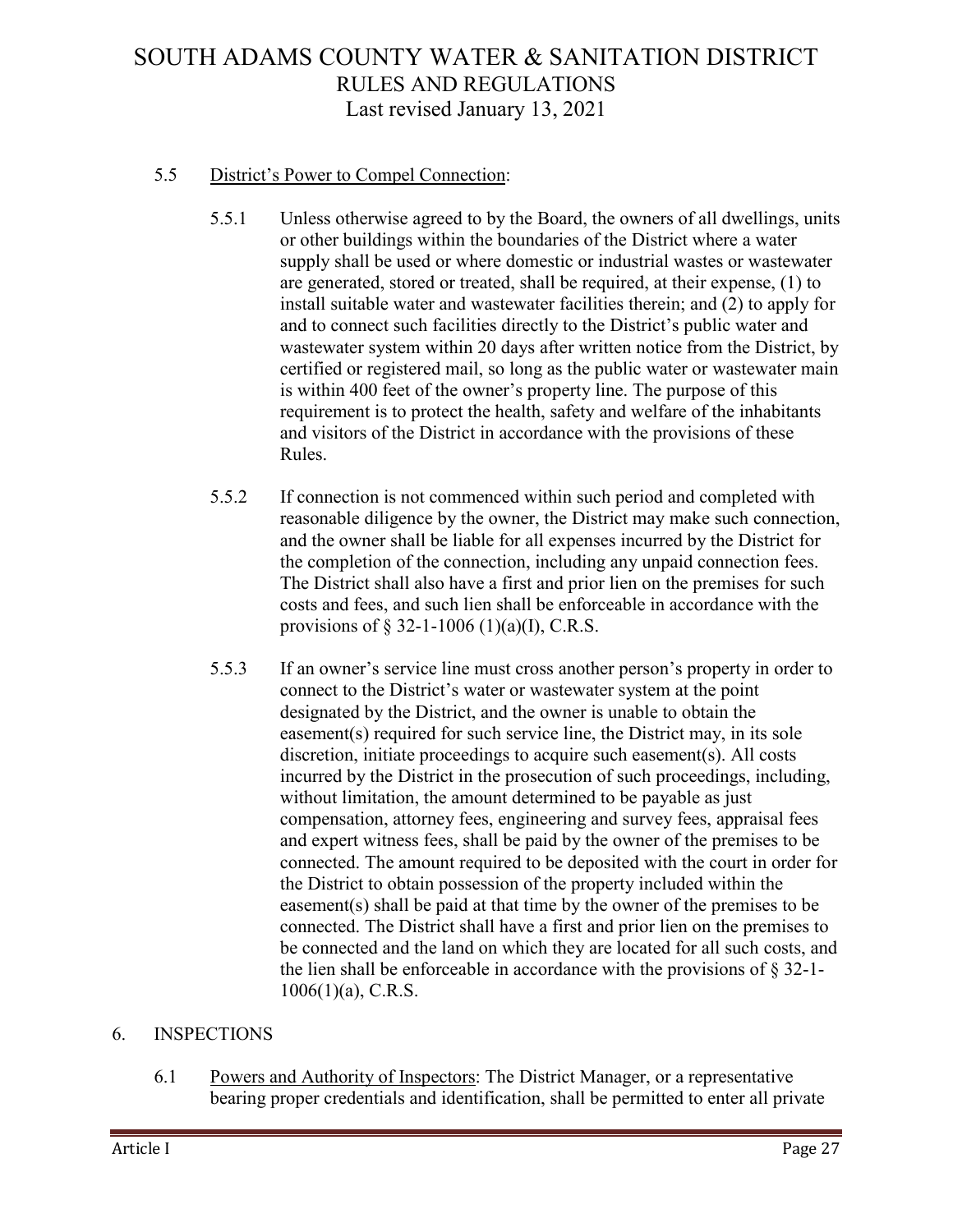property within the District for the purpose of reading meters, testing related to discharge(s) to the public water or wastewater system, inspection, observation, measurement, sampling, repair, maintenance of any portion of the water or wastewater facilities lying within said properties, and related matters.

6.2 Construction Inspection: The District Manager, representative or their designee shall have the right to inspect any and all work during construction to ensure installation is in accordance with District standards. After completion of construction of any water or wastewater line, the District Manager, superintendent and/or a representative shall make a final inspection of construction.

#### 7. PROTECTION OF DISTRICT FACILITIES

- 7.1 Compliance with Statutes and Regulations: For all projects that require digging, boring, directional drilling or excavation around District facilities, the person, contractor or excavator wishing to dig or excavate around said facilities shall comply with all applicable statutes and regulations of the State of Colorado, including, but not limited to, § 9-1.5-101, *et seq*., C.R.S.
- 7.2 Locate Information: For projects that require digging, boring, directional drilling or excavation around District facilities, a contractor or excavator must provide locate information to the District and must fax the locate request to 720-206-0598, at least two business days prior to commencing any digging, boring, directional drilling or excavation, in addition to any other legal requirements. The locate request must include the name and telephone number of the person submitting the request and of the excavator, the starting date, a description of the proposed excavation, and the location of the work. No activity shall take place until the District provides a signed copy of a locate sketch sheet defining the dig area, or written notice to the contractor or excavator of the absence of any District facilities in the area, and physically marks the facilities. If the original locate is considered an extended job, all locates shall be done on a day-to-day basis. It is the responsibility of the contractor or excavator to perform the work safely without damaging District facilities. If the District fails to respond within two business days, a new request shall be faxed to the District. The contractor shall not proceed with the construction/excavation if the District has not marked the water and wastewater facilities or provided written notice that there are no District facilities in the area. If the contractor decides to proceed without proper and/or updated locates, the contractor will be 100% liable for all damages to infrastructure and private property, for the District's equipment, wages and all remedial cleanup costs associated with a punctured force main, damaged water and/or sewer lines owned by the District.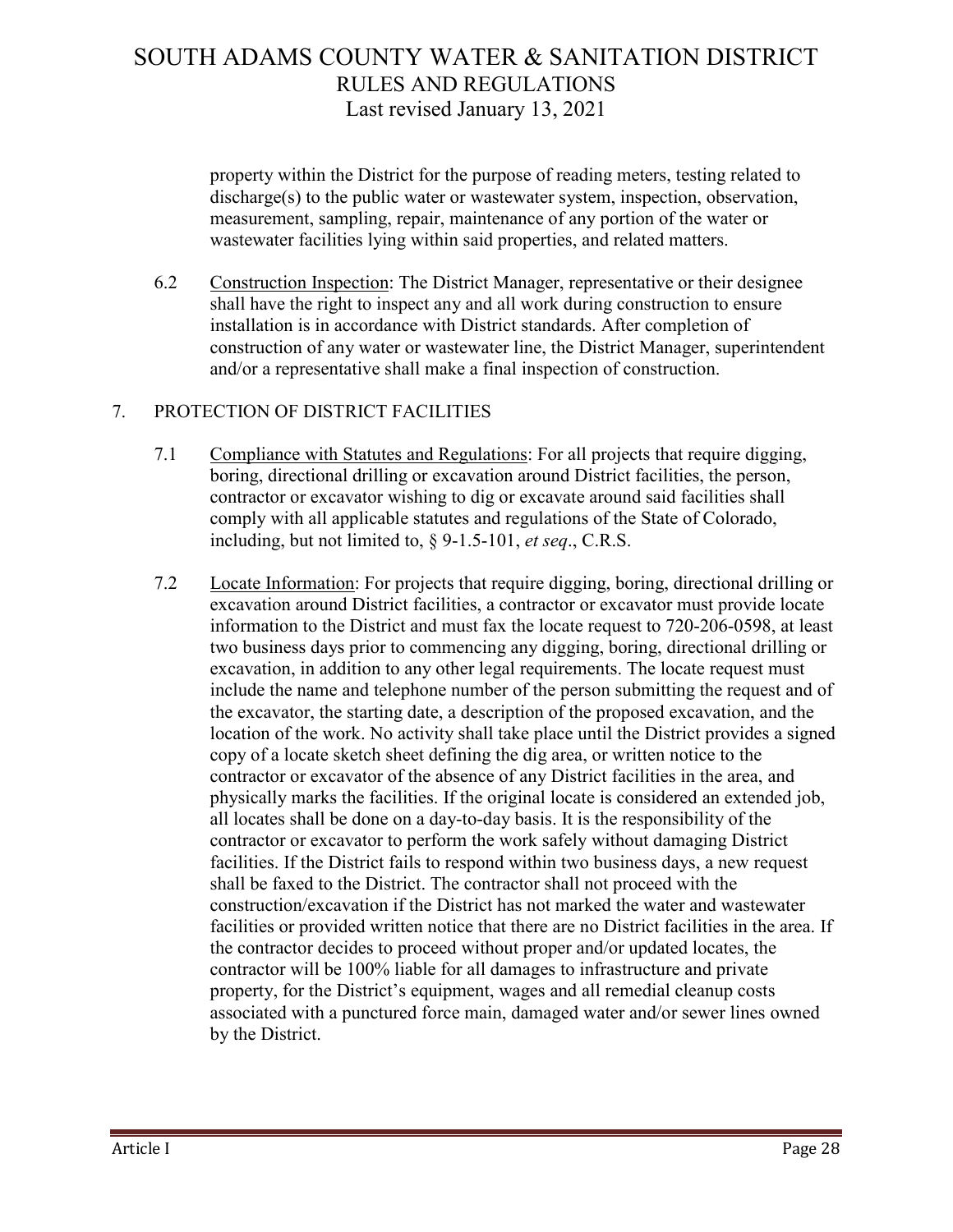- 7.3 Hand Digging Near Underground Facilities: Contractors and excavators are required to hand dig and expose all facilities before using mechanical devices near underground facilities of the District.
- 7.4 Marking the Area: The contractor or excavator must mark the project vicinity to indicate to the District whether the area is marked by paint, flags or nylon whiskers.
- 7.5 Standby: The contractor or excavator must indicate whether a standby is required at the site.
- 7.6 Diagram of Dig Area: The contractor or excavator must provide a diagram of the dig area.
- 7.7 Contact Information: The contractor or excavator must indicate the locator's name, and must provide a signature of the person on the job site. The contractor's or excavator's name and mobile phone number shall also be provided to the District.
- 7.8 District Not Liable: The District is not responsible for locating water or wastewater service lines of any owner other than the District. The locating shall be done by a private locating service at the owner's expense. Private locators and contractors accessing District facilities shall notify the District in writing of such locating prior to proceeding with their work.
- 7.9 Protection of the District's Water Supply from Pollution and from Activities that create a Hazard to Health and Water Quality: In order to protect the District's water supply from pollution and from activities that create a hazard to health and water quality and to protect the health, safety and welfare of the District's residents and visitors, the District will not provide water and wastewater service to property that is used for a Pollution - Hazard Activity if said property is located such that the use poses an unreasonable risk of contamination or pollution of the District's water supply or such that the District would not have adequate time following a release of contaminants to protect or provide for a substitute water supply. Such determinations shall be made in the sole discretion of the District.

#### 8. ENFORCEMENT

- 8.1 Prohibitions: No unauthorized person shall turn on service from, uncover, make any connection or reconnection with, open, extend, use, alter or disturb any public water or wastewater main facility or appurtenance, or fail to comply with these Rules, or construct a main line extension.
- 8.2 Violations: In case of a violation of its Rules, the District may revoke a permit, revoke or suspend service, and/ or require the responsible person to return the District's system to its original condition. In addition, the District shall require payment of all current applicable fees and charges provided by these Rules and all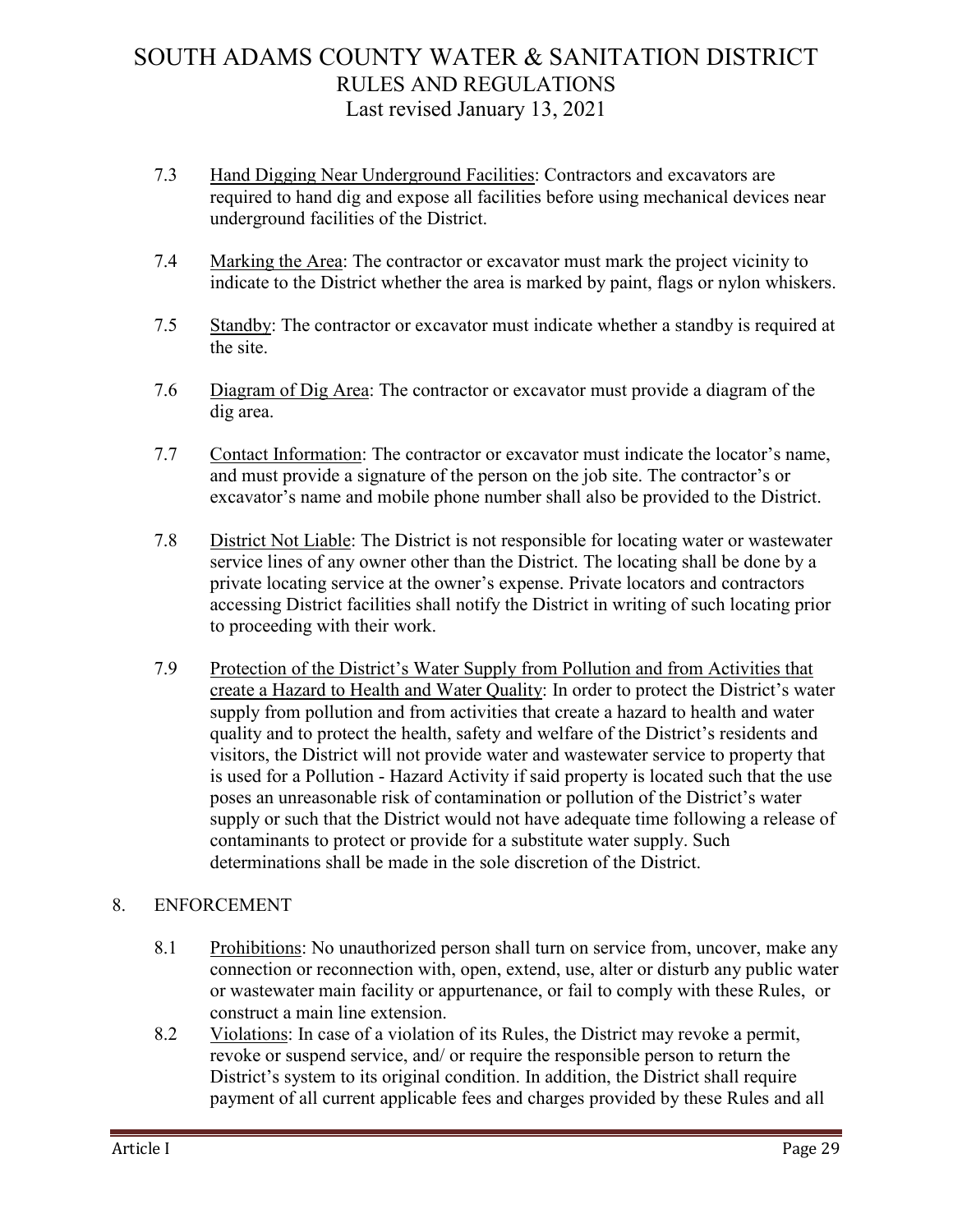costs associated with the violation, including any expenses, loss, damage or attorney fees caused by the violation prior to the District providing service to any property or facilities owned, leased or occupied by the responsible party, whether or not such property or facilities are directly involved in the violation of this section. This section shall not be construed to limit the right of the District to pursue other fees, charges, remedies or forms of relief provided in these Rules and by other applicable law.

- 8.3 Criminal Offenses: The District will notify law enforcement of any person who maliciously, willfully, negligently, or criminally breaks, damages, destroys, uncovers, defaces or tampers with any part of the District's water or wastewater system or facilities, or takes water from the District's facilities, including fire hydrants, without written authorization by the District. Such persons may be subject to fines and/or imprisonment, if convicted of a criminal violation, which shall be in addition to whatever penalties and charges are imposed by the District.
- 8.4 Temporary Suspension of Service: Service may be suspended by the District upon non-payment of fees and charges owed to the District, upon failure to comply with these Rules, or when the District Manager, District Superintendent or District Representative determines that an emergency exists and such revocation is necessary to protect the health, safety and welfare of the inhabitants and visitors of the District or the District's water or wastewater system. The temporary suspension of service as a result of nonpayment of water and wastewater charges, or because of maintenance, is not considered an involuntary disconnection or permanent revocation of service. If an owner wishes to challenge or contest a temporary suspension for non-payment, he/she may contact the District's Customer Service/Billing Department at 303-288-2646 to discuss and/or dispute the fees, rates, tolls and charges and present objections to the bill and the suspension of services. The determination of the Customer Service/Billing Department regarding the fees, rates, tolls and charges and the suspension of services for non-payment shall be final.
- 8.5 Revocation or Disconnection of Service Notice And Hearing: Except as specifically provided otherwise herein, or except in those circumstances involving an imminent hazard to the health, safety or welfare of the inhabitants or visitors of the District, or to the District's water or wastewater systems, or the environment, an owner shall be given notice and the opportunity to request a hearing prior to involuntary disconnection or revocation of service. Any request for such a hearing shall be in writing and submitted to the District Manager within fifteen (15) days of receiving notice from the District. Such notice shall be deemed to have been received by the owner upon the delivery by mail or by hand of such notice to the owner's residence or business if located within the District or, if the owner neither resides nor does business within the District, three (3) days after mailing of notice to the owner's billing address. Said hearing shall be held by the District at a Regular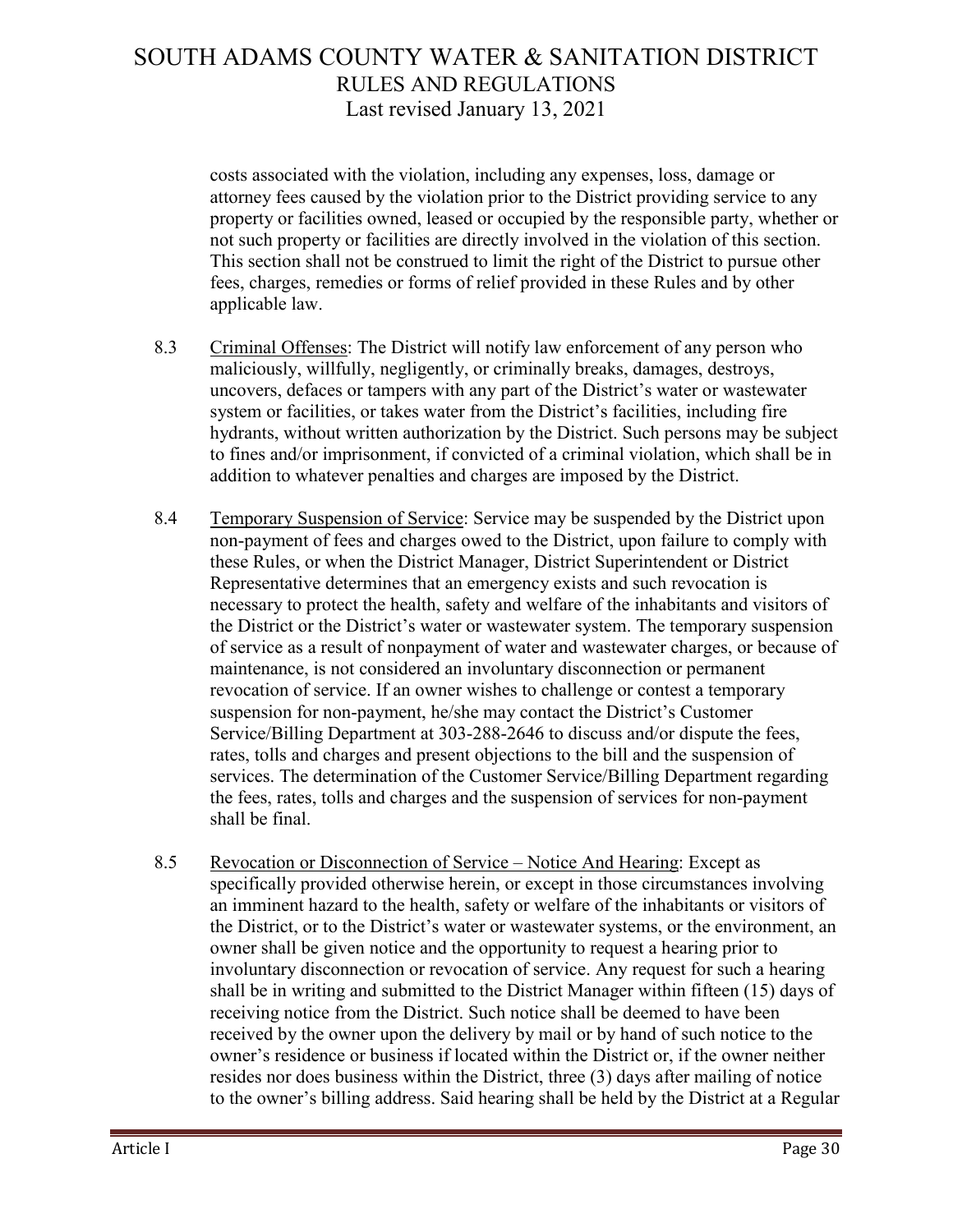or Special meeting of the Board or by a hearing officer designated by the Board, at which time the customer or owner shall have an opportunity to present testimony and evidence. Following said hearing, the Board's or hearing officer's decision shall be made. If it is the decision of the Board to revoke service to the property, it shall be revoked by discontinuing all water services to the property.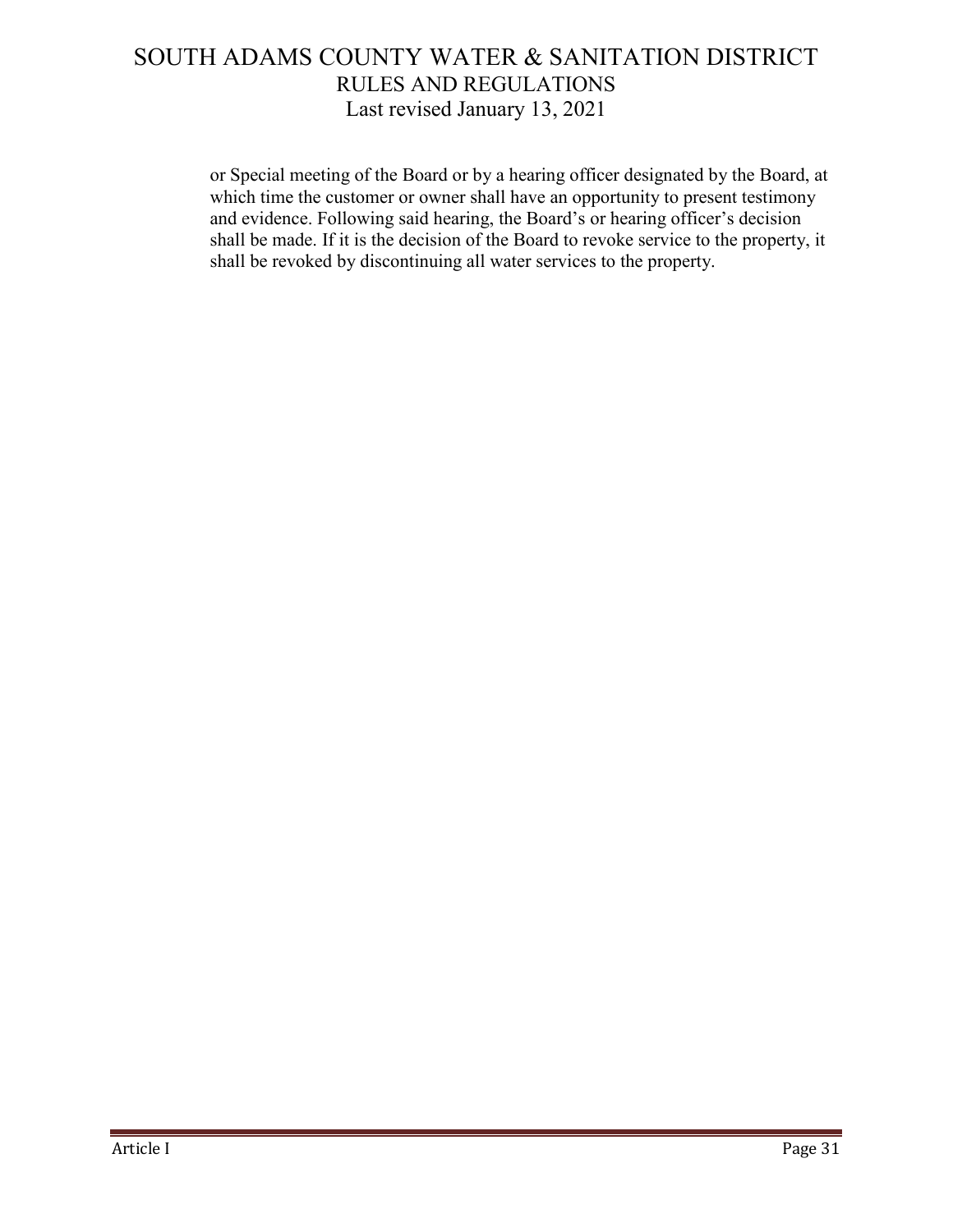#### ARTICLE II

#### REQUIREMENTS FOR ACQUIRING WATER AND WASTEWATER SERVICE FROM SOUTH ADAMS COUNTY WATER AND SANITATION DISTRICT

#### 1. WATER AND WASTEWATER SERVICE

- 1.1 Policy: Provision of water and wastewater service by the District to property located within the District's boundaries or to property proposed for inclusion within the District's boundaries is subject to these Rules. It is the District's policy that growth and development within the District's boundaries, or on land proposed to be included within the District's boundaries, must pay for itself. Accordingly, owners seeking to acquire water and wastewater service from the District shall enter into a Water Resources Agreement with the District, and may be required to meet certain additional conditions prior to obtaining service from the District.
	- 1.1.1 No Obligation of Service: The District is not obligated to provide public water and wastewater service other than as required by existing express written contracts approved by the District's Board.
	- 1.1.2 Denial of Service: The District's Board retains, in its sole discretion and judgment, the right to deny an application for service when granting the application would not be in the best interests of the District or its residents and owners. The factors that the District's Board may consider, not by way of limitation, include:
		- 1.1.2.1 Whether adequate water rights, water storage, water treatment facilities and other water facilities are available and will be available in the future to serve the development proposed for the property;
		- 1.1.2.2 Whether adequate wastewater collection, delivery, and treatment and related facilities are available;
		- 1.1.2.3 The impact of the requested service on the District's existing water and wastewater service, treatment, transmission and storage facilities;
		- 1.1.2.4 The economic effect that the approval of the application for service would have on the District and its residents and owners;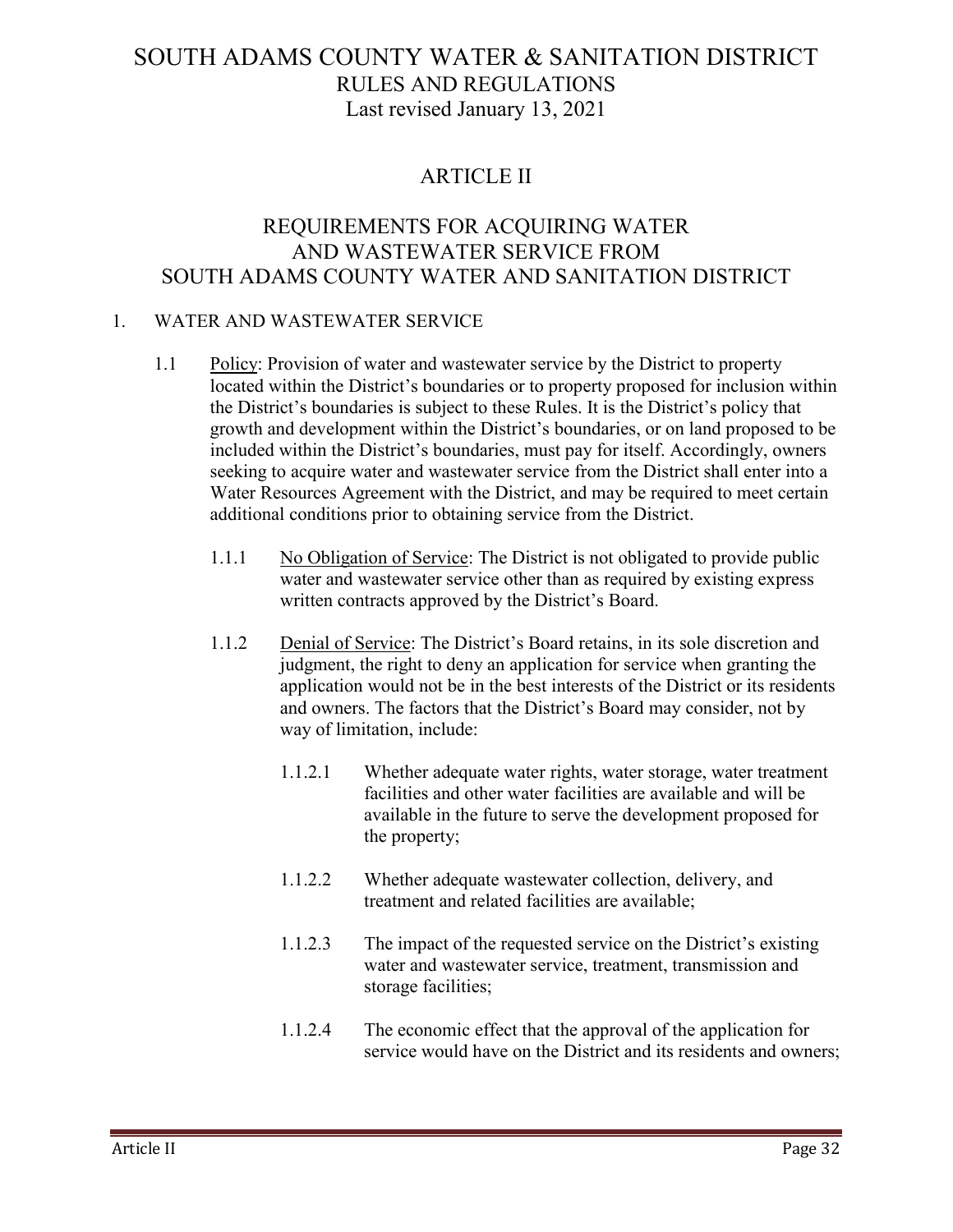- 1.1.2.5 Whether granting the application for service would adversely affect the public health, welfare or safety of the District's residents and owners; and
- 1.1.2.6 Any other factors related to the application for service.

There may be factors and aspects of an application for service that are unique to that application and are not contained in this list, and the Board retains the right to consider any and all factors related to an application for service and to make a decision based thereon.

- 1.1.3 Limitations on the District's Ability to Provide Service: The District's ability to provide service to property included within the District's boundaries, may be limited by factors including, but not by way of limitation: capacity limitations related to water and wastewater treatment; capacity limitations related to main lines, water and wastewater facilities and service lines; available water resources; or other factors resulting in the unavailability of water supply, including restrictions that may be imposed under the District's contracts with Denver and Metro. The District may require that certain conditions be met by the owner in order for the District to provide water or wastewater service to the property.
	- 1.1.3.1 Covenants: Some conditions of contracts or agreements between the District and owners seeking service may require owners to enter into commitments concerning the property. Such commitments shall be recorded and shall constitute covenants that run with the property.
	- 1.1.3.2 Service Dependent on Location of Property: Provision of service to property within the District's boundaries may depend on the location of the property within the District and may be determined and/or limited pursuant to resolutions and agreements entered into by the District.
- 1.1.4 Contracts and Agreements: Pursuant to §32-1-1001(1)(d)(I) C.R.S., the District may enter into contracts and agreements affecting the District's water and wastewater service and its ability to provide service. Such agreements may include, without limitation, intergovernmental agreements, water purchase agreements, water resource agreements, and wastewater tap agreements. The District's provision of service may be limited under such agreements.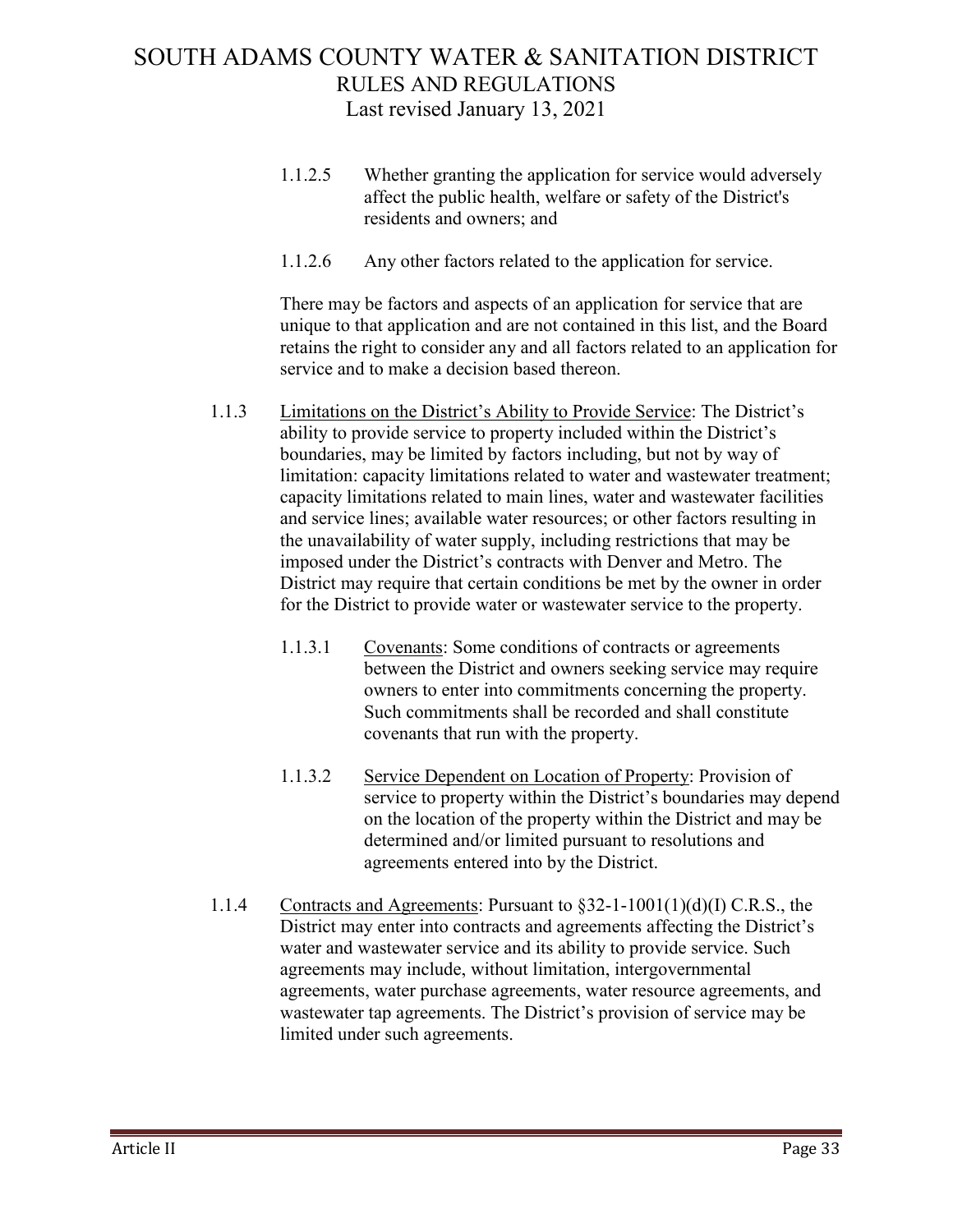1.1.5 Responsibility for the Costs of Providing Service: An owner or developer seeking to acquire water and wastewater service from the District shall be responsible for the design, installation, construction, and any other costs and/or fees and charges associated with provision of water and wastewater service to the property and the extension or enlargement of public facilities. Except as otherwise provided in these Rules, or an agreement between the District and the property owner those costs and/or fees and charges include but are not limited to, costs associated with planning, engineering, inspection, administration, acquisition of facilities, acquisition of rights-of-way, acquisition of water rights, attorney fees, and all other fees and/or costs necessary to provide new, different, or additional service.

#### 1.2 General Requirements for Acquiring Water and Wastewater Service:

- 1.2.1 Included within District Boundaries: An owner seeking to acquire water and wastewater service from the District shall provide proof to the District that the subject property is included within the District's boundaries, and is subject to these Rules and taxation by the District. If the subject property has not been included within the District's boundaries, the District shall not provide water or wastewater service until it has been included, as provided in Article I of these Rules, and all other requirements of these Rules are fully satisfied.
- 1.2.2 Inclusion of Property into the Denver Regional Council of Governments Urban Growth Boundaries: An owner seeking to acquire water and wastewater service from the District shall provide proof to the District that the property is located within the Urban Growth Boundary (UGB) identified by the Denver Regional Council of Governments (DRCOG), or an existing urban area recognized by DRCOG. Provision of water and wastewater service by the District to any property will not be approved until the property is included within the designated UGB or in other legislatively mandated growth boundaries, and all other requirements of the District's Rules are fully satisfied.
- 1.2.3 Annexation of Property within the City of Commerce City: Provision of water and wastewater service by the District to any property located within the boundaries of the Northern Infrastructure General Improvement District or to any property to be served by facilities funded by the City of Commerce City will not be approved until the property is annexed into the City of Commerce City. The City may also require inclusion into the Northern Infrastructure General Improvement District.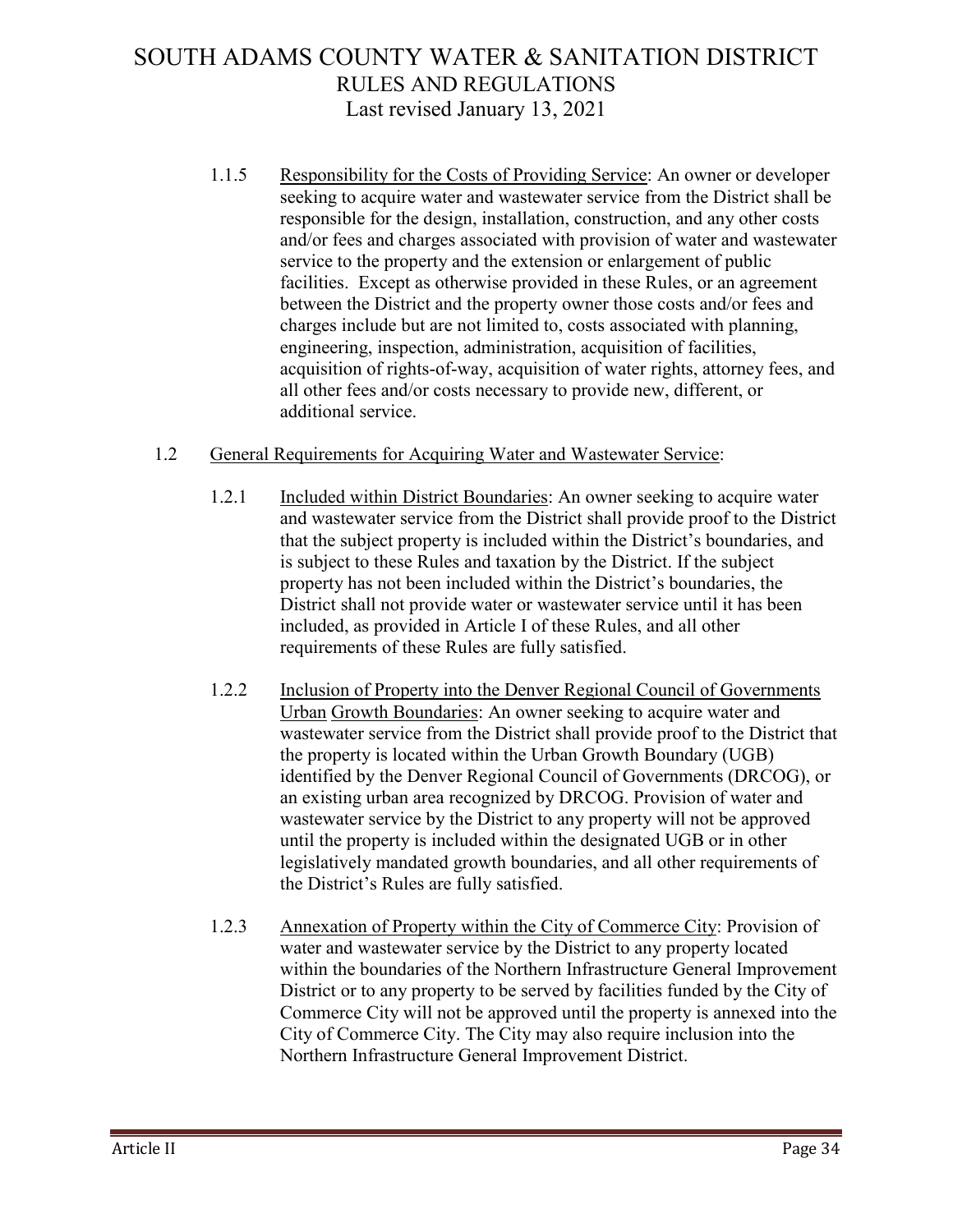1.2.4 Payment of Costs and Fees: All facilities to be constructed by the District in order to serve a particular property must be financed solely by the owner. An owner seeking to acquire water and wastewater service from the District shall be responsible for the payment of fees as set from time to time by the Board. For current fees, please see the District website, http://www.sacwsd.org.

#### 1.3 Procedural Requirements for Acquiring Water and Wastewater Service:

- 1.3.1 Application for Development Plan Review: A person seeking to acquire water and wastewater service from the District shall submit an application for development plan review, which is the District's review process designed to ensure that all water and wastewater work and facilities proposed within the District comply with the District's Design Standards and these Rules. The District's development plan review will determine the scope of additional water and wastewater facilities required to serve the property for which service is requested.
	- 1.3.1.1 Application Fee: The application for development plan review shall be submitted in accordance with these Rules and the District's Design Standards. An application for the development plan review will be accepted only when filed by the owner or his/her authorized agent prior to any application for service or extension of facilities. The application for development plan review and the development plan review fee shall be submitted on the District's standard forms, which are found on the District's website, http://www.sacwsd.org or made available by District staff. The application will not be accepted by the District until all the information required on the forms is supplied and the fee has been paid. The development plan review fee will cover all consultant review time. The Board of Directors shall set a maximum rate for the development plan review fee, and it may change the maximum rate from time-to-time. District staff will develop a nonbinding estimate of consultant time for a project, which will be the initial basis for the fee. Staff may revise the fee from timeto-time if plan review for a project may exceed or has exceeded the estimate. Regardless of the accuracy of any estimate, the District may withhold any further development approvals, including up to not approving a connection permit, issuance of a certificate of occupancy, or suspension of service until the District has been reimbursed for all development plan review costs. Upon completion of the development plan review process, any remaining, unused portion of the fee shall be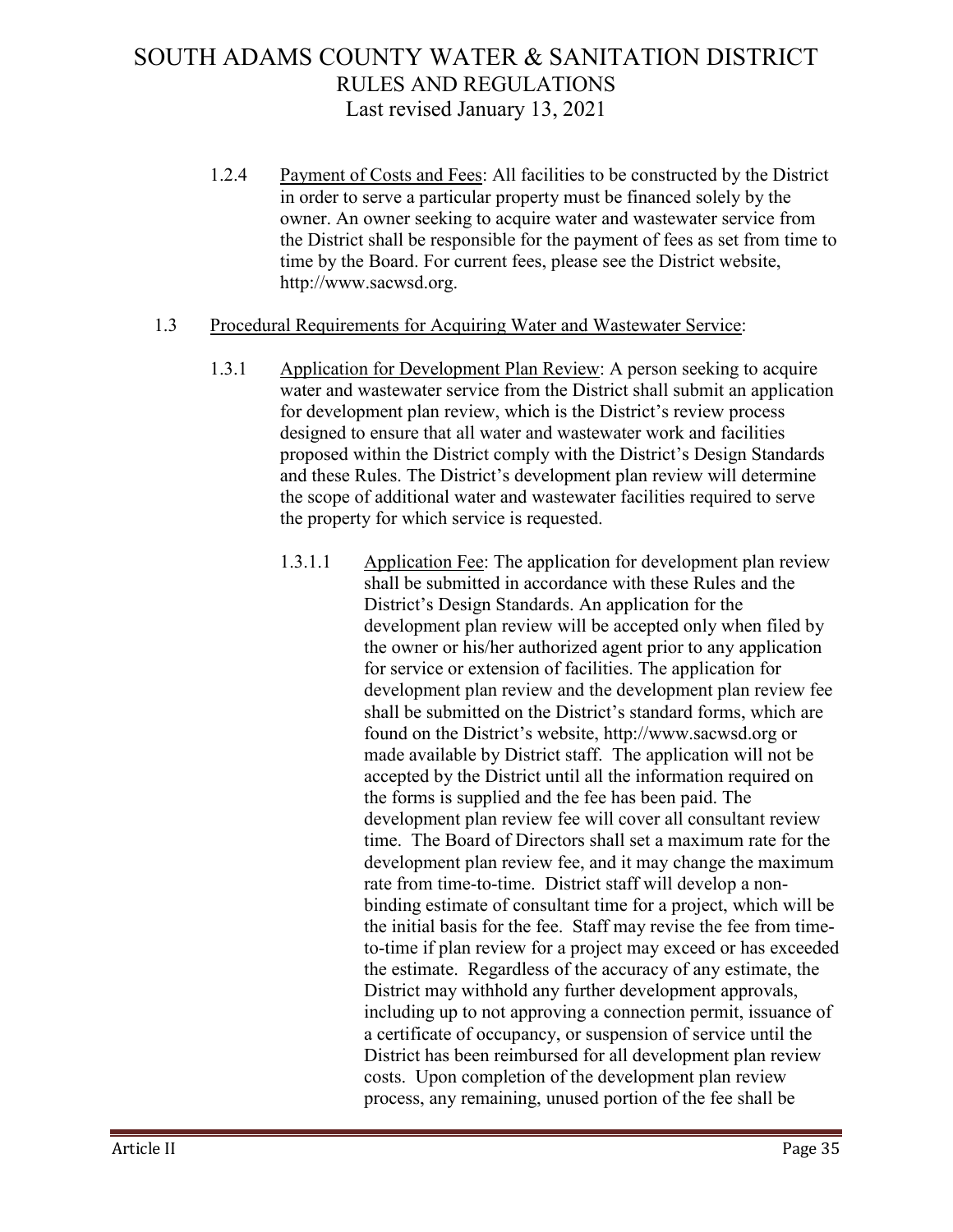reimbursed to the applicant. Any additional fees will be discussed with the applicant applying for service.

- 1.3.1.2 Approval Prior to Construction: Water and wastewater facility plans and specifications must be approved by the District prior to the commencement of any construction activities. Water and wastewater facility plans and specifications shall be submitted in accordance with the procedures set forth in these Rules and in the Design Standards.
- 1.3.1.3 Compliance with Specifications Required for Plan Approval: Construction of water and wastewater facilities within the District shall comply with the District's Design Standards as they currently exist and as may be amended. In the event that materials and installation procedures for the water and wastewater facilities are not explicitly addressed in the Design Standards, supplemental specifications shall be submitted to the District for review.
- 1.3.2 Application for Service: Any owner seeking to acquire water and wastewater service from the District shall submit an application for service. An application for service requires the acceptance of both water and wastewater service. Applications for service will be accepted only when filed by the owner, or his/her authorized agent, and shall include the legal description and street address of the property to be served. The application for service shall be made at the District's office on forms provided by the District and will not be accepted for review by the District until all the information requested on the forms is supplied.
	- 1.3.2.1 Inclusion within the District's Boundaries: All parcels of land outside the District's boundaries must be included into the boundaries of the District, in accordance with the inclusion process set forth in Article I of these Rules, prior to submitting an application for service from the District, unless such inclusion is expressly waived by the District.
	- 1.3.2.2 Conditions on Applications for Service: The District may accept an application for service for property included within the District's boundaries, subject to the following: (1) there are existing water and wastewater main lines fronting the property to be served; or (2) there is an extension contract with an accompanying deposit for water and wastewater main line extensions to provide frontage main lines. However, water and wastewater service by the District is subject to availability of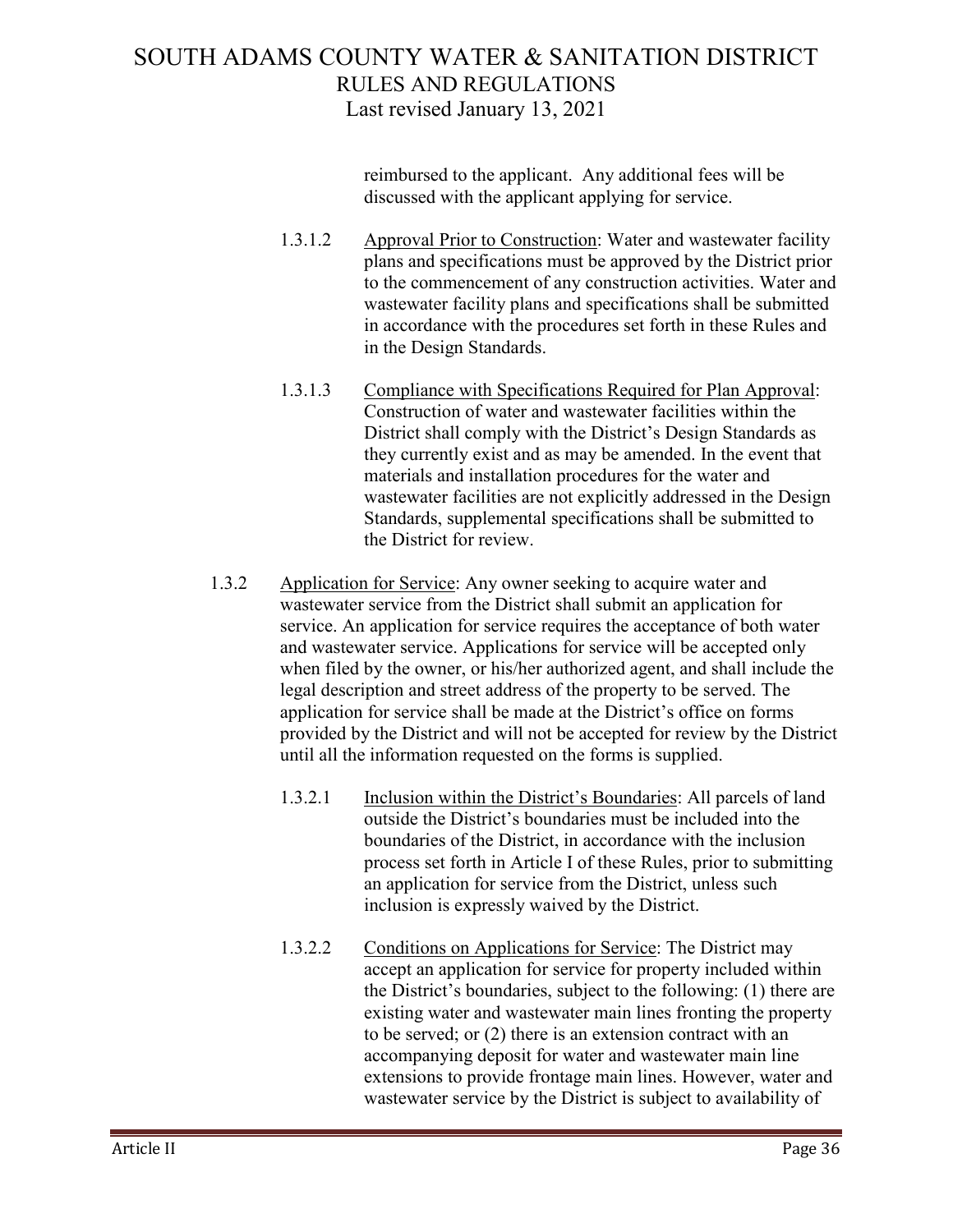service based on adequate water treatment capacity, wastewater treatment capacity, water and wastewater facilities and water resources.

- 1.3.2.3 Determination of Required Service: The District will determine the number of water and wastewater ERUs necessary to serve each property by analyzing the potable and irrigation water demands associated with the planned development of the property.
- 1.3.2.4 Approval at Discretion of the District: Approval of any application for service shall be at the sole discretion of the District. If, in its sole discretion, the District determines, that there are not adequate or available water and/or wastewater resources or facilities sufficient to serve the property, the District shall deny the application for service.
- 1.3.2.5 Cancellation of an Application for Service: An application for service may be canceled if the connection fees have not been paid.

#### 1.3.3 Conditions for Connection Permits:

- 1.3.3.1 Requirements for Construction: All service line extensions and connections to main lines shall be in accordance with the requirements provided in these Rules and the District's Design Standards.
- 1.3.3.2 Building Permits: Before an owner can acquire water and wastewater service from the District, he/she must obtain a valid building permit from the appropriate agency for the property for which service is requested.
- 1.3.3.3 Connection Permits Do Not Authorize Road Cuts: Issuance of any connection permit by the District does not authorize the holder thereof to make any cuts in a public road or street or to do anything for which separate permission is required of another governmental entity.
- 1.3.3.4 Revocation: Any connection permit or grant of service may be revoked at any time by the District Manager or the Board if the planned installation or use of water or wastewater service lines is changed or is not made in accordance with these Rules.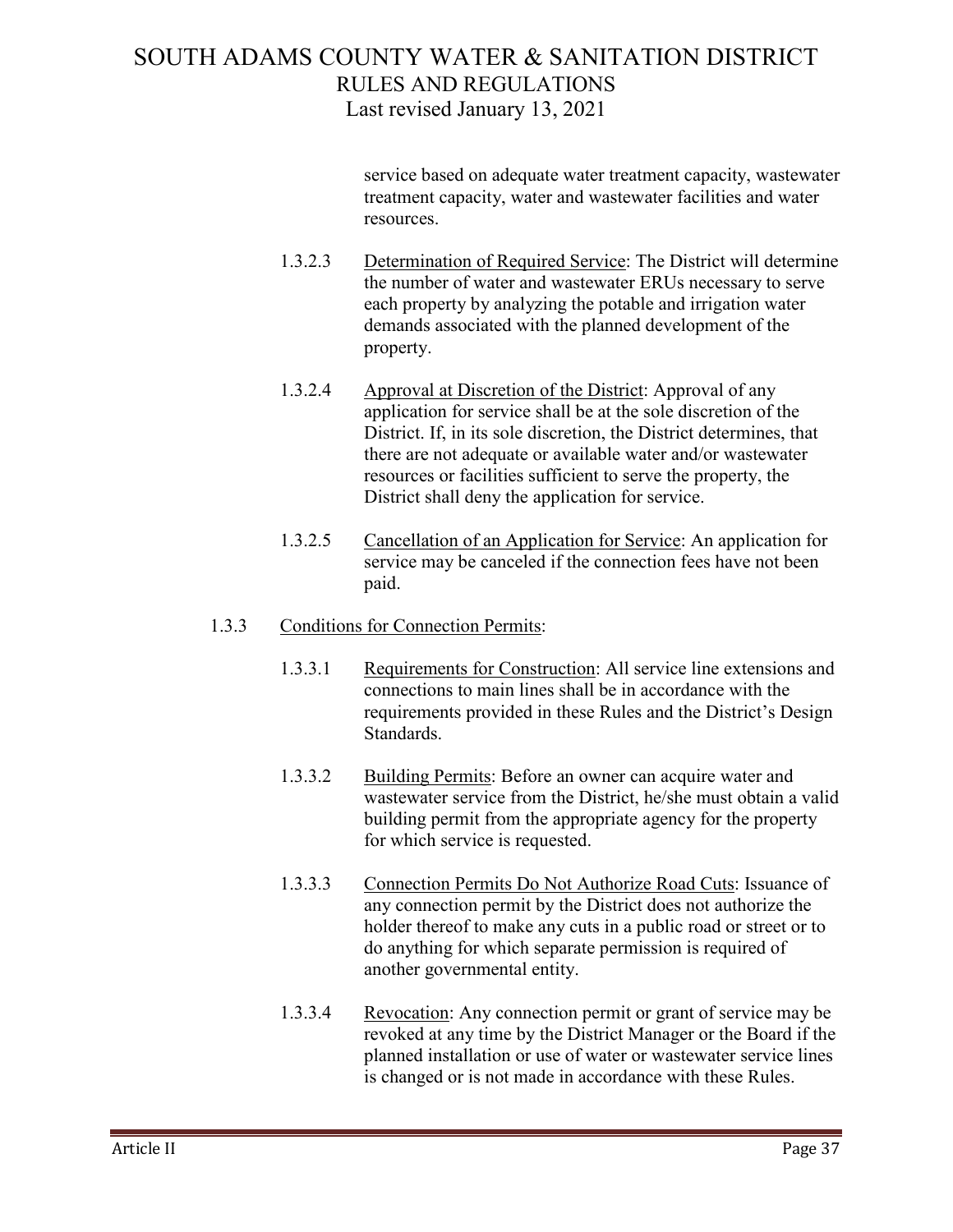- 1.3.3.5 Subject to Rules: All connection permits, grants of service and any other agreements issued or entered into by the District shall be subject to each of the provisions of these Rules as they may be amended from time to time.
- 1.3.3.6 Amended Connection Permits: If the meter size, the classification of the property, or the level of service are changed or recalculated by the District from those set forth in the application for service, so as to increase the level of service, quantity of water or wastewater, or amount of water treatment necessary, the property owner shall apply for an amended connection permit and pay the difference between the connection fees for the amended permit and the amount paid.
- 1.3.3.7 Limitations on Connection Permits: Each connection permit shall allow only one service line connection. Connection permits issued to an owner are applicable only to the real property and building(s) or portion thereof specified in the connection permit, and all rights under the connection permit shall be deemed to be automatically conveyed with title to such property. The connection permit shall not be transferable for use on other property or for other buildings on the same property, with one exception. Upon written application, the transfer of the connection permit may be approved by the District, in its sole discretion, upon payment of a connection permit transfer fee, as set forth from time to time by the Board and a District determination that such transfer will not impair the health, safety or welfare of the residents and visitors of the District.
- 1.3.3.8 Expiration of Connection Permit: A connection permit will automatically expire if connection to the District's water and wastewater facilities does not occur within one year from the date of issuance of the connection permit. When connection permits expire, there is no refund of fees.
- 1.3.3.9 Cancellation: The District reserves the right, in its sole discretion, for cost-related, lack of capacity or other reasons, to cancel any connection permit or grant of service issued by the District, including grants of water and wastewater service or approvals of main line extensions at any time prior to connection to the District's water or wastewater system. If the District exercises its right to cancel, it shall refund all fees previously paid that have not been expended for evaluation of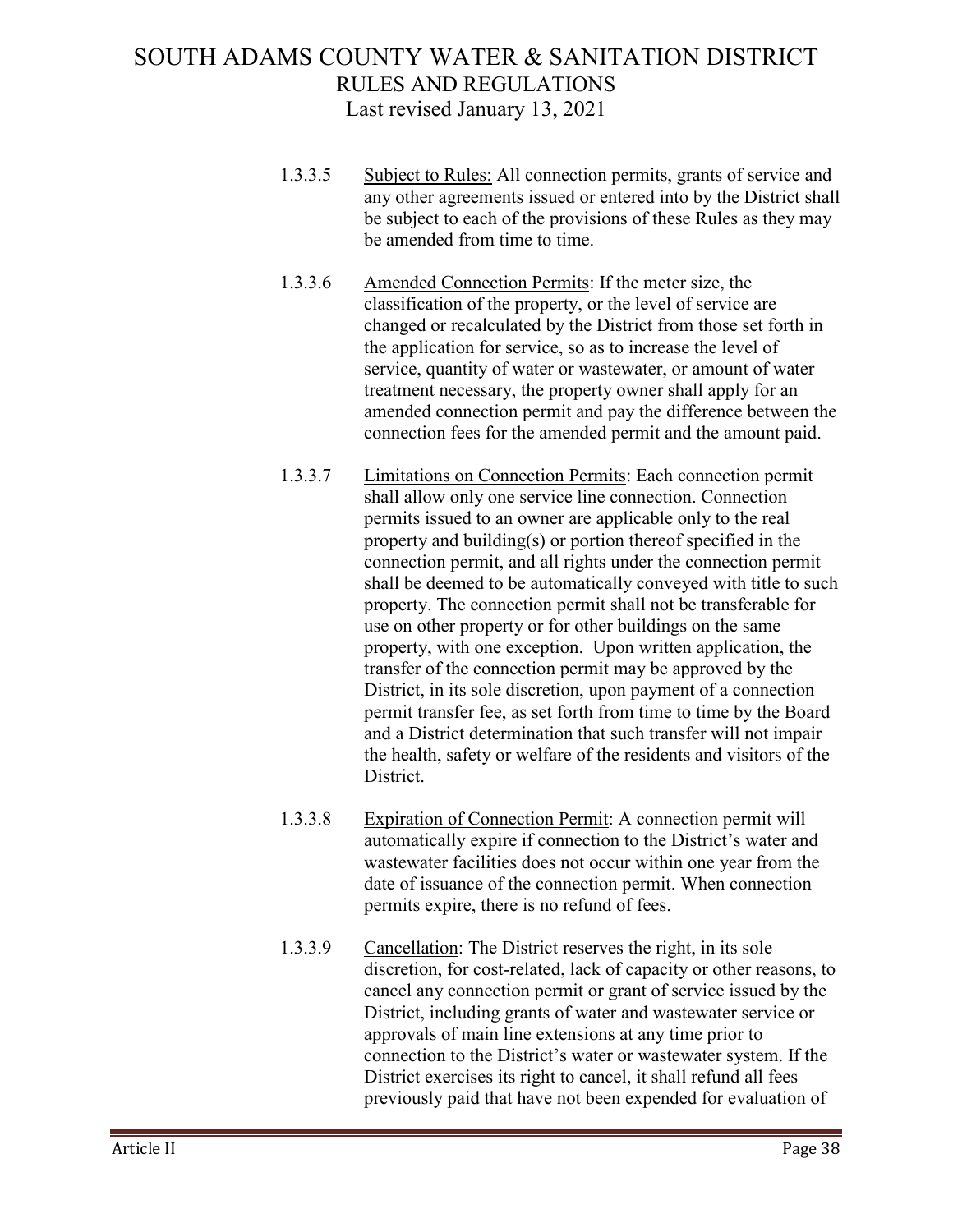the respective application for service. For connection permits that expire, there will be no refund of fees.

- 1.4 General Conditions on Service: In addition to the other requirements for water and wastewater service set forth in these Rules, the District may require that an owner seeking to acquire water and wastewater service from the District or seeking inclusion of property within the District's Boundaries satisfy certain conditions, as outlined in these Rules. Those requirements include:
	- 1.4.1 Adequate Water Resources: An owner seeking to acquire water and wastewater service from the District may be required to enter into a Water Resources Agreement with the District, which may require dedication of water rights to the District, as more specifically set forth in Article II, Section 1.5 of these Rules.
	- 1.4.2 Adequate Water and Wastewater Facilities: As a condition of service, the District may require advance payment of fees or capital to build the necessary water or wastewater facilities, and may provide for such fees or capital by entering into an agreement with the owner, for which the District may provide credit to the owner. The District also may require payment of additional fees to meet costs of expanding water and wastewater facilities. Those fees are to be determined by the Board from time to time.
	- 1.4.3 Adequate Main Lines and Service Lines: An owner seeking to acquire water and wastewater service from the District may be required to pay the construction costs of all main lines, service lines, and other facility extensions necessary to provide water and wastewater service to the subject property. The owner may not be reimbursed by the District for such costs, as more specifically set forth in Article II, Section 2.0 of these Rules.
	- 1.4.4 Non-Potable Irrigation System: In certain areas of the District, an owner seeking to acquire water and wastewater service from the District may be required to pay for the construction of a separate non-potable irrigation system for the subject property.
	- 1.4.5 "Can Serve" Letters: An owner may be required to provide the City of Commerce City, Adams County or other land use authority, with a "can serve" letter from the District to confirm that there are sufficient water resources and water and wastewater capacity and facilities available to serve a proposed development. The owner must first submit an application to the District identifying the water resources that will be used to serve the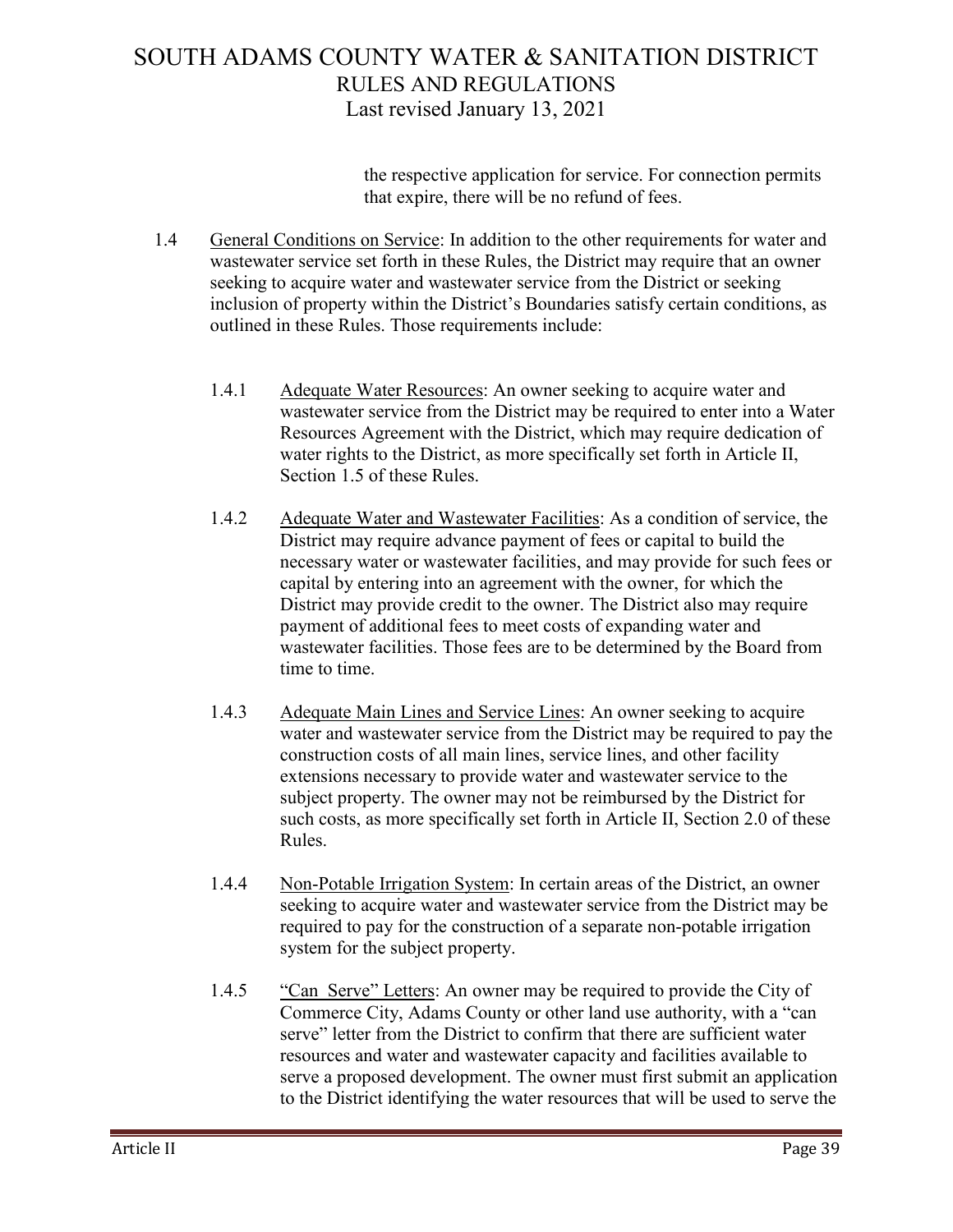property, what level of development will be served by the water resources, and what allocation limits will be placed upon the property should the District reach average or peak year development thresholds. After the completed application has been submitted to the District, the District may provide the "can serve" letter identifying the level of service commitment based on the water resources commitments identified in the application, subject to appropriate conditions.

- 1.4.6 Property Dedication: As a condition of receiving service from the District, an owner may be required to dedicate easements for well sites, access easements, water, wastewater and electrical line easements or fee simple property at no cost to the District, in order to provide water and wastewater service to property within the District's boundaries, and in order to implement the District's non-potable irrigation system. Such easements and/or fee simple property shall be in addition to the dedication of water rights that may be required under a Water Resources Agreement with the District and the other requirements of these Rules.
- 1.5 Water Resources Agreement: Unless otherwise specified by the District, as a condition of receiving water and wastewater service from the District, an owner seeking to acquire water and wastewater service from the District and/or seeking to be included within the District's boundaries shall enter into a Water Resources Agreement with the District by which the owner shall dedicate to the District water rights, water storage or related facilities or the equivalent thereof sufficient to provide water service to the subject property. The District has the sole discretion to determine the adequacy and sufficiency of the dedication of water rights, water storage or related facilities, and to determine whether, in the judgment of the District's Board, the water rights, water storage or related facilities are compatible with the District's water facilities and delivery system. The owner shall convey such water rights, water storage, related facilities or monies to the District, free and clear of all liens and encumbrances prior to inclusion of the property within the District's boundaries or approval of service to the property. In no event shall the District be obligated to reimburse the owner for any such water rights, water storage rights, water resource reviews, and related water facilities.
	- 1.5.1 Allocation of ERU Water Rights Credit: Pursuant to the terms of a particular Water Resources Agreement, the District may allocate to the owner entering into the Water Resources Agreement ERU water rights credits, which represent partial payment of the water resources component of the connection fees for a like number of ERU water connections. An ERU water rights credit generally consists of: (1) an ERU potable water rights credit, and (2) an ERU irrigation water rights credit, but the individual terms of a Water Resources Agreement control how an ERU water credit is defined for a particular property.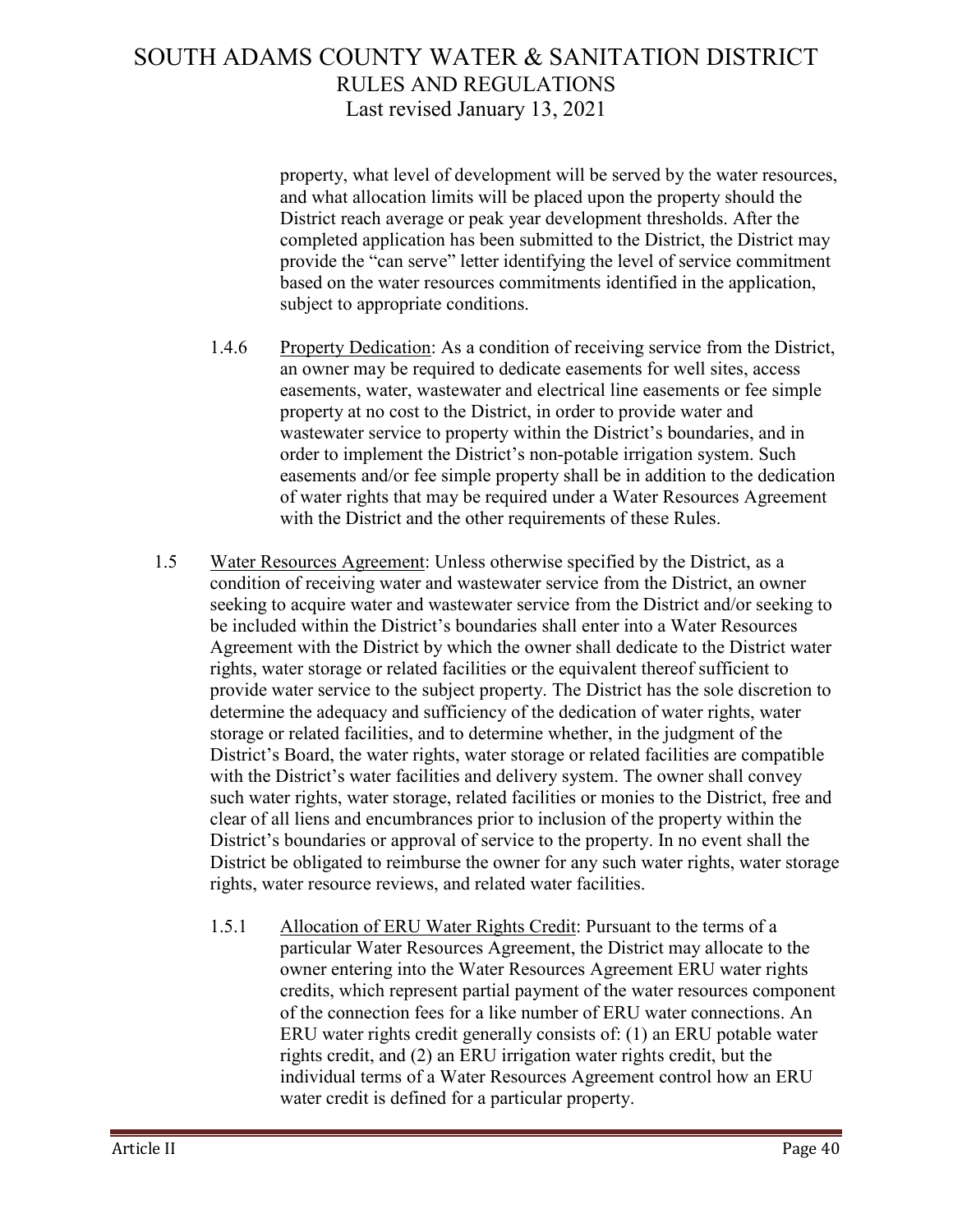- 1.5.2 Assignment and/or Transfer of ERU Water Rights Credits, Interests in Water Connection Allocations and Water Resources Agreements: The District's water resources dedication requirement may be met by obtaining an assignment and/or transfer of a sufficient number of ERU water rights credits, an interest in an existing Water Resources Agreement (which may be validly assigned to the property) or ERU water connection allocation. The District may set forth terms and conditions for its consent to assignments of ERU water rights credits, interests in ERU water connection allocations and Water Resources Agreements and to the transfer of such interests to other lands. An ERU assignment and transfer fee shall be paid to the District for the review of any such proposed assignment and/or transfer. Assignments of ERU water rights credits, interests in ERU water connection allocations and interests in Water Resources Agreements and transfer of such interests to other lands shall be in writing and cannot occur without the District's consent, which shall not be unreasonably withheld, although the District may condition its consent upon reasonable terms. The District may adopt policies from time to time, by Board resolution, concerning such consent. The parties to any such assignment and/or transfer shall indemnify and hold the District harmless from and against all liability, claims, demands and expenses, including court costs and attorney fees on account of any loss or damages arising out of or in any manner connected with the District's consent to any such assignment and/or transfer. The parties to any such assignment and/or transfer shall also release the District from, and waive any and all claims, losses or causes of action that may result from the District's consent to any such assignment and/or transfer.
- 1.5.3 Additional Requirements for Transfers of ERU Water Credits: Some ERU Water Credits are not transferable to other properties. For ERU Water Credits that are transferable, the lands to which the transferred interest is to be made must be included in the District's boundaries, annexed into Commerce City (if annexation is legally available), and located within the DRCOG urban growth boundary. The lands from which the water supply is to be transferred shall have an alternate or backup water supply from another source as a condition of the transfer or, in the alternative, the landowner transferring the water supply shall agree that it shall not to be entitled to ERU connections unless and until a future water supply has been dedicated by the owners thereof. The District may require the landowner to execute and record a covenant stating that the transferred water supply is no longer available for use on the property from which it was transferred.
- 1.5.4 Reimbursement for District's Review of Assignments and/or Transfers of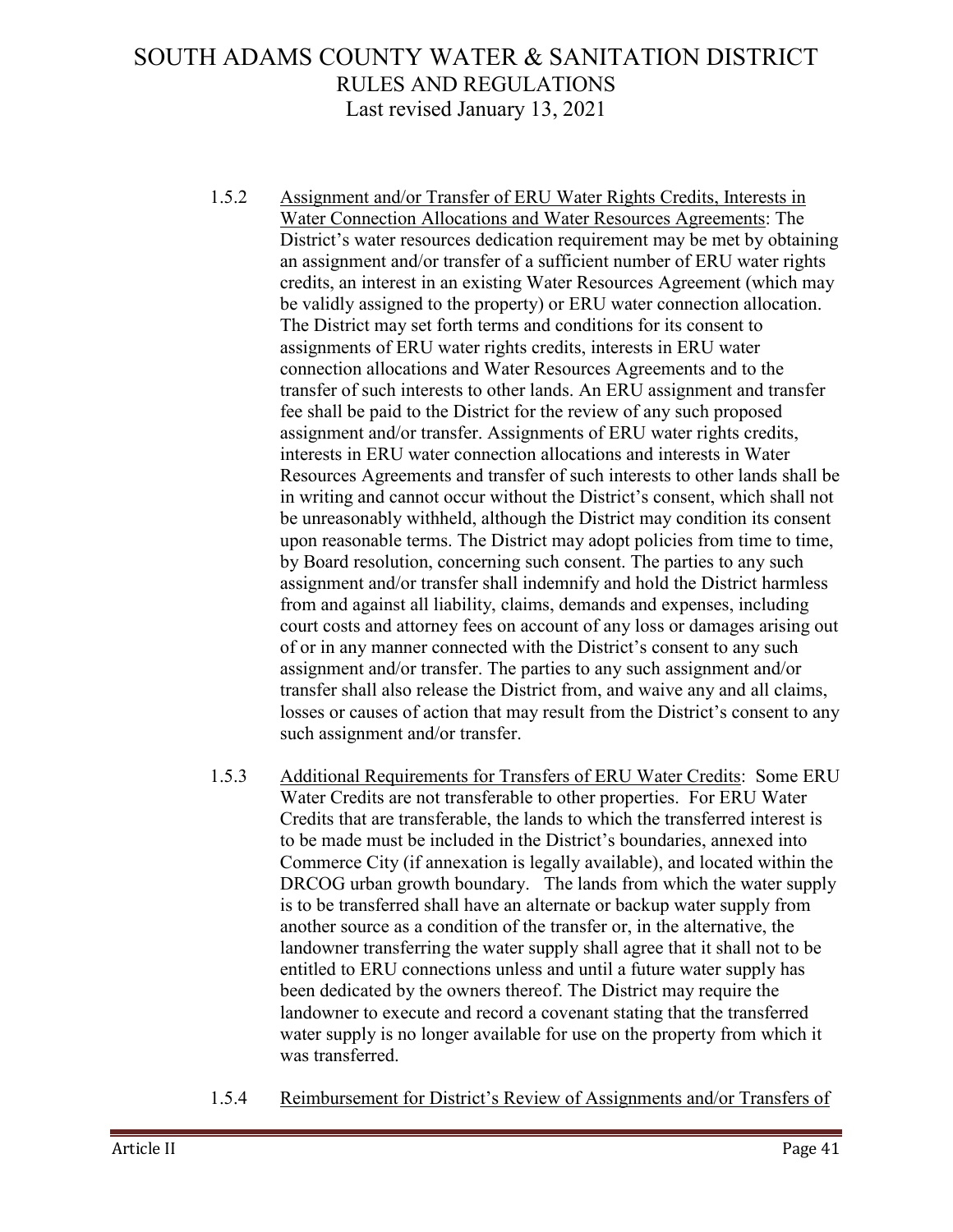ERU Water Rights Credits, Interests in Water Connection Allocations, Water Resource Reviews, and Water Resources Agreements: Upon completion of the District's review of any proposed assignment and/or transfer of ERU water rights credits, interests in water connection allocations, water resource reviews and Water Resources Agreements the District may determine its actual costs, including, but not limited to, engineering and attorney fees, in making such a review. If the ERU assignment and/or transfer fee paid to the District is less than the actual cost expended by the District in making such a review, an additional charge will be levied on the parties to the assignment and/or transfer by the District for the difference. Additional charges shall be paid by the parties to the assignment and/or transfer within 15 days of being invoiced.

- 1.5.5 ERUs Limited by Water Connection Allocation and/or Water Resources Agreement: If an owner is allocated a specific number of ERU water rights credits pursuant to a water connection allocation or a Water Resources Agreement with the District, the owner shall be limited to the number of ERU water rights credits specified in the particular allocation document or Water Resources Agreement. If additional ERU water rights credits are required for development, the owner shall enter into an additional Water Resources Agreement or obtain additional ERU water rights credits or ERU allocations by assignment and/or transfer.
- 1.5.6 Security Holders: The District recognizes that various owners and developers may, from time to time, grant security interests in ERU water credits or water resources agreements. The District owes no duties to security holders and is not required to provide notice to any holders of security interests regarding proposed assignment or transfer of ERUs or amendments to any District Resolution, the District's Rules, the FRICO Revised Participant Agreements or other water resources agreements. It is the District's policy that the owner or developer is responsible for coordinating with any security holders and informing them of any items that owner or developer deems material. The District may, in its sole discretion, request proof of release of security interests prior to approving an assignment or transfer, but such request (or lack thereof) does not create any duty to the security holders.
- 1.5.7 Payment in Lieu of Dedication: At the sole discretion of the Board, the owner may satisfy, in whole or in part, the water resources dedication requirement stated above through monetary compensation, adequate to purchase or compensate the District for the water rights, water storage or related water facilities required to provide such service to the subject property. The District may adopt policies from time to time, by Board resolution, regarding such determinations.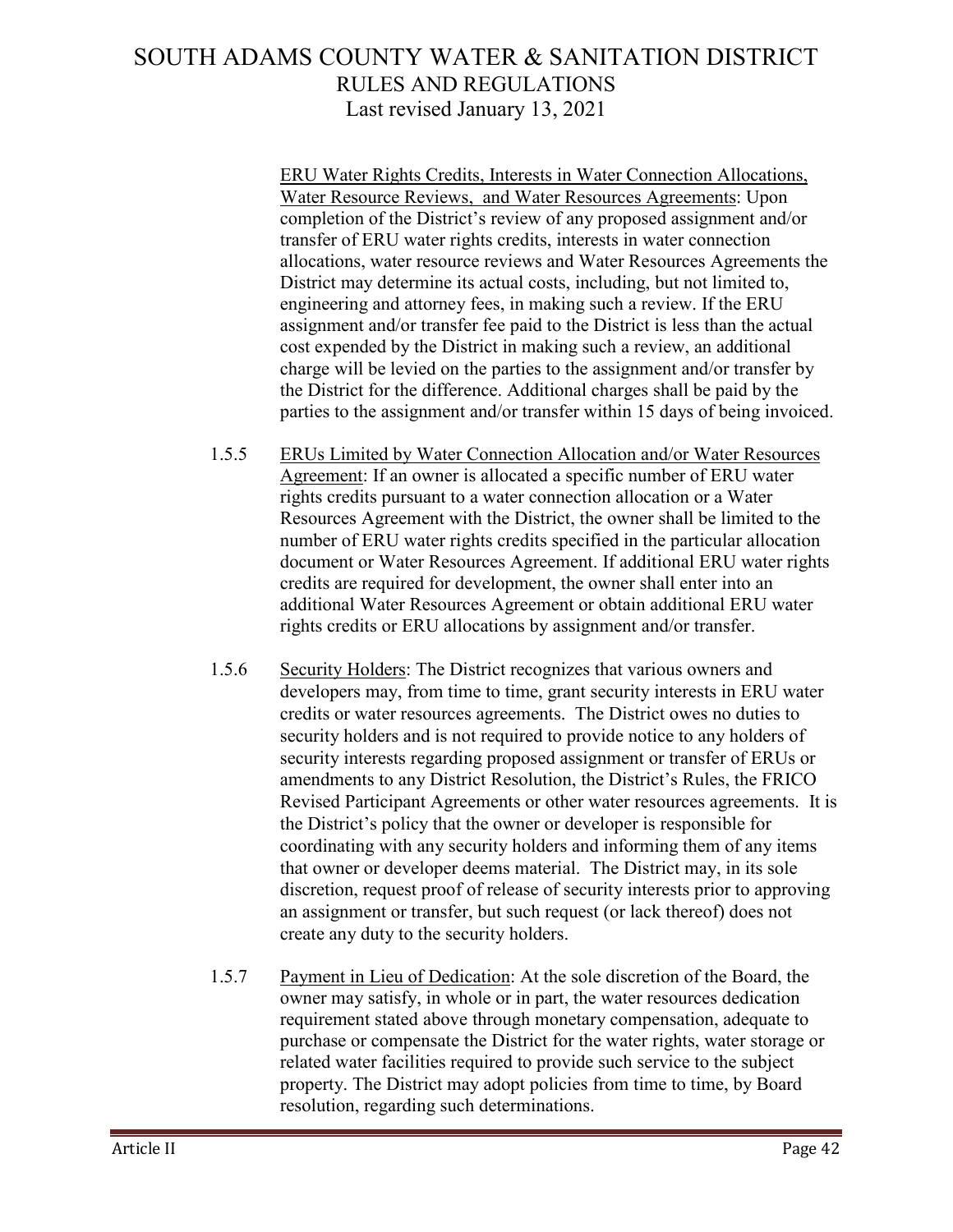- 1.5.8 Option To Purchase Surface Water Rights: In addition to the District's water resources dedication requirement stated above, and as a condition of receiving service from the District, the owner shall grant, at no cost to the District, in the form prescribed by the District, an option and right of first refusal for the District to purchase the owner's interest in surface water rights that are appurtenant to or have been used on the property requested to be served.
- 1.5.9 Dedication of Groundwater Rights: As a condition of receiving service from the District, an owner seeking to acquire water and wastewater services from the District, at no cost, shall also convey and dedicate to the District, on forms prescribed by the District, all tributary, not nontributary, nontributary and Denver Basin water rights and groundwater rights underlying their property requested to be served. The owner shall irrevocably consent to the use by the District, as a part of its water system, of all of such water, including all water subject to the owner's control in the Denver, Arapahoe, Laramie-Fox Hills and Dakota aquifers underlying the property, which use includes, without limitation, the exclusive right to take, appropriate, produce, use and otherwise dispose of said water. The owner further consents to being served with such groundwater through the District's system, wherein such water may be commingled with water underlying the property of others for the purpose of being furnished by the District. The owner further consents to the District's adjudication of said water in its name in the Water Court.
- 1.5.10 Denial of Service Due to Lack of Capacity: Even if the owner enters into a Water Resources Agreement with the District, the District may deny the property owner's application for services because of limited water treatment capacity, wastewater treatment capacity or other limitations within the District's water and wastewater facilities.
- 1.5.11 Reimbursement for Water Resources Agreements and Water Resource Reviews: For small and routine cases, the inclusion fee and/or development plan review fee charged by the District as set by the Board from time to time is intended to cover the costs incurred by the District in connection with the Water Resources Agreement. The District's staff shall be authorized to conduct a preliminary review of the water rights and water resources being offered by the owner. If the District staff determines that a proposed set of water resources is not small or routine, the staff will estimate the preliminary costs to review the proposed water resources to determine feasibility and the potential for entering into a Water Resources Agreement, including, without limitation, legal and engineering costs. These estimated costs shall be paid to the District as a preliminary review fee prior to the review of the proposed water resources. If District staff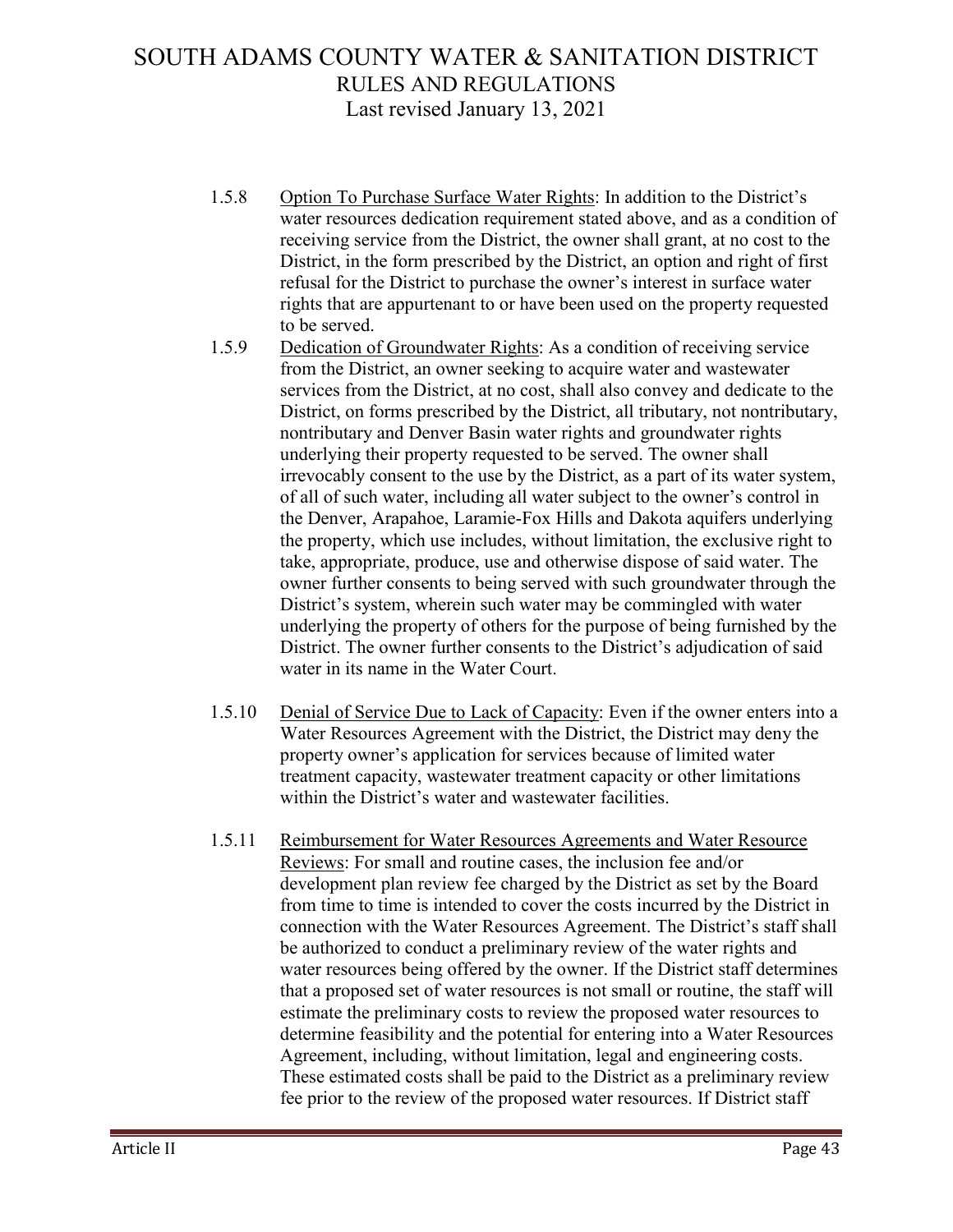determines that the proposed water resources offered by the owner appear to meet the criteria of the District, the District would estimate the cost for additional technical review and request the owner to deposit that amount to reimburse the District for expenses associated with the evaluation of the water resources and drafting of the Water Resources Agreement. On completion of the Board's approval or denial of a proposed Water Resources Agreement, the District may determine the actual cost expended by the District for water resource reviews and the associated Water Resources Agreement, including, and without limitation, legal and engineering costs. An additional charge will be levied on the owner for the difference between the actual costs and the amount paid to date, which shall be paid by the owner within fifteen (15) days of being invoiced.

- 1.6 Non-Potable Irrigation System: An owner seeking to acquire water and wastewater service from the District in an area served or to be served by the District's nonpotable irrigation system shall be required to implement and construct a separate non-potable irrigation system, which requires a separate tap connection and service line for non-potable water to serve the subject property.
	- 1.6.1 Irrigation Connection Permit: An owner required to implement a nonpotable irrigation system shall construct an internal dual water distribution system and shall apply for an irrigation connection permit to obtain nonpotable water from the District.
	- 1.6.2 Connections to the Non-Potable Irrigation System: No above-ground fixtures or outlets to which hoses could be connected shall be permitted to connect to the District's non-potable irrigation system or to any nonpotable irrigation service line. Accordingly, all connections to the District's non-potable irrigation system or to any non-potable irrigation service line shall be made underground and the delivery of non-potable irrigation water from a non-potable irrigation service line shall be by underground sprinkler systems constructed in accordance with the District's Design Standards.
	- 1.6.3 Temporary Irrigation Connections: From time to time an owner may be required to establish native grasses for a portion of his/her development. For a period of up to one year, the District will consider approving a temporary irrigation permit for this purpose. If approved by the District, all temporary irrigation systems will have to be installed in conformance with the requirements for permanent systems. At the end of one year, or when the temporary supplies are no longer needed, the temporary systems and the physical connections to the District's facilities will be permanently removed. The owner will pay the current water rates for all water used in the temporary system, plus an augmentation charge as determined by the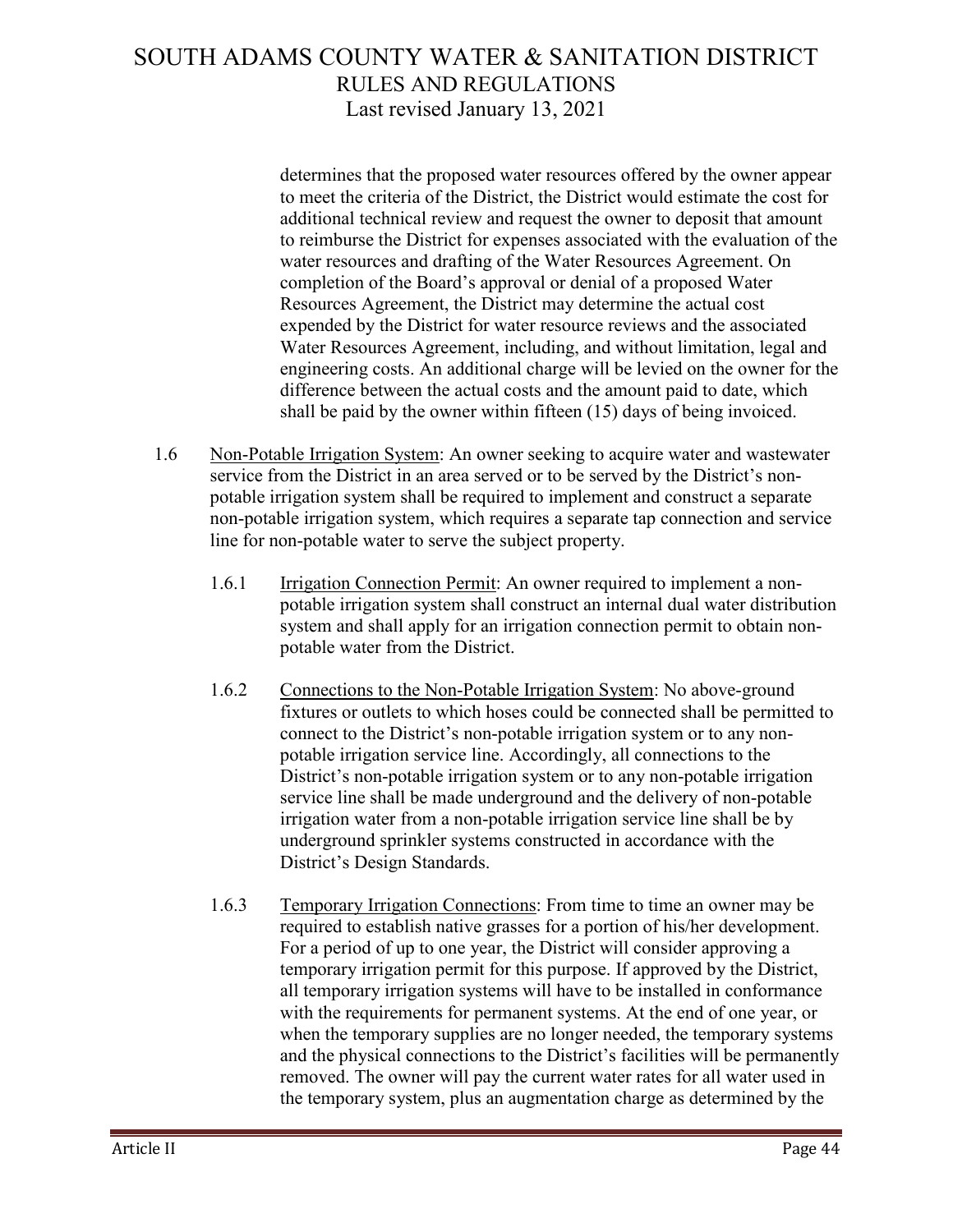District Manager. For approved temporary uses, the owner will not be required to dedicate water resources or pay connection fees.

#### 1.7 ERU Wastewater Connection Permits

- 1.7.1 Assignment and/or Transfer of ERU Wastewater Connection Permits: ERU wastewater connection permits may be acquired by an assignment and/or transfer of an interest in an existing wastewater tap purchase agreement, if permitted by the agreement. The District may set forth terms and conditions for the District's consent to such assignments and/or transfers. An ERU assignment and/or transfer fee shall be paid to the District for the review of any such proposed assignment and/or transfer. Assignments and/or transfers of ERU wastewater connection permits shall be in writing and cannot occur without the District's consent, which shall not be unreasonably withheld, although the District may condition its consent upon reasonable terms. The District may adopt policies from time to time concerning such consent. The parties to any such assignment and/or transfer shall indemnify and hold the District harmless from and against all liability, claims, demands and expenses, including Court costs and attorney fees on account of any loss or damages, arising out of or in any manner connected with the District's consent to any such assignment and/or transfer. The parties to any such assignment and/or transfer shall also release the District from, and waive any and all claims, losses or causes of action that may result from the District's consent to any such assignment and/or transfer.
- 1.7.2 Reimbursement for District's Review of Assignments and/or Transfers of ERU Wastewater Connection Permits: The parties to an assignment/transfer will pay the current assignment/transfer fee prior to the District's review of any proposed assignment and/or transfer of ERU wastewater connection permits. The District may determine the actual cost expended by the District, including, but not limited to, attorney fees, in making such a review. If the ERU assignment and transfer fee paid to the District is less than its actual costs, including, but not limited to, attorney fees, for making such a review. If the ERU assignment and transfer fee paid to the District is less than the actual cost expended by the District for its review, an additional charge will be levied on the parties to the assignment and/or transfer by the District for the difference. Those charges shall be paid by the parties to the assignment and/or transfer within fifteen (15) days of being invoiced. The District will not consent to the assignment until all additional fees are paid.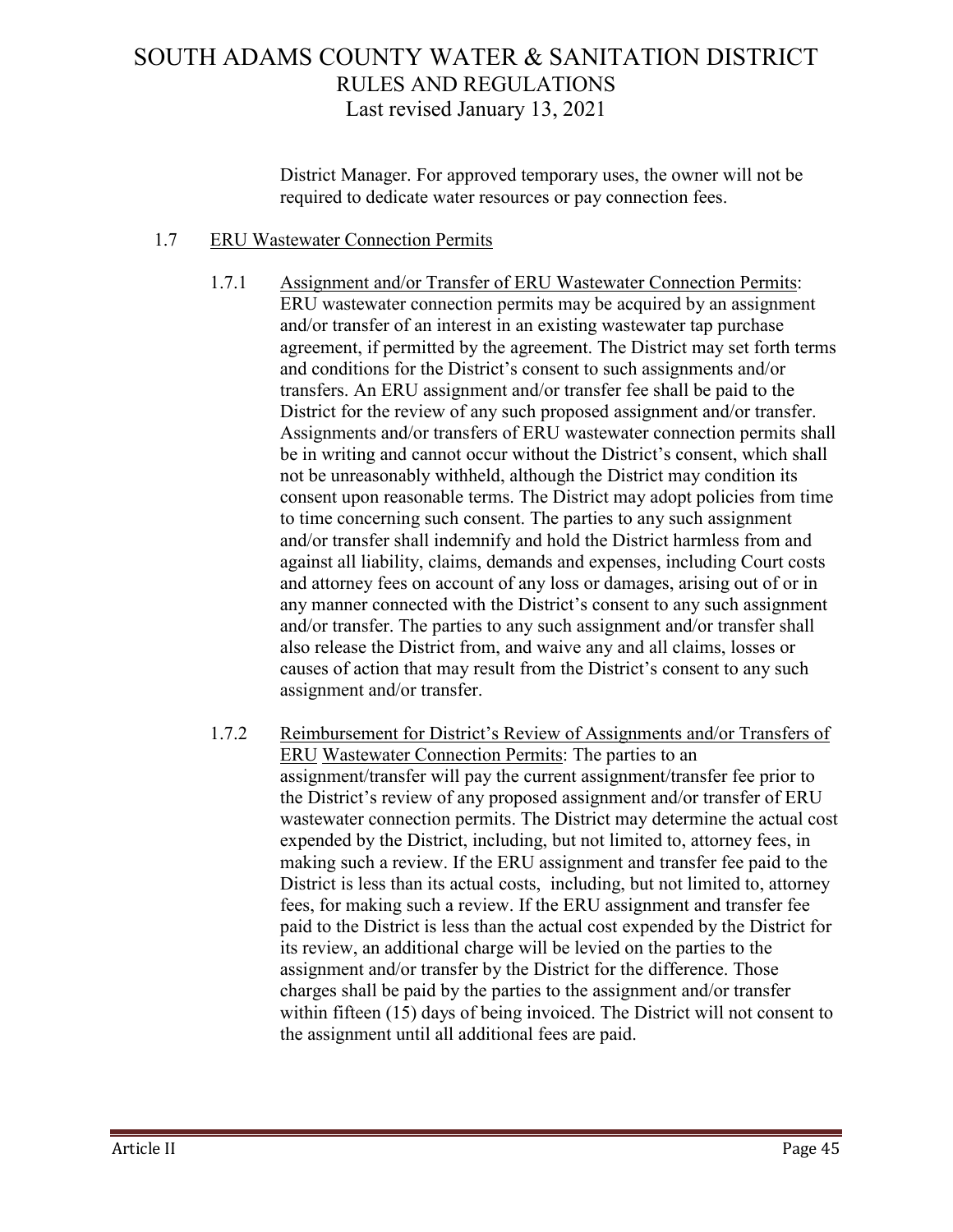#### 2. EXTENSION OF FACILITIES

2.1 Policy: If the District's development plan review determines that the construction of main line extensions or water and wastewater facilities is required to provide the requested service to the property, the owner/developer shall be responsible for all costs associated with acquiring service for the property. The District and the property owner may enter into an extension contract by which the District will construct, install, and complete the water and/or wastewater facility extensions necessary to serve the property. In exchange, the property owner seeking to acquire water and wastewater service from the District shall provide funds to the District in advance of the construction of the facility extensions, as more specifically provided in the extension contract and in accordance with these Rules.

#### 2.2 General Rules Regarding Construction of Main Line Extensions, Service Line Connections and Water and Wastewater Facilities:

- 2.2.1 Design: The District will design all water and wastewater facilities that are included as planned system facilities within the District's most recent Master Plans, or as determined in the development plan review.
- 2.2.2 Construction Consistent with District Plan: All construction within a development to be served by the District shall be completed in such a manner as to allow the District to continue a main line extension in accordance with the District's Master Plans and Design Standards.
- 2.2.3 Construction Consistent with District's Design Standards: The District's Design Standards establish minimum standards for the design and construction of water distribution and wastewater collection facilities within the District. All water and wastewater facility construction, repair or modification work within the District shall comply with these Rules, Design Standards and Master Plans, as those documents currently exist or as amended, and shall comply with any additional requirements and modifications that may be adopted by the District as necessary for a particular project. The District reserves the right to impose additional and/or more stringent requirements on all or part of any development as necessary to address the specific circumstances of a project or to ensure the reliability and quality of the District's water and wastewater facilities.
- 2.2.4 Required Fees, Charges and Permits: No main line, service line or facilities shall be constructed within the District, nor connected to the District's water or wastewater system until all fees and charges have been paid, and all applicable permits have been issued by the District.
- 2.2.5 Compliance with District Rules: No service line, main line or water and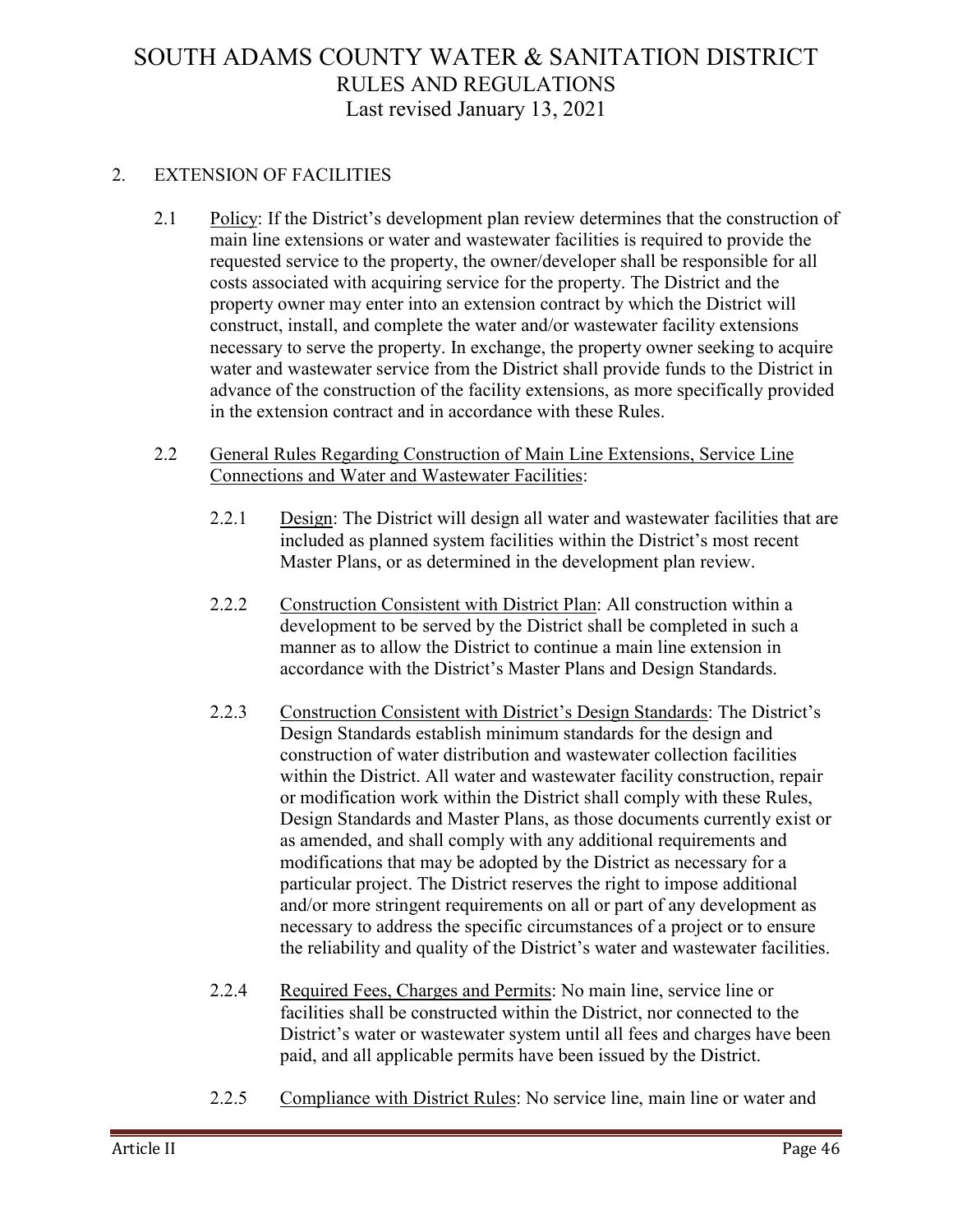wastewater facilities shall be connected to the District's water or wastewater system until all conditions and contractual obligations set forth in these Rules and any applicable contract or agreement have been fully complied with by the applicant/owner.

#### 2.3 Extension of Water and Wastewater Facilities:

- 2.3.1 Policy: When District water and wastewater facilities are not already located adjacent to a proposed development within the District's Boundaries, it shall be the responsibility of the owner/developer seeking service, to extend existing water and wastewater facilities to provide service to the property. The owner/developer shall pay all costs associated with the water and wastewater facility extensions, including without limitation, engineering and construction costs. If the District constructs the water and wastewater facility extensions, the owner/developer shall provide all funds necessary for such construction. All water and wastewater facility extensions shall be constructed in accordance with these Rules, Design Standards, and Master Plans. Prior to the District's acceptance of the water and wastewater facility extensions, reproducible as-built drawings shall be provided, or reasonable provision made therefor. No work on a proposed water and wastewater facility extension shall commence, and no water and wastewater facility extension shall be constructed within the District, prior to the payment of all fees and estimated costs and the issuance of a water and wastewater facility extension permit.
	- 2.3.1.1 Extension of Water and Wastewater Facilities In and Through a Platted Subdivision: In addition to the other provisions set forth herein, a developer shall install the necessary water and wastewater facilities in and through the subdivision upon approval of the plans and specifications for construction by the Board. The District shall inspect the construction of the water and wastewater facilities, and shall not accept the water and wastewater facilities until it grants final approval.
	- 2.3.1.2 Extension of Water and Wastewater Facilities Outside the District's Boundaries: Water and wastewater facilities shall not be extended to serve properties outside the District's Boundaries without the approval of the Board. If approved, the water and wastewater facility extensions shall meet all criteria of these Rules, Design Standards, and Master Plans.
- 2.3.2 Construction of Water and Wastewater Facility Extensions: The District will determine whether the District or the owner/developer will construct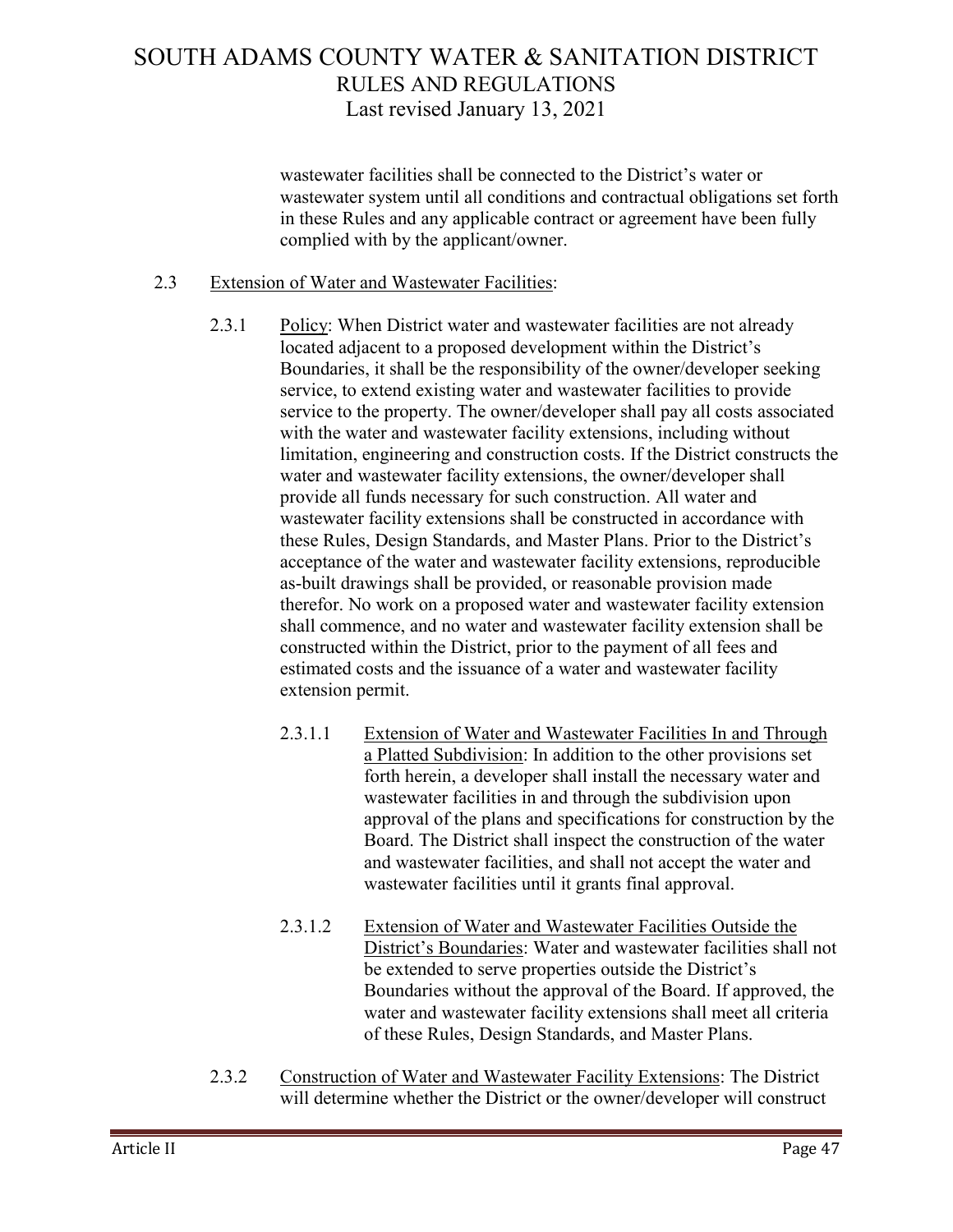water and wastewater facility extensions. If the District constructs the extensions, the District and property owner may enter into a water and wastewater facility extension contract ("extension contract") consistent with these Rules.

2.3.2.1 Wastewater Facility: All sewer mains shall be constructed with an access road for cleaning/maintenance at manholes. All manholes shall be located in public street rights-of-way or within permanent easements granted to the District. All manholes shall be accessible by maintenance vehicles via allweather drives. Where manholes are not located in paved streets, a gravel paved roadway surface shall be installed over the sanitary sewer for access to each manhole. Gravel surfacing shall be CDOT Class 6 road base material a minimum of 4 inches thick and 15 feet wide. All manholes that are not located within paved streets shall have lockable lids in accordance with the Approved Construction Materials List of the District.

> Manholes shall be located outside areas subject to flooding. When flood prone locations cannot be avoided, the District, at its sole discretion, may allow the installation of manholes designed to prevent the entry of surface runoff.

2.3.3 Location, Street Lines, and Grading: All water and wastewater facility extensions, including special structures required to ensure proper operation of the water and wastewater facility extensions, shall be designed and constructed according to the District's Design Standards, Master Plans and subject to the approval of the District. Prior to the District's acceptance of the water and wastewater facility extensions, reproducible as built drawings shall be provided or reasonable provision made therefore.

> Water and wastewater facility extensions will be made in public streets or in rights-of-way granted to the District. Water and wastewater facility extensions may also be made on new streets so long as the streets are constructed to line and grade conforming to the plan and profile accepted by and recorded with the appropriate county or city. No water and wastewater facility extensions shall be installed until street lines and grades are established and the street is graded in a manner acceptable to the county or city, and/or until rights-of-way required by the District have been conveyed to the District, at no expense to the District. If requested by the District, the applicant shall erect and maintain stakes to indicate the correct street lines and grades to facilitate proper installation of the water and wastewater facility extensions.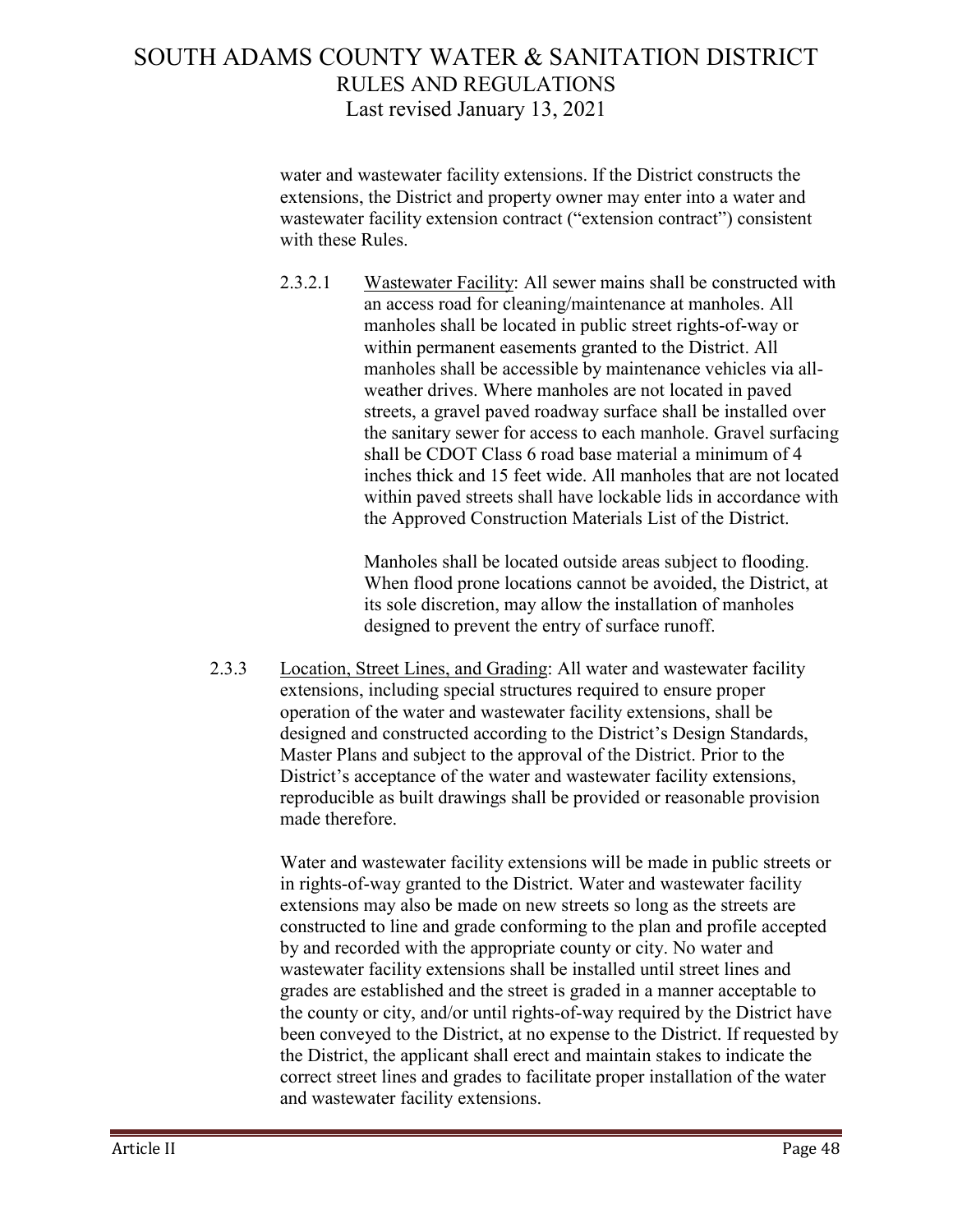- 2.3.5 Street Plan/Profile: If requested by the District, the applicant shall furnish an adequate plan and profile of the street in which the water and wastewater facility extension is to be installed as approved by and filed with the proper county or municipal entity. Said plan and profile shall show, in addition to the street grade as approved, the existing grade at all street corner lines and each property line, or at such other locations as may be designated by the utility, and the date when the profile of the existing street was made. Only maps, plans, profiles, or other drawings prepared and stamped by a licensed engineer (PE) from the State of Colorado will be accepted by the District.
- 2.3.6 Water and Wastewater Facility Extensions in Unfinished Streets: When water and wastewater facility extensions are made in unfinished streets, the applicant shall be fully responsible for any damage to the water and wastewater facilities and all fixtures and appurtenances, such as hydrants, valve boxes, blow off valves, boxes, etc., including the location thereof, if such damage results from or such relocation is necessitated by acts of the applicant or his/her agents. If after the water and wastewater facility extensions are laid, the surface grade is lowered, with the result that the required minimum cover of the water and wastewater facilities, fixtures, or appurtenances is not maintained, the applicant shall pay the cost of lowering the water and wastewater facilities to the level required by the District to correct this deficiency. This responsibility shall remain in force until the street is officially accepted by the proper county or municipal authority.
- 2.3.7 Length and Size of Water and Wastewater Facility Extensions: The determination of the required length and size of a water and wastewater facility extension shall, in all cases, be made by the District but, in general, shall be based on the following principles:
	- 2.3.7.1 It shall be each owner's responsibility to extend potable/nonpotable water and wastewater facilities to the most distant point(s) of the property so that adjacent owners will be able to connect to and extend those facilities.
	- 2.3.7.2 The terminal point of the water and wastewater facility extensions laid in streets not within a development shall be the property line beyond the last owner to be served by the water and wastewater facility extension.
	- 2.3.7.3 When applicable, the wastewater facilities shall be extended to the farthest point or points up-grade of the property to be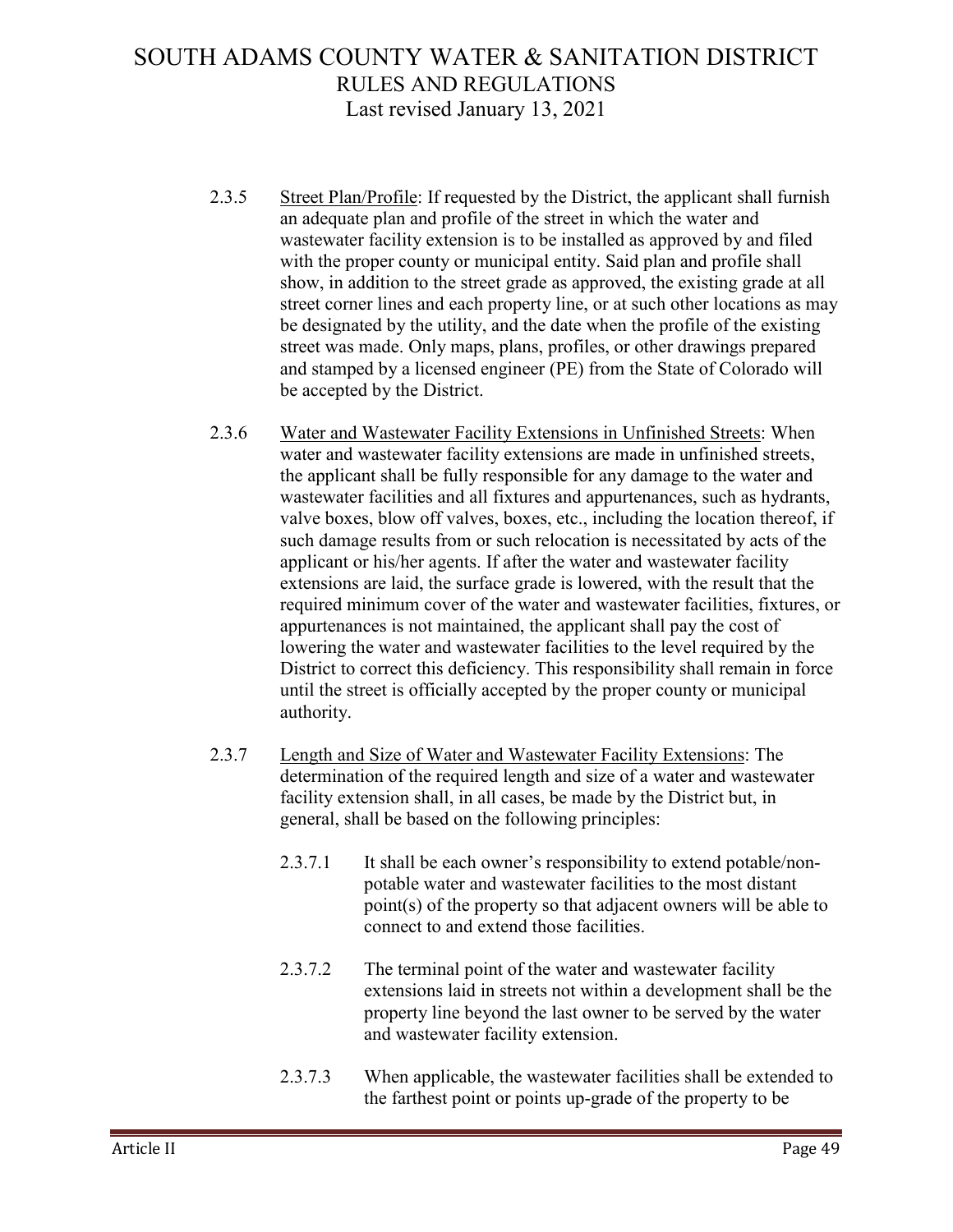served so that the system may be perpetuated.

- 2.3.7.4 When applicable, the water facilities shall be extended to the points and locations that will permit the formation of adequate loops and so that the systems may be perpetuated.
- 2.3.7.5 If the water and wastewater facility extension is laid in streets within a development or subdivision, it shall include all water and wastewater facilities required to serve the properties in the development plus any water and wastewater facilities required to connect dead ends within the development or subdivision at intersecting streets.
- 2.3.7.6 The size of the water and wastewater facilities to be installed will be based on the existing and future needs of the District and in accordance with its Design Standards and Master Plans.
- 2.3.8 Additional Water and Wastewater Facilities: The District shall determine if any additional water and wastewater facilities, including, but not limited to, storage tanks, treatment facilities and booster pumps, will be required to provide service in conjunction with a water and wastewater facility extension. The applicant shall be responsible for the installation of such facilities in accordance with the District's Rules, Design Standards and Master Plans.
	- 2.3.8.1 Fire Hydrants: The location of public fire hydrants shall be determined by the appropriate fire protection authority and shall be subject to approval by the District.
	- 2.3.8.2 Pumping Stations and Force Mains: When pumping stations and force mains are required, the cost of engineering, construction and all other costs of said facilities shall be the responsibility of the owners served thereby. In those instances where more than one tract of land and/or platted subdivision may be served by the pumping station and/or force main, the District may require installation of a larger capacity pumping station and/or force main than that necessary to serve the initial development.
- 2.3.9 Costs: All costs associated with water and wastewater facility extensions and the provision of service by the District shall be the responsibility of the owner or developer seeking to acquire water and wastewater service, unless otherwise determined by the District. The costs of water and wastewater facility extensions shall include the actual cost of the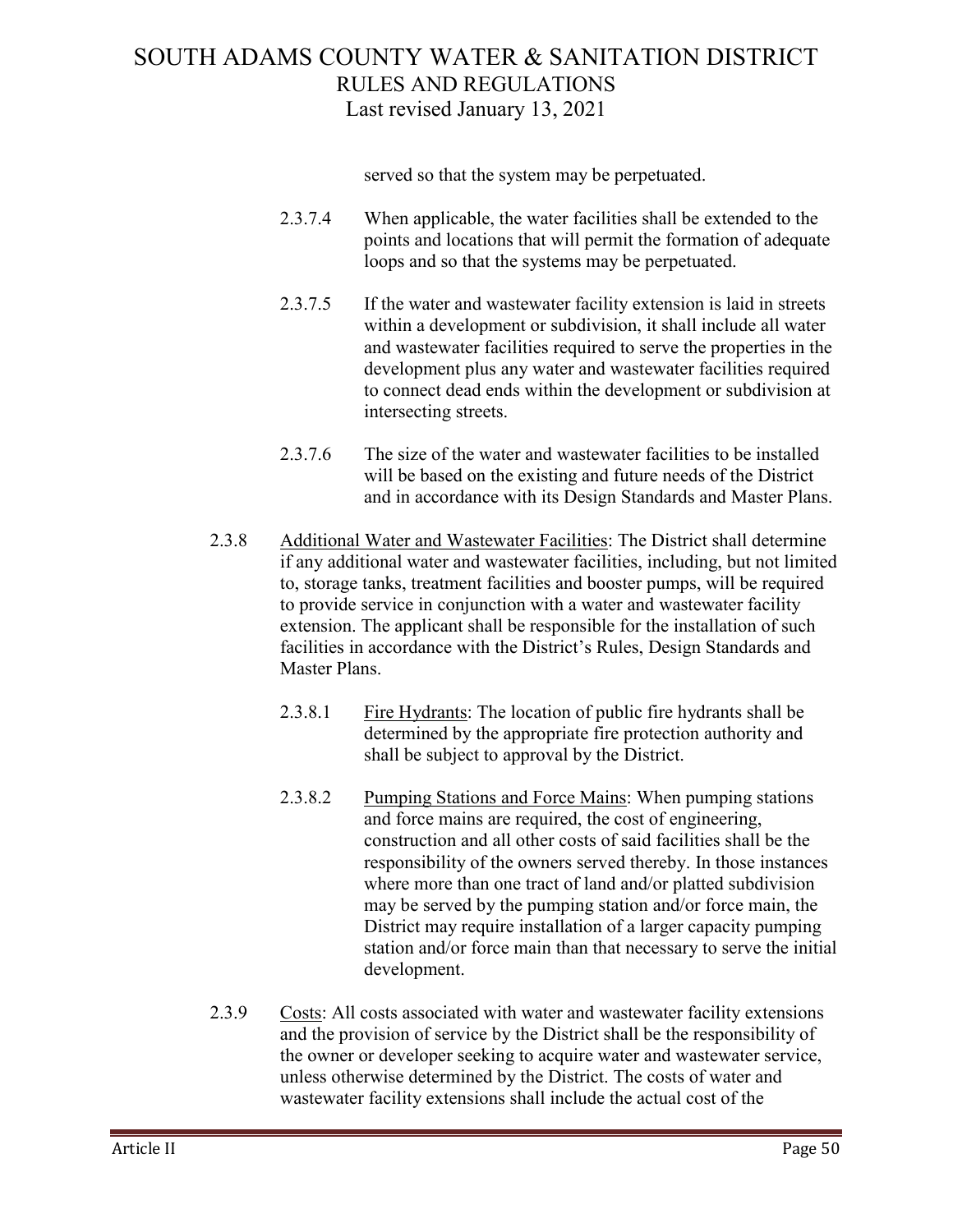extensions, labor, equipment, and overhead at the prevailing District overhead rates. If pavement, excavation, replacement or repairs are required for the water and wastewater facility extension, those additional costs will be added to the cost of the water and wastewater facility extension. There may be additional costs required to provide adequate fire flow as determined by the fire protection authority, including, but not limited to, main lines, storage tanks and booster pumps. The costs of extending water or wastewater facilities that will benefit land for more than one owner may be subject to District participation or special assessment.

- 2.3.10 Ownership and Control of Extension: Ownership of any District operated water and wastewater facility extension shall at all times be and remain vested in the District. All facility extensions are under the sole control and jurisdiction of the District. This includes the right of the District to connect additional customers, without the consent of the applicant, make further facility extensions beyond or running laterally from said facility extension, or to connect the facility extension with any other portion of the water and wastewater systems of the District, without incurring any obligations to the applicant or owner/developer receiving services from the facility extension except as hereinafter provided.
- 2.3.11 Water and Wastewater Facility Extension Contract: The District and the owner may enter into an extension contract by which the District agrees to construct, install, and complete the water and wastewater facility extensions necessary to serve the property, which may require the District to construct main line extensions and the owner to provide funds in advance and upon completion of extensions. The District reserves the right to require that an extension contract cover all facilities needed to supply a real estate development or subdivision in its entirety.
- 2.3.12 Rules Apply: All connections to facility extensions installed in accordance with the terms of an extension contract shall be subject to these Rules and the District's Design Standards.
- 2.3.13 Deposit of Funds: Upon execution of an extension contract, the applicant shall deposit with the District an amount, in immediately available funds, equal to the District's planned cost of the facility extension as indicated in the extension contract. Any additional amount needed as a result of increased costs will be paid per § 2.3.15 below.
- 2.3.14 Timing of Construction: Facility extensions will normally be constructed in the order in which all requirements outlined herein have been met; however, the District may vary the timing of construction in order to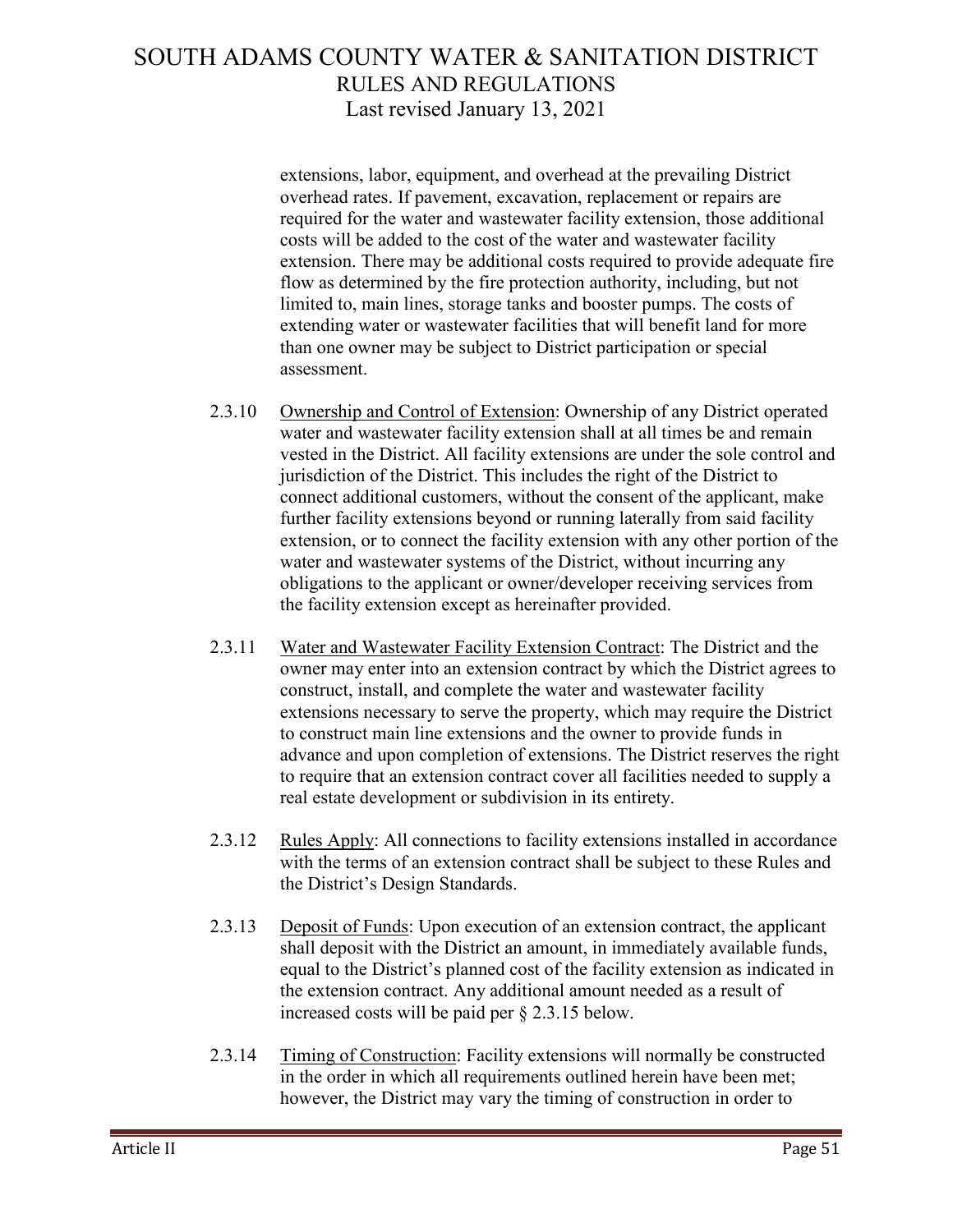integrate the construction of the main line extension with other approved projects waiting for construction, and to take due consideration of weather conditions, availability of materials and immediacy of need.

- 2.3.15 Refund or Payment of Additional Costs Upon Completion: Upon completion of the main line extension, the District shall determine the actual amounts expended for the main line extension and shall refund the difference between the actual costs and the deposit submitted by the applicant, if the actual cost is less than the deposit. If the deposit is less than the actual cost expended for the main line extension, an additional charge will be levied on the applicant by the District for the difference. Additional charges shall be paid by the applicant within 15 days of being invoiced. The District reserves the right to delay the installation of any service tap or connection until the District has received the additional amount.
- 2.4 Service Line Extension and Connection to District Service Lines:
	- 2.4.1 Policy: Owners seeking to acquire water and wastewater service from the District are responsible for extension of the building facilities and service lines to the District's water or wastewater main lines. All service line extensions and connections shall be constructed in accordance with these Rules and the District's Design Standards. Payment of all fees and the issuance of a connection permit are required prior to connection to the District's main lines.
	- 2.4.2 Separate Service Lines: A separate and independent water and wastewater service line shall be provided for every building, business, dwelling, unit, and subdivided lot except approved outbuildings or as otherwise approved by the District. Accordingly, separate and independent water and wastewater service line extensions and connections shall be required for multiple units located on one property whether such units are located in one building or dwelling or otherwise. Service lines shall be installed at the expense of the owner.
		- 2.4.2.1 Multi-Family Dwellings: Each multi-family dwelling of four (4) or more units and each property with four (4) or more dwellings may receive service from a master meter so long as (a) all units are owned by the same person or (b) the units are managed by a homeowners' association or other licensed property manager with enforcement powers derived from covenants or other documents of record running with the land.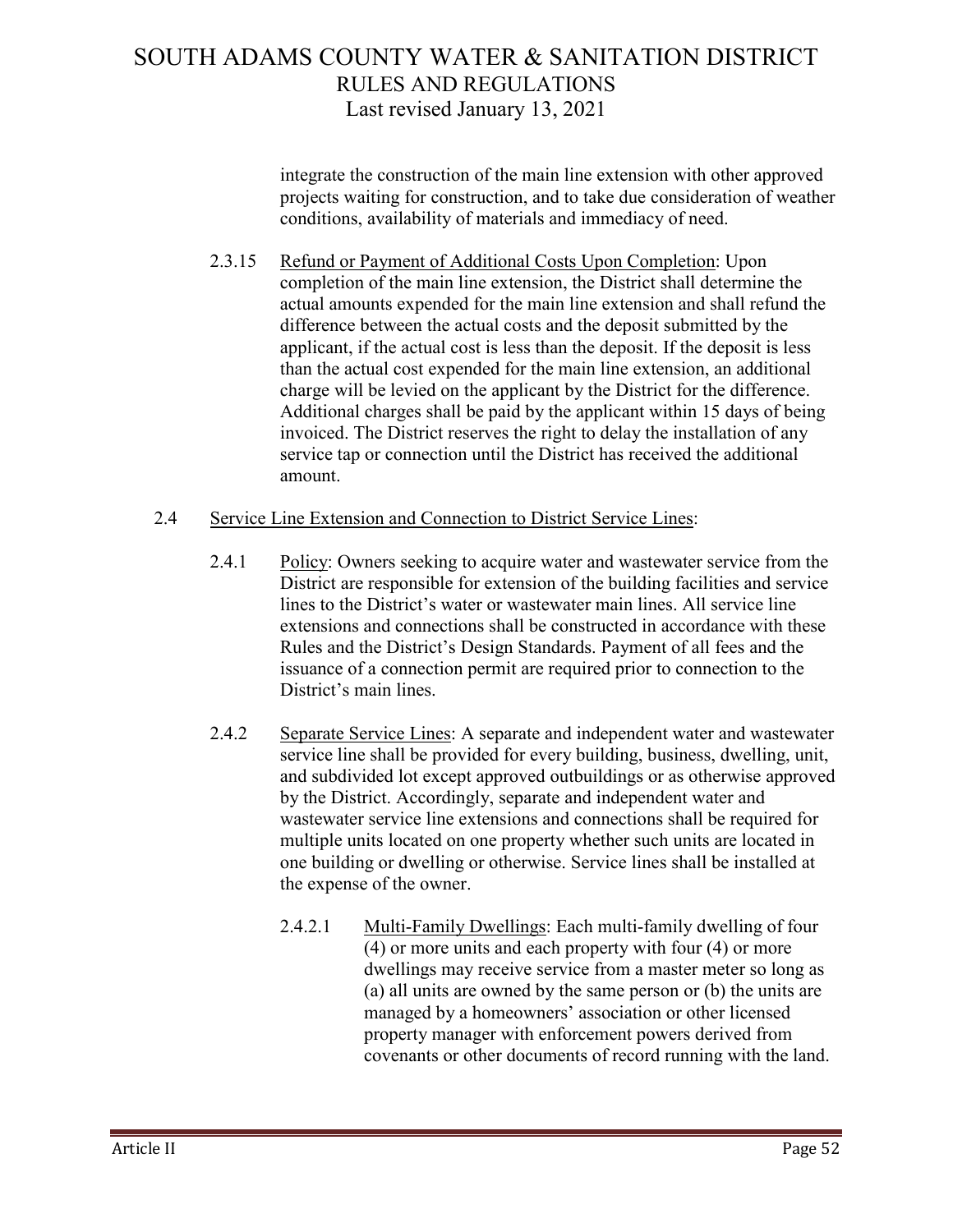- 2.4.2.1.1 In the event that ownership of the project is changed from a single owner to a common interest community or other multiple owner structure, the application to change accounts must be accompanied by a letter from a Colorado-licensed attorney or real estate broker certifying that under the new ownership structure the units are required to be managed by a condominium association or other licensed property manager with enforcement powers derived from covenants or other documents of record running with the land.
- 2.4.2.1.2 In the event the project falls under the Colorado Department of Health and Environment's consecutive systems rules, the property owner(s) shall be responsible for compliance with all rules applicable to consecutive systems. Under no circumstances shall an "integrated system" be created without the express resolution of the Board. As between the District and any customer, the customer shall be responsible for determining whether it is subject to the consecutive systems rules.
- 2.4.2.2 Commercial/Industrial/Business Buildings: Each commercial, industrial, or business unit within a building shall have a separate and independent water and wastewater service line, connection, and water meter, which connection may be to a District facility or a private facility which taps into a District facility; provided, however, that units in a building classified as a professional office building, as defined in section 2.4.2.2.1 below, may be permitted to have common water and wastewater taps to occupants of a multi-office/multi-story facility, as though it were a single business, upon consent of the District. Sewer tap fees will be calculated and based on the size of the water tap to the District facility. Water tap fees will be based on the size of the water tap to the District facility or by the meter size for the individual units whichever is deemed to be lower; provided, however, that if the proposed use of a unit or building is a high-water use (e.g. laundromat or car wash), the District may conduct a site-specific demand analysis upon which to base the fee. If the water demands change for the building or an individual unit in a manner that exceeds the capacity of the main water tap or the individual service size, a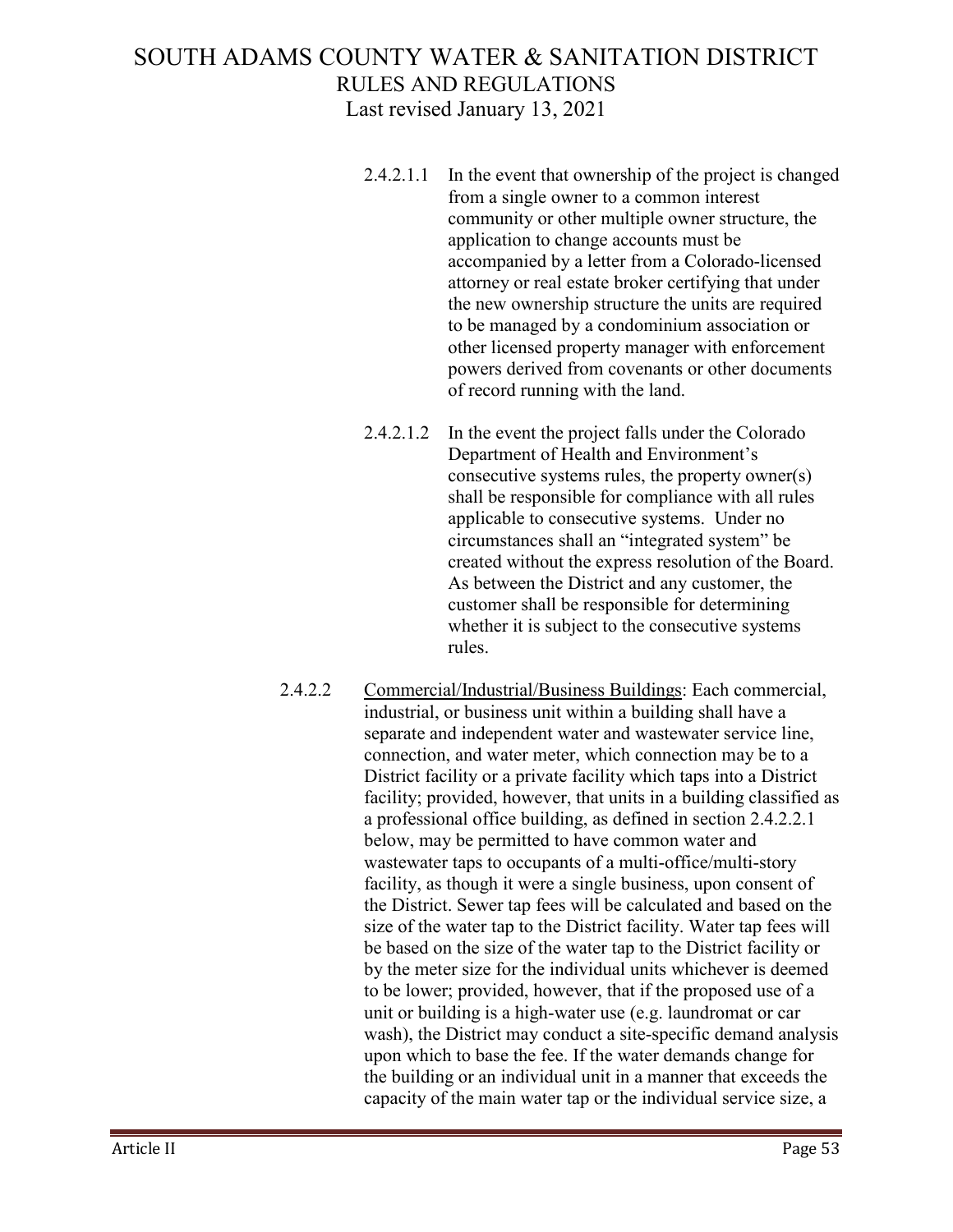new and additional service connection will be required including the payment of additional water and sewer tap fees.

2.4.2.2.1 Professional Office Building: A facility characterized by activities conducted in an office environment generally focusing on business, government, legal or financial professions may be classified by the District as a professional office building. Examples include, but are not limited to, lawyers, accountants, engineers, banking, and real estate professionals. Specifically excluded from this definition are restaurants, cooking and any other professions or facilities which may pose special consideration for sanitary sewer waste streams. The purpose of this designation is to permit common water and sanitary sewer taps to occupants of a multi-office/multi-story facility, as though it were a single business. Professional office building designation will be approved by the District on a case by case basis and may be documented in a recorded document.

- 2.4.3 Design And Construction Specifications for Service Lines: Service lines shall be installed in accordance with the specifications set forth in the District's Design Standards, and shall meet the requirements of all other regulatory agencies. All contractors, licensed plumbers and others doing work within the District shall comply with these requirements.
	- 2.4.3.1 All water service lines shall be brought to the meter riser (on the private property side) at the expense of the owner and shall meet all requirements of the District and other regulatory agencies.
		- 2.4.3.1.1 Each water service line shall have an independent connection to the District's main line and shall not be interconnected with any other water supply system.
		- 2.4.3.1.2 Contractor Qualifications: No person, other than a licensed contractor, shall construct a building water or wastewater service line or make a connection to the facilities of the District. All contractors and subcontractors shall be approved by the District Manager prior to commencing work as allowed by a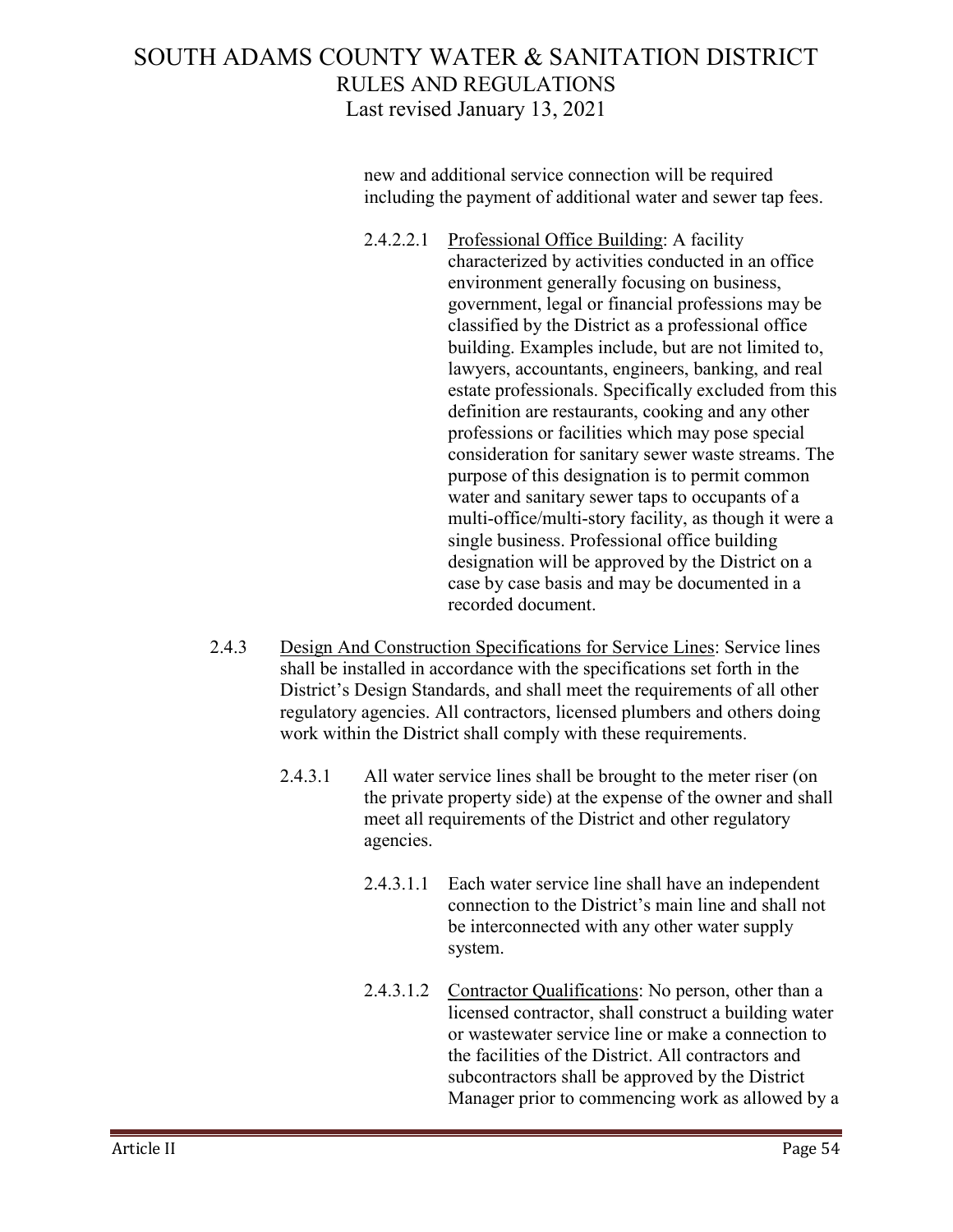connection permit. Service line connections shall be made by bonded, licensed plumbers or pipe layers, but plumbing contracted by a licensed master plumber may be performed through journeyman plumbers or apprentices under their direction. The District assumes no responsibility for work performed by general contractors, subcontractors, or their agents.

- 2.4.3.1.3 Inspections: The applicant shall notify the District by fax at 720-206-0598, or as otherwise designated by the District, when the main line or service lines are ready for inspection and connection to the District's facilities. The connection and testing shall be made under the supervision of the District or a representative of the District. The entire length of the trench containing the service line, from the building to the District's facilities, or a main line extension, shall not be backfilled until inspection by the District.
- 2.4.3.1.4 Costs: All costs and expenses of the installation and construction of water or wastewater service lines or connections shall be the responsibility of the owner or developer seeking to acquire water and wastewater service.
- 2.4.3.1.5 Damages: The owner shall indemnify and hold the District harmless from any loss or damage that may directly or indirectly be occasioned by the installation of a water or wastewater service line or connection to the District's service lines.
- 2.4.3.1.6 Maintenance/Replacement of Service Lines: Each owner shall be responsible for owning, repairing, maintaining and/or replacing his/her wastewater service lines including the tap. Each owner is also responsible for that portion of the water service line from the downstream side of the meter pit or vault to the building or unit.
- 2.5 Private Fire Protection Systems: To the extent that the local Fire Protection District requires an owner to install a private fire system, the District will provide water for that system for fire protection purposes only. All underground utilities associated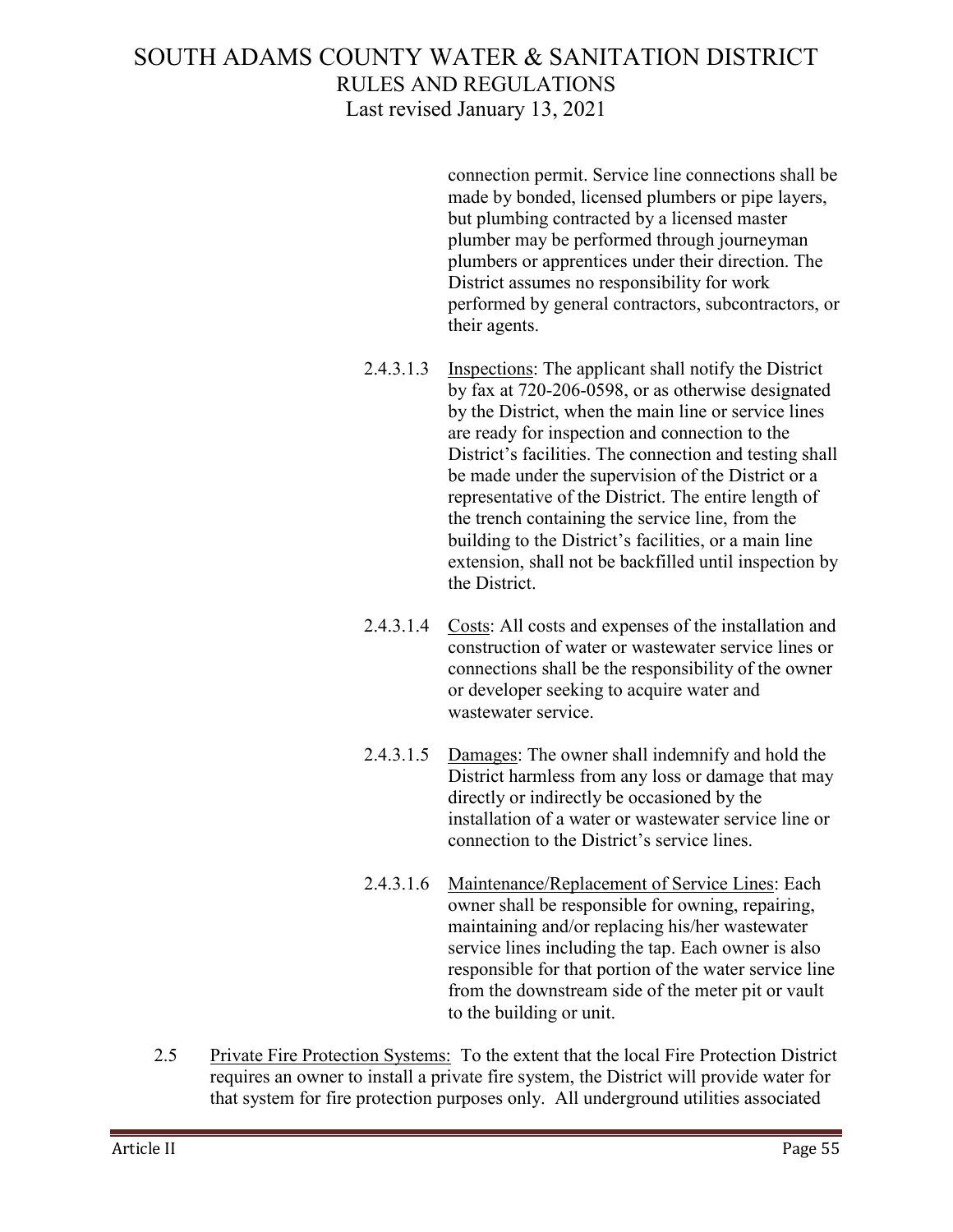with the private fire system are to be built per the District's Design Standards and approved specifications. A private fire protection system is further defined as either a private fire line, or a private fire hydrant.

- 2.5.1 Private Fire Line: Lines of various sizes that are normally required by the Fire Department in accordance with the NFPA standards for the sole purpose of providing water for fire suppression systems (sprinklers) located within a structure or building. Fire suppression systems are for serving the interior of a building with either automatic and/or manual fire extinguishing systems. The private fire suppression line shall start on the system side of the valve connecting it to the District's water supply and include the entire sprinkling system.
- 2.5.2 Private Fire Hydrant: A hydrant, located on private property, connected to a main that is at least six (6) inches in diameter required by the Fire Department in accordance with NFPA standards. The private fire hydrant line shall start on the hydrant side of the valve connecting in to the District's water supply and includes the fire hydrant.
- 2.5.3 Water Quality: To maintain water quality throughout its distribution system, the District will have the right to flush all dead-end lines created when a fire system is installed. To the extent that a backflow prevention device is required on the private fire system, the owner is responsible for the installation and testing of the backflow prevention device. The installation of backflow prevention devices shall be in accordance with Article V of these Rules.
- 2.5.4 Service Charge: The District will assess a monthly service charge for each private fire line based on the size of the fire system. There is currently no monthly service charge for private fire hydrants.

#### 3. FEES, RATES AND SERVICE CHARGES

- 3.1 Policy: Owners, developers, and other persons seeking to acquire water and wastewater service from the District, or seeking changes to existing service, shall be responsible for all applicable fees, rates and service charges as periodically determined by the Board.
	- 3.1.1 Modification of Fees, Rates and Service Charges: The fees, rates and service charges of the District may be modified from time to time by Board action at a Regular or Special meeting of the Board without amending these Rules. Some modifications may also implement additional fees, rates and/or service charges and/or expand existing fees, rates and/or service charges.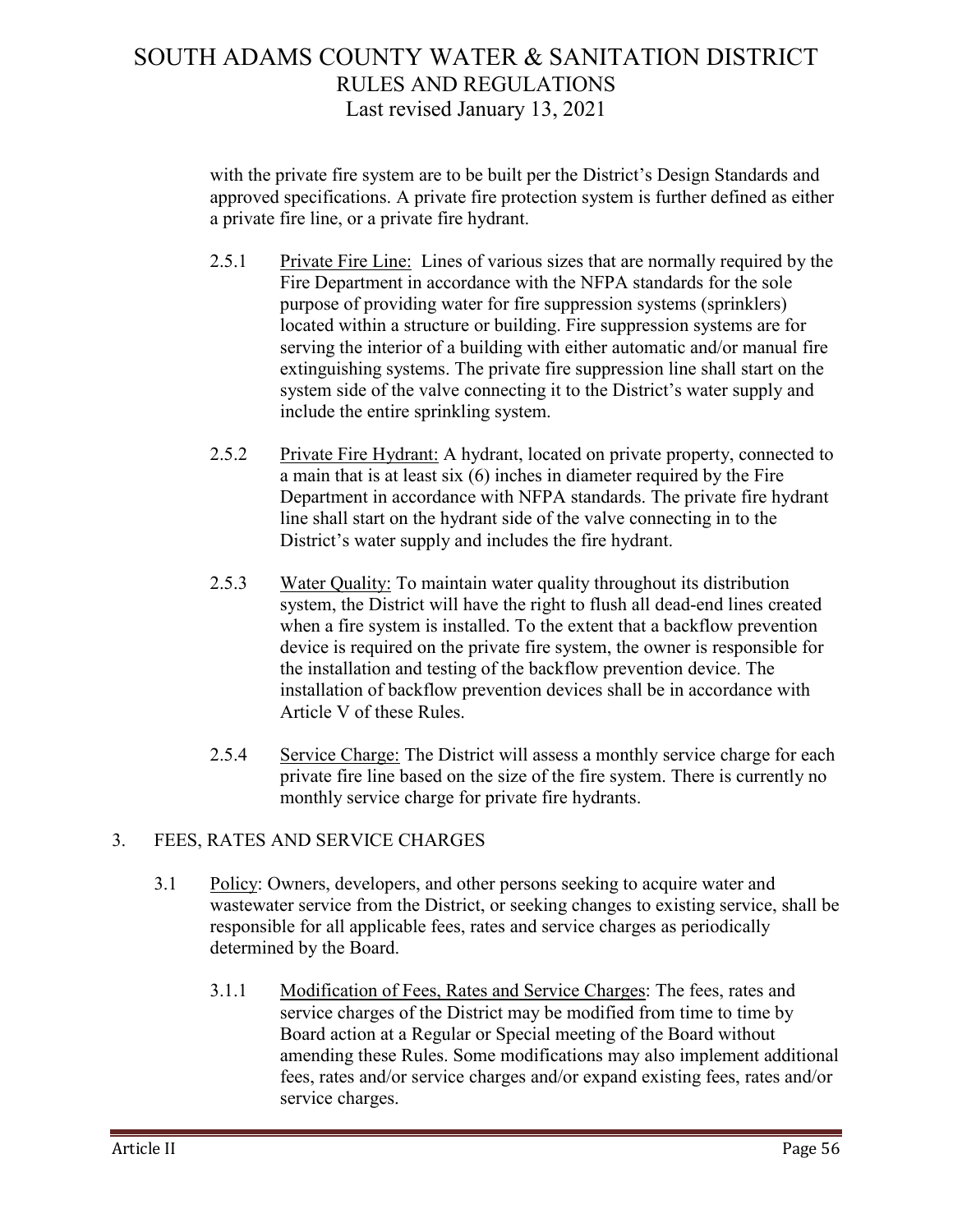- 3.1.2 Payment of Fees: All fees due to the District shall be paid prior to the issuance of the connection permit and provision of service. However, when developers or owners install service lines prior to road paving, no fee shall be required to be paid until the application for service is made as required herein.
- 3.1.3 Connection Fees: Water and wastewater connection fees will be charged to all owners or developers seeking water and wastewater services from the District by means of a new, additional or increased size of tap, meter or connection to District main lines. Each living unit must have a tap unless a master tap is permitted and purchased. A living unit is defined as a living space for one (1) single family. For example, if part of a duplex is sold separately, then each unit must have its own tap. The connection fees shall be determined by the Board.
	- 3.1.3.1 Components of Water and Wastewater Connection Fees:
		- 3.1.3.1.1 Water Connection Fees: Water connection fees may consist of different components such as: water tap fees, tap-in charge, development plan review fees, water resource development charges, system development charges, labor charges, meter charges, and/or rebate fees. South of Sand Creek there are additional charges imposed by Denver Water.
		- 3.1.3.1.2 Wastewater Connection Fees: Wastewater connection fees may consist of different components such as: system development charges, inspection and development plan review fees, peracreage fees, and/or rebate fees.
- 3.1.4 Payment of Connection Fees: The connection fees will be due and payable when application is made to the District for new or additional water and wastewater service, and prior to the installation of a water or wastewater connection.
- 3.1.5 Expiration of Connection Permit: Any and all connections must be installed and put into service within one (1) year of purchase. Failure to do so will result in the expiration of the connection permit. Reactivation will result in additional charges. There will be no refund of the original connection fee.
- 3.1.6 Increase or Change in Type of Service: A request for an increase in water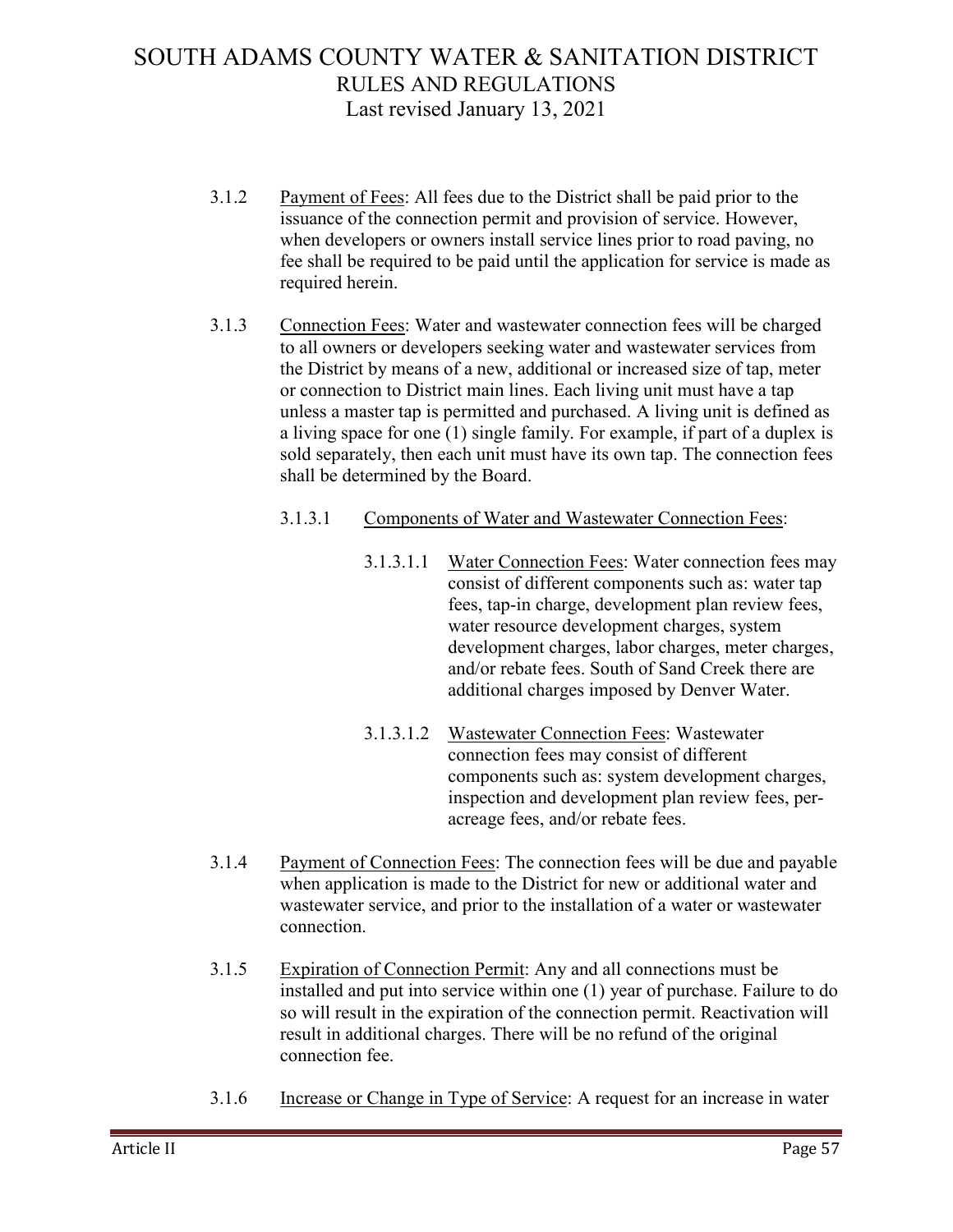meter size will be granted upon payment of the difference in water and wastewater connection fees for the water meter size requested and the water meter size for which a connection fee was paid, provided that sufficient capacity is available in the District's facilities. If a single meter serves multiple dwelling units and the number of units is increased, provided that sufficient capacity is available in the District's facilities, payment of water and wastewater connection fees will be required whether or not an increase in water meter size is requested. The connection fees shall be paid prior to occupancy of the increased number of units. The applicant shall pay a fee for each additional unit or the difference between the fee for the increased water meter size and the fee for the existing water meter size, whichever is greater.

- 3.1.7 Decrease or Abandonment of Service: No refund shall be made for a decrease in size of the water meter or abandonment of water or wastewater service.
- 3.2 Inclusion Petition Fee: This fee is charged by the District to cover the costs incurred by the District in evaluating a petition for inclusion and Water Resources Agreement.
- 3.3 ERU Assignment and/or Transfer Fee: This fee is charged by the District to cover the cost incurred by the District in reviewing an assignment and/or transfer of ERU water rights credits, interests in water connection allocations, Water Resources Agreement and ERU wastewater connection permits.
- 3.4 Miscellaneous Fees: Other fees may be adopted from time to time by the District's Board and may include the inspection fee, temporary water lease fee, and fees to reimburse the District for actual costs expended.
- 3.5 Service Charges:
	- 3.5.1 Calculation of Service Charges: Service charges shall be paid by all customers in accordance with the rates schedules adopted.
	- 3.5.2 Amended Service Charges: If in the District's sole discretion, generally approved service charges do not represent fair, reasonable and equitable charges for the intended use, the District may adjust the charges.
	- 3.5.3 Fire Line Standby Charge: The District shall assess a service charge for a standby fire line.
- 3.6 Billing Procedures:
	- 3.6.1 Commencement of Service: Balances on the account associated with a particular property must be current prior to the commencement of service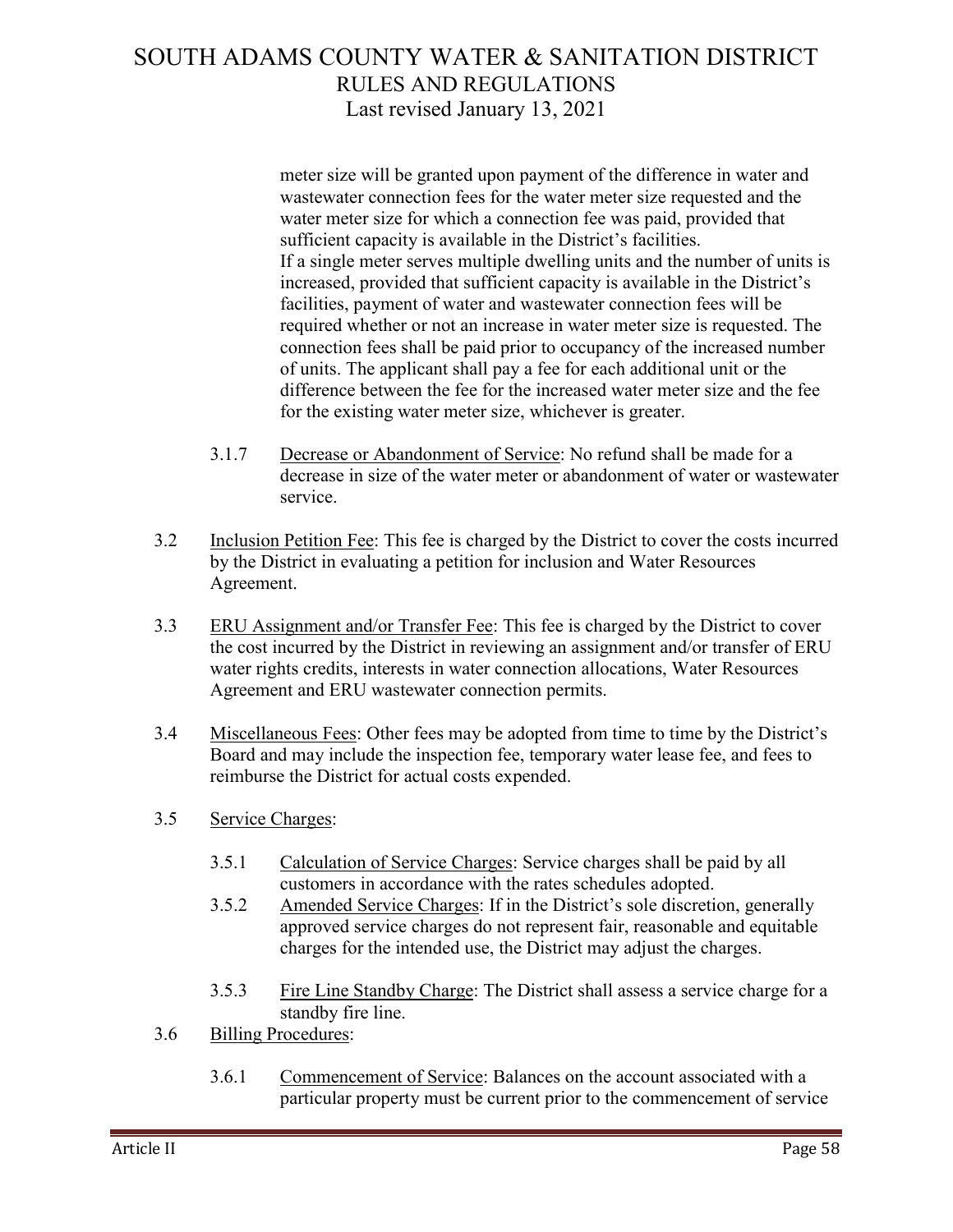to said property.

- 3.6.2 Service Charges: Upon the securing of a connection permit for service, and upon payment of the connection fees, service charges shall commence at the time of meter installation.
- 3.6.3 Owner and Occupant Liable: Whenever possible, accounts will be set up in the name of, and service charges will be addressed to the user/occupant. However, the owner of the property remains responsible for payment of any and all fees, rates and charges that are not paid when due by the occupant. The District is not responsible for disputes between an owner and occupant regarding the payment of fees, rates, tolls and charges.
- 3.6.4 Condominiums: When a condominium association exists for a number of units receiving service from the District through one meter, the condominium association shall receive a bill for all units serviced by the association. In no event shall the District be obligated to separately bill the owners of individual units within a condominium unless service to each unit is metered separately.
- 3.6.5 Billing Cycle: Statements of service charges will be mailed monthly. Other fees due to the District may be added to the statements. Except as specifically provided by written agreement between the District and an owner, all service charges are due upon receipt. If a customer contests a statement, he/she may contact the District's Customer Service/Billing Department at 303-288-2646 to discuss and/or dispute the fees, rates, tolls and charges and present objections to the bill. The determination of the Customer Service/Billing Department regarding the fees, rates, tolls and charges shall be final.
- 3.6.6 Delinquent Charges: The District will charge delinquent charges for various actions including late or nonpayment of water and/or wastewater service charges, the illegal operation of shut-off valves in the District owned meter pit and the returning of a check for insufficient funds. The owner or customer is responsible for the payment of all delinquent charges, plus all costs and attorney fees incurred by the District associated with the collection of delinquent charges. At the District's discretion, service to the property will be discontinued until the customer's account is paid in full.
- 3.6.7 Convenience Fees: The District may elect to temporarily resume service to a turned-off property to allow a property owner or their agent to conduct miscellaneous work, including inspections, in an effort to sell or rehabilitate a property. The cost of these fees will be on a time and material basis and will be determined by the District.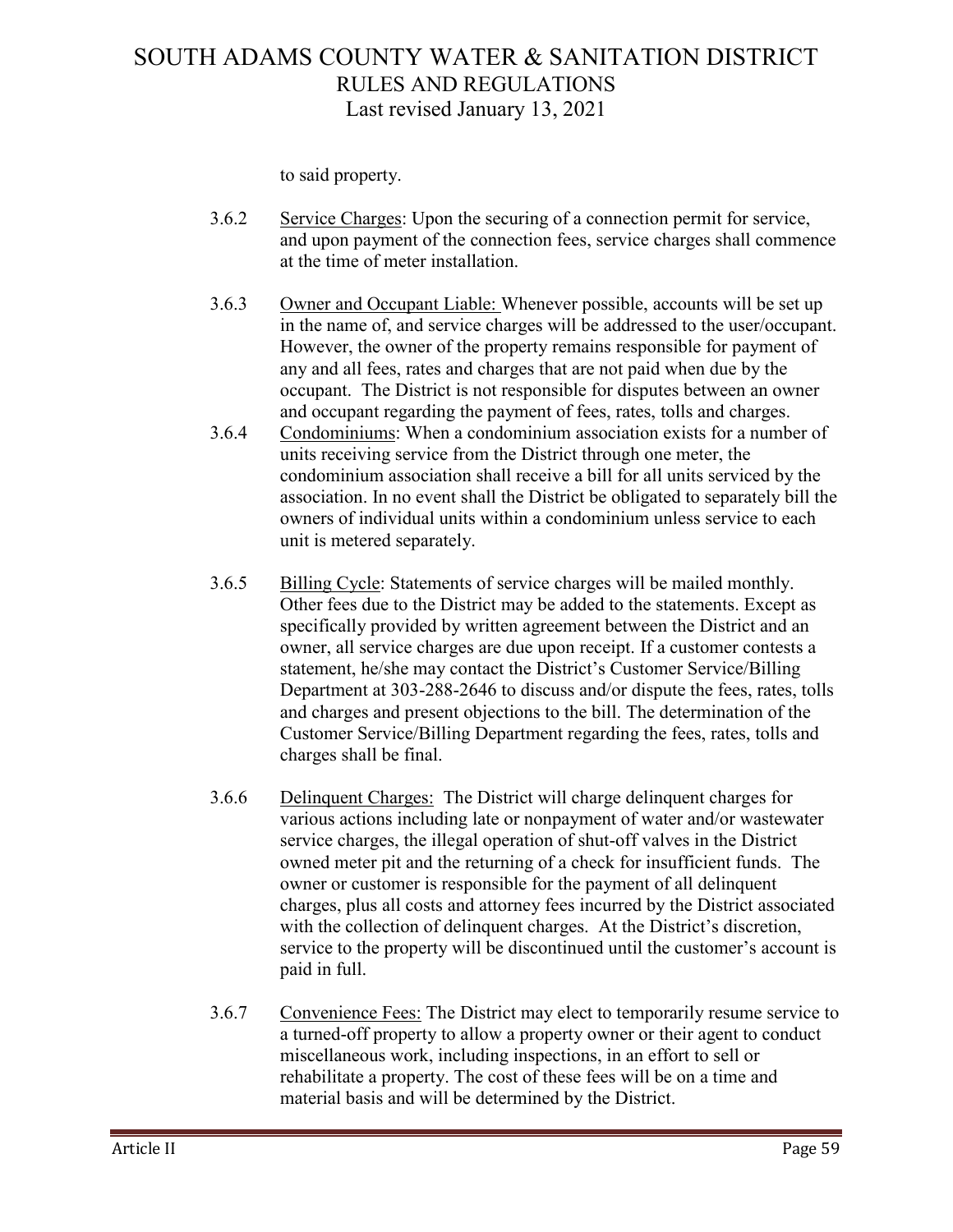- 3.6.8 Perpetual Lien: Until paid, all billed fees, rates, penalties and charges shall constitute a first and perpetual lien on and against the property served from the time due. Any such lien may be foreclosed in the manner as provided by the laws of the State of Colorado for the foreclosure of mechanics' liens. See  $\S 32$ -1-1001(1)(j)(I), C.R.S. The District may wish to document its lien by recording a Notice of Lien with the Clerk and Recorder of Adams County, but recordation is not required for the lien to be effective.
- 3.6.9 Certification to the County Treasurer: In addition to, or as an alternative to, the other remedies provided in these Rules or by law, in the event that any of the District's tolls, rates, charges or fees are not paid when due, the Board may authorize the District's Treasurer to certify such delinquent amounts to the Treasurer of Adams County for collection in accordance with  $\S 32$ -1-1101(1)(e), C.R.S. Upon certification, the Treasurer of Adams County shall collect and remit such delinquent amounts to the District in the manner provided by law for the collection of general property taxes. The Treasurer of Adams County may impose a fee and add to the delinquent amount to defray the costs of collection.
- 3.6.10 Abandonment: Within the majority of the District's service area there is no provision for involuntary abandonment of water and wastewater services. For the District's Service Area south of Sand Creek, which is served via a master meter from Denver Water, the District will comply with any current abandonment policies of Denver Water.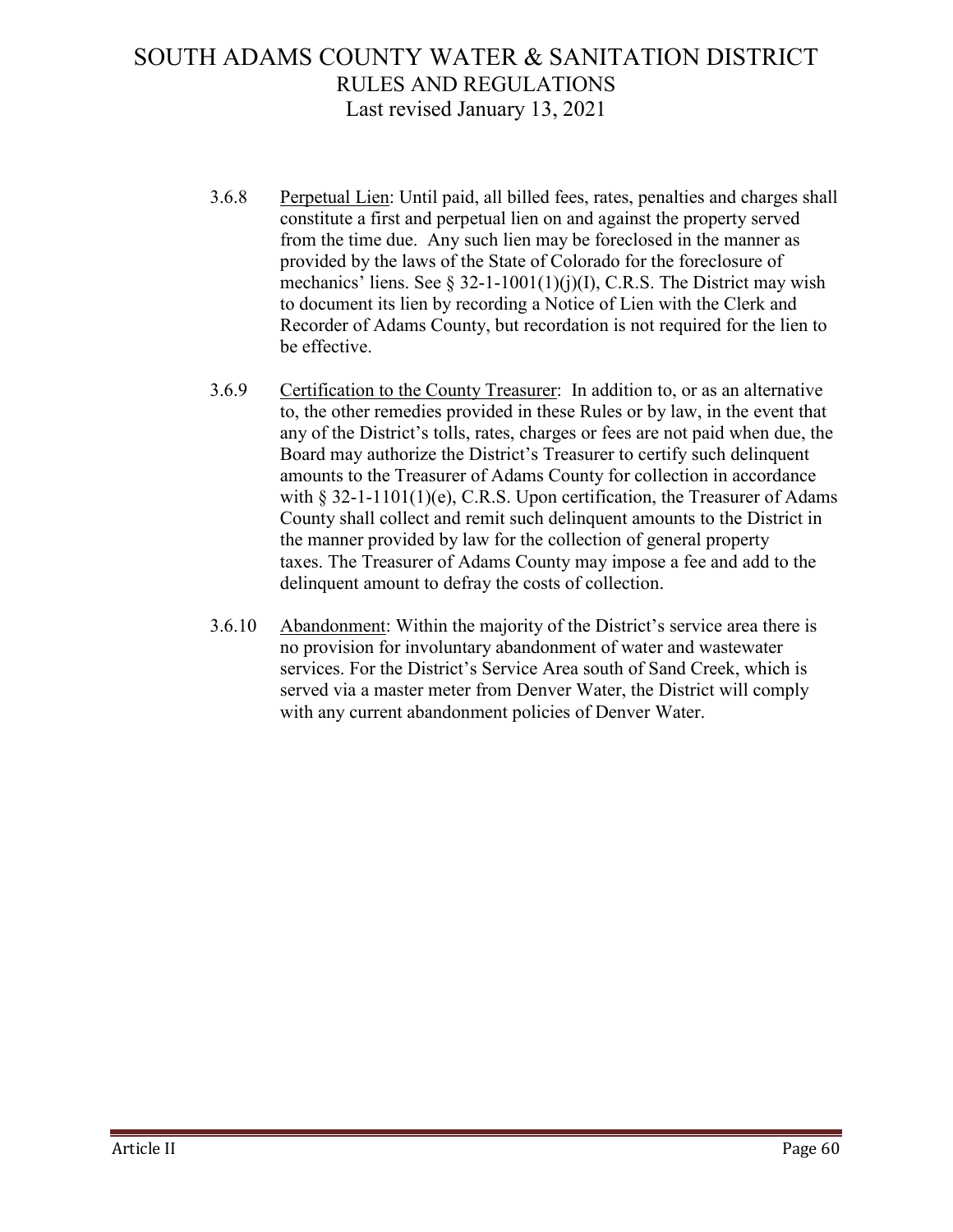### ARTICLE III

### LIMITATIONS ON DISCHARGE

#### 1. GENERAL

- 1.1 Policy: All discharges of wastewater into the District's wastewater facilities shall comply with these Rules and Regulations, and more specifically the provisions set forth herein.
- 1.2 Prohibited Wastes: Discharge of any water or wastewater into the District's wastewater facilities containing substances prohibited by these Rules or not meeting the requirements set forth in this Article III is prohibited.
- 1.3 Construction Modifications to Limit Harmful Waste: Some customers may be required to install pretreatment facilities, including, but not limited to, grease, sand, and/or oil interceptors into their building construction, as set forth in this Article III in order to prevent the discharge of such materials and other prohibited wastes into the District's wastewater facilities.

#### 2. NATIONAL PRETREATMENT STANDARDS: PROHIBITED DISCHARGES

- 2.1 General Prohibitions: A User may not introduce into a POTW any pollutant(s) which cause Pass Through or Interference. These general prohibitions and the specific prohibitions in paragraph (2.3) of this section apply to each User introducing pollutants into a POTW whether or not the User is subject to other National Pretreatment Standards or any national, State, or local Pretreatment Requirements.
- 2.2 Storm water Prohibition: No person shall discharge, cause to be discharged or introduce into the District's wastewater facilities any storm water, surface water, ground water, artesian well water, roof runoff or subsurface drainage without prior written authorization by the District's Industrial Pretreatment Coordinator.
- 2.3 Specific prohibitions: No person shall discharge, cause to be discharged or introduce into the District's wastewater facilities cooling water, air conditioning, boiler blow-down or any other commercial or industrial wastewater unless the water meets the following standards:
	- 2.3.1 Must have an instantaneous pH value in the range of five (5.0) to ten (10.0) standard units. Must not contain pollutants that will cause corrosive structural damage to the District's facilities.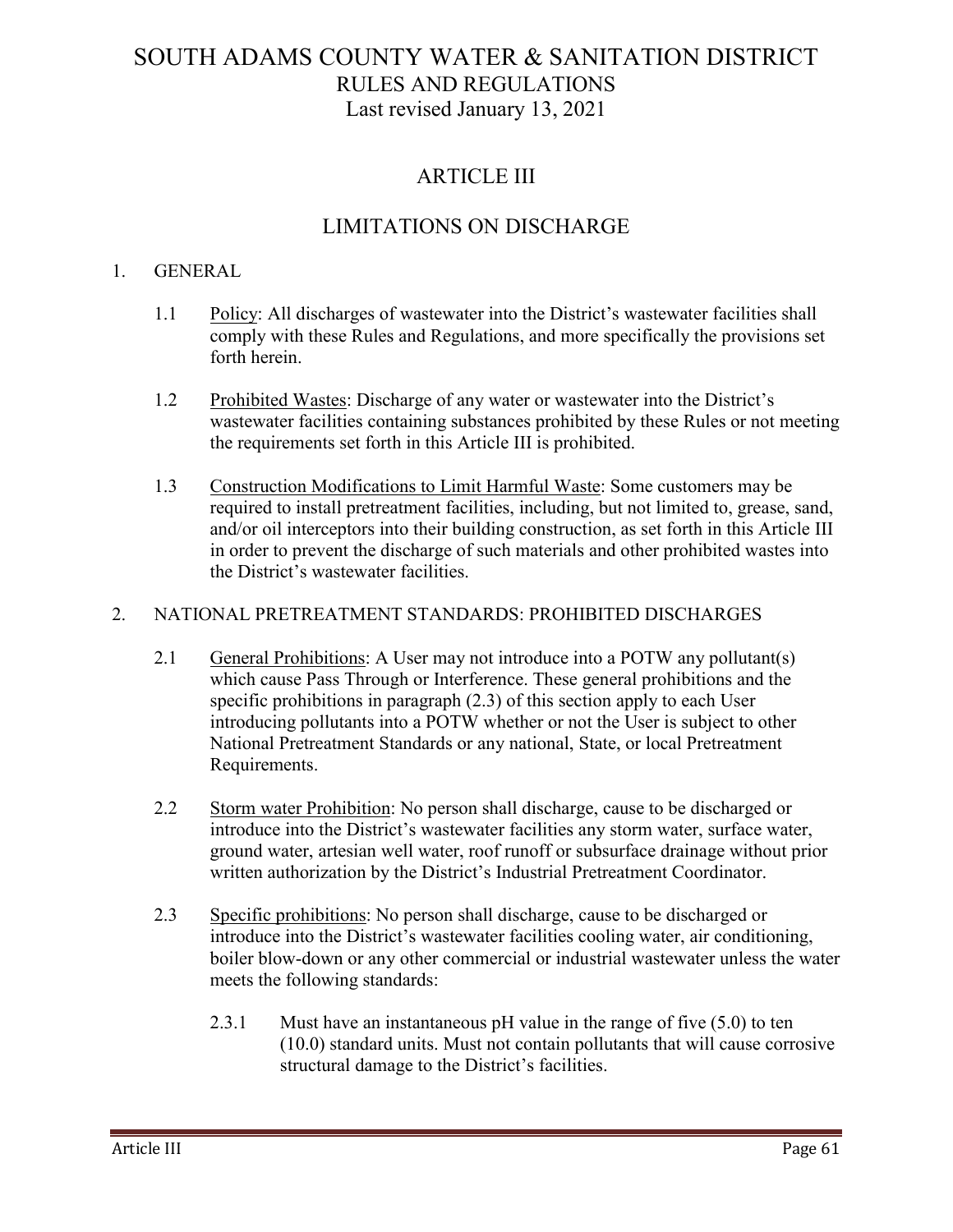- 2.3.2 Must not contain any solid, viscous or liquid wastes that allow or may cause obstruction to the flow in a main line or otherwise interfere with the proper operation of the District's facilities.
- 2.3.3 Must not contain prohibited materials including, but not limited to, all solid objects, material, refuse, and debris not normally contained in sewage.
- 2.3.4 Must not contain explosive mixtures consisting of liquids, solids, or gases which by reason of their nature or quantity are, or may be, sufficient either alone or by interaction with other substances to cause fire or explosion or be injurious in any other way to the operation of the District's facilities. At no time shall two (2) successive readings on an explosion hazard meter at the point of discharge into the District's wastewater system be more than five percent (5%), nor may any single reading be over ten percent (10%) of the lower explosive limit (L.E.L.) of the meter.
- 2.3.5 Must not contain pollutants that create a fire or explosion hazard in the District's facilities including, but not limited to, waste streams with a closed cup flashpoint of less than 60ºC (140ºF) using the test methods specified in 40 CFR § 261.21.
- 2.3.6 Must not contain heat in amounts that will inhibit biological activity in the POTW resulting in interference, but in no case heat in such quantities that the temperature at the POTW treatment plant exceeds 40ºC (104ºF). Must have a temperature between 32º to 150ºF.
- 2.3.7 Must not contain grease, oil or other substances that will solidify or become viscous between 32º to 150º F.
- 2.3.8 Must not contain insoluble substances in excess of 10,000 ppm.
- 2.3.9 Must not contain total solids in excess of 20,000 ppm.
- 2.3.10 Must not contain insoluble substances having a specific gravity greater than 2.65.
- 2.3.11 Must not contain garbage that has not been ground or comminuted to such a degree that all particles will be carried freely in suspension under flow conditions normally prevailing in the District's wastewater facilities to which the user is connected. At all times, no garbage particle discharged into the District's facilities shall be greater than one-half inch  $(\frac{1}{2})$  in any direction.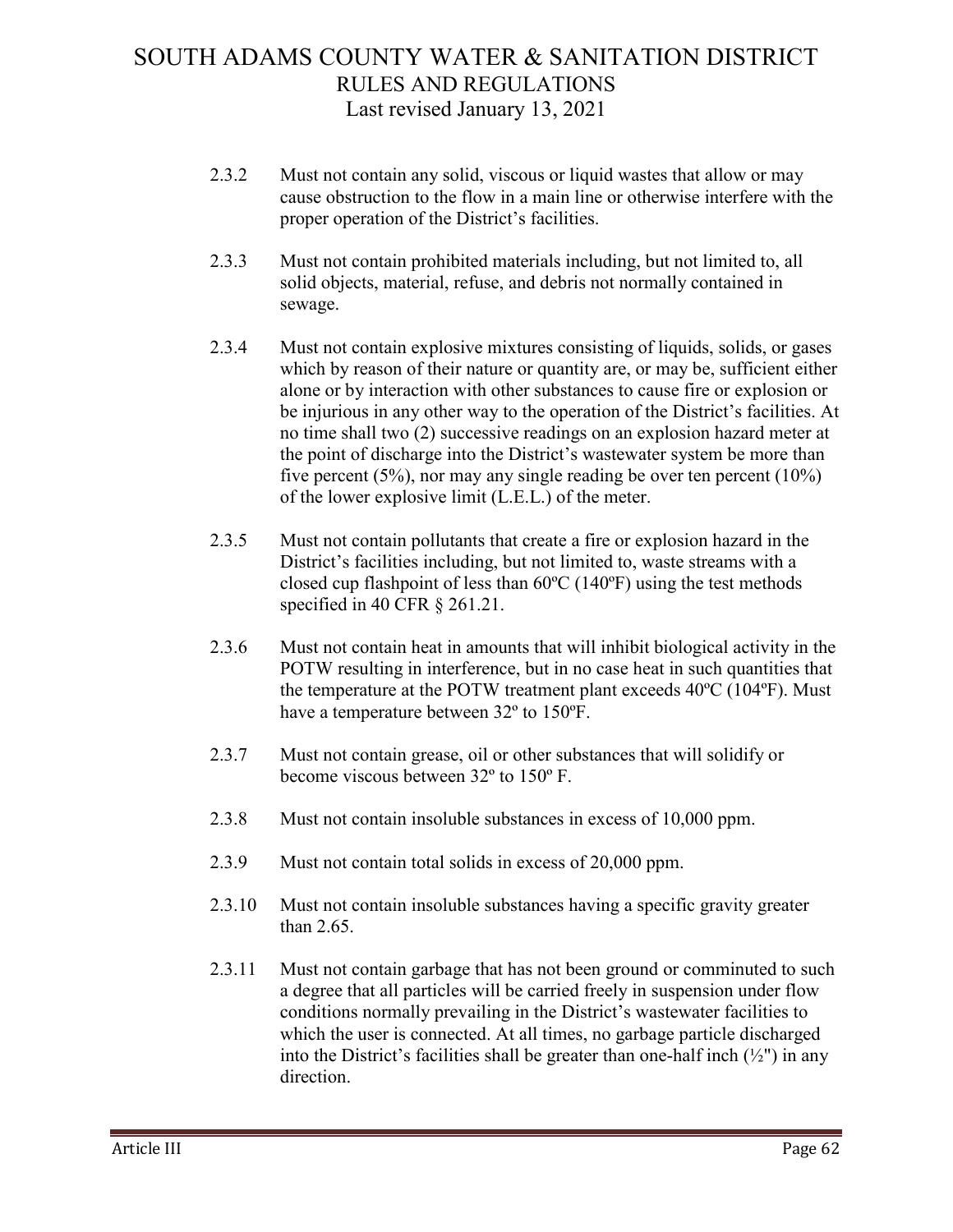- 2.3.12 Must not contain gases or vapors either free or occluded in concentrations toxic or dangerous to humans or animals.
- 2.3.13 Must not have a chlorine demand greater than 15 ppm.
- 2.3.14 Under no condition shall any pollutant, including oxygen demanding pollutants (BOD, etc.) be discharged at a rate and/or concentration that will cause interference, pass-through of pollutants, sludge contamination, or endangerment of POTW workers.
- 2.3.15 Must not contain any toxic or irritating substance that will create conditions hazardous to public health and safety.
- 2.3.16 Must not contain in excess of 387 ppm, any grease or oil or any oily substance of petroleum, mineral, animal or vegetable origin including, but not limited to: cooking greases, fats and oils; cooling or quenching oils; lubrication oils; cutting oils; and non-saponifiable oils.
- 2.3.17 Must not contain toxic or poisonous solids, liquids or gases in sufficient quantity, either singly or by interaction with other wastes, which could injure or interfere with any sewage treatment process, or create any hazard in the receiving waters of the wastewater treatment plant, or contaminate the sludge of any wastewater treatment process, in order to protect worker health and safety.
- 2.3.18 Must not contain organic toxic pollutants, introduced by the intentional or accidental dumping of solvents into the District's facilities, used in operations involving degreasing, surface preparation, tank washing, paint thinning, paint equipment cleaning or any other process.
- 2.3.19 Must not contain storm water, surface water, ground water, roof runoff, or subsurface drainage, cooling water, air conditioning wastewater or any other commercial or industrial wastewater without first obtaining a wastewater discharge permit from the control authority for such discharge.
- 2.3.20 The following limits shall apply to wastewaters that are discharged from the ground water cleanup of petroleum or gasoline underground storage tanks or other remediation wastewaters containing these pollutants or where these pollutants are appropriate surrogates.

| Total Benzene | $0.050$ mg/L |  |
|---------------|--------------|--|
| Total BTEX    | $0.750$ mg/L |  |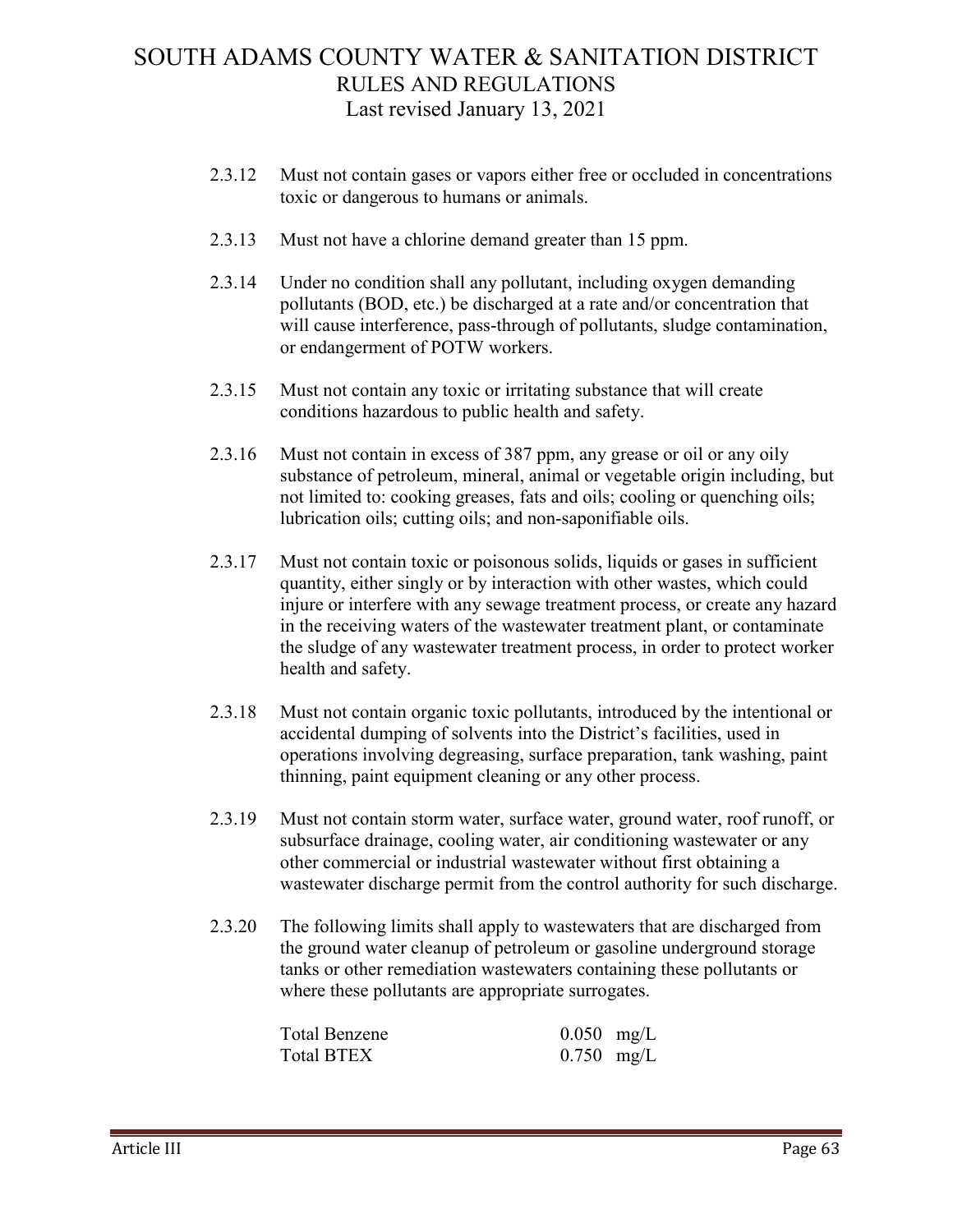- (1) BTEX shall be measured as the sum of benzene, ethylbenzene, toluene and xylene.
- 2.3.21 Other Local Limits:

NO SIGNIFICANT INDUSTRIAL USER SHALL DISCHARGE WASTEWATER THAT EXCEEDS THE FOLLOWING LIMITS AT ANY TIME FOR ANY LENGTH OF TIME.

Parameter Maximum Concentration (in any sample)

| Total Oil and Grease |      | $387 \text{ mg/L}$ |
|----------------------|------|--------------------|
| Total Arsenic        |      | $0.23$ mg/L        |
| Total Cadmium        | 0.47 | mg/L               |
| Total Chromium*      | 3.04 | mg/L               |
| Hexavalent Chromium  |      | $3.04$ mg/L        |
| <b>Total Copper</b>  |      | $1.75$ mg/L        |
| Total Lead           |      | $1.11$ mg/L        |
| Total Mercury        |      | $0.04$ mg/L        |
| Total Molybdenum     |      | $0.89$ mg/L        |
| <b>Total Nickel</b>  | 3.49 | mg/L               |
| Total Selenium       |      | $0.82$ mg/L        |
| Total Silver         |      | $1.18$ mg/L        |
| Total Zinc           |      | 4.96 $mg/L$        |

\* In the event of becoming aware of a Total Chromium violation, a resample shall be taken within 24 hrs for Hexavalent Chromium.

- 2.4 Origin of Discharge: All wastewater discharged to the District's facilities must originate from within the District's wastewater service area.
- 2.5 Trucked or Hauled Pollutants: All trucked or hauled wastewater shall be preapproved by the Industrial Pretreatment Coordinator and the District's Board of Directors prior to discharge to the District's facilities, with the exception of domestic waste from RVs owned by District residents, and only at discharge points designated by the Industrial Pretreatment Coordinator. Approved trucked or hauled wastewater discharges shall meet all of the District's Prohibitive Waste Standards, be treated in a facility located within the District's service area, and only be discharged once an Industrial User has been issued a wastewater discharge permit.
- 2.6 Septic System Waste: No sludge, solids or other waste material removed from septic tanks or other similar facilities shall be discharged or otherwise placed in the District's facilities.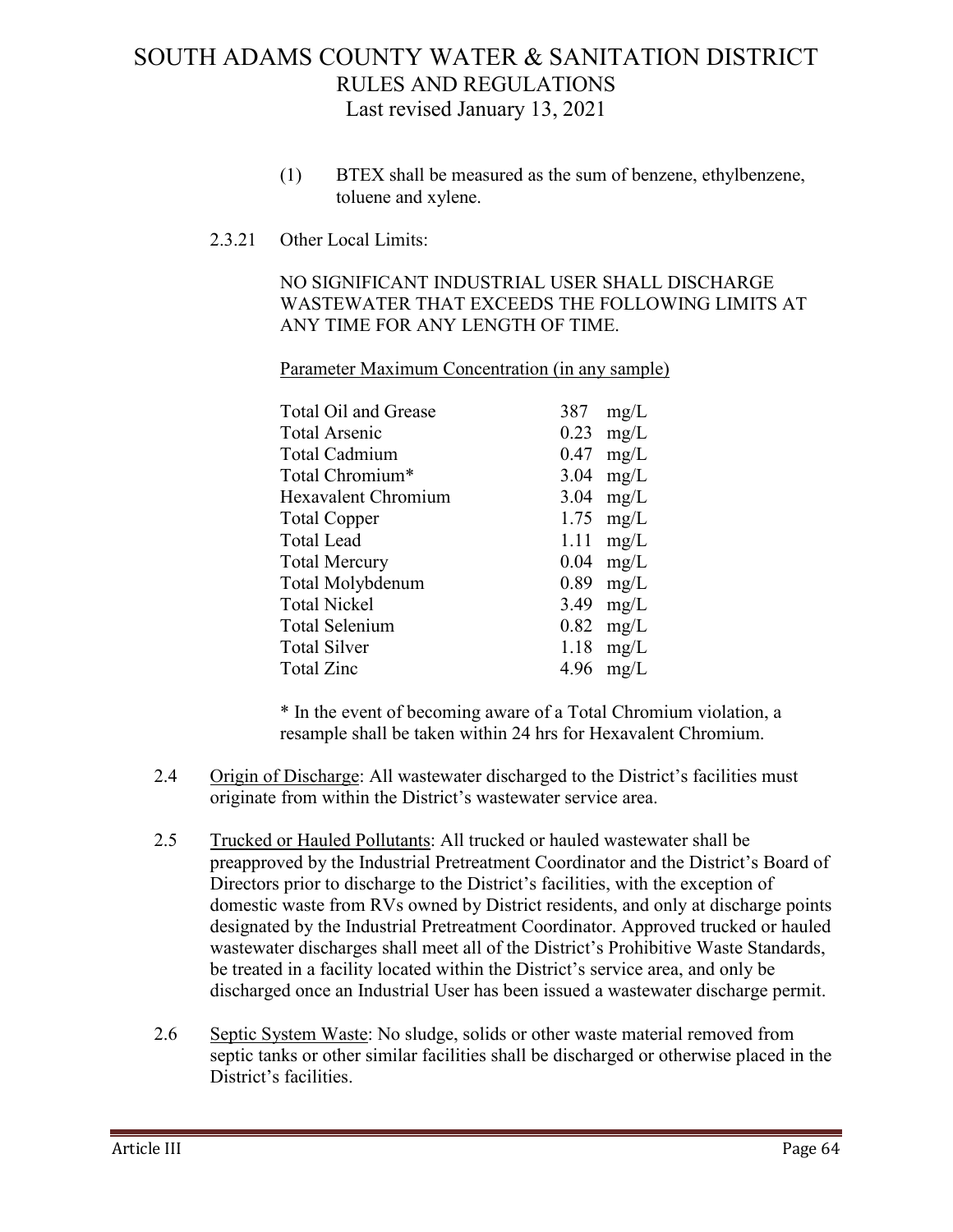2.7 Pretreatment Requirement May Apply: Compliance with the above numeric or narrative standards shall not relieve owners of property or users of the District's facilities from installation or construction of pretreatment facilities required by the District.

### 3. CONSTRUCTION MODIFICATIONS TO LIMIT THE DISCHARGE OF HARMFUL WASTES INTO THE DISTRICT'S FACILITIES: GREASE INTERCEPTORS/TRAPS AND SAND/OIL INTERCEPTORS/TRAPS

- 3.1 General Requirements:
	- 3.1.1 Policy: Property owners may be required to install a grease interceptor/trap and/or a sand/oil interceptor/trap on a waste line in order to protect the District's wastewater facilities from the introduction of excessive quantities of grease, sand and/or oil. A determination by the District that a grease interceptor/trap and/or sand/oil interceptor/trap is required to be installed on a waste line in order to protect the District's wastewater facilities from the introduction of grease, sand and/or oil shall be final and conclusive.
	- 3.1.2 Property/Facilities Requiring Grease Interceptor or Trap: Where the District determines that a property owner is required to install a grease interceptor or trap, a District-approved grease interceptor/trap shall be installed on the waste line leading from sinks, drains and all other fixtures or equipment in food preparation establishments such as (but not limited to) restaurants, cafes, lunch counters, cafeterias, bars and clubs, hotels, hospitals, factory kitchens, school kitchens, church kitchens or other establishments where grease may be introduced into the District's facilities.
	- 3.1.3 Property/Facilities Requiring Sand/Oil Interceptor: Where the District determines that a property owner is required to install a sand/oil interceptor, a District-approved sand/oil interceptor/trap shall be installed on the waste line for all parking and repair garages, filling stations, car washes, truck terminals with washout facilities, engine steam cleaning facilities, commercial laundries, and any other commercial or industrial establishments that have wash racks or oil producing waste products. These establishments shall also have facilities to prevent storm or surface water drainage from entering the waste line.
	- 3.1.4 Residential Property: Residential property owners shall not be required to install grease interceptors/traps or sand/oil interceptors/traps for their dwelling units and associated structures, unless there is a likely probability of a significant grease, sand or oil discharge into the District's facilities.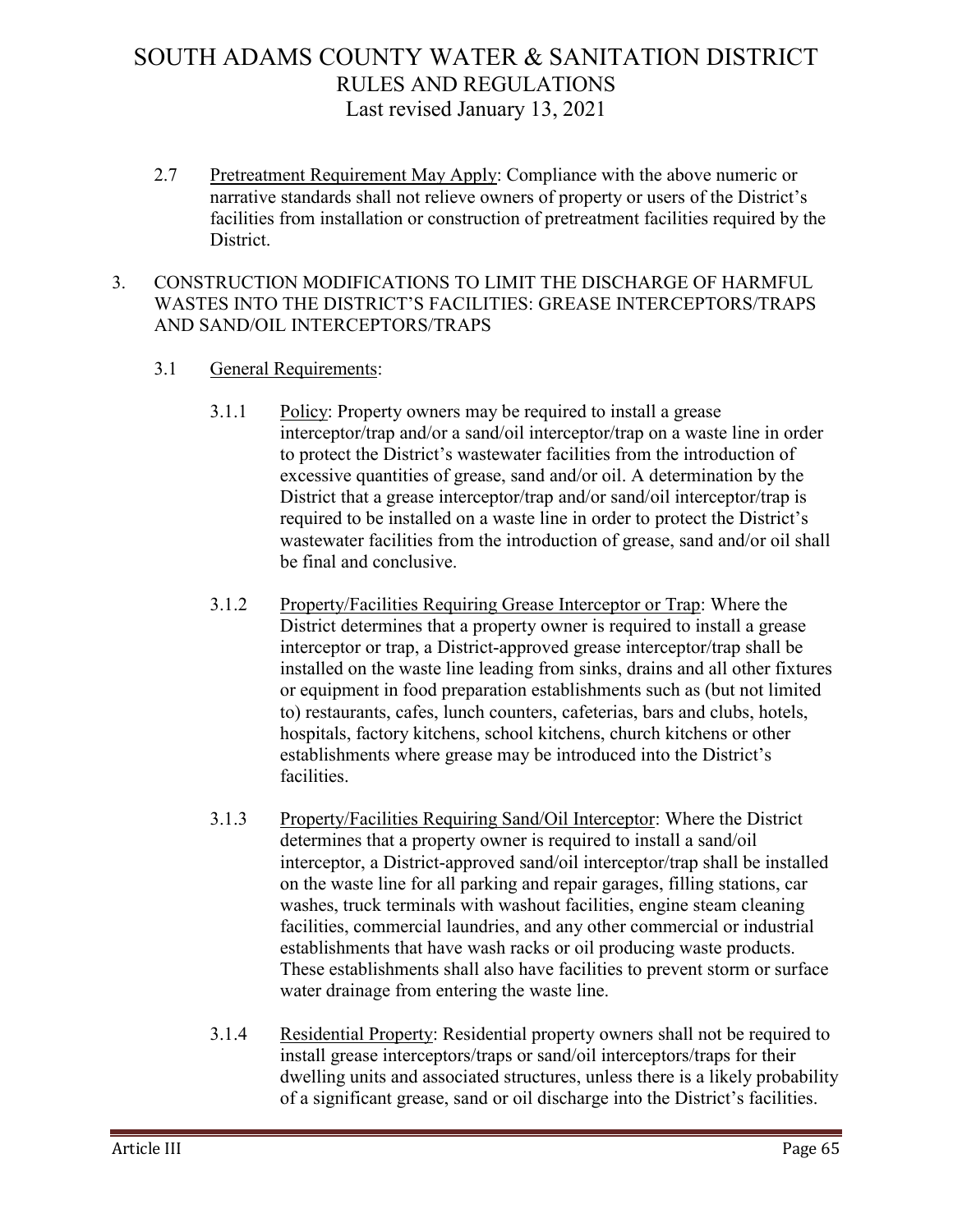- 3.1.5 District Approval: All grease interceptors/traps and sand/oil interceptors/traps shall meet specific requirements established by the District, and the installation of all grease and sand/oil interceptors/traps shall be subject to inspection and approval by the District. Additionally, all interceptors and traps must be approved by the District prior to installation. The District shall charge an inspection fee, as indicated in Section 7 of Appendix A to these Rules and Regulations, for the inspection and approval of all grease and sand/oil interceptor/trap installations. The District will supply the property owner with acceptable examples of interceptors and traps that meet District specifications.
- 3.1.6 Interceptor/Trap Maintenance: Proper maintenance and operation of all grease and sand/oil interceptors/traps shall be the responsibility of the owner and user, and the owner and user shall ensure that said interceptors/traps are maintained in proper working order. Maintenance of interceptor/trap contents shall be performed by a contractor licensed to perform such work. Maintenance shall entail removal of entire interceptor/trap contents. Partial removal of contents (*i.e.*, removal of grease layer, oil layer or sludge layer) is not allowed. Contents removed from interceptors/traps shall be hauled off site and disposed of in accordance with local, state and federal laws and regulations. Records of maintenance of interceptors/traps and of off-site hauling and removal of interceptor/trap contents shall be kept by the user and shall remain on-site and accessible for review by District personnel. Records shall contain, at a minimum, the date on which the interceptor/trap was maintained and/or serviced including a description of the specific maintenance or service that was performed, a description of who performed the maintenance or service, the date on which the interceptor/trap contents were removed and hauled off-site including a description of who performed the removal and off-site hauling and where the contents of the interceptor/trap were hauled for disposal. Under no circumstances shall interceptor/trap contents be reintroduced to the District's facilities. Maintenance of all interceptors/traps shall be performed on an as-needed basis and at least once every six (6) months and the District may require maintenance of interceptors more than once every six (6) months if necessary for the protection of the District's facilities. Failure to properly maintain a interceptor/trap will result in enforcement action by the District to ensure compliance.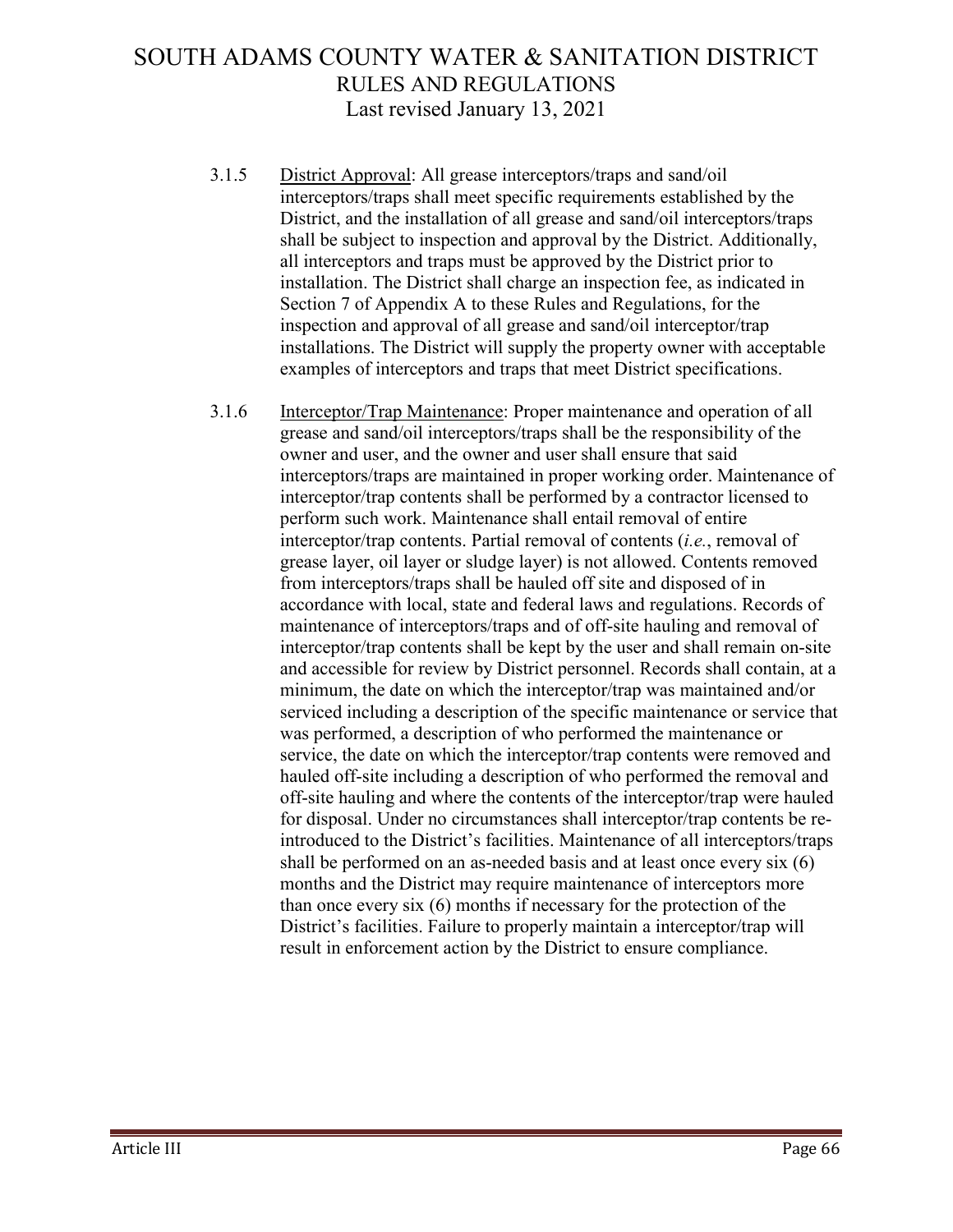### 3.2 Technical Specifications and Design Criteria for Grease and Sand/Oil Interceptors/Traps:

### 3.2.1 Definitions:

- 3.2.1.1 Fixture Unit: A rating in terms of gallons per minute (gpm) representing the maximum amount of water that can flow from a fixture or piece of equipment in one minute. The value of one fixture unit (F.U.) is equal to 7.5 gpm.
- 3.2.1.2 Grease Interceptors Types A & B: Two compartment interceptors normally located outside of a building and of the following sizes:

Type A: 750-1565 gallon capacity, see Appendix B, Drawing 1

Type B: 1566 + gallon capacity, see Appendix B, Drawing 2

- 3.2.1.3 In-Line Grease Traps: A prefabricated unit, generally made of metal, for the trapping of grease normally set indoors under a sink or near the fixture connected to it. In-line grease traps are only allowed where it is not possible to go outside with a larger trap or where there is only a minor concern with grease (this will be determined only by the District). In-line grease traps may not be connected to any water source with a discharge temperature greater than  $140^{\circ}$  F (60 $^{\circ}$  C).
- 3.2.1.4 Pretreatment Facilities: Structures, devices or equipment including, but not limited to, interceptors for neutralizing or removing deleterious wastes from wastewater prior to its discharge into the District's facilities.
- 3.2.1.5 Sampling: A periodic collection of wastewater as it flows through the District's facilities and/or a customer's service line.
- 3.2.1.6 Sand/Oil Interceptors Types A & B: Two compartment interceptors normally located outside a building and of the following sizes:

Type A: 750-1565 gallon capacity, see Appendix C, Drawing 1

Type B: 1566 + gallon capacity, see Appendix C, Drawing 2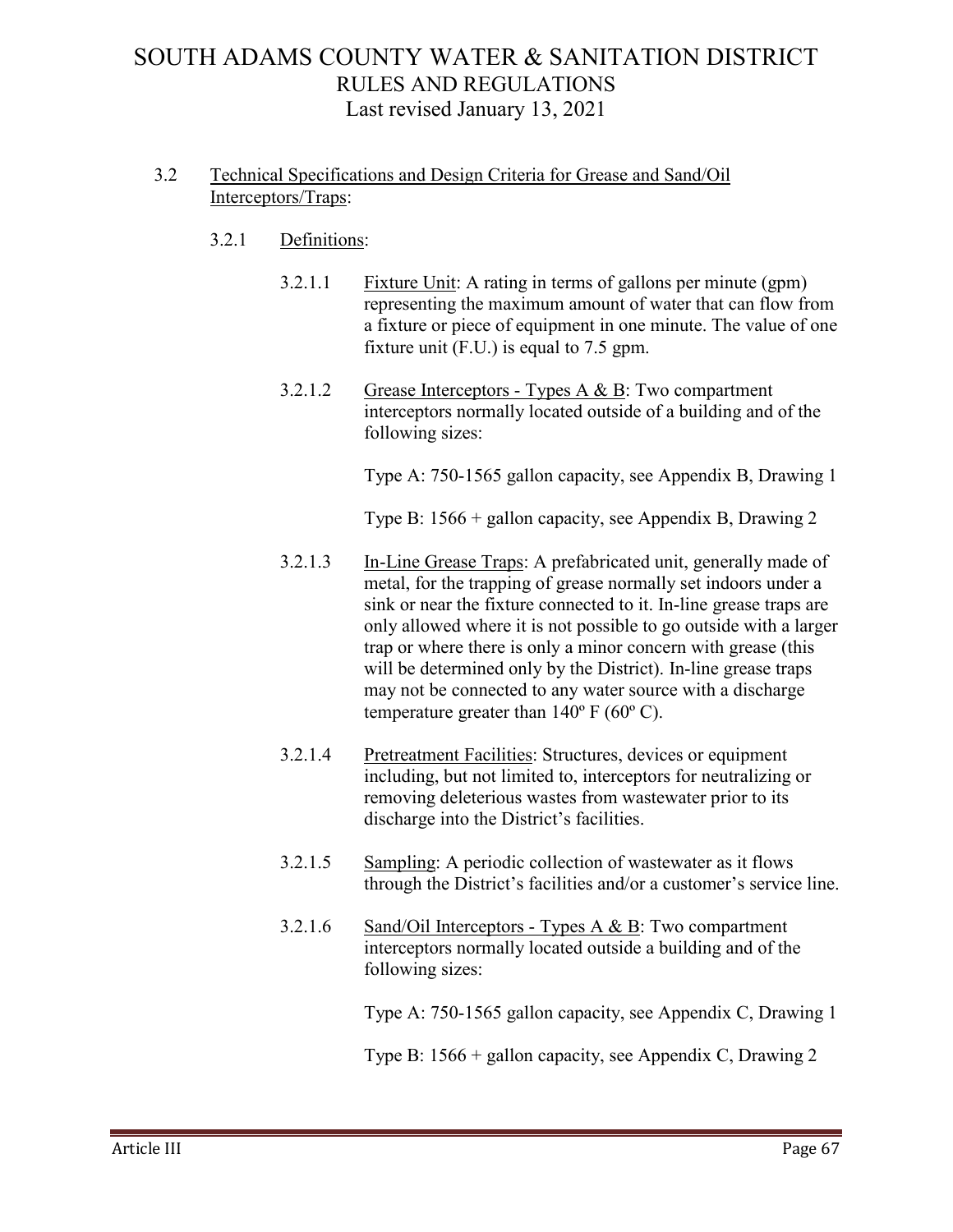- 3.2.1.7 Testing: The laboratory analysis of wastewater. Analytical methods shall be those approved under 40 CFR 136.
- 3.2.2 General Design Criteria for Interceptors: Establishments required to install grease and/or sand/oil interceptors due to the nature of their operations shall use the following design criteria. The design criteria stated below represent the minimum requirements for interceptors and do not reflect special circumstances that may necessitate increased sizing.
	- 3.2.2.1 All interceptor installations shall contain two manholes, one accessing the interceptor's discharge line and one accessing the interceptor's influent line. These manholes shall be accessible to the District at all times, and provide ample room for conducting discharge sampling and flow measurement activities.
	- 3.2.2.2 All interceptor installations shall meet the requirements of the District and all other local government requirements. The District will not be responsible for violations of these requirements.
	- 3.2.2.3 Interceptor installation, including equipment, structural design, backfilling, safety provisions, etc., shall be the sole responsibility of the owner and its suppliers, contractors, and other agents.
	- 3.2.2.4 Maintenance and removal of interceptor contents (*i.e.*, grease, oil, sand, and water) shall be the sole responsibility of the owner.
	- 3.2.2.5 All interceptors shall be accessible for inspection by the District.
	- 3.2.2.6 All interceptors shall be divided into two compartments, separated by a divider wall. The first compartment shall contain approximately two-thirds (⅔) of the interceptor's total volume.
	- 3.2.2.7 All interceptors shall have a minimum capacity of 750 gallons, shall be concrete, unless otherwise specifically authorized by the District, and of a single, monolithic pour and shall be constructed in accordance with the District's detailed drawings attached hereto as Appendices B and C.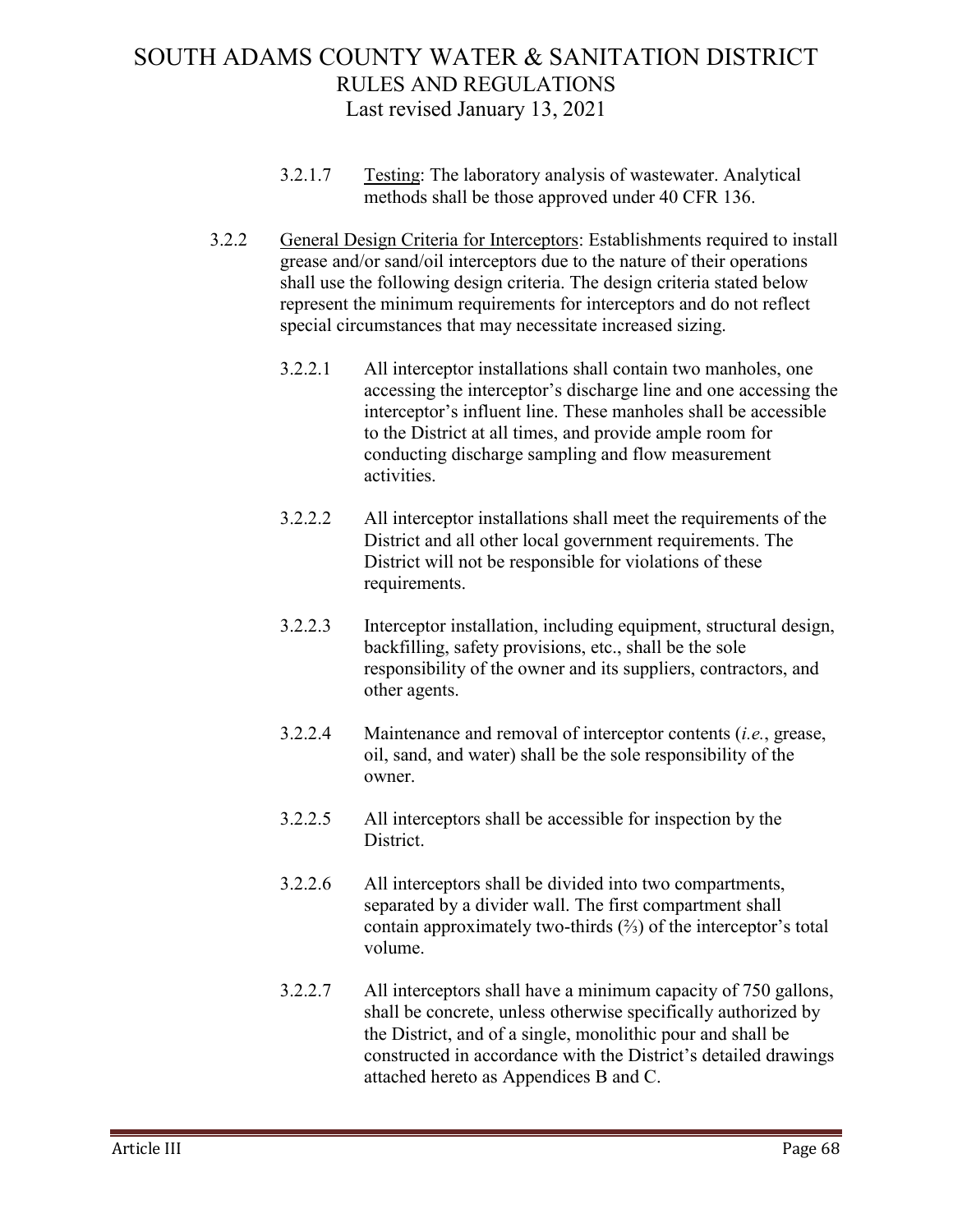- 3.2.2.8 Inlet and outlet pipes for all interceptors shall be elbowed down below the water surface.
- 3.2.2.9 Grease interceptors shall have a first compartment grease volume equal to approximately one-half  $(\frac{1}{2})$  of the total first compartment water volume.
- 3.2.2.10 Grease interceptor divider walls shall extend a minimum of 10" above the first compartment water surface. Water transfer to the second compartment shall be via a 90º pipe elbow, turned down in the first compartment, with the bottom of the elbow located 6" to 12" above the floor depending on interceptor size.
- 3.2.2.11 In-line grease interceptors are not permitted unless specifically approved by the District.
- 3.2.2.12 Sand/oil interceptors shall have a full-size divider wall between the first and second compartments. Flow between the compartments must travel over the top of the divider wall or through slots or ports near the top of the divider wall.
- 3.2.3 Sizing Calculations for Grease Interceptors: Sizing calculations are to be prepared by the owner's engineer and submitted to the District per the following methods:
	- 3.2.3.1 Where food is served and seating capacity can be determined, compute:

(Number of seats) x  $(0.9)$  x  $(2.2)$  = number of meals served per meal period.

 $0.9$  = a full capacity factor 2.2 = turnover rate per meal period

or,

(Number of meals served per meal period) x (2.5 gallons per meal) = volumetric water capacity of the grease interceptor.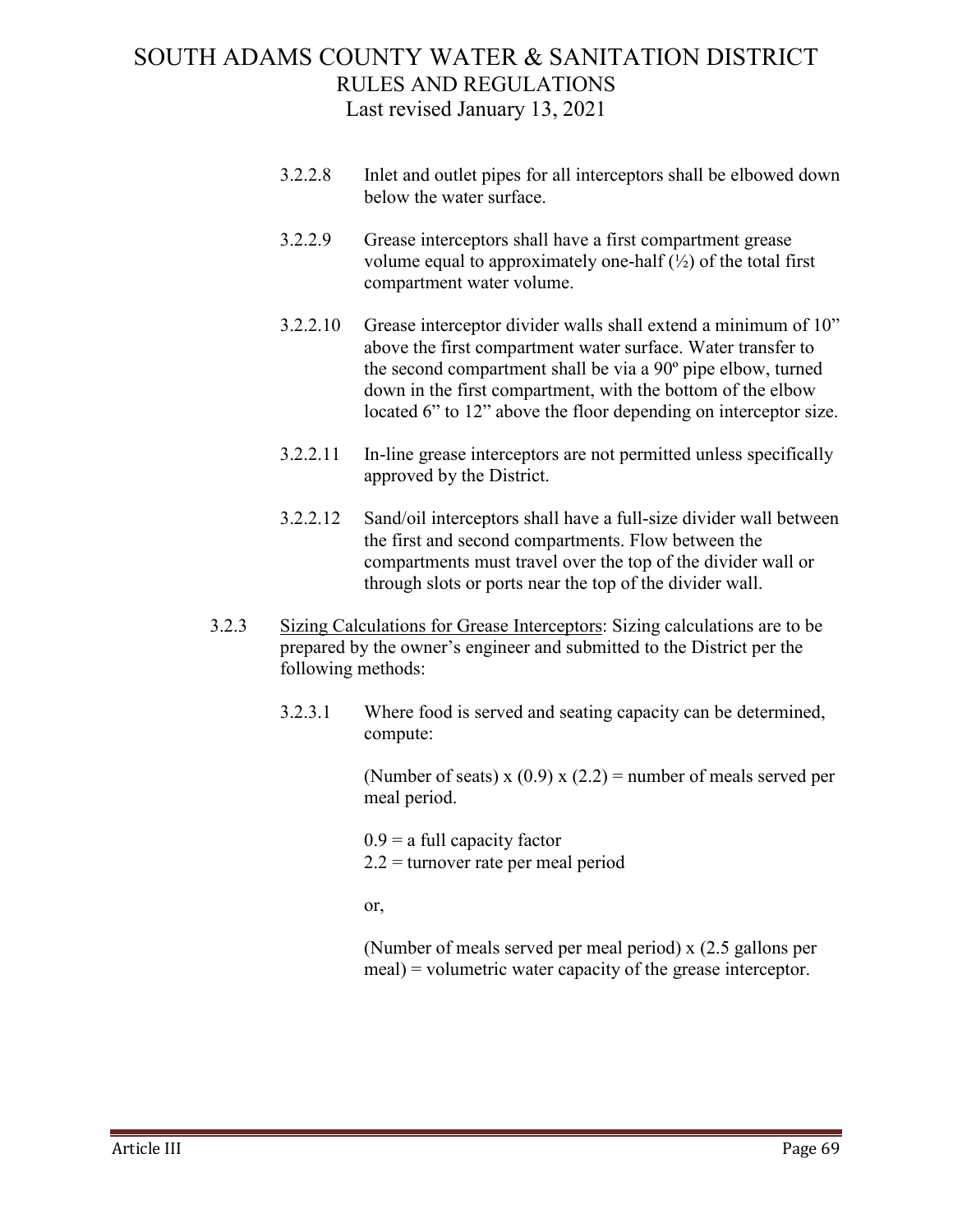- 3.2.3.2 Where food is prepared and where seating capacity or number of meals cannot be adequately determined, the following rule shall apply: Table 1 of Appendix D establishes the fixture unit values for various pieces of equipment that may require connection to a grease interceptor. The total number of fixture units shall be multiplied by 7.5 gpm to determine maximum rate of flow (gpm) into the grease interceptor. The volumetric water capacity of the unit shall be eight times the maximum rate of flow. Table 2 of Appendix D establishes the methodology for sizing grease interceptors for fixtures not described in Table 1 of Appendix D.
- 3.2.4 Sizing Calculations for Sand/Oil Interceptors: Sizing calculations are to be prepared by the owner's engineer and submitted to the District per the following method:
	- 3.2.4.1 Total fixture units connected x 7.5 gpm x 5 minutes  $=$ interceptor size. The total fixture unit values shall be based on Table 3 of Appendix D.

### 3.3 Review of Plans for the Construction and Installation of Pretreatment Facilities:

- 3.3.1 Requirement of Plan Review: If any water or wastewater is discharged, or is proposed to be discharged, to the District's facilities (1) from restaurants or other food preparation establishments described above, or (2) that may contain the substances or exceed the limitations described in this Article III, it shall be the responsibility of the user and owner of the property, business or industry or an authorized representative to contact the Manager of the District's Industrial Pretreatment Program for the purpose of plan review. The plan review shall determine the need, method, and size of pretreatment facilities required to pretreat or otherwise control the wastewater to make it acceptable for discharge into the District's facilities.
- 3.3.2 Submission of Plans: Upon completion of the plan review, all applicants shall submit a set of complete plans for the pretreatment facilities and details of the proposed installation, including computations relative to sizing. Applicants shall retain a duplicate set of such records for the life of the pretreatment facility. The records shall remain with the property through changes of ownership or tenancy.
- 3.3.3 Additional Requirements: The District may require additional plans and/or information needed to determine the impact of the proposed wastes on the District's collection and treatment system and the required size and type of the pretreatment facilities.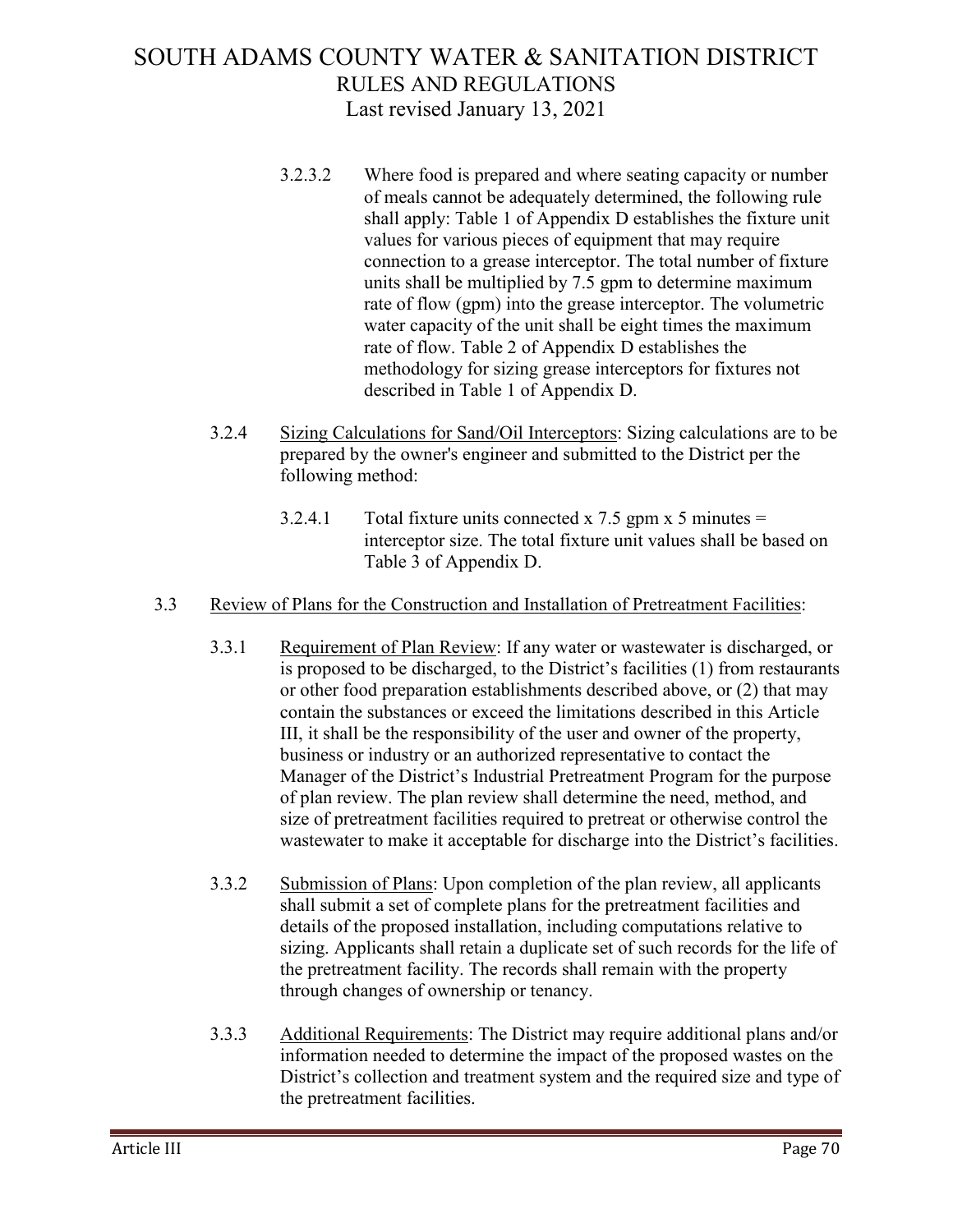- 3.3.4 District Approval Required: Written approval of the District must be granted prior to construction of any pretreatment facility.
- 3.3.5 Inspection: All interceptors must be inspected by the District at the time of installation and, where applicable, before the interceptor is buried.
- 3.4 Sampling Manholes: The installation of one or more discreet sampling manholes is recommended and may be required by the District. A sampling manhole is usually required to be located downstream of the domestic wastewater and the process wastewater tie-in point. In certain situations, a sampling manhole may be required to be placed at the end of the process wastewater discharge. All placements of sampling manholes must be approved by the District's Industrial Pretreatment Coordinator prior to installation.

#### 3.5 Interceptor/Trap Maintenance:

- 3.5.1 Responsibility for Maintenance: It shall be the user's and owner's responsibility to ensure that grease and sand/oil interceptors/traps are maintained and in proper working order. The interceptors shall be unobstructed and available for periodic maintenance inspections and discharge sampling by the District.
- 3.5.2 Inspection: Existing interceptor/trap installations shall be inspected to determine compliance with District's oil and grease discharge standards. Installations not able to achieve compliance with such standards due to improper design shall be modified or replaced in order to achieve compliance with District design and sizing criteria.
- 3.6 Interceptor/Trap Requirements for Existing Property/Facilities: If it becomes necessary for the District to require an existing property, business or industrial user or owner to install suitable pretreatment facilities, a written explanation for the requirement shall be furnished to the user, owner or an authorized agent. Such a case may arise when it becomes apparent that the existing pretreatment facility is deficient in size, or waste emanating from the property, business or industry violates the District's Rules and/or may cause harm to the District's facilities, or persons entering said facilities to perform maintenance, or to the treatment process and/or environment.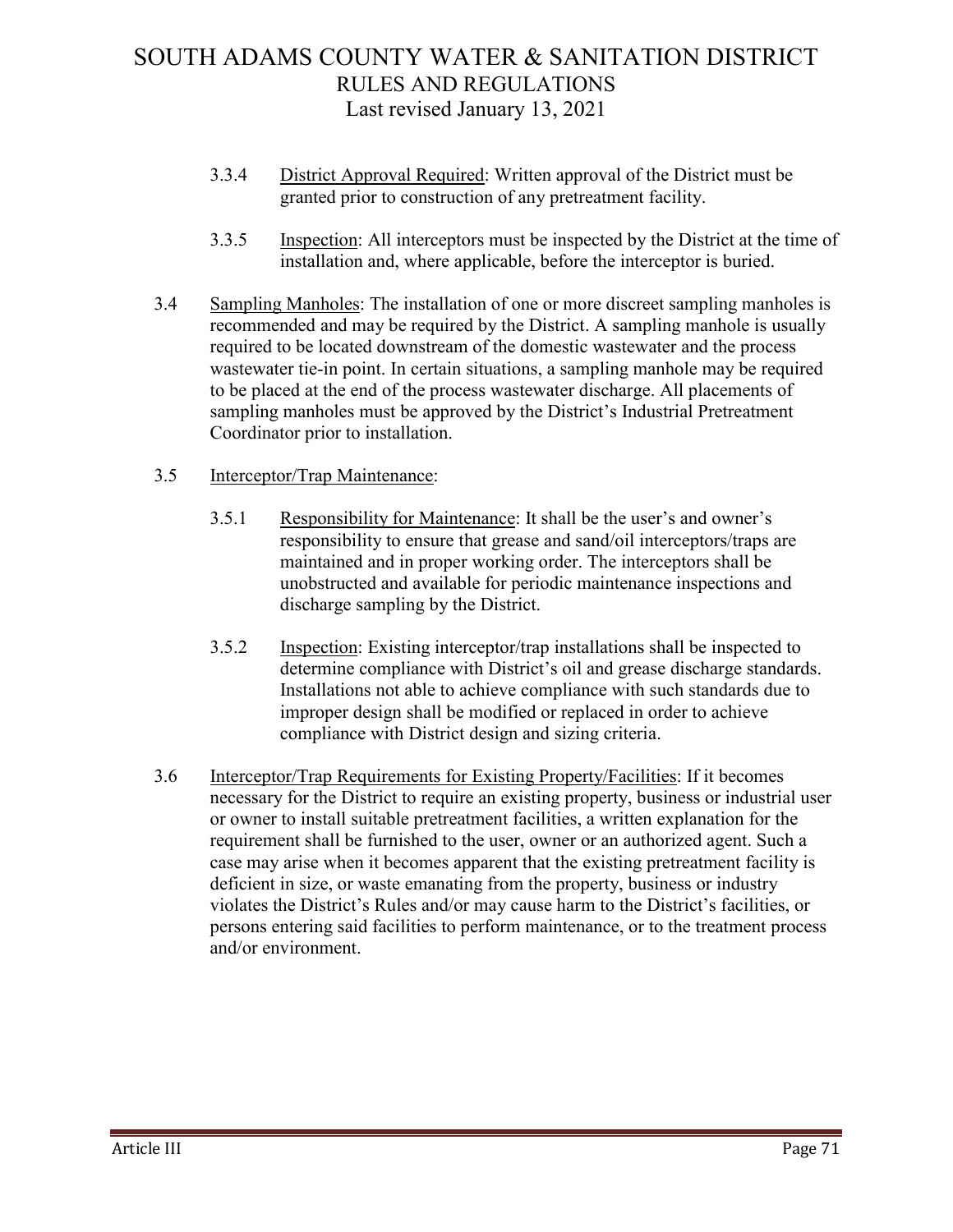### 4. CONSTRUCTION MODIFICATIONS TO LIMIT HARMFUL WASTES: WASH RACKS/FLOOR SLABS

4.1 Wash Rack Construction/Modification: In an effort to eliminate the introduction of storm and surface waters into the District's facilities, wash racks must be constructed or modified to drain into the District's facilities only those waters used in the washing process. All wash rack construction or modification plans must be approved by the District. The appropriate local building department (Commerce City or Adams County) must also be notified to ensure compliance with all applicable regulations. All wash racks and/or floor slabs used for cleaning vehicles, machinery or machine parts, with drainage to the District's facilities, shall be adequately protected against storm or surface water inflow. Such protection shall be achieved by the installation of roofing, or other means acceptable to the District.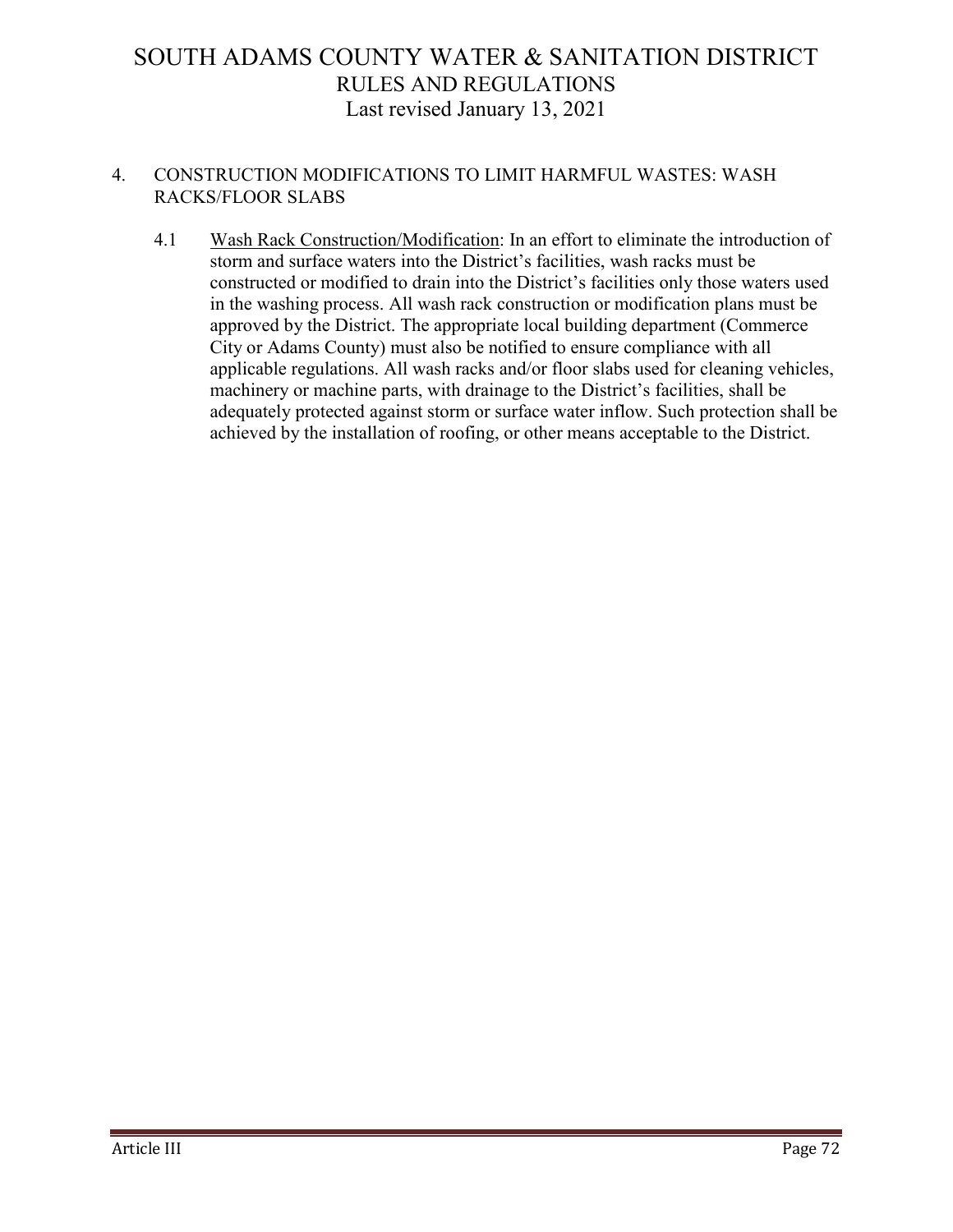### ARTICLE IV

### INDUSTRIAL PRETREATMENT PROGRAM

#### 1. GENERAL

- 1.1 Legal Authority: The District is a pre-1965 special district and political subdivision of the State of Colorado, acting pursuant to its pre-1965 standing and certain powers set forth in Colorado laws, including but not limited to the Colorado Special District Act, C.R.S. § 32-1-101, *et seq.* This Article IV is adopted by the District in accordance with the authority conferred in the Clean Water Act, 33 U.S.C. §§ 1251, *et seq*., and any regulations implementing the Clean Water Act, including, but not limited to, 40 CFR Part 403; the District's approved Industrial Pretreatment Program; the Colorado Water Quality Control Act, C.R.S. §§ 25-8-101, *et seq*., and any regulations implementing the Colorado Water Quality Control Act; and applicable provisions of the Colorado Special District Act, including the authorization but not limitations contained in  $\S$ § 32-1-1001(1)(m) and 32-1-1006(5), C.R.S., with all the powers thereof which are specifically granted to the District, or are necessary or incidental to or implied from power specifically granted therein for carrying out the objectives and purposes of the District and this Article IV. Specifically, the Board of Directors of any special district providing water or sanitation services which implements an industrial wastewater pretreatment program pursuant to the Federal Water Pollution Control Act, also known as the Clean Water Act, is authorized to seek such relief and impose such penalties as are required by the Act and its implementing regulations for such programs. 32-1- 1006(5), C.R.S.
- 1.2 Policy and Purpose: This Article sets forth general requirements for actual and potential discharges into the wastewater collection and treatment system of the South Adams County Water and Sanitation District and enables the District to comply with all applicable state and federal laws required by the Clean Water Act of 1977 (P.L. 95-217) and the General Pretreatment Regulations for Sources of Pollution (40 CFR Part 403). The objectives of this Article are:
	- 1.2.1 To prevent the introduction of pollutants into the District's municipal wastewater system that will interfere with the operation of the system or contaminate the resulting sludge.
	- 1.2.2 To prevent the introduction of pollutants into the District's municipal wastewater system that will pass through the system, inadequately treated, into receiving waters or the atmosphere or otherwise be incompatible with the system.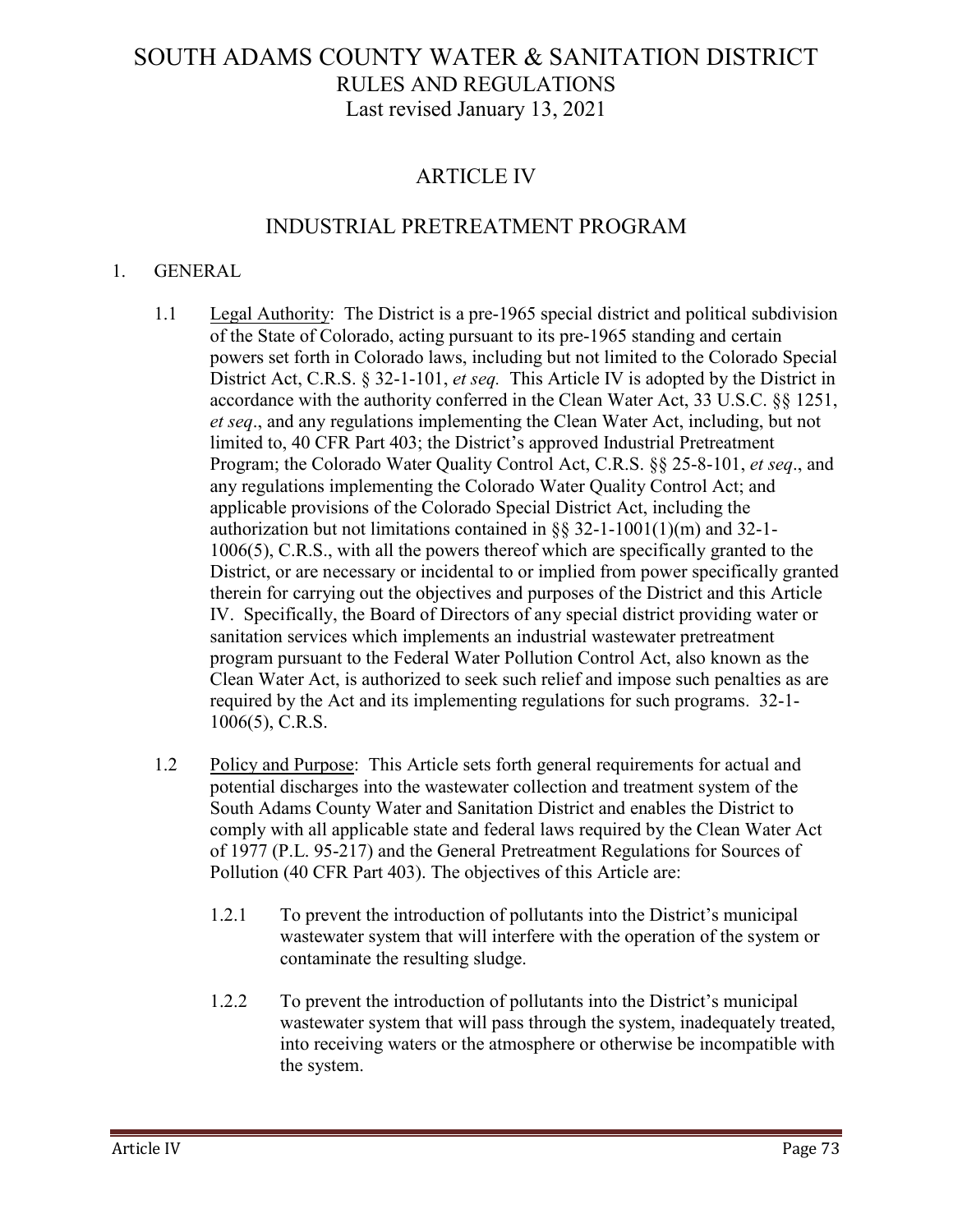- 1.2.3 To improve the opportunity to recycle and reclaim Wastewaters and sludges from the District's system.
- 1.2.4 To protect human health and welfare, the environment, property and the District's Publicly Owned Treatment Works (POTW).
- 1.2.5 To deny or condition new or increased contributions of pollutants, or changes in the nature of pollutants, to the POTW by Industrial Users where such contributions do not meet applicable Pretreatment Standards and Requirements or where such contributions would cause the POTW to violate its NPDES permit.
- 1.2.6 To control through permit, order, or similar means, the contribution to the POTW by each Industrial User to ensure compliance with applicable Pretreatment Standards and Requirements.
- 1.3 Applicability: This Article shall apply to the South Adams County Water and Sanitation District ("SACWSD" or "District") and its residents, customers and to persons outside the District who are Users of the District's POTW. Except as otherwise provided herein, the District's Industrial Pretreatment Coordinator shall administer, implement and enforce the provisions of this Article.
- 1.4 Enforcement Response Plan: More detailed policies and procedures governing the implementation of this Article are contained in the District's Enforcement Response Plan (ERP). Violation of any of the provisions of this Article may subject the Industrial User to enforcement responses by the District in accordance with the provisions of this Article and the ERP. The ERP contains criteria to guide the District in identifying non-compliant Industrial Users and determining what enforcement actions are appropriate. The ERP is intended to complement and build on the Articles contained in these Rules and Regulations. To the extent possible, the ERP and these Rules shall be read to be consistent with one another so as to give effect to the language of both documents. However, whenever that is not possible, the more restrictive or limited language that is more protective of the District's POTW and its facilities and human health and welfare, the environment and property within the District shall govern.

### 2. DEFINITIONS

As used in this Article, the following words and terms shall have the meaning set forth below:

2.1 Act: The Federal Water Pollution Control Act, also known as the Clean Water Act, as amended, 33 U.S.C. §§ 1251, *et seq*.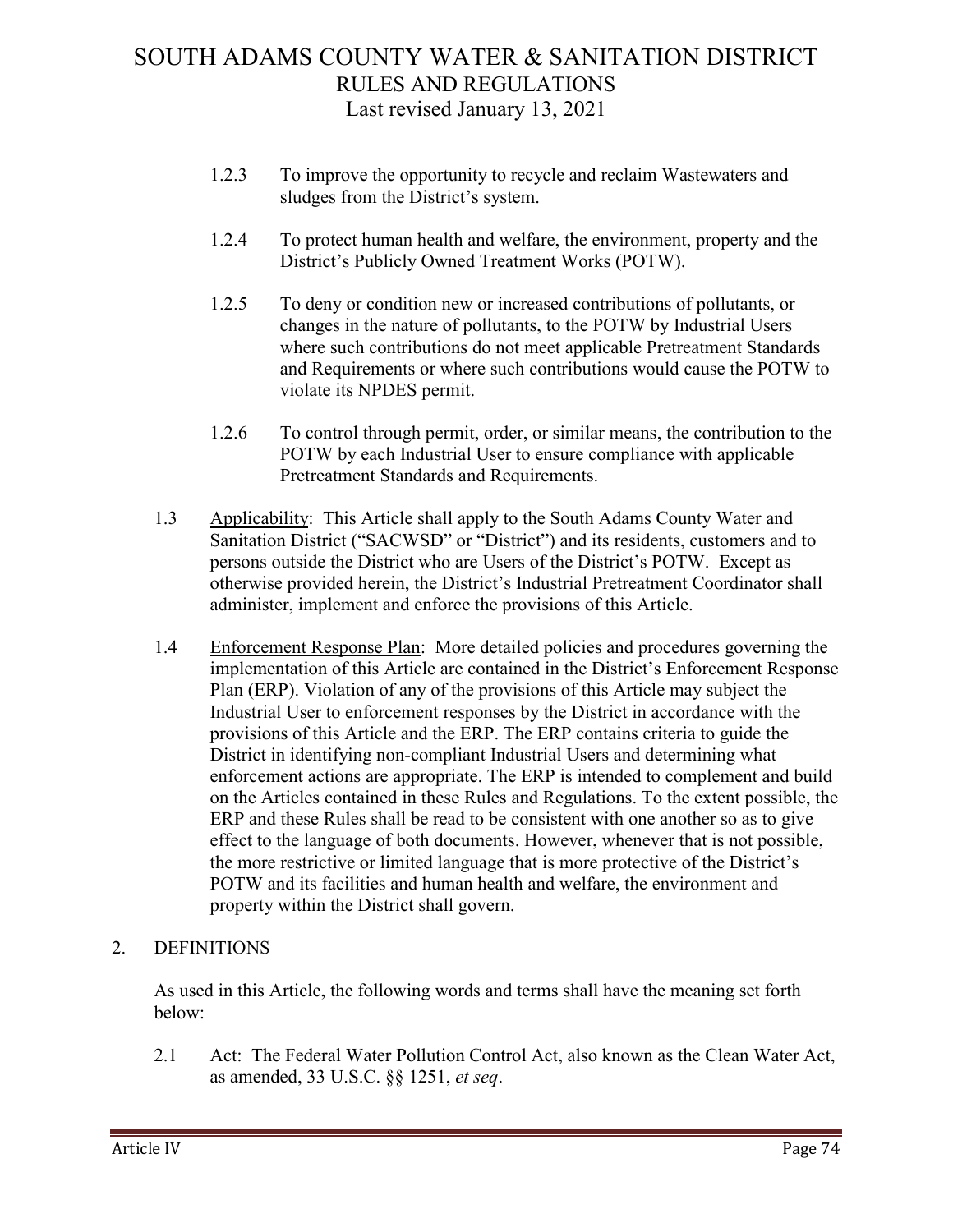- 2.2 Approval Authority: The Regional Administrator of the U.S. Environmental Protection Agency (EPA), Region 8.
- 2.3 Authorized Representative of the Industrial User: All reports and information submitted pursuant to the requirements of these Rules shall be signed and certified by an authorized representative of the Industrial User, as follows:
	- 2.3.1 If permittee is a corporation: A responsible officer of the corporation, specifically the president, secretary, treasurer, or vice-president of the corporation in charge of the principle business activity, or any other person who performs similar policy or decision making functions for the corporation, or the manager of one or more manufacturing, production or operating facilities; provided, the manager is authorized to make management decisions which govern the operation of the regulated facility including having the explicit or implicit duty of making major capital investment recommendations, and initiate and direct other comprehensive measures to assure long-term environmental compliance with environmental laws and regulations; can ensure that the necessary systems are established or actions taken to gather complete and accurate information for control mechanism requirements; and where authority to sign documents has been assigned or delegated to the manager in accordance with corporate procedures.
	- 2.3.2 By a general partner if the permittee is a partnership, or by the proprietor if the permittee is a sole proprietorship.
	- 2.3.3 By a duly authorized representative of the individual designated above if: the authorization is made in writing by the individual described above; the authorization specifies either an individual or a position having responsibility for the overall operation of the facility from which the discharge originates; and the written authorization is submitted to the District.
	- 2.3.4 If an authorization is no longer accurate because a different individual or position has responsibility for the overall operation of the facility or overall responsibility for environmental matters for the company, a new authorization satisfying the above requirements must be submitted to the District prior to or together with any reports to be signed by an authorized representative.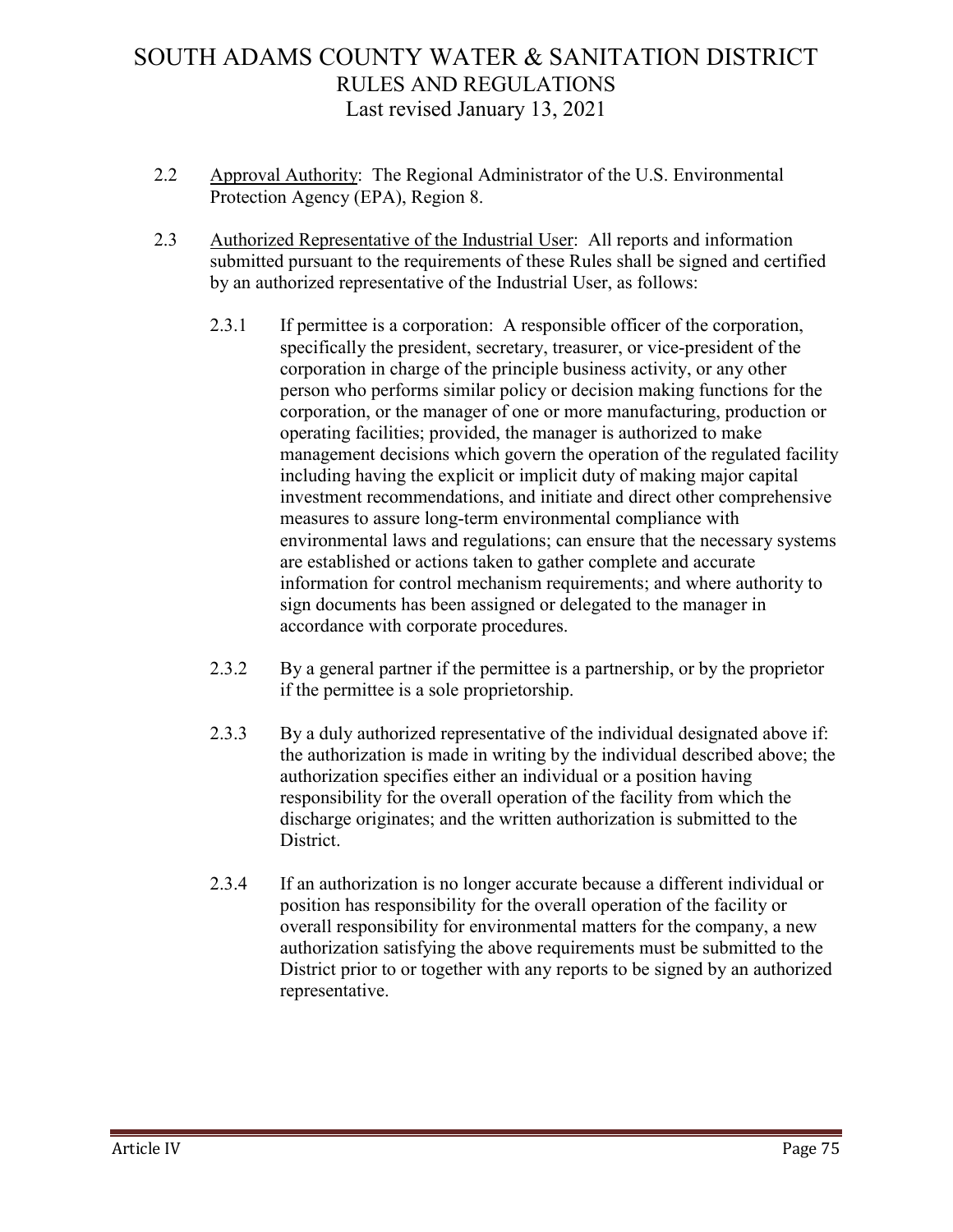- 2.4 Best Management Practices or BMPs: Means schedules of activities, prohibitions of practices, maintenance procedures and other management practices to implement the prohibitions listed in 40 CFR  $\S$  403.5(a)(1) and (b). BMPs include treatment requirements, operating procedures, and practices to control plant site runoff, spillage or leaks, sludge or waste disposal, or drainage from raw materials storage.
- 2.5 Bypass: The intentional diversion of waste streams from any portion of an Industrial User's treatment facility.
- 2.6 Categorical Industrial User: An Industrial User subject to a categorical Pretreatment Standard or Categorical Standard.
- 2.7 Categorical Pretreatment Standard or Categorical Standard: Any regulation containing pollutant discharge limits promulgated by EPA in accordance with sections 307(b) and (c) of the Act (33 U.S.C. § 1317) that apply to a specific category of Users and that appear in 40 CFR Chapter I, Subchapter N, Parts 405-471. This term includes the general and specific prohibitions and Local Limits established pursuant to Article III.
- 2.8 CFR: Code of Federal Regulations, as amended, or as same may be subsequently amended.
- 2.9 Composite Sample or Composite Method: It is recommended that influent and effluent operational data be obtained through 24-hour flow proportional composite samples. Sampling may be done manually or automatically, and discretely or continuously. If discrete sampling is employed, at least 12 aliquots should be composited. Discrete sampling may be flow proportioned either by varying the time interval between each aliquot or the volume of each aliquot. All composites should be flow proportional to either the stream flow at the time of collection of the influent aliquot or to the total influent flow since the previous influent aliquot. Volatile pollutant aliquots must be combined in the laboratory immediately before analysis.
- 2.10 Control Authority: Refers to the South Adams County Water and Sanitation District, its Board of Directors or its authorized representative, and is directly responsible for administering and enforcing Pretreatment Standards and Requirements against Industrial Users.
- 2.11 *Daily maximum limit:* Means the maximum allowable discharge limit of a pollutant during a calendar day. Where daily maximum limits are expressed in units of mass, the daily discharge is the total mass discharged over the course of the day. Where daily maximum limits are expressed in terms of a concentration, the daily discharge is the arithmetic average measurement of the pollutant concentration derived from all measurements taken that calendar day.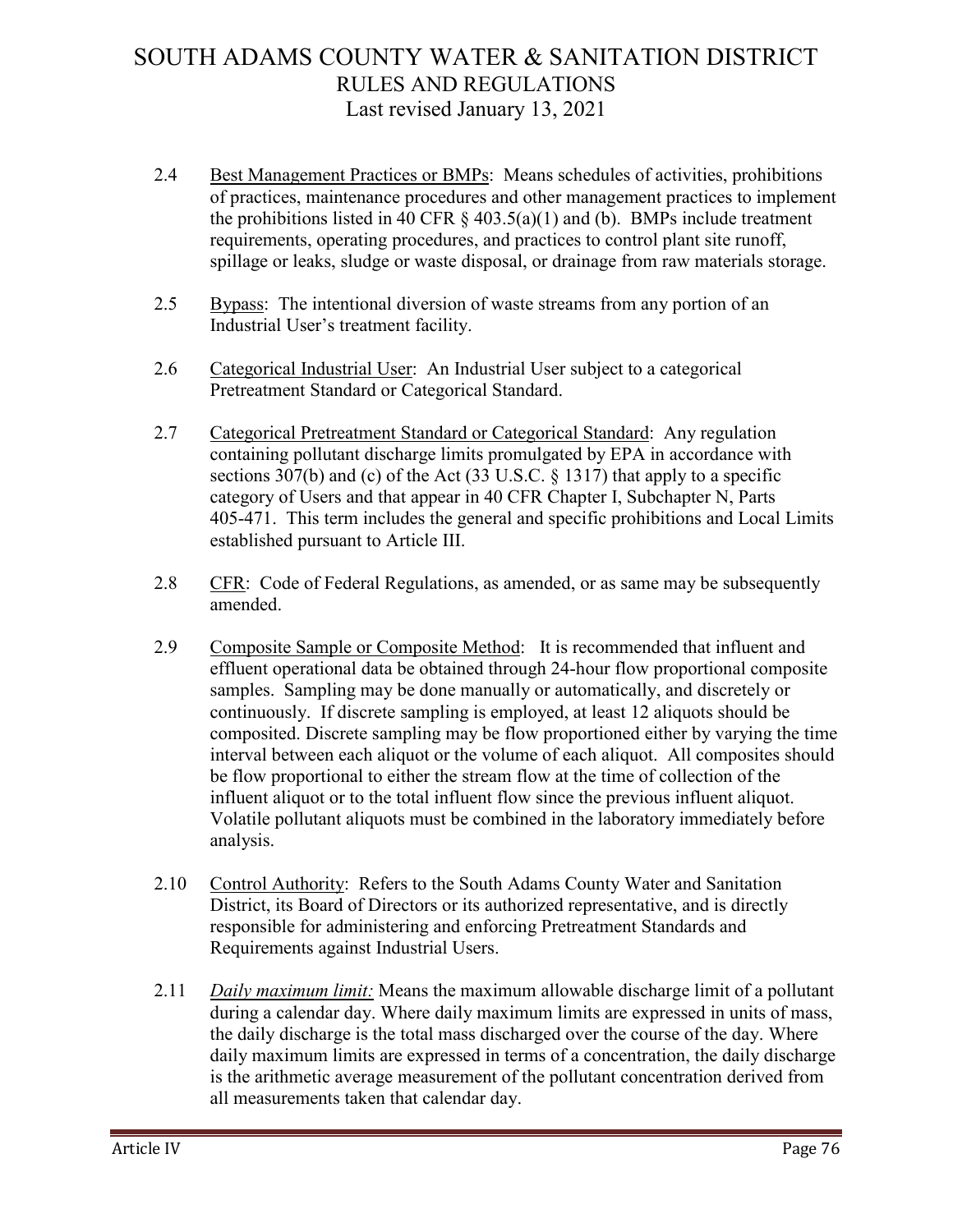- 2.12 District or SACWSD: The South Adams County Water and Sanitation District, the Board of Directors of the South Adams County Water and Sanitation District or its authorized representative.
- 2.13 Enforcement Response Plan (ERP): Document that outlines the policies and procedures to be used by the District to identify noncompliant Industrial Users and to determine the appropriate enforcement action to be taken by the District in response to noncompliance.
- 2.14 EPA or Environmental Protection Agency: The United States Environmental Protection Agency or, where appropriate, the term may also be used as a designation for the Administrator or other duly authorized official of said agency.
- 2.15 Grab Sample or Grab Method: If composite sampling is not an appropriate technique, grab samples should be taken to obtain influent and effluent operational data. A grab sample is an individual sample collected over a period of time not exceeding 15 minutes. The collection of influent grab samples should precede the collection of effluent samples by approximately one detention period except that where the detention period is greater than 24 hours such staggering of the sample collection may not be necessary or appropriate. The detention period should be based on a 24-hour average daily flow value. The average daily flow should in turn be based upon the average of the daily flows during the same month of the previous year. Grab sampling should be employed where the pollutants being evaluated are those, such as cyanide and phenol, which may not be held for an extended period because of biological, chemical or physical interaction which take place after sample collection and affect the results.
- 2.16 Indirect Discharge or Discharge: The introduction of pollutants from any nondomestic source regulated under sections 307(b), (c) or (d) of the Act (33 U.S.C. § 1317) into the POTW.
- 2.17 Industrial Pretreatment Coordinator: Individual primarily responsible for implementing the District's approved pretreatment program, issuing enforcement actions and submitting the annual compliance report.
- 2.18 Industrial User (IU): All Significant Industrial Users and any source of an Indirect Discharge including, but not limited to, any manufacturing or service facility (vehicle maintenance facilities and restaurants, for example) with non-domestic discharges or potential for non-domestic discharges. This definition will also include Users whose operations generate any toxic pollutants or other substances suspected of having an adverse impact on the POTW as determined by the EPA or the Industrial Pretreatment Coordinator.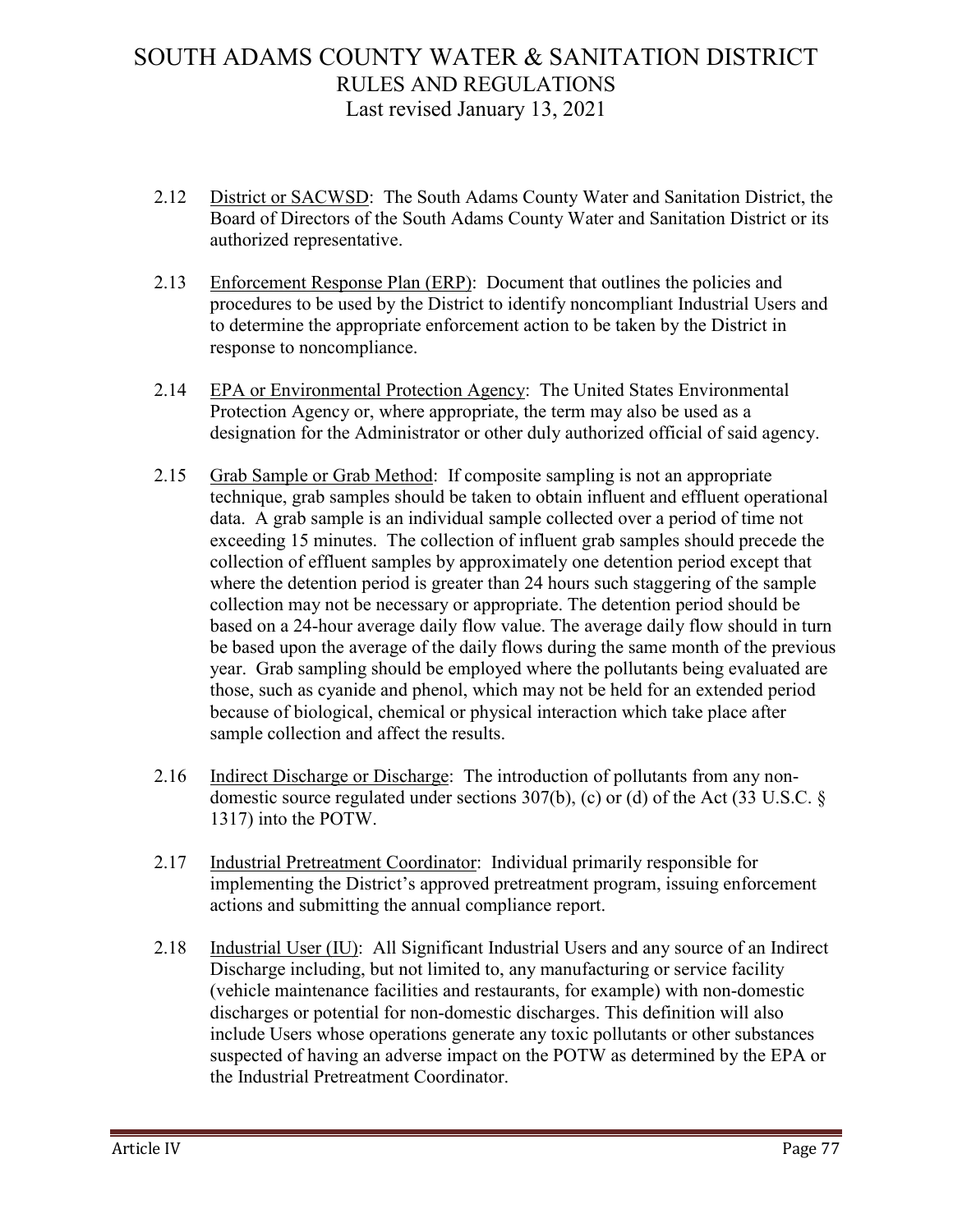- 2.19 Industrial Wastewater Discharge Permit: A discharge permit issued by the District to an Industrial User who introduces pollutants into the POTW, which pollutants may interfere with, pass through or be otherwise incompatible with such works. Industrial Wastewater Discharge Permits will be issued for a specified time period, not to exceed five years.
- 2.20 Interference: A Discharge that, alone or in conjunction with a Discharge or Discharges from other sources, both inhibits or disrupts the POTW, its treatment processes or operations, or its sludge processes, use or disposal and is a cause of an NPDES Permit violation by the POTW or prevents the POTW from using its chosen sludge use or disposal practice.
- 2.21 Instantaneous limit: Means the maximum concentration of a pollutant allowed to be discharged at any time.
- 2.22 Local Limit*:* Means specific discharge limits developed and enforced by the District upon industrial users to implement the general and specific discharge prohibitions listed in 40 C.F.R. § 403.5(a)(1) and (b). Local limits are Pretreatment Standards.
- 2.23 National Prohibitive Discharge Standard or Prohibitive Standard: Any regulation developed under the authority of section 307(b) of the Act and 40 CFR § 403.5. This term includes the general and specific prohibitions and Local Limits established pursuant to Article III.
- 2.24 National Pollution Discharge Elimination System (NPDES) Permit: A permit issued to the POTW pursuant to section 402 of the Act (33 U.S.C. § 1342).
- 2.25 New Source:
	- 2.25.1 Any building, structure, facility or installation from which there is or may be a Discharge of pollutants, the construction of which commenced after the publication of proposed Pretreatment Standards under section 307(c) of the Act which will be applicable to such source if such Pretreatment Standards are thereafter promulgated in accordance with that section, provided that:
		- 2.25.1.1 The building, structure, facility or installation is constructed at a site at which no other source is located; or
		- 2.25.1.2 The building, structure, facility or installation totally replaces the process or production equipment that causes the discharge of pollutants at an existing source; or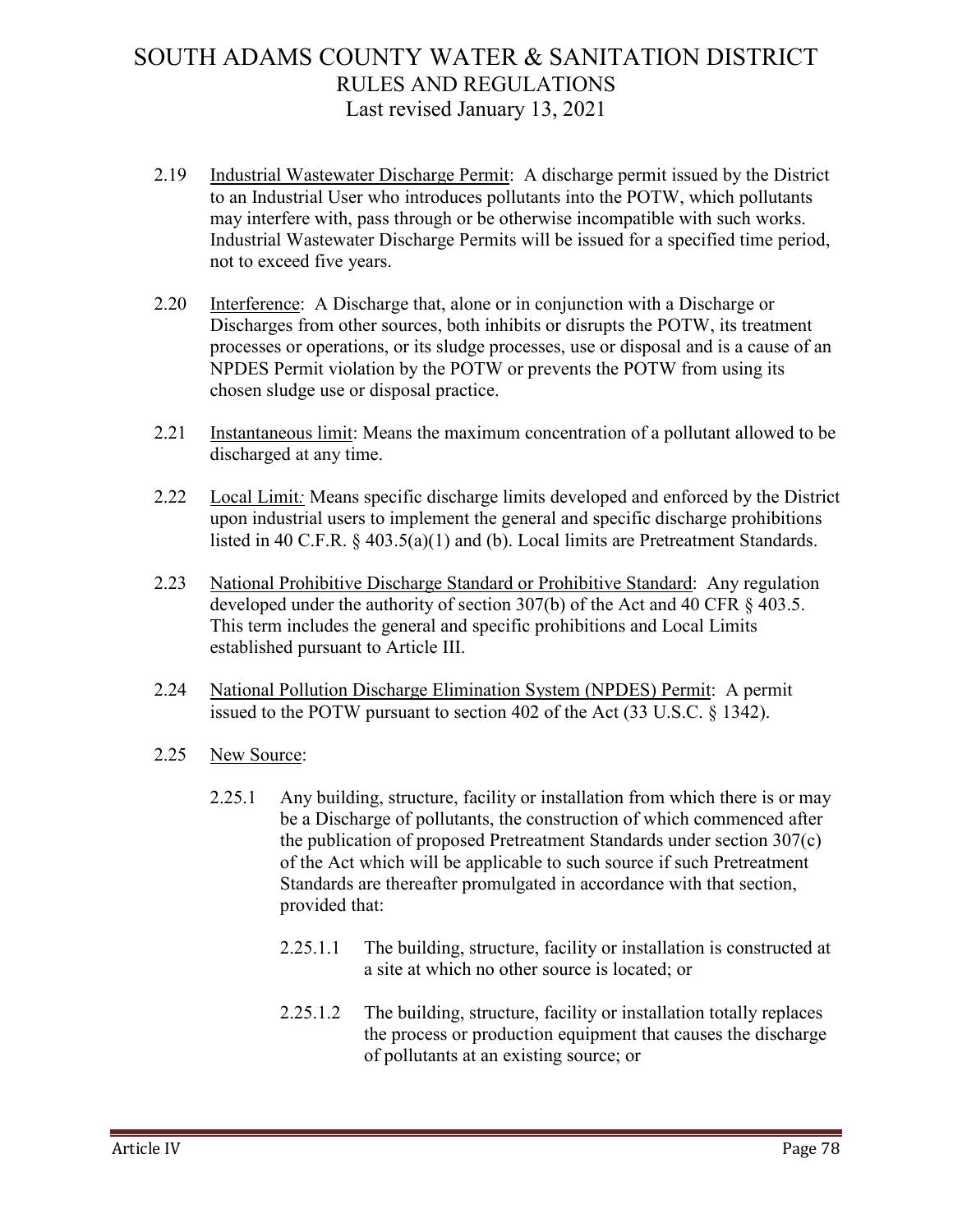- 2.25.1.3 The production or Wastewater generating processes of the building, structure, facility or installation are substantially independent of an existing source at the same site. In determining whether these are substantially independent, factors such as the extent to which the new facility is integrated with the existing plant, and the extent to which the new facility is engaged in the same general type of activity as the existing source should be considered.
- 2.25.2 Construction on a site at which an existing source is located results in a modification rather than a New Source if the construction does not create a new building, structure, facility or installation meeting the criteria of paragraphs 2.25.1.2 or 2.25.1.3 of this section, but otherwise alters, replaces, or adds to existing process or production equipment.
- 2.25.3 Construction of a new source as defined under this paragraph has commenced if the owner or operator has:
	- 2.25.3.1 Begun, or caused to begin, as part of a continuous onsite construction program:
		- 2.25.3.1.1 Any placement, assembly, or installation of facilities or equipment; or
		- 2.25.3.1.2 Significant site preparation work including clearing, excavation, or removal of existing buildings, structures, or facilities which is necessary for the placement, assembly, or installation of new source facilities or equipment; or
	- 2.25.3.2 Entered into a binding contractual obligation for the purchase of facilities or equipment which are intended to be used in its operation within a reasonable time. Options to purchase or contracts which can be terminated or modified without substantial loss, and contracts for feasibility, engineering, and design studies, do not constitute a contractual obligation under this paragraph.
- 2.26 Non-Residential User: Any User discharging Wastewater into the POTW from a place of business.
- 2.27 Pass Through: An Industrial User Discharge which exits the POTW into waters of the United States in quantities or concentrations which, alone or in conjunction with a discharge or discharges from other sources, is a cause of an NPDES Permit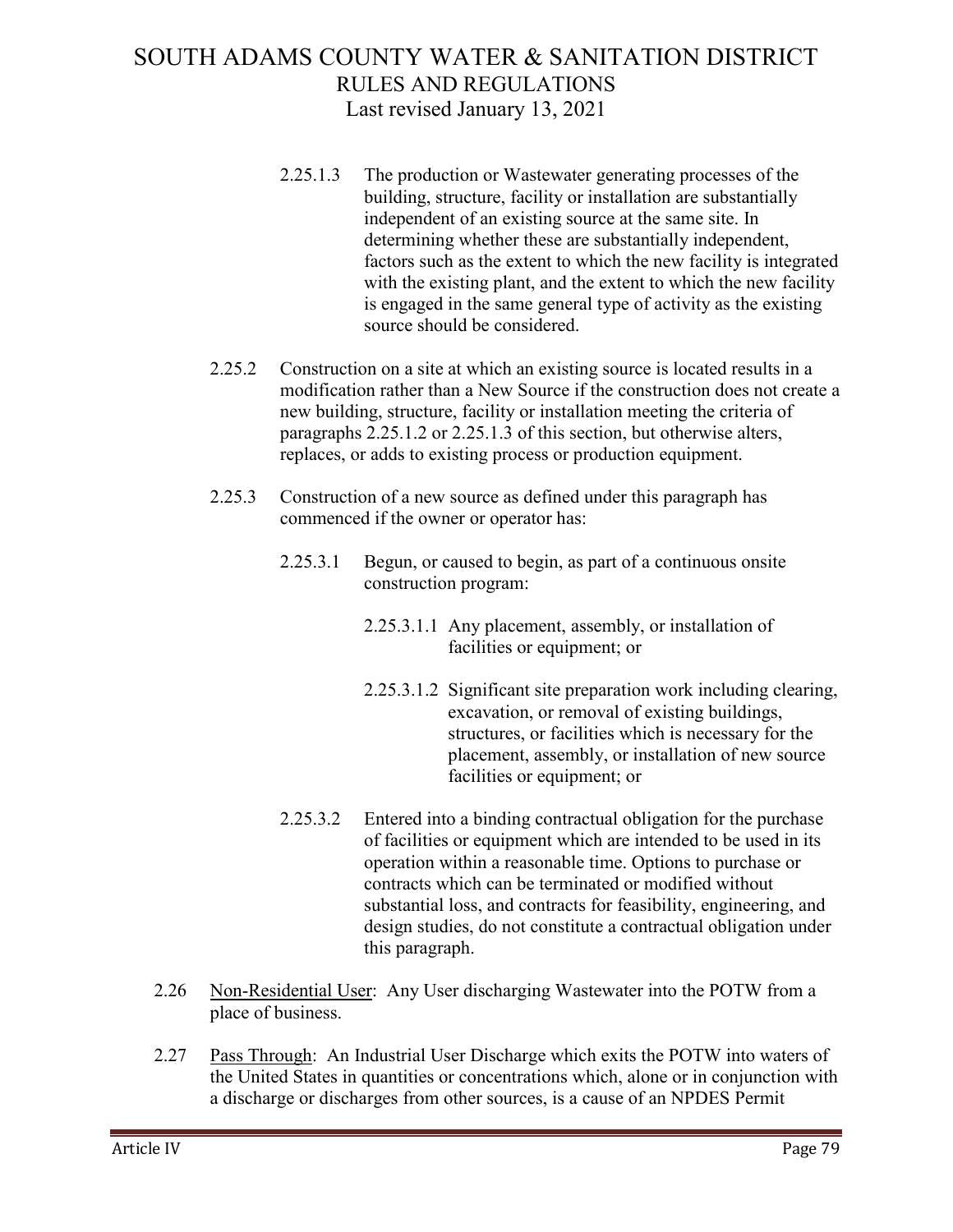violation by the POTW (including an increase in the magnitude or duration of a violation).

- 2.28 Person: Any individual, partnership, co-partnership, firm, company, corporation, association, joint stock company, trust, estate, governmental entity or any other legal entity, or their legal representatives, agents or assigns.
- 2.29 Pollutant: Any dredged spoil, solid waste, incinerator residue, Sewage, garbage, sewage sludge, munitions, chemical wastes, biological materials, radioactive materials, heat, wrecked or discarded equipment, rock, sand, cellar dirt and industrial, municipal and agricultural waste discharged into water.
- 2.30 Pretreatment: The reduction of the amount of Pollutants, the elimination of Pollutants, or the alteration of the nature of Pollutant properties in Wastewater prior to or in lieu of discharging or otherwise introducing such Pollutants into the POTW. The reduction or alteration may be obtained by physical, chemical or biological processes, process changes or by other means, except as prohibited by 40 CFR § 403.6(d). Appropriate pretreatment technology includes control equipment, such as equalization tanks or facilities, for protection against surges or Slug Discharges that might interfere with or otherwise be incompatible with the POTW. However, where Wastewater from a regulated process is mixed in an equalization facility with unregulated Wastewater or with Wastewater from another regulated process, the effluent from the equalization facility must meet an adjusted pretreatment limit calculated in accordance with 40 CFR § 403.6(e).
- 2.31 Pretreatment Requirements: Any substantive or procedural requirement related to Pretreatment, other than a National Pretreatment Standard, imposed on an Industrial User.
- 2.32 Pretreatment Standards or Standards*:* Means any regulation containing pollutant discharge limits promulgated by the EPA or the District in accordance with sections 307(b) and (c) of the Act, which applies to Industrial Users. This term includes prohibitive discharge limits established pursuant to 40 C.F.R. § 403.5. In cases of differing standards or regulations, the more stringent shall apply.
- 2.33 Publicly Owned Treatment Works (POTW): Publicly Owned Treatment Works or POTW means a treatment works as defined by section 212 of the Act, which is owned by a State or municipality (as defined by section 502(4) of the Act). This definition includes any devices and systems used in the storage, treatment, recycling and reclamation of municipal sewage or industrial wastes of a liquid nature. It also includes sewers, pipes and other conveyances only if they convey Wastewater to a POTW Treatment Plant. The term also means the municipality as defined in section 502(4) of the Act, which has jurisdiction over the Indirect Discharges to and the discharges from such a treatment works.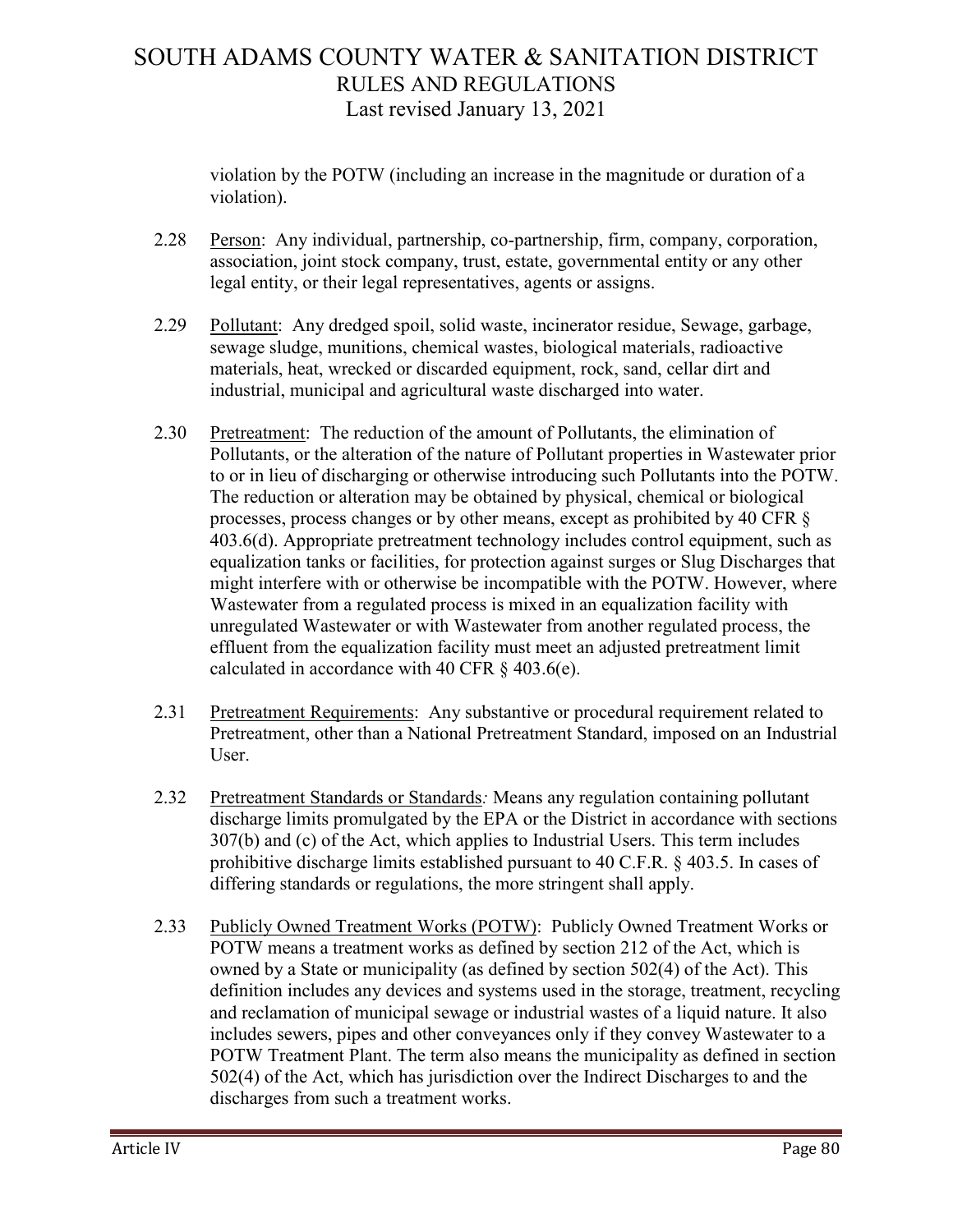- 2.34 POTW Treatment Plant: That portion of the POTW designed to provide treatment (including recycling and reclamation) to Wastewater.
- 2.35 Representative of Industrial User: The District may deliver administrative orders, letters of penalty or other documents to any representative of the Industrial User. The term "representative" is broader than the term "authorized representative," defined above, and may include an employee of the Industrial User, including, but not limited to, any member of its clerical, administrative or Industrial Pretreatment Managerial personnel.
- 2.36 Severe Property Damage: Substantial physical damage to property, damage to the Treatment Facilities which causes them to become inoperable, or substantial and permanent loss of natural resources which can reasonably be expected to occur in the absence of a Bypass. Severe property damage does not mean economic loss caused by delays in production.
- 2.37 Shall, Will, May: Shall and will are mandatory; may is permissive.
- 2.38 Significant Industrial User (SIU):
	- 2.38.1 All Industrial Users subject to National Categorical Pretreatment Standards under 40 CFR § 403.6 and 40 CFR Chapter I, Subchapter N, and any other User that: discharges five percent (5%) or more of the average dry weather hydraulic or organic capacity of the POTW; discharges an average of 25,000 gallons per day (GPD) or more of process wastewater to the POTW; or is designated as such by the Control Authority on the basis that the Industrial User has a reasonable potential for adversely affecting the POTW's operation or for violating any Pretreatment Standard or requirement (in accordance with 40 CFR  $\S$ 403.8(f)(6)).
	- 2.38.2 Those Industrial Users that Discharge under 25,000 GPD that employ processes that generate any toxic Pollutants or other substances suspected of having an adverse impact on the POTW as determined by the EPA or Industrial Pretreatment Coordinator.
	- 2.38.3 An Industrial User may be reclassified by the District as a Significant Industrial User at any time depending upon the severity of violations or changes in discharge characteristics, as well as promulgation of new Categorical Standards.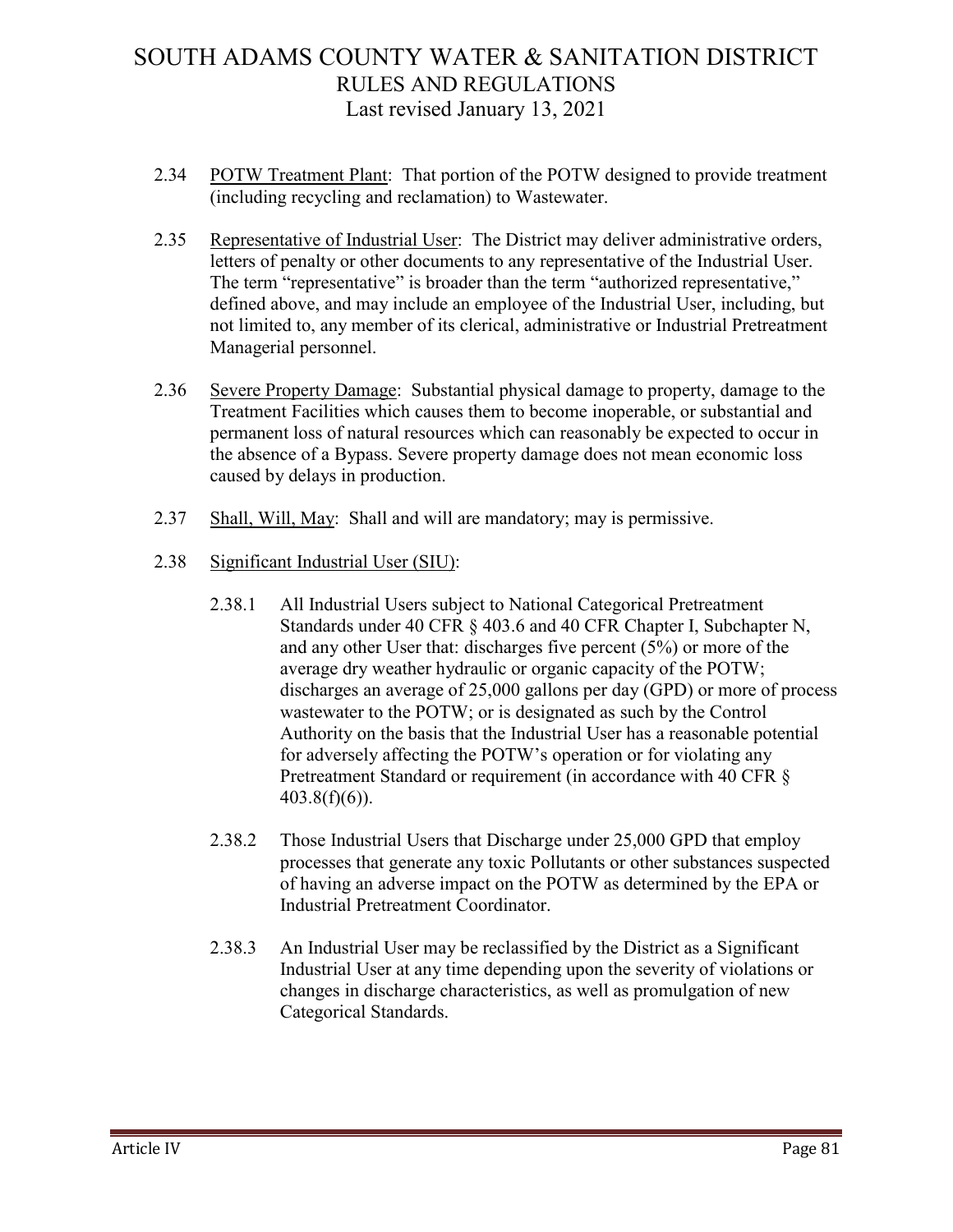- 2.39 Significant Noncompliance Criteria (SNC): Criteria used by Control and Approval Authorities to identify important violations and/or patterns of noncompliance. An Industrial User meeting any one or more of the following criteria is in significant noncompliance:
	- 2.39.1 Chronic violations of wastewater discharge limits, defined here as those in which sixty-six percent (66%) or more of all the measurements taken for the same pollutant parameter during a six-month period exceed (by any magnitude) the numeric pretreatment standard or requirement, including instantaneous limits for the same pollutant parameter.
	- 2.39.2 Technical Review Criteria (TRC) violations, defined here as those in which thirty-three percent (33%) or more of all of the measurements taken for the same pollutant parameter during a six-month period equal or exceed the product of the numeric pretreatment standard or requirement, including instantaneous limits multiplied by the applicable TRC (TRC = 1.4 for BOD, TSS, fats, oil and grease, and 1.2 for all other pollutants except pH).
	- 2.39.3 Any other violation of a pretreatment standard or requirement (daily maximum, long-term average, instantaneous limit or narrative standard) that the Control Authority determines has caused, alone or in combination with other Discharges, Interference or Pass Through (including endangering the health of POTW personnel or the general public).
	- 2.39.4 Any Discharge of a Pollutant that has caused imminent endangerment to human health, welfare or to the environment or has resulted in the POTW's exercise of its emergency authority to halt or prevent such a Discharge.
	- 2.39.5 Failure to meet, within ninety (90) days after the schedule date, a compliance schedule milestone contained in a local control mechanism or enforcement order for starting construction, completing construction, or attaining final compliance.
	- 2.39.6 Failure to provide, within thirty (30) days after the due date, required reports such as baseline monitoring reports, 90-day compliance reports, periodic self-monitoring reports, and reports on compliance with compliance schedules.
	- 2.39.7 Failure to accurately report noncompliance.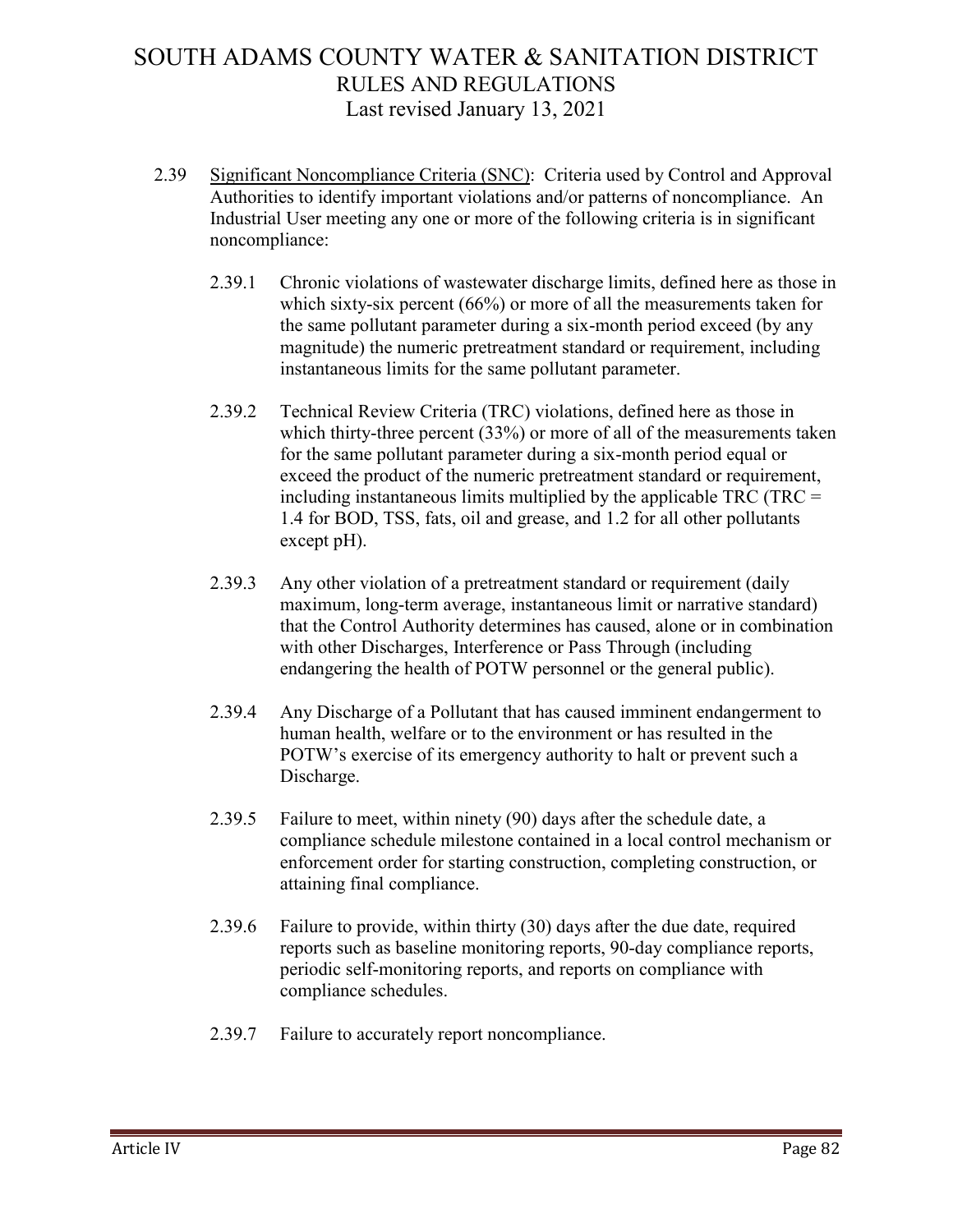- 2.39.8 Any other violation or group of violations which the Control Authority determines will adversely affect the operation or implementation of the local pretreatment program or that the POTW considers to be significant.
- 2.40 Slug Discharge*:* Means any Discharge at a flow rate or concentration, which could cause a violation of the prohibited discharge standards in Article III section 2.3 Specific Prohibitions. A Slug Discharge is any Discharge of a nonroutine, episodic nature, including but not limited to an accidental spill or a noncustomary batch discharge, which has a reasonable potential to cause Interference or Pass Through, or in any other way violate the POTW's regulations, Local Limits, or permit conditions.
- 2.41 Standard Industrial Classification (SIC): Means a classification pursuant to the *Standard Industrial Classification Manual* issued by the Executive Office of the President - Office of Management and Budget, as it may be revised from time to time.
- 2.42 State: State of Colorado Department of Public Health and Environment.
- 2.43 Total Suspended Solids (TSS): Means the total suspended matter that floats on the surface of, or is suspended in, water, wastewater, or other liquids, and that is removable by laboratory filtering.
- 2.44 Toxic Pollutant: Any Pollutant or combination of Pollutants listed as toxic in regulations promulgated by the Administrator of the EPA under section 307(a) of the Act (33 U.S.C. § 1317) or other federal, state or local regulations or as otherwise listed at 40 C.F.R. Part 122, Appendix D.
- 2.45 U.S.C.: United States Code.
- 2.46 Upset: An exceptional incident in which there is unintentional and temporary noncompliance with categorical Pretreatment Standards because of factors beyond the reasonable control of the Industrial User. An Upset does not include noncompliance to the extent caused by operational error, improperly designed treatment facilities, inadequate treatment facilities, lack of preventive maintenance, or careless or improper operation.
- 2.47 User: Any person or entity, including an Industrial User or a Significant Industrial User, using or connected to the District's POTW.
- 2.48 Waters of the State: All streams, lakes, ponds, marshes, watercourses, waterways, wells, springs, reservoirs, aquifers, irrigation systems, drainage systems and all other bodies or accumulations of water, surface or underground, natural or artificial,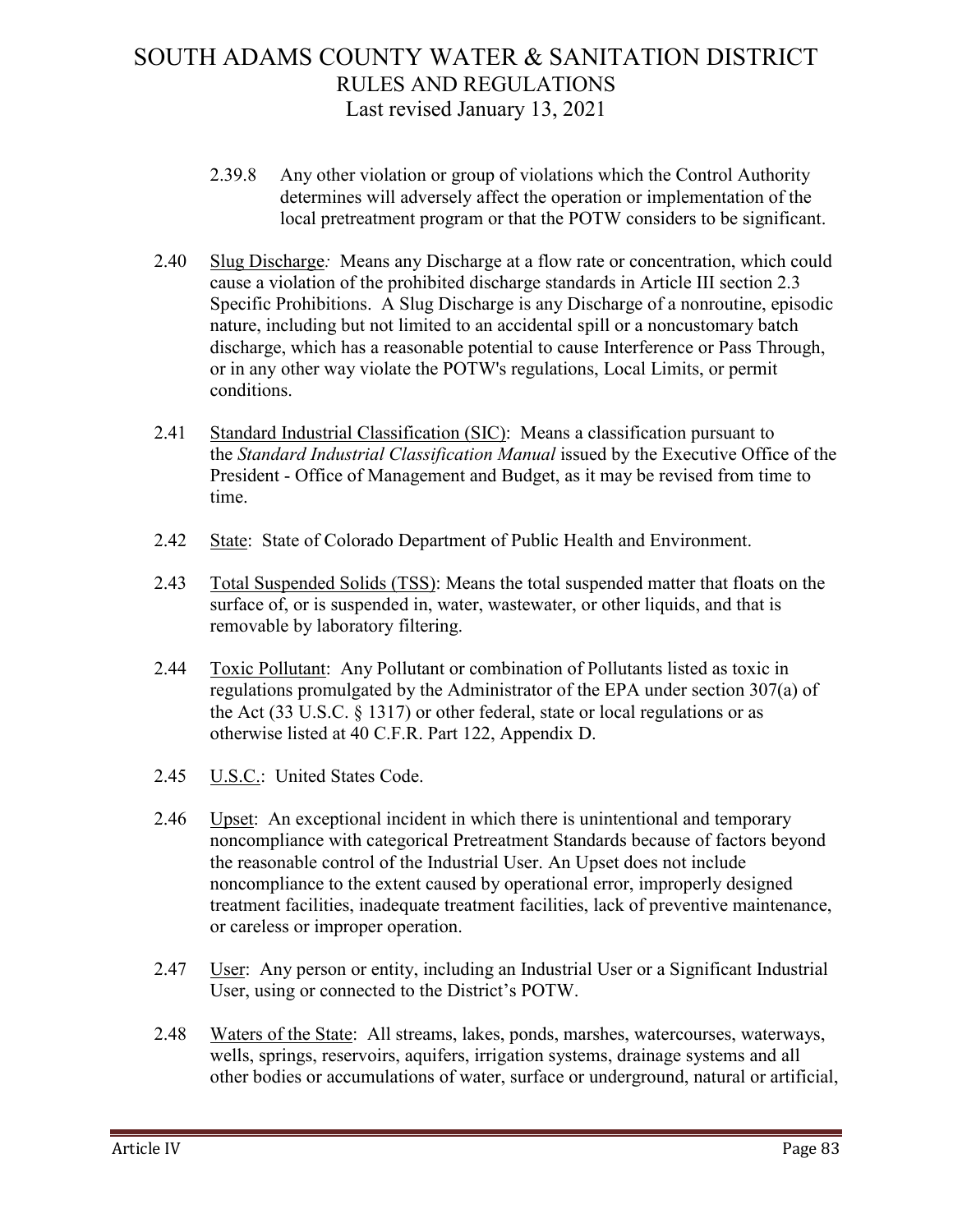public or private, which are contained within, flow through or border upon the State or any portion thereof.

- 2.49 Zero Discharge Categorical Industrial User: A Significant Industrial User that is subject to National Categorical Pretreatment Standards that does not discharge or have the potential to discharge regulated materials or regulated pollutants into the District's POTW and that has a sewer service line connected to the District's facilities for the Discharge of domestic Wastewater.
- 2.50 Zero Discharge Permit: A permit issued to a Zero-Discharging Categorical Industrial User. Zero Discharge Permits will be issued for a specified time period, not to exceed five years.

### 3. INDUSTRIAL WASTEWATER DISCHARGE PERMITS AND ZERO DISCHARGE PERMITS

- 3.1 General: Industrial Wastewater Discharge Permits and Zero Discharge Permits (sometimes referred to collectively herein as "permit(s)") are revocable licenses. The permits are issued at the discretion of the District and may be revoked or suspended, for cause, by the District, in accordance with the procedures set forth in section 19 of this Article and in the ERP. Upon revocation or suspension of a permit, any Wastewater Discharge and/or continued operation of the regulated activity shall be considered prohibited and illegal.
- 3.2 Permit Application: In order to be considered for an Industrial Wastewater Discharge Permit or a Zero Discharge Permit all Industrial Users required to obtain a permit must submit the following information, where applicable, on an application form ("Wastewater Questionnaire") approved by the District:
	- 3.2.1 Name, address and location (if different from the address).
	- 3.2.2 Standard Industrial Classification (SIC) code of both the industry as a whole and any processes for which federal Categorical Standards have been promulgated.
	- 3.2.3 Wastewater constituents and characteristics including any Pollutants in the discharge which are limited by any federal, state, or local Standards. Sampling and analysis will be undertaken in accordance with 40 CFR Part 136.
	- 3.2.4 Time and duration of Discharge.
	- 3.2.5 Daily maximum, daily average, and monthly average Wastewater flow rates, including daily, monthly, and seasonal variation, if any.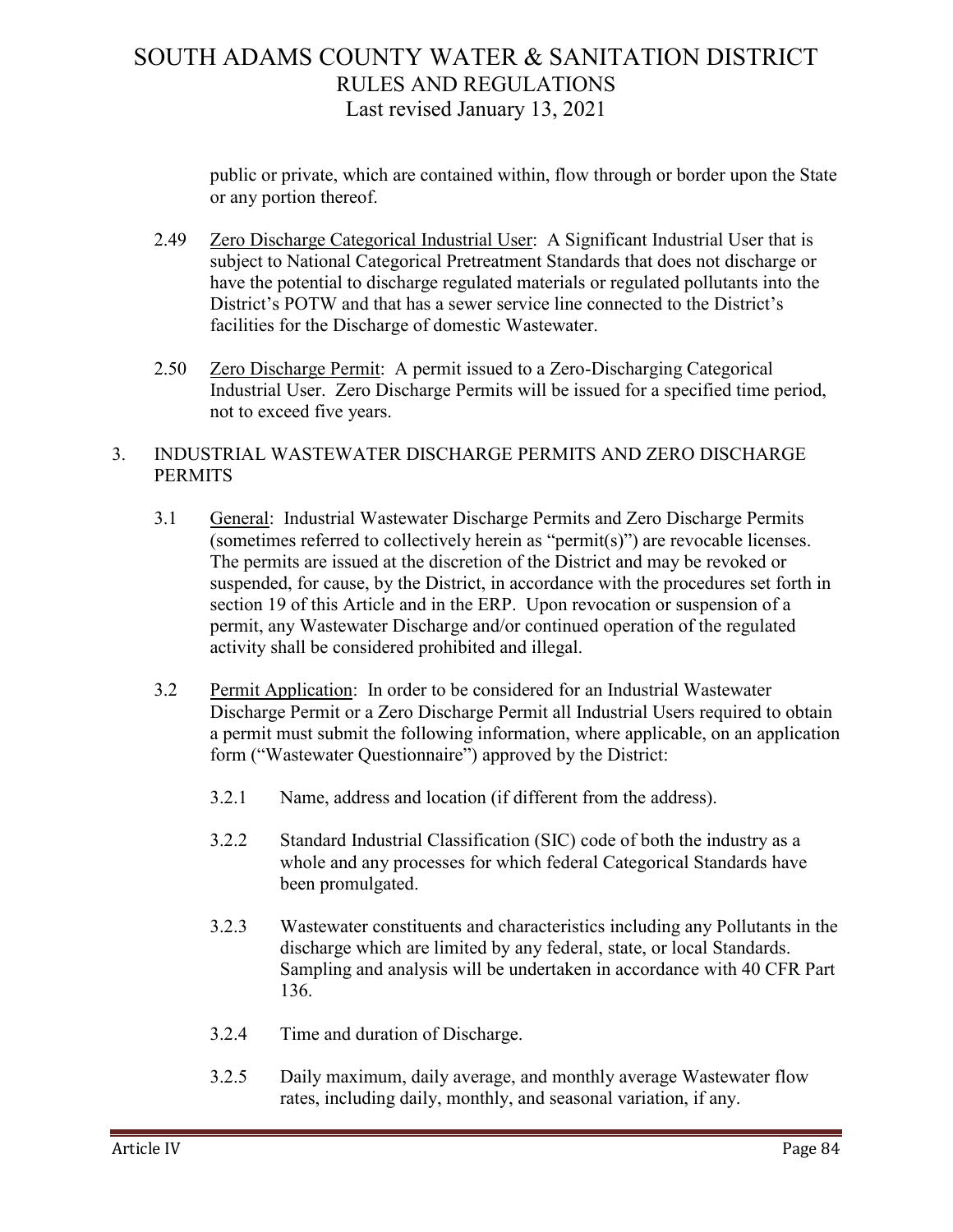- 3.2.6 Description of activities, facilities, and plant processes on the premises, including a list of all raw materials and chemicals used at the facility which are or could accidentally or intentionally be discharged to the POTW.
- 3.2.7 Facility diagram showing sewers, floor drains, and other pertinent details.
- 3.2.8 Each product produced by type, amount, process or processes and rate of production.
- 3.2.9 Type and amount of raw materials processed (average and maximum per day).
- 3.2.10 Number of employees, hours of operation, and proposed or actual hours of operation of pretreatment system.
- 3.2.11 Any other information as may be deemed by the Industrial Pretreatment Coordinator to be necessary to evaluate the permit application.
- 3.3 Overdue Wastewater Questionnaire: The Wastewater Questionnaire shall be completed and returned to the District no later than thirty (30) days after the District provides the Wastewater Questionnaire to the Industrial User. The District shall charge the Industrial User the Overdue Wastewater Questionnaire Fee as determined from time to time by the District as set forth in section 4 of Appendix A for any Wastewater Questionnaire that is not completed and returned to the District within thirty (30) days of the District's provision of the Wastewater Questionnaire to the Industrial User.
- 3.4 Requirements for Significant Industrial Users: All Significant Industrial Users proposing to connect to or Discharge into any part of the Wastewater treatment system shall obtain a permit therefor. A permit is required for all Significant Industrial Users to which National Categorical Pretreatment Standards apply, even if the Significant Industrial User does not Discharge and/or does not plan or intend to Discharge the regulated material(s) or Pollutant(s) into the District's POTW and the reported Discharge into the POTW for the regulated material(s) or Pollutant(s) is zero.
	- 3.4.1 No new Significant Industrial User shall commence Discharging into the system and no new Zero Discharge Categorical Industrial User shall commence operations without first completing the District's Wastewater Questionnaire and the District's Industrial Wastewater Discharge Permit application or Zero Discharge Permit application and obtaining an Industrial Wastewater Discharge Permit authorizing discharge under the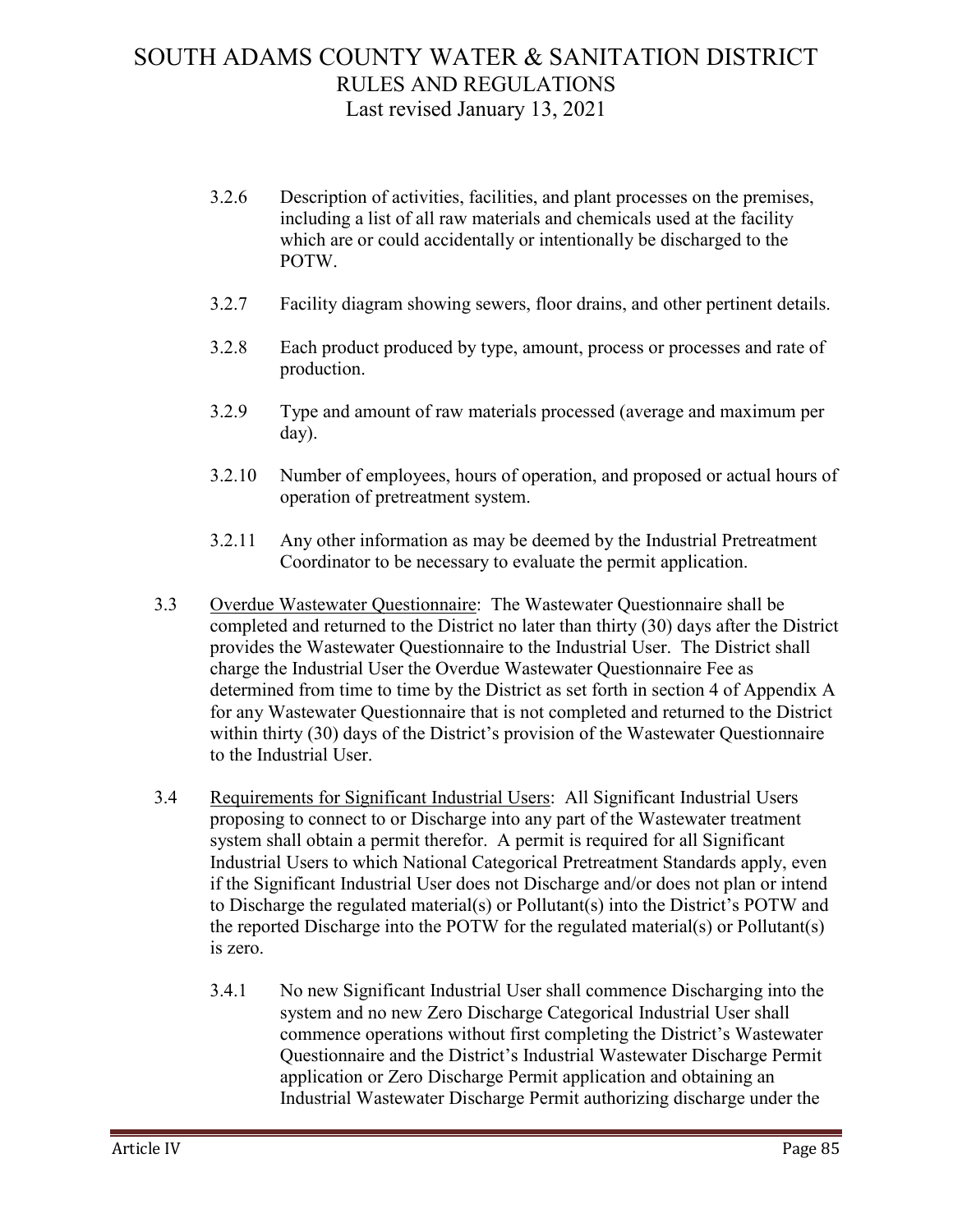District's Pretreatment Program providing for compliance with the General Pretreatment Regulations for Sources of Pollution (40 C.F.R. Part 403) or a Zero Discharge Permit, respectively.

- 3.4.2 Within ninety (90) days from the effective date of this regulation, all existing Significant Industrial Users that have not completed the District's Wastewater Questionnaire shall complete the District's Wastewater Questionnaire and obtain either an Industrial Wastewater Discharge Permit authorizing Discharge under the District's Pretreatment Program to continue Discharge into the District's sanitary sewage system or a Zero Discharge Permit authorizing continued operations within the District.
- 3.5 Requirements for Industrial Users: All existing Industrial Users shall obtain either an Industrial Wastewater Discharge Permit or a Zero Discharge Permit, whichever is applicable, within ninety (90) days from notification by the Industrial Pretreatment Coordinator that such a permit is required. A separate permit is required for each building or complex of buildings on separate lots with a separate sewer connection.
- 3.6 Objections to Permit Conditions: The applicant shall have fifteen (15) days from the date of notification to file written objections to any permit conditions with the Industrial Pretreatment Coordinator, who may, but shall not be required to, schedule a meeting with the applicant's authorized representative within fifteen (15) days following receipt of the applicant's objections and attempt to resolve disputed issues concerning permit conditions. If applicant files no objections to permit conditions proposed or if a subsequent agreement is reached concerning same, the Industrial Pretreatment Coordinator shall issue the permit to the applicant with such conditions incorporated.
- 3.7 No Assignment, Transfer or Sale of Permits: Permits are issued to a specific User for a specific operation. No permit shall be assigned, transferred or sold to a new or changed operation.
- 3.8 Permit Conditions: Permits shall include conditions as are reasonably deemed necessary by the Industrial Pretreatment Coordinator to prevent Pass Through or Interference, protect the quality of the water body receiving the POTW's effluent, protect worker health and safety, facilitate POTW sludge management and disposal, protect ambient air quality, and protect against damage to the POTW collections system or plant. Permits may contain, but need not be limited to, the following:
	- 3.8.1 Limits on the average and/or maximum Wastewater constituents and characteristics.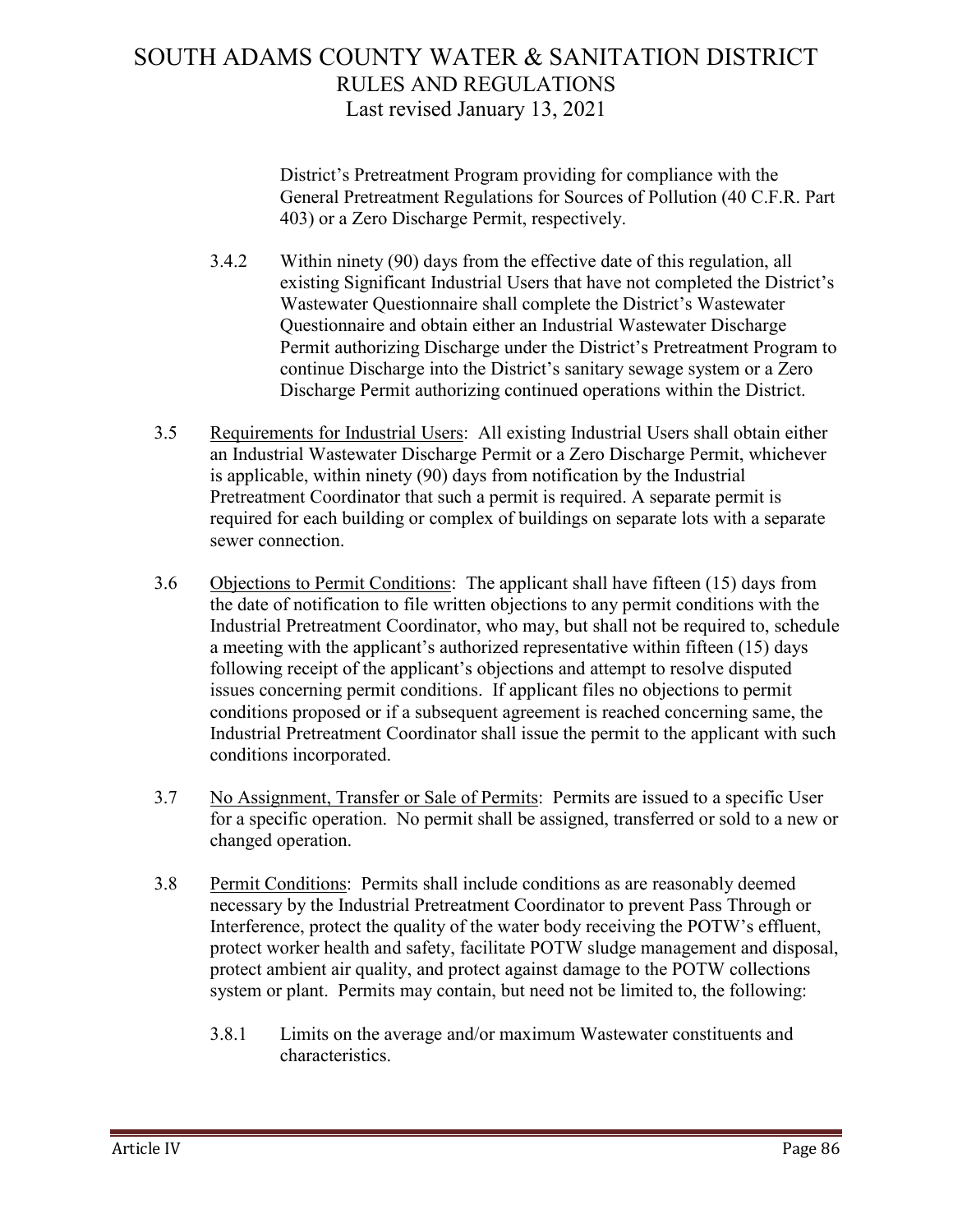- 3.8.2 Limits on the average and/or maximum rate and time of Discharge or requirements for flow regulation and equalization.
- 3.8.3 Requirements for the installation and maintenance of inspection and sampling facilities.
- 3.8.4 Requirements for the development of a compliance schedule by each Industrial User for the installation of technology required to meet applicable Pretreatment Standards and Requirements.
- 3.8.5 Specifications for monitoring programs, which may include sampling locations, frequency of sampling and reporting schedules.
- 3.8.6 Requirements for submission of technical reports or Discharge reports.
- 3.8.7 Requirements for maintaining and retaining plant records relating to Wastewater Discharge and/or regulated activities for a minimum of three (3) years as specified by the District and affording the District access thereto.
- 3.8.8 Requirements for notification of the District of any new introduction of Wastewater constituents or of any substantial change in the volume or character of the Wastewater being introduced into the POTW. A change of volume or Wastewater constituents of 20% or more shall be considered a substantial change.
- 3.8.9 Requirements to control Slug Discharges, if determined by the District to be necessary. If the POTW decides that a slug control plan is needed, the plan shall contain, at a minimum, the following elements:
	- 3.8.9.1 Description of discharge practices, including non-routine batch Discharges;
	- 3.8.9.2 Description of stored chemicals;
	- 3.8.9.3 Procedures for immediately notifying the POTW of Slug Discharges, including any Discharge that would violate a prohibition under 40 CFR § 403.5(b) with procedures for follow-up written notification within five days;
	- 3.8.9.4 If necessary, procedures to prevent adverse impact from accidental spills, including inspection and maintenance of storage areas, handling and transfer of materials, loading and unloading operations, control of plant site run-off, worker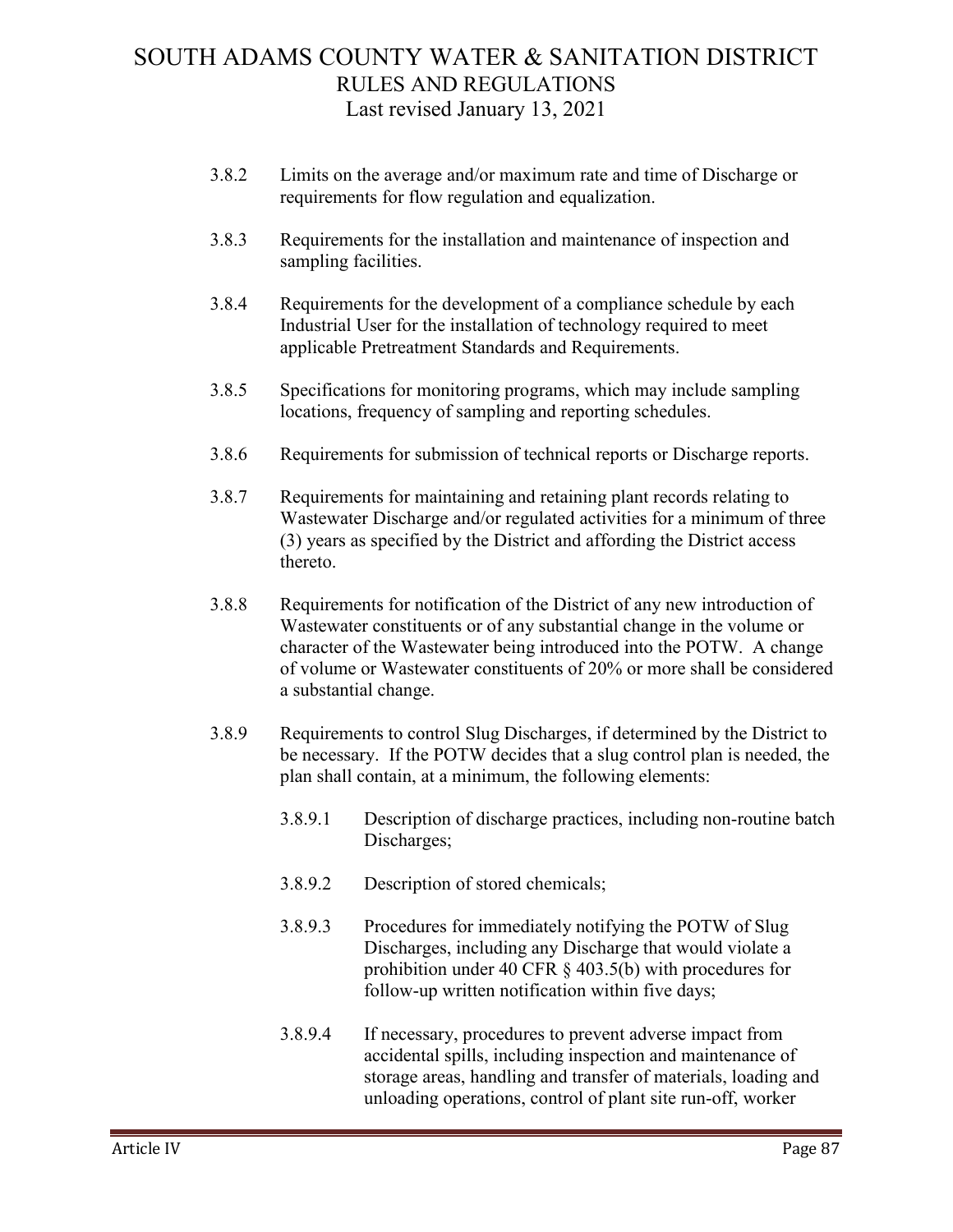training, building of containment structures or equipment, measures for containing toxic organic pollutants (including solvents), and/or measures and equipment for emergency response.

- 3.8.10 The unit charge or schedule of user charges and fees for the management of the Wastewater Discharged to the POTW.
- 3.8.11 Other conditions as deemed appropriate by the Industrial Pretreatment Coordinator to ensure compliance with this Article, and state and federal laws, rules and regulations.
- 3.8.12 A statement that compliance with the permit does not relieve the permittee of responsibility for compliance with all applicable federal regulations and Pretreatment Standards, including those which become effective during the term of the permit.
- 3.9 Additional Permit Conditions for Significant Industrial Users: In the case of Industrial Users identified as significant under 40 CFR  $\S$  403.3(v), including Significant Industrial Users subject to National Categorical Pretreatment Standards who do not discharge regulated material(s) or Pollutants into the District's wastewater system (*i.e.*, Zero Discharge Categorical Industrial Users), the permit may also include, without limitation, the following conditions:
	- 3.9.1 Statement of duration (in no case more than five (5) years).
	- 3.9.2 Statement of non-transferability.
	- 3.9.3 Requirements to comply with prohibited discharges standards as specified in 40 CFR § 403.5 and Article III, section 2 of these Regulations.
	- 3.9.4 Effluent limits, including Best Management Practices based on applicable general Pretreatment Standards, Categorical Pretreatment Standards, Local Limits and state and local law. Provided, however, this condition is not applicable to Zero Discharge Categorical Industrial Users.
	- 3.9.5 Self-monitoring, sampling, reporting, notification and record keeping requirements, including an identification of the pollutants to be monitored, sampling location, sampling frequency, and sample type, based on the applicable general Pretreatment Standards in 40 CFR Part 403, Categorical Pretreatment Standards, Local Limits and state and local law. A chain of custody form is required for any sampling and shall be included with the self-monitoring reports. This condition is not applicable to Zero Discharge Categorical Industrial Users.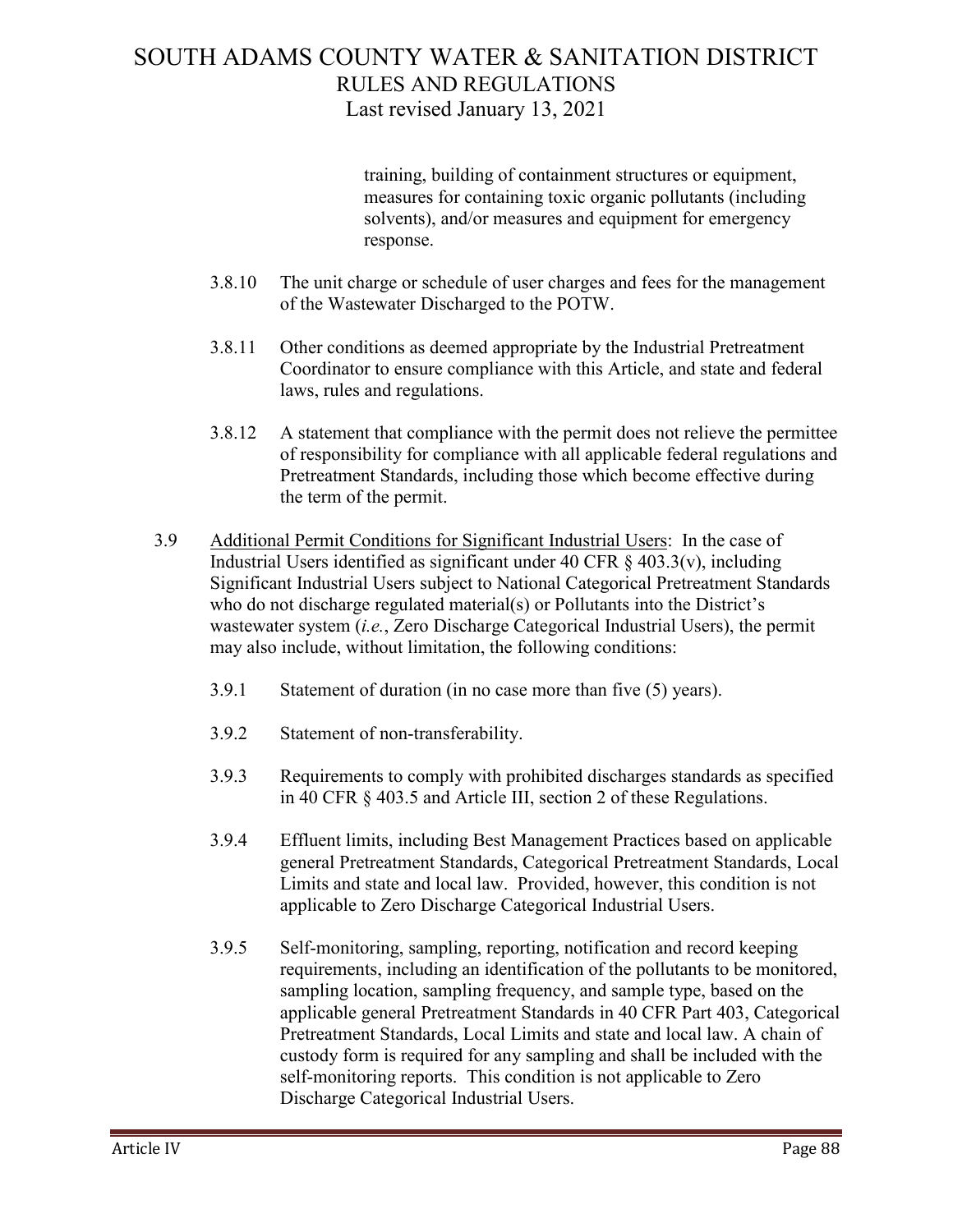- 3.9.6 If sampling performed by an industrial user indicates a violation, the user shall notify the District within 24 hours of becoming aware of the violation. The user shall also repeat the sampling and analysis and submit the results of the repeat analysis to the District within 30 days after becoming aware of the violation. Where the District has performed the sampling and analysis in lieu of the industrial user, the District must perform the repeat sampling and analysis unless it notifies the user of the violation and requires the user to perform the repeat analysis. Resampling is not required if:
	- 3.9.6.1 The District performs sampling at the industrial user at a frequency of at least once per month; or
	- 3.9.6.2 The District performs sampling at the user between the time when the initial sampling was conducted and the time when the user or the district receives the results of this sampling.
- 3.9.7 Statement of applicable civil and criminal penalties for violation of pretreatment standards and requirements and any applicable compliance schedule. Such schedules may not extend the compliance date beyond federal deadlines.
- 3.10 Violation of Conditions: Any violation of the conditions of a permit, of this Article, of Article III, or of applicable federal, state or local laws or regulations shall be reason for suspension or revocation of such permit. A permit may be suspended or revoked by the District in accordance with the procedures set forth in section 19 of this Article and the procedures set forth in the ERP. Upon suspension or revocation of a permit, any Wastewater Discharge from the affected User and/or continued operation of the regulated activity shall be considered prohibited and illegal.
- 3.11 Certification: Any person signing a document (such as Wastewater Questionnaires, monitoring reports and other certifications) under this section shall make the following certification:

I certify under penalty of law that this document and all attachments were prepared under my direction or supervision in accordance with a system designed to assure that qualified personnel properly gather and evaluate the information submitted. Based on my inquiry of the person or persons who manage the system, or those persons directly responsible for gathering the information, the information submitted is, to the best of my knowledge and belief, true, accurate, and complete. I am aware that there are substantial penalties for submitting false information, including the possibility of fines and imprisonment for knowing violations.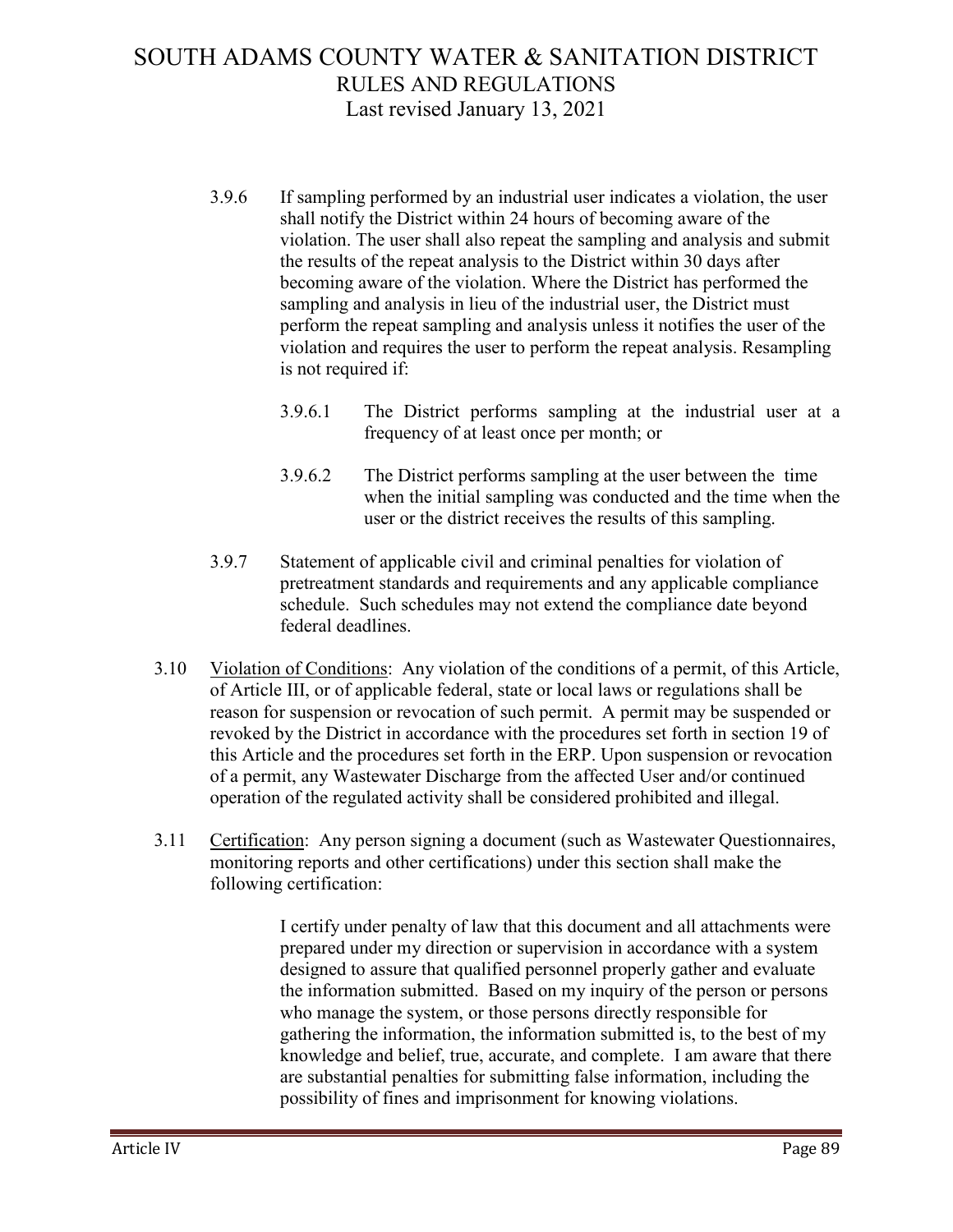- 3.12 Deny or Condition New or Increased Contributions: The District may deny or condition new or increased contributions of Pollutants, or changes in the nature of Pollutants, to the POTW by Industrial Users where such contributions do not meet applicable Pretreatment Standards and Requirements or where such contributions would cause the POTW to violate its NPDES permit.
- 3.13 Denial of Permit: In the event a permit application is denied, the Industrial Pretreatment Coordinator shall notify the applicant in writing of such denial. Such notification shall state the grounds for such denial with a degree of specificity that will inform the applicant of the measures or actions which must be taken by the applicant prior to issuance of a permit.
- 3.14 Permits Limited to Specified Time Period: Permits shall be issued for a specified time period, not to exceed five (5) years.
- 3.15 Reissuance/Expiration of Permits: The permittee is responsible for filing an application for reissuance of the permit a minimum of ninety (90) days prior to the expiration date of the permit. Under no circumstances shall the permittee continue to Discharge or operate the regulated activity after the expiration of the permit.
- 3.16 Modifications of Permit Terms and Conditions: The terms and conditions of a permit may be subject to modifications and changes by the Industrial Pretreatment Coordinator throughout the term of the permit, as limitations or requirements identified in this Article, in Article III, or in federal, state or local laws or regulations are modified and changed. Any modification of the permit, including the imposition of new conditions on the permit holder, shall include a reasonable time schedule for compliance as allowed by local, state and federal laws and regulations. A permit may be modified in whole or in part with cause in accordance with the provisions of the District's Rules and Regulations, as amended from time to time. Causes that could lead to modifying a permit include, but are not limited to, the following:
	- 3.16.1 Promulgation of any new, additional, revised or more stringent Pretreatment Standards or Requirements or effluent limitations by the District, state, or federal agencies.
	- 3.16.2 Changes(s) in the process(es) used by the permittee or change(s) in the volume or character of the process Discharge(s), or failure to meet effluent limitations.
	- 3.16.3 Change(s) in design or capability of the receiving POTW Treatment Plant.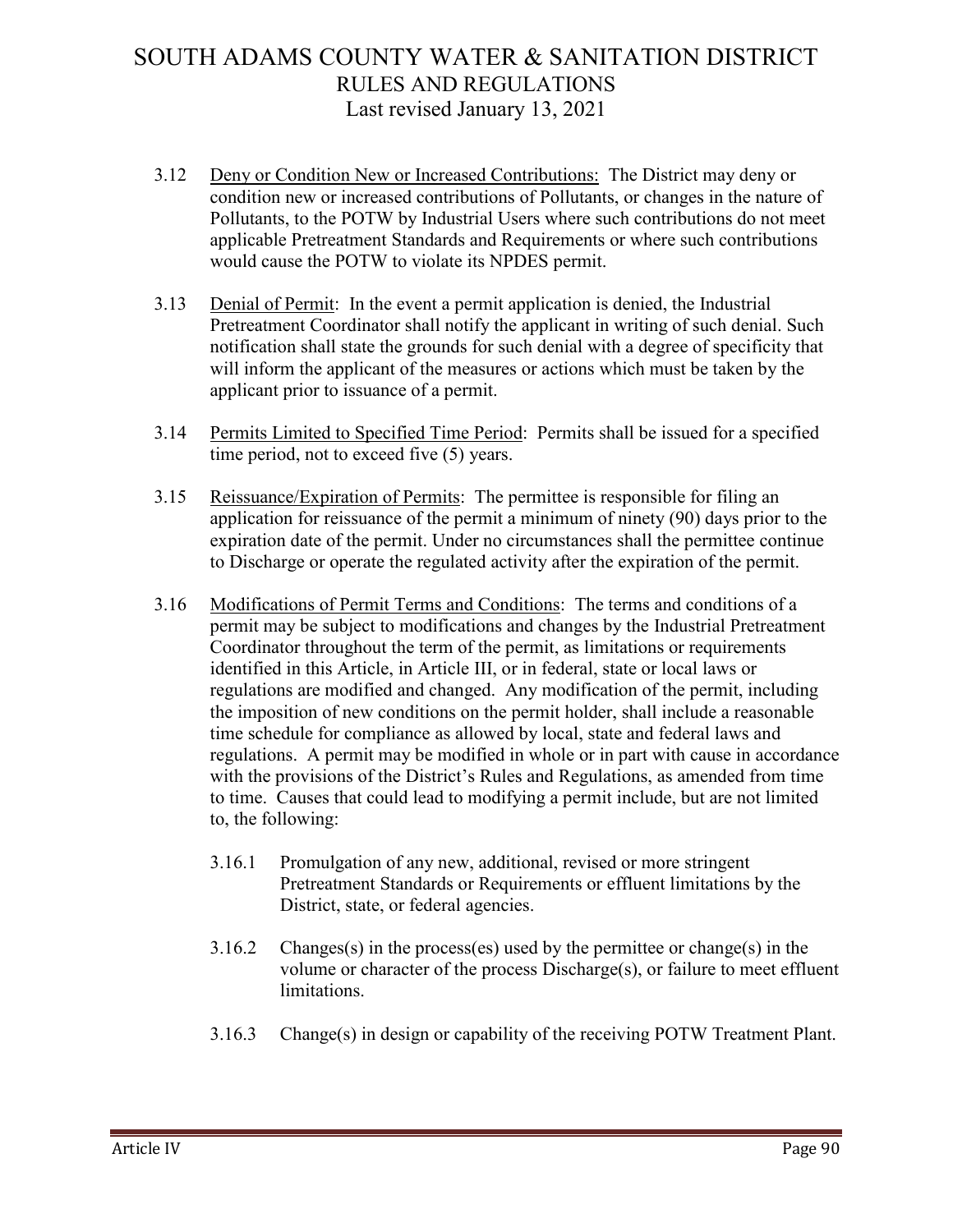- 3.16.4  $Change(s)$  in any condition of the permittee, or the District, that requires either a temporary or permanent reduction or elimination of the authorized Discharge.
- 3.16.5 Revision or grant of a variance from such Categorical Standards pursuant to 40 CFR § 403.13.
- 3.16.6 To correct typographical or other errors in the permit.
- 3.16.7 Upon request of the permittee, provided such request does not create a violation of any applicable requirements, standards, laws, or Rules and Regulations. The filing of a request by the permittee for a permit modification, revocation and reissuance, termination or a notification of planned changes or anticipated noncompliance does not stay any permit condition.
- 3.17 Permit Administration Fee: All Industrial Wastewater Discharge Permit holders shall annually pay to the District the Industrial User Permit Administration Fee, as determined by the Board from time to time as provided in section 2 of Appendix A. All Zero Discharge Permit holders shall annually pay to the District the Zero Discharge Permit Administration Fee as determined by the Board from time to time as provided in section 3 of Appendix A.

### 4. NATIONAL CATEGORICAL PRETREATMENT STANDARDS

- 4.1 Prohibited Pretreatment Discharge Standards: No User of the District's POTW shall Discharge, cause to be discharged or introduce into the POTW and the District's wastewater facilities, any storm water, surface water, ground water, roof run-off, subsurface drainage, cooling water, air conditioning wastewater or any other commercial or industrial wastewater unless the water meets the standards specified in Articles III and IV of these Rules and Regulations.
- 4.2 National Categorical Pretreatment Standards:
	- 4.2.1 National Categorical Pretreatment Standards specifying quantities or concentrations of Pollutants with Pollutant properties which may be Discharged to a POTW by existing or new Industrial Users in specific industrial subcategories will be established under the appropriate subpart of 40 CFR, Chapter I, Subchapter N. These standards shall be in addition to the general and specific prohibitions, including Local Limits, established in 40 CFR § 403.5 and in Article III of these Rules and Regulations.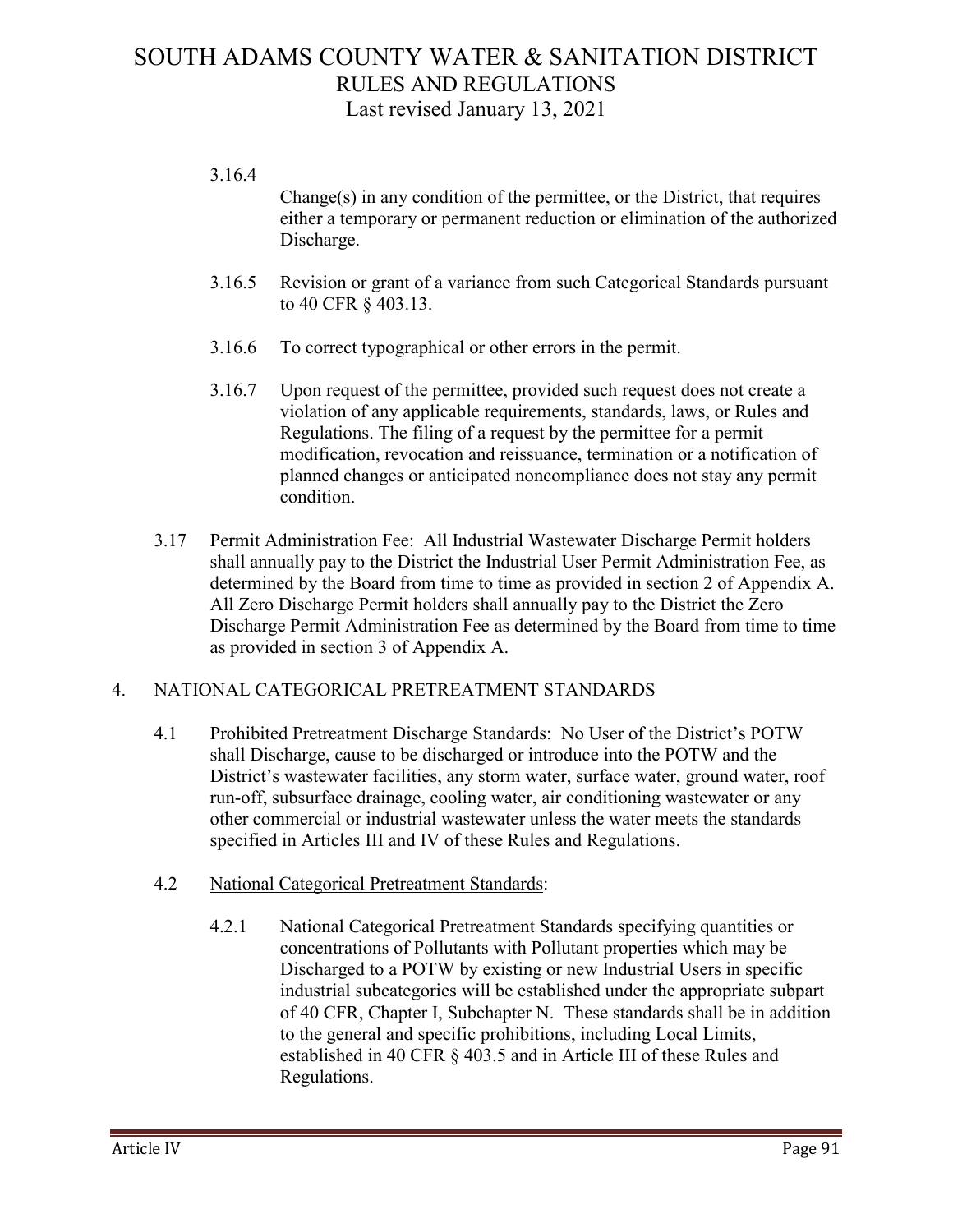- 4.2.2 Upon promulgation of National Categorical Pretreatment Standards for a particular industrial subcategory, the Categorical Standard, if more stringent than the limitations imposed under Articles III and IV for sources in that subcategory, shall supersede the less stringent limitations.
- 4.2.3 The Industrial Pretreatment Coordinator shall notify all identified affected Industrial Users of any applicable National Categorical Pretreatment Standards, the applicable reporting requirements as provided in Article III and the schedule for compliance. However, the Industrial User is responsible for complying with all National Categorical Pretreatment Standards and requirements independent of specific notification by the District.
- 4.2.4 Within sixty (60) days after the effective date of a National Categorical Pretreatment Standard for a subcategory under which an Industrial User may be included, the Industrial User or POTW may request that the Approval Authority provide a written determination as to whether the Industrial User falls within that particular subcategory. Each such request shall conform to the requirements of 40 CFR  $\S$  403.6(a).

### 5. LOCAL LIMITS

5.1 The District may develop BMPs to implement the requirements as provided in 40 CFR  $\S$  403.5(c)(1) and (2). Such BMPs shall be considered Local Limits and Pretreatment Standards for the purposes of this Article and section 307(d) of the Act.

### 6. REMOVAL CREDITS

6.1 Removal Credits for Categorical Pretreatment Standards: Any POTW receiving wastes from an Industrial User to which a categorical Pretreatment Standard(s) applies may, at its discretion and subject to the conditions of 40 CFR § 403.7, grant removal credits to reflect removal by the POTW of Pollutants specified in the categorical Pretreatment Standard(s). The POTW may grant a removal credit equal to or, at its discretion, less than its consistent removal rate. Upon being granted a removal credit, each affected Industrial User shall calculate its revised discharge limits in accordance with paragraph 40 CFR  $\frac{1}{2}$  403.7(a)(4). Removal credits may only be given for indicator or surrogate pollutants regulated in a categorical Pretreatment Standard if the categorical Pretreatment Standard so specifies.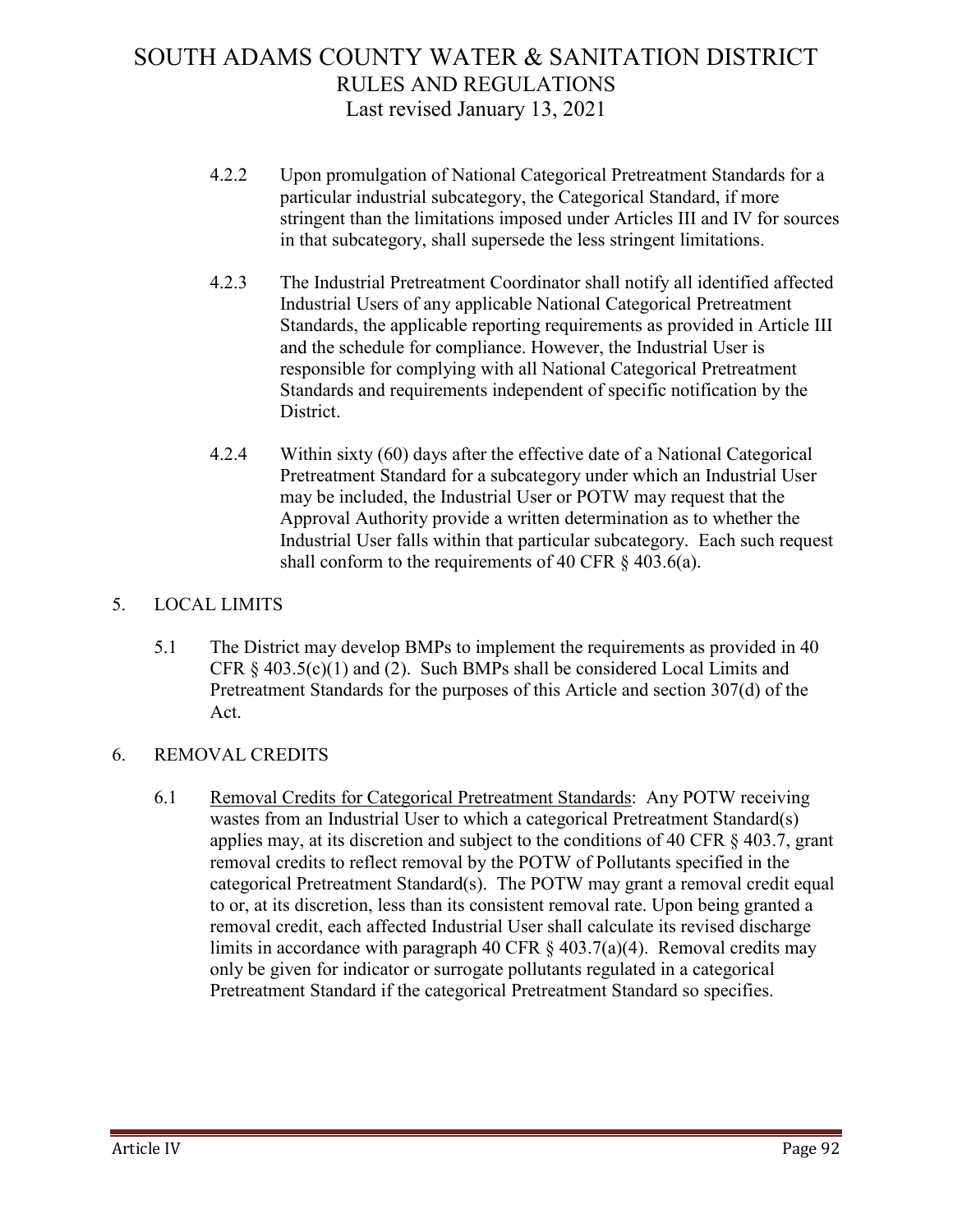### 7. NET/GROSS CALCULATIONS

7.1 Adjustment of Standards: Pretreatment Standards may be adjusted to reflect the presence of Pollutants in the Industrial Users intake water in accordance with the provisions of 40 CFR § 403.15.

### 8. FEDERAL, STATE OR LOCAL REQUIREMENTS

8.1 More Stringent Requirements May Apply: Federal, state or local requirements and limitations on discharges shall apply in any case where they are more stringent than the pretreatment requirements and limitations contained in this Article.

### 9. COMPLIANCE SCHEDULE

- 9.1 If additional Pretreatment and/or Operation and Maintenance (O & M) will be required to meet the Pretreatment Standards; the Industrial User must implement the shortest schedule which will provide such additional Pretreatment and/or O and M. The completion date in this schedule shall not be later than the compliance date established for the applicable Pretreatment Standard.
- 9.2 The following conditions apply to the compliance schedule:
	- 9.2.1 The schedule shall contain increments of progress in the form of dates for the commencement and completion of major events leading to the construction and operation of additional Pretreatment required for the Industrial User to meet the applicable categorical Pretreatment Standards (*e.g.*, hiring an engineer, completing preliminary plans, completing final plans, executing contract for major components, commencing construction, completing construction, etc.).
	- 9.2.2 No increment referred to in paragraph 40 CFR  $\S$  403.12(c)(1) and paragraph 9.2.1 of this section shall exceed nine (9) months.
	- 9.2.3 Not later than fourteen (14) days following each date in the schedule and the final date for compliance, the Industrial User shall submit a progress report to the Control Authority including, at a minimum, whether or not it complied with the increment of progress to be met on such date and, if not, the date on which it expects to comply with this increment of progress, the reason for delay, and the steps being taken by the Industrial User to return the construction to the schedule established. In no event shall more than nine (9) months elapse between such progress reports to the Control Authority.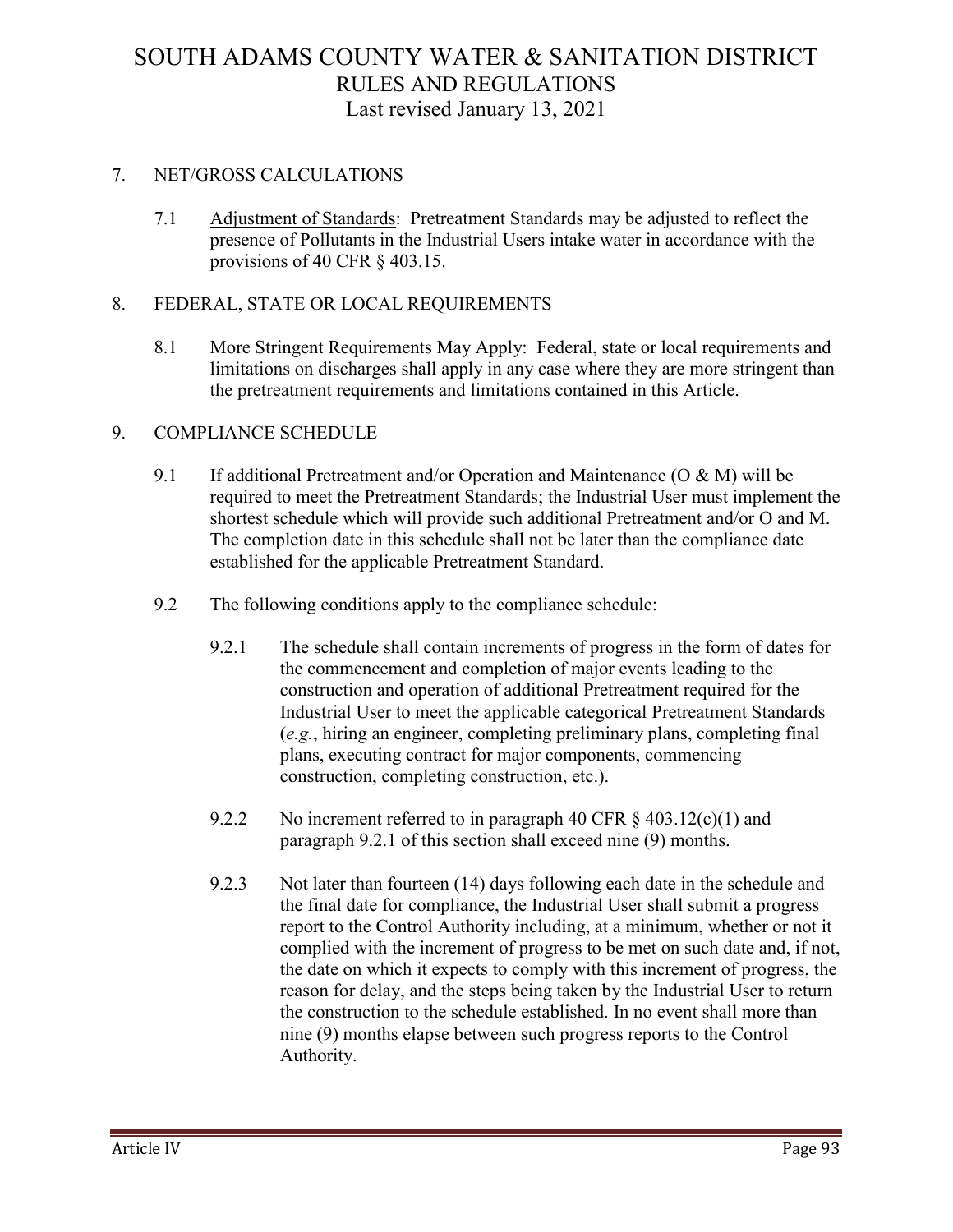#### 10. COMPLIANCE SCHEDULE FOR CATEGORICAL STANDARDS

- 10.1 Existing Industrial Users: Compliance by existing sources with Categorical Standards shall be within three (3) years of the date the Categorical Standard is effective, unless a different compliance date is specified in the appropriate subpart of 40 CFR, Chapter I, Subchapter N. These Industrial Users shall be classified as Significant Industrial Users.
- 10.2 New Sources: Existing sources which become Industrial Users subsequent to promulgation of an applicable Categorical Standard shall be considered existing Industrial Users except where such sources meet the definition of a New Source. New Sources shall install and have in operating condition and shall "start-up" all pollution control equipment required to meet applicable Pretreatment Standards before beginning to Discharge. Within the shortest period of time (not to exceed 90 days), New Sources must meet all applicable Pretreatment Standards. Compliance with Categorical Standards for New Sources will be required upon promulgation or as otherwise specified in the applicable Categorical Standard.
- 10.3 Progress Reports on Compliance: Affected Industrial Users shall report in writing to the Industrial Pretreatment Coordinator on incremental progress in meeting their schedule of compliance.

#### 11. REPORTING REQUIREMENTS

- 11.1 Code of Federal Regulations Applies: All existing Industrial Users and New Sources subject to such standards shall comply with all the reporting and other requirements specified in 40 CFR § 403.12. Reporting requirements shall apply to all Industrial Users subject to National Categorical Pretreatment Standards whether or not they discharge regulated material(s) or pollutants into the District's wastewater system.
- 11.2 Modification of Reporting Requirements: At its discretion, the Control Authority may agree to alter the months for reporting, but in no event shall reporting be less than once every six (6) months. The Control Authority may also impose mass limitations on Industrial Users which are using dilution to meet applicable Pretreatment Standards, or in other cases where the imposition of mass limitations is appropriate.
- 11.3 Unlawful Reporting: It is unlawful for any person to knowingly make any false statement, representation, or certification in any application, Wastewater Questionnaire, record, report, plan, or other document filed or required to be maintained pursuant to this Article or any Industrial Wastewater Discharge Permit or Zero Discharge Permit, or to knowingly falsify, tamper with, or render inaccurate any monitoring device or method required under this Article.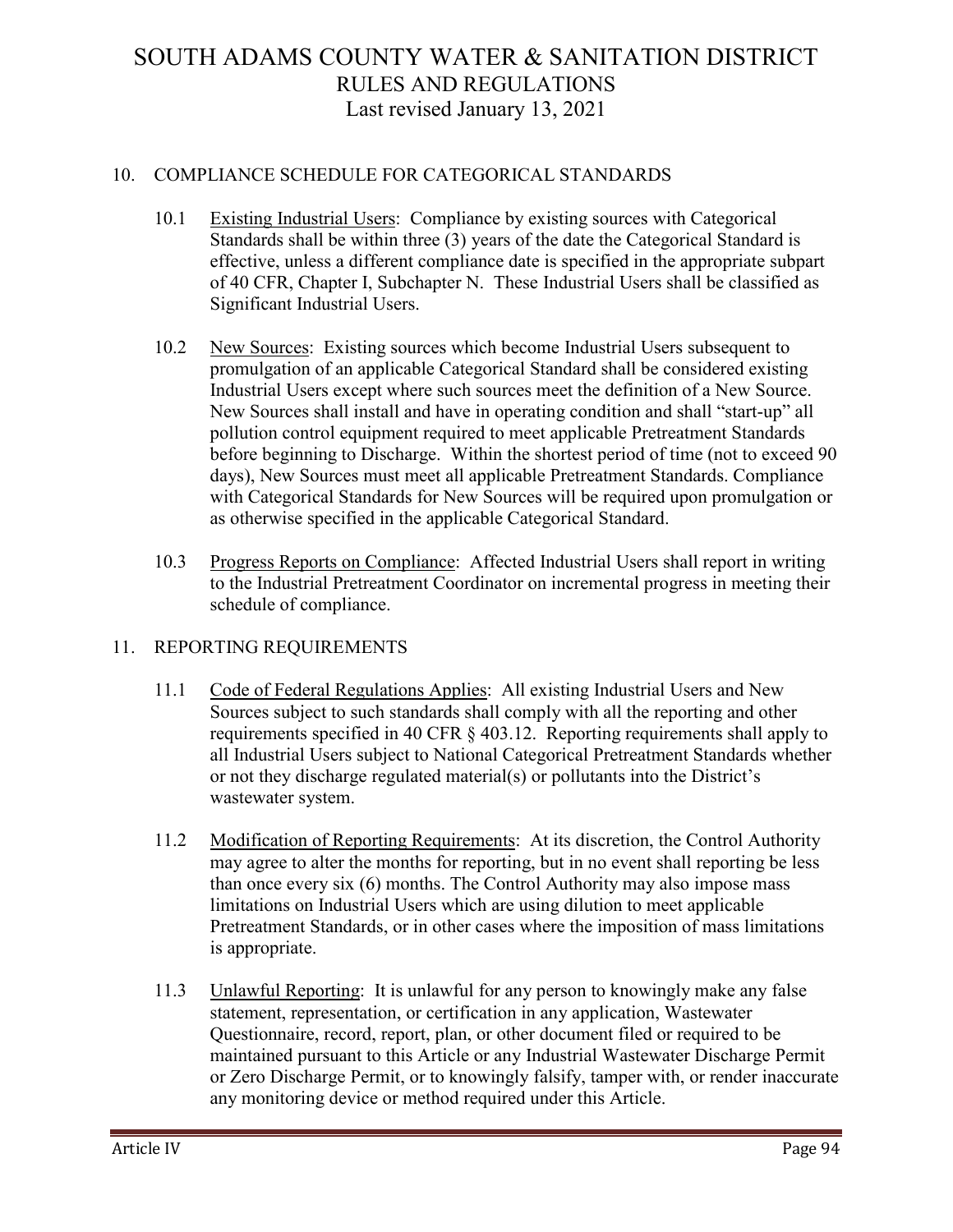11.4 Additional Reporting Requirements: Non-Categorical Significant Industrial Users shall submit to the Control Authority at least once every six (6) months (on dates specified by the Control Authority) a description of the nature, concentration, and flow of the Pollutants required to be reported by the Control Authority. These reports shall be based on sampling and analysis performed in the period covered by the report, and performed in accordance with the techniques described in 40 CFR Part 136 and amendments thereto. This sampling and analysis may be performed by the Control Authority in lieu of the Non-Categorical Significant Industrial User. Where the POTW itself collects all the information for the report, the Non-Categorical Significant Industrial User will not be required to submit the report. It is the Significant Industrial Users' responsibility to determine if the POTW has conducted the sampling in lieu of the Significant Industrial User. The Significant Industrial User is always responsible for ensuring that all sampling and reports are completed and submitted to the POTW.

### 12. EXCESSIVE DISCHARGE

- 12.1 Dilution Prohibition: No User shall increase the use of process water or, in any other way, attempt to dilute a Discharge as a partial or complete substitute for adequate treatment to achieve compliance with the limitations contained in the National Categorical Pretreatment Standards, or in any other specific pretreatment standard developed by the District, State or EPA.
- 12.2 Equivalent Concentration Limit: Where process effluent is mixed, prior to treatment, with Wastewaters other than those generated by the regulated process, an equivalent concentration limit will be derived by the discharger with the written concurrence of the Control Authority and applied to the mixed effluent so as to account for the presence of flows not contributed by the regulated process.
	- 12.2.1 In no event may an equivalent concentration limit be used if the regulated Pollutants would no longer be detectable by the equipment monitoring the combined Wastewaters.
	- 12.2.2 The equivalent concentration limit for a specified Pollutant will be derived by use of the formula contained in 40 CFR § 403.6(e) or as said section and formula may be hereafter amended. Under no circumstances will a derived concentration limit be permitted that is below the minimum detection limit for the analytical method.

### 13. ACCIDENTAL DISCHARGE

13.1 Notification: Each Significant Industrial User shall provide protection from accidental discharge of prohibited materials or other substances regulated by this Article. Facilities to prevent accidental discharge of prohibited materials shall be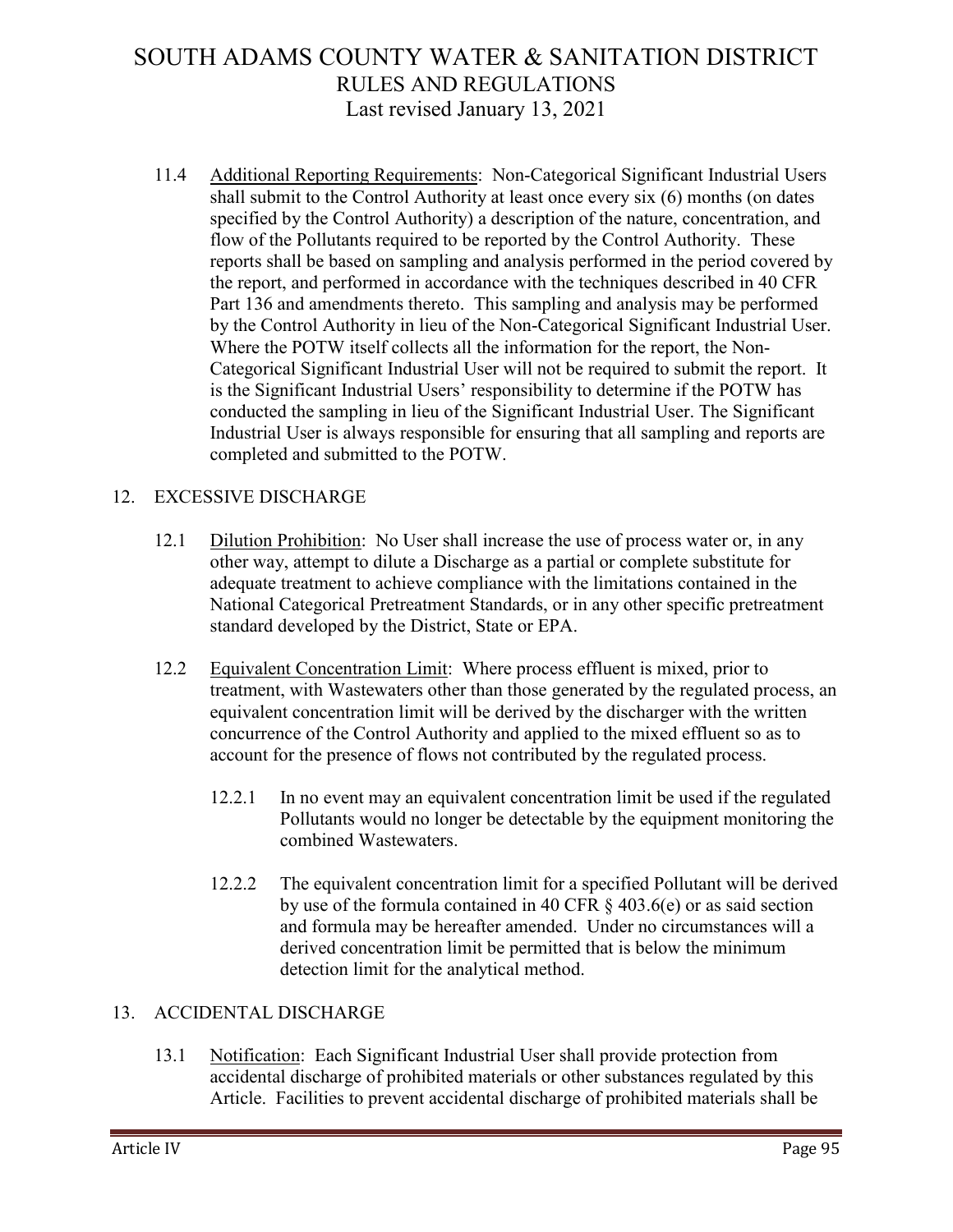provided and maintained at the User's own cost and expense. In the case of accidental discharge by a Significant Industrial User, such User shall immediately telephone and notify the POTW of the incident at the following telephone numbers: 720.206.0466 or 720.206.0467. The notification shall include location of discharge, type of waste, concentration and volume and corrective actions.

- 13.2 Written Notice: Within five (5) days following an accidental Discharge, the User shall submit to the Industrial Pretreatment Coordinator a detailed written report describing the cause of the Discharge and the measures to be taken by the User to prevent similar future occurrences. Such notification shall not relieve the User of any fines, civil penalties or other liability which may be imposed by this Article or other applicable law.
- 13.3 Notice to Employees: The Industrial User's employees will be advised of the procedures to follow for preventing spills and action to be taken in the case of an accidental spill. A notice must be permanently posted on the Industrial User's bulletin board or other prominent place informing employees whom to call in the event of an accidental discharge. An Industrial User shall advise its employees, who may cause or suffer such an accidental discharge, of the emergency notification procedure.
- 13.4 Slug Control Plans: The District shall evaluate and document whether each Significant Industrial User needs a plan or other action to control Slug Discharges. For Industrial Users identified as significant prior to November 14, 2005, this evaluation must be conducted at least once by October 14, 2006; additional Significant Industrial Users will be evaluated by the District within one (1) year of being designated a Significant Industrial User. For purposes of this subsection, a Slug Discharge is any Discharge of a non-routine, episodic nature, including but not limited to an accidental spill or a non-customary batch discharge which has a reasonable potential to cause Interference or Pass Through, or in any other way violate the District's regulations, Local Limits or NPDES conditions. The results of such activities shall be available to the Approval Authority upon request. Significant Industrial Users shall notify the District immediately of any changes at its facility affecting the potential for Slug Discharge. If the POTW decides that a slug control plan is needed, the plan shall contain, at a minimum, the following elements:
	- 13.4.1 Description of Discharge practices, including non-routine batch Discharges.
	- 13.4.2 Description of stored chemicals.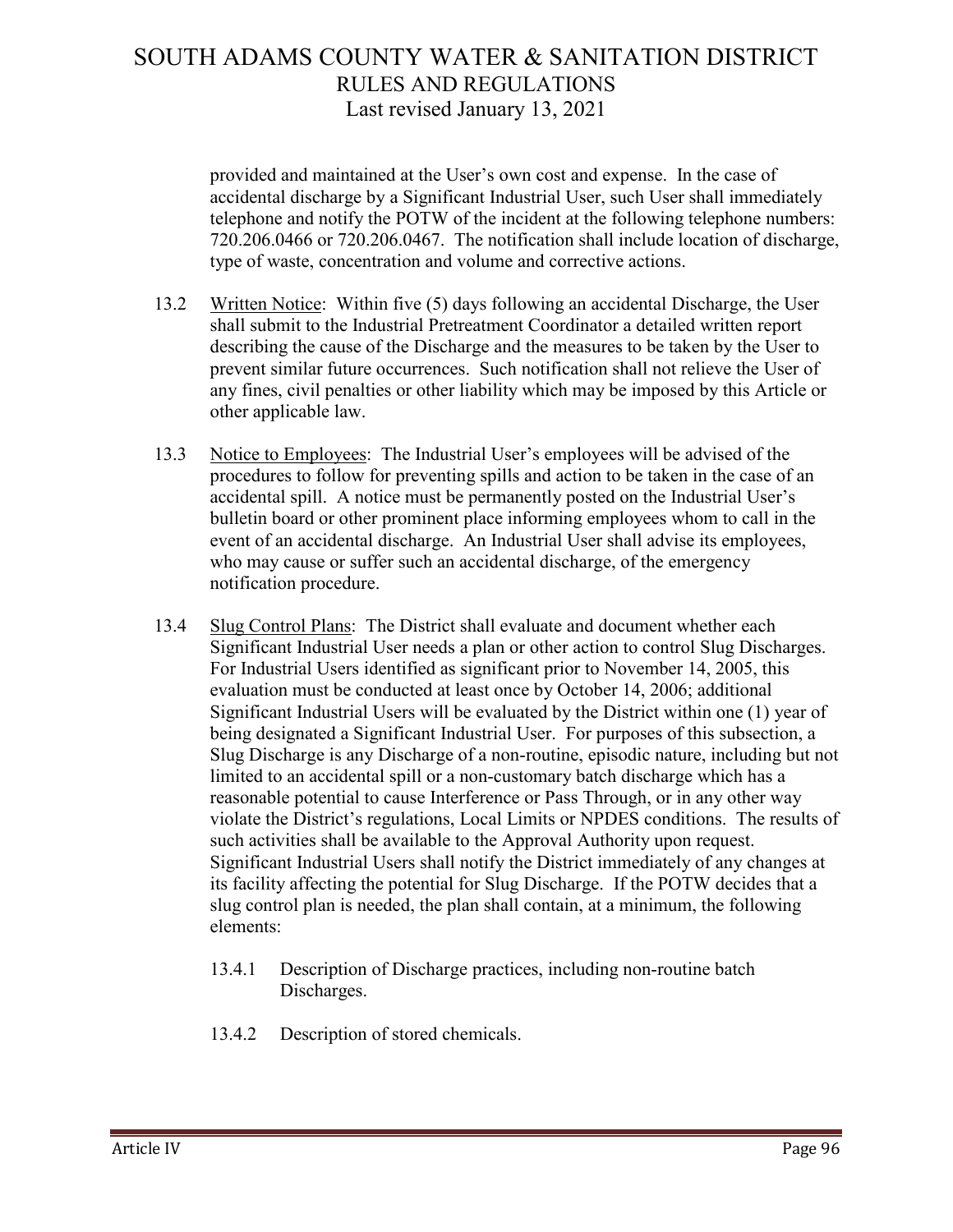- 13.4.3 Procedures for immediately notifying the POTW of Slug Discharges, including any Discharge that would violate a prohibition under 40 CFR § 403.5(b), with procedures for follow-up notification within five (5) days.
- 13.4.4 If necessary, procedures to prevent adverse impacts from accidental spills, including inspection and maintenance of storage areas, handling and transfer of materials, loading and unloading operations, control of plant site run-off, worker training, building of containment structures or equipment, measures for containing toxic organic pollutants (including solvents), and/or measures and equipment for emergency response.

### 14. PRETREATMENT

- 14.1 General: Industrial Users shall provide necessary Wastewater treatment as required to comply with Articles III and IV of the Rules prior to the point where the Industrial User discharges into the POTW. Any facilities required to pretreat Wastewater to an acceptable level shall be provided, operated, used and maintained by the User at the User's own expense.
- 14.2 Pretreatment Technology: Appropriate pretreatment technology includes control equipment, such as equalization tanks or facilities, for protection against surges that might interfere with or otherwise be incompatible with the POTW. Where there is reason to believe that the use of equalization tanks or other facilities which have potential for dilution are resulting in dilution, the Control Authority shall impose mass limitations or an equivalent concentration limits on an Industrial User employing such tanks or other facilities in accordance with section 11 or 12 of this Article.

### 15. UPSET PROVISION

- 15.1 Effect of an Upset: An Upset shall constitute an affirmative defense to an action brought for noncompliance with categorical Pretreatment Standards if the requirements of section 15.2 are met.
- 15.2 Conditions Necessary for a Demonstration of Upset: An Industrial User who wishes to establish the affirmative defense of Upset shall demonstrate, through properly signed, contemporaneous operating logs, or other relevant evidence that:
	- 15.2.1 An Upset occurred and the Industrial User can identify the cause(s) of the Upset;
	- 15.2.2 The facility was at the time being operated in a prudent and workman-like manner and in compliance with applicable operation and maintenance procedures;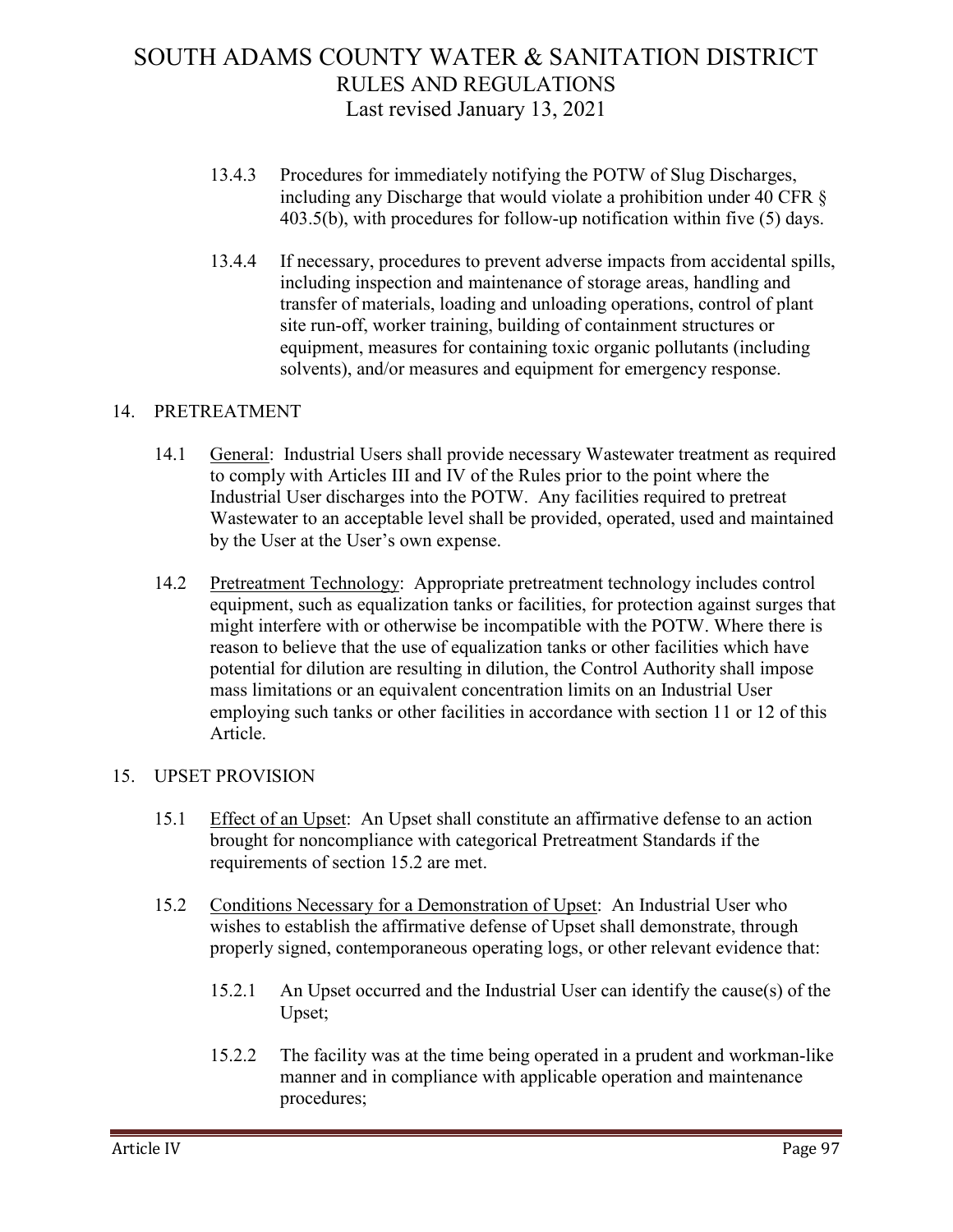- 15.2.3 The Industrial User has submitted the following information to the District within 24 hours of becoming aware of the Upset (if this information is provided orally, a written submission must be provided within five (5) days):
	- 15.2.3.1 A description of the Indirect Discharge and cause of noncompliance;
	- 15.2.3.2 The period of noncompliance, including exact dates and times or, if not corrected, the anticipated time the noncompliance is expected to continue;
	- 15.2.3.3 Steps being taken and/or planned to reduce, eliminate and prevent recurrence of the noncompliance.
- 15.3 Burden of proof: In any enforcement proceeding the Industrial User seeking to establish the occurrence of an Upset shall have the burden of proof.
- 15.4 Reviewability of agency consideration of claims of Upset: In the usual exercise of prosecutorial discretion, Agency enforcement personnel should review any claims that noncompliance was caused by an Upset. No determinations made in the course of the review constitute final Agency action subject to judicial review. Industrial Users will have the opportunity for a judicial determination on any claim of Upset only in an enforcement action brought for noncompliance with Categorical Pretreatment Standards.
- 15.5 User responsibility in case of upset: The Industrial User shall control production or all Discharges to the extent necessary to maintain compliance with Categorical Pretreatment Standards upon reduction, loss, or failure of its treatment facility until the facility is restored or an alternative method of treatment is provided. This requirement applies in the situation where, among other things, the primary source of power of the treatment facility is reduced, lost or fails.

### 16. BYPASS

16.1 Bypass Not Violating Applicable Pretreatment Standards or Requirements: An Industrial User may allow any Bypass to occur which does not cause Pretreatment Standards or Requirements to be violated, but only if it also is for essential maintenance to assure efficient operation. These Bypasses are not subject to the provision of paragraphs 16.2 and 16.3 of this section.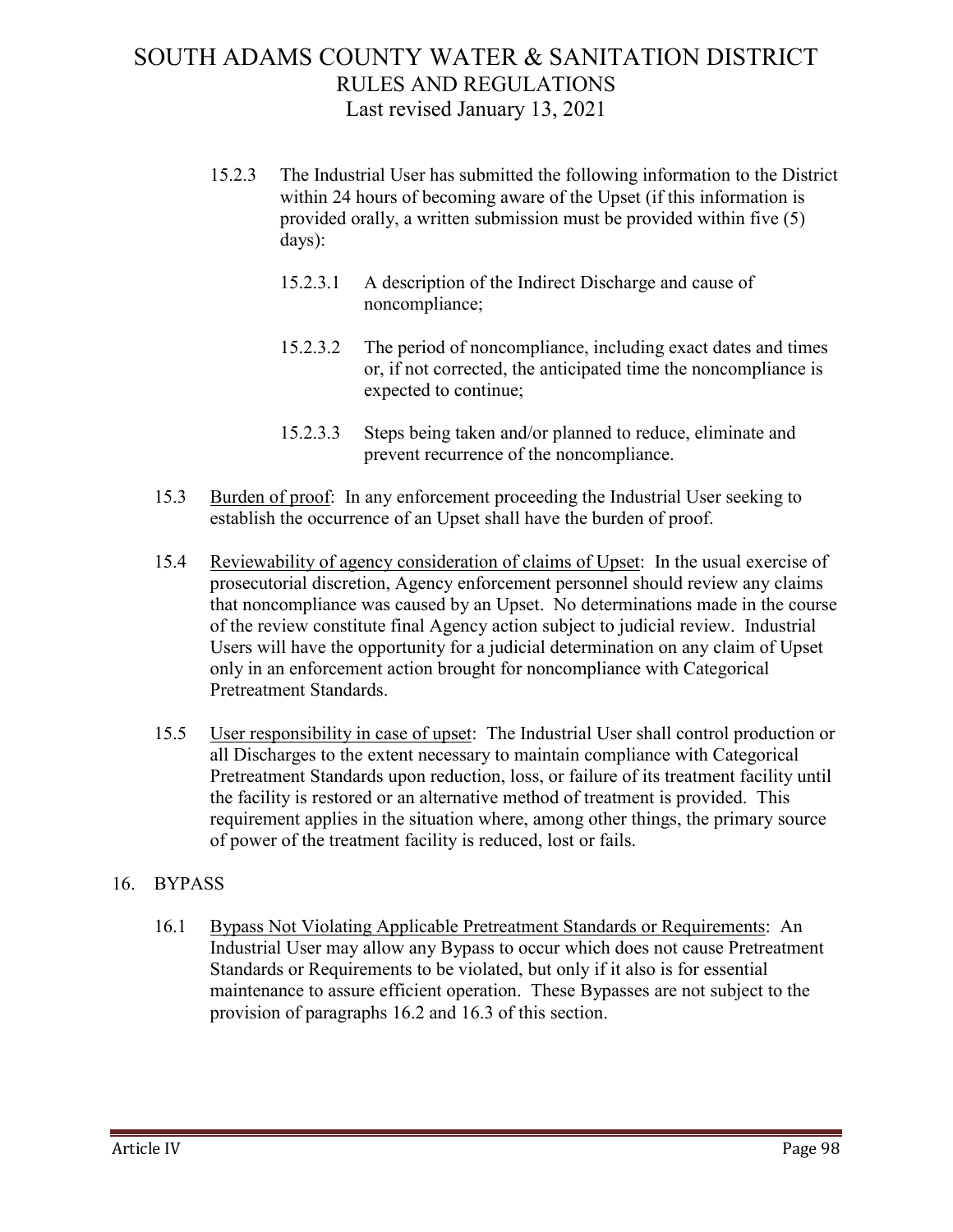### 16.2 Notice:

- 16.2.1 If an Industrial User knows in advance of the need for a Bypass, it shall submit prior notice to the District, if possible at least ten (10) days before the date of the Bypass.
- 16.2.2 An Industrial User shall submit verbal notice of an unanticipated Bypass that exceeds applicable Pretreatment Standards to the District within 24 hours from the time the Industrial User becomes aware of the Bypass. A written submission shall also be provided within five (5) days of the time the Industrial User becomes aware of the Bypass. The written submission shall contain a description of the Bypass and its cause; the duration of the Bypass, including exact dates and times, and, if the Bypass has not been corrected, the anticipated time it is expected to continue; and steps taken or planned to reduce, eliminate, and prevent reoccurrence of the Bypass. The District may waive the written report on a case-by-case basis if the verbal report has been received within 24 hours.

#### 16.3 Prohibition of Bypass:

- 16.3.1 Bypass is prohibited, and the District may take enforcement action against an Industrial User for a Bypass, unless:
	- 16.3.1.1 Bypass was unavoidable to prevent loss of life, personal injury, or severe property damage;
	- 16.3.1.2 There were no feasible alternatives to the Bypass, such as the use of auxiliary treatment facilities, retention of untreated wastes, or maintenance during normal periods of equipment downtime. This condition is not satisfied if adequate back-up equipment should have been installed in the exercise of reasonable engineering judgment to prevent a Bypass which occurred during normal periods of equipment downtime or preventative maintenance; and
	- 16.3.1.3 The Industrial User submitted notices as required under paragraph 16.2 of this section.
- 16.3.2 The District may approve an anticipated Bypass after considering its adverse effects, if the District determines that it will meet the three conditions listed in paragraph 16.3.1 of this section.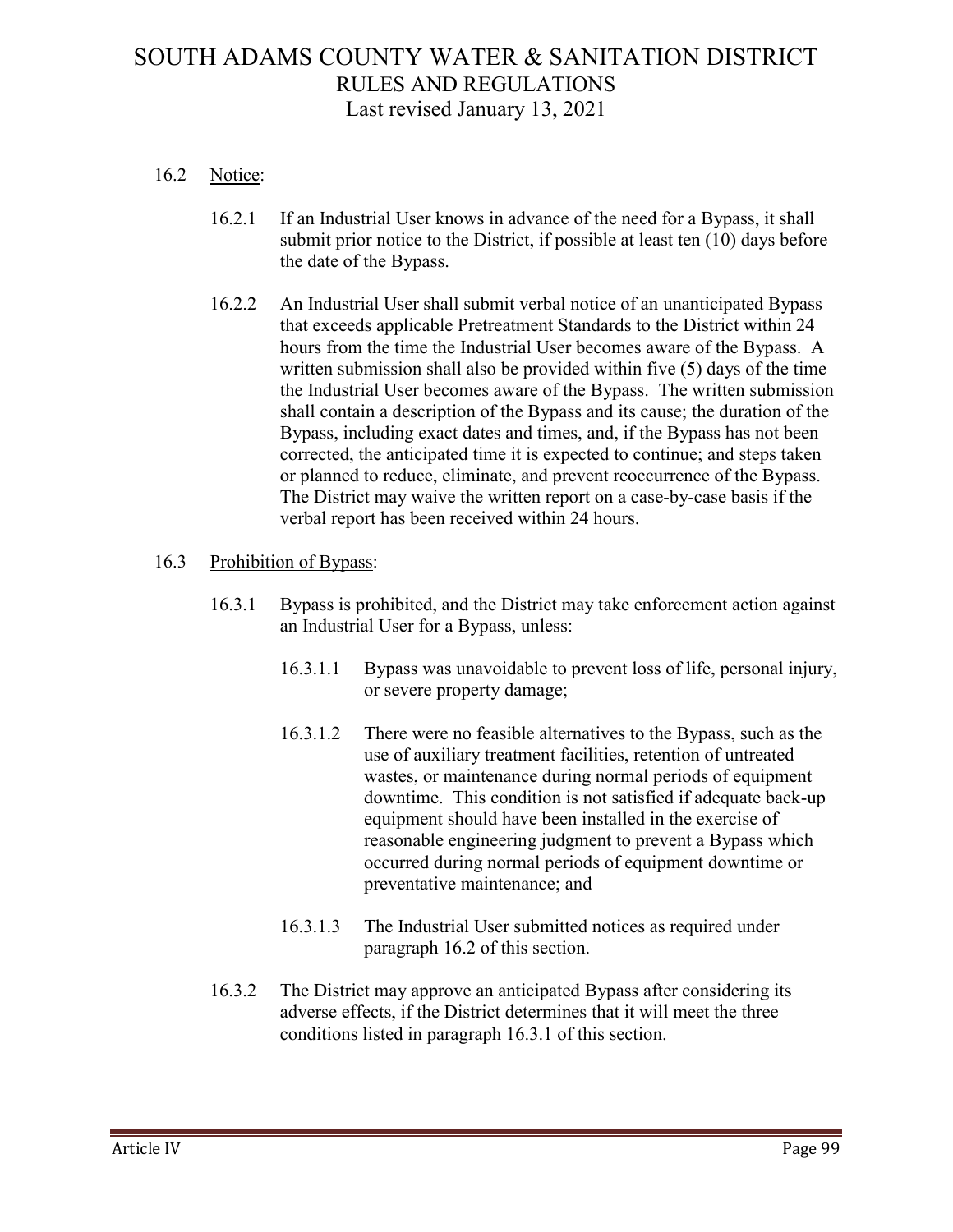### 17. CHARGES AND COSTS

- 17.1 Responsibility for Costs: Each Industrial User subject to National Categorical Pretreatment Standards or Pretreatment Standards shall pay all costs incurred by the District in the operation and maintenance of the pretreatment program, which costs relate to the User's facility. Such costs shall include, but are not limited to:
	- 17.1.1 Costs for administration.
	- 17.1.2 Costs for continued implementation of the User's Pretreatment Program on an annual basis.
	- 17.1.3 Costs for monitoring, inspections and surveillance procedures, including laboratory analysis costs.
	- 17.1.4 Costs for collection of samples, equipment, preparation, data review, etc., as set forth in the District's Sampling Fee as determined by the Board from time to time as provided in Section 4 of Appendix A.
	- 17.1.5 All non-residential users which discharge a waste with five-day biochemical oxygen demand (BOD-5) and Total Suspended Solids (TSS) greater than that of the average wastewater treatment plant influent shall pay a BOD and/or TSS Non-Residential Surcharge in addition to connection fees. The BOD and/or TSS Non-Residential Surcharge will be sufficient to cover the cost of treating wastes above normal strength. Normal strength influent wastes of the South Adams County Water and Sanitation District treatment plant have an average BOD-5 of 272 mg/L and average TSS of 264 mg/L. The formula shown in Section 5 of Appendix A shall be utilized in computing the monthly surcharge.
	- 17.1.6 The non-residential user shall pay 100% of the monitoring costs incurred by the District in establishing the User's BOD and/or TSS Non-Residential Surcharge.
	- 17.1.7 The District reserves the right to restrict BOD and TSS loading rates if levels are sufficient to interfere with the Wastewater treatment processes.
	- 17.1.8 Non-residential discharges that originate from: (a) centralized Wastewater collection and/or treatment companies (note: this Wastewater shall only be accepted by the District if preapproved by the Industrial Pretreatment Coordinator, the Board of Directors, and permitted prior to discharge) and (b) permitted discharges of storm water, surface water, ground water, roof runoff, subsurface drainage, commercial or industrial Wastewater shall be subject to the Volume Surcharge Fee as determined by the Board from time to time as set forth in Section 6 of Appendix A.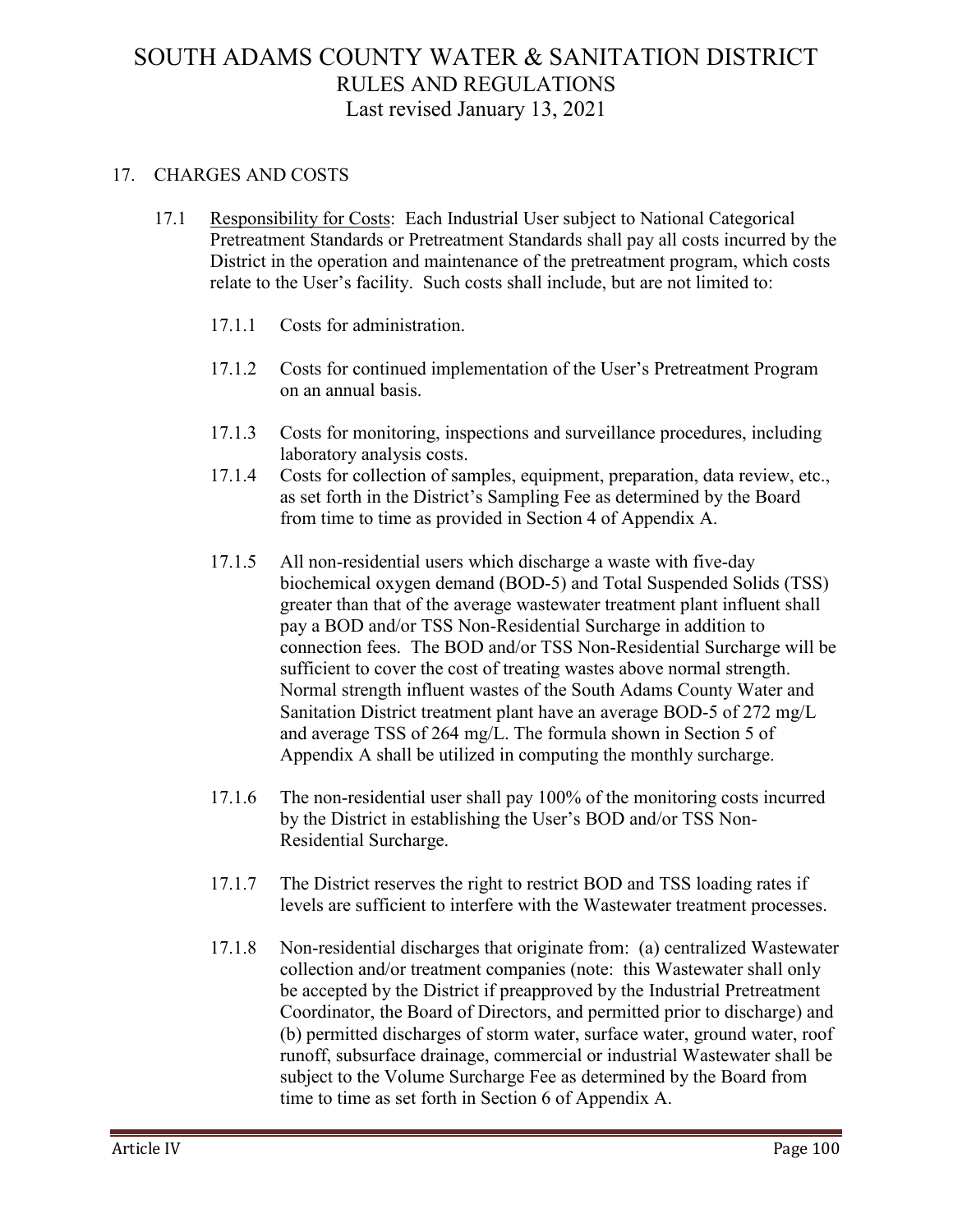- 17.1.9 Costs for reviewing accidental Discharge procedures and construction.
- 17.1.10 Costs for filing appeals.
- 17.1.11 All costs incurred by the District for enforcement, including all legal fees.
- 17.1.12 Other costs as the District may deem necessary to carry out the requirements contained herein.

The above costs relate solely to the matters covered by this Article and are separate from all other fees or costs chargeable by the District.

#### 18. MONITORING AND INSPECTION

18.1 Monitoring Requirements: The Industrial Pretreatment Coordinator has the right to require the installation of monitoring equipment and facilities to allow inspection, sampling and flow measurement of Wastewater flows from Industrial Users. Such facilities may include a monitoring and sampling manhole in the User's sanitary service line. All monitoring facilities shall be provided, operated, used and maintained by the User at the User's own expense. All devices used to measure Wastewater flow and quality shall be calibrated to ensure their accuracy.

#### 18.2 Right of Entry:

- 18.2.1 The Industrial Pretreatment Coordinator and/or his authorized representative(s) shall have the right to enter upon: (a) the property and premises of any Industrial User in which a Discharge source or treatment system is located or in which records are required to be kept at all times for the purposes of inspection, sampling, monitoring, records examination and copying or in the performance of any of the duties required to implement and enforce the provisions of this Article and to determine, independent of information supplied by Industrial Users, compliance or noncompliance by Industrial Users with applicable Pretreatment Standards and other Rules of the District.
- 18.2.2 The Industrial Pretreatment Coordinator and/or his authorized representative(s) shall have the right to enter upon the property and premises of any industrial user located within the District, regardless of whether they Discharge to the POTW, to determine whether a Discharge source or treatment system is located on the property or should be required.
- 18.2.3 Upon arrival at the facility, the Industrial Pretreatment Coordinator and/or his authorized representative(s) shall identify themselves to the manager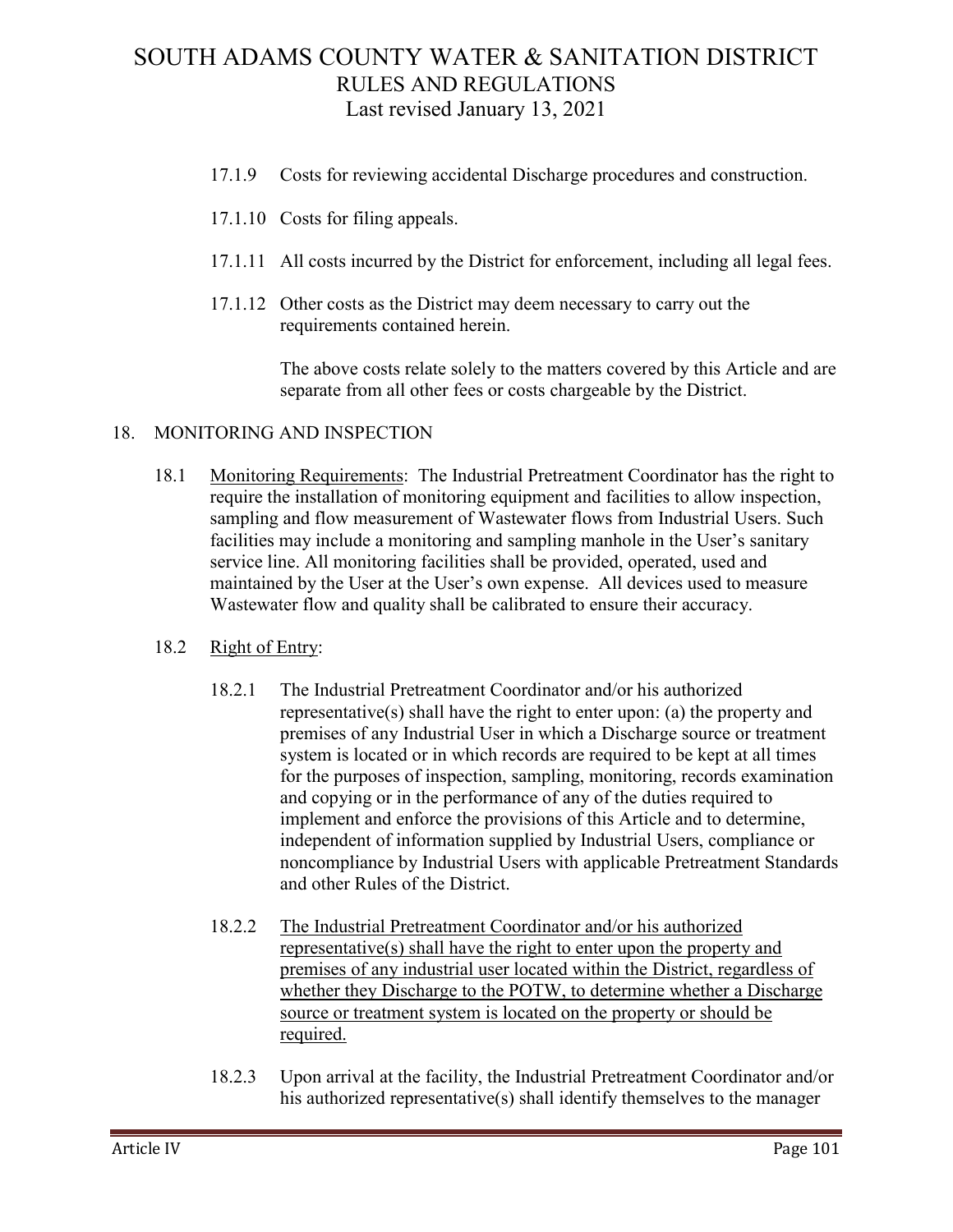or supervising staff person on duty at the facility, prior to conducting inspections, sampling, or records examination.

18.3 Sampling and Inspection: The POTW shall randomly sample and analyze the effluent from Industrial Users and conduct surveillance activities in order to identify, independent of information supplied by the Industrial Users, the compliance status of the Industrial User with Pretreatment Standards and requirements. In addition, the POTW shall inspect and sample the effluent from each Significant Industrial User at least once a year except as otherwise specified in 40 CFR § 403.8(f)(2)(v).

### 19. ENFORCEMENT

- 19.1 General: Violation of any terms of this Article, of Article III, of an Industrial Wastewater Discharge Permit, of a Zero Discharge Permit or of local, state or federal laws or regulations may subject the Industrial User to enforcement responses by the District, in accordance with this Article and with the Enforcement Response Plan (ERP).
- 19.2 Suspension or Revocation of Permit: The District, the District Board or its representative has the authority to suspend or revoke an Industrial User's Industrial Wastewater Discharge Permit and/or a Zero Discharge Permit, suspend or disconnect water and/or sewer service, or both. Revocation, suspension and/or disconnection will generally be used for significant discharge violations or significant violations of the terms of the permit, especially where the discharge or threat of discharge presents a danger to the public health or welfare, property, the environment or the POTW, or may cause the District to violate its NPDES permit or for repeat violations.
	- 19.2.1 Grounds for suspension or revocation include, but are not limited to, the following:
		- 19.2.1.1 Violation of the District's Rules and Regulations.
		- 19.2.1.2 Violation of federal, state or local laws or regulations.
		- 19.2.1.3 Violation of any term of the permit.
		- 19.2.1.4 Obtaining a permit by misrepresentation or failure to disclose fully all relevant facts in either the permit or any required report.
		- 19.2.1.5 Failure to pay fines, comply with Administrative Orders or to meet compliance schedules, tampering with monitoring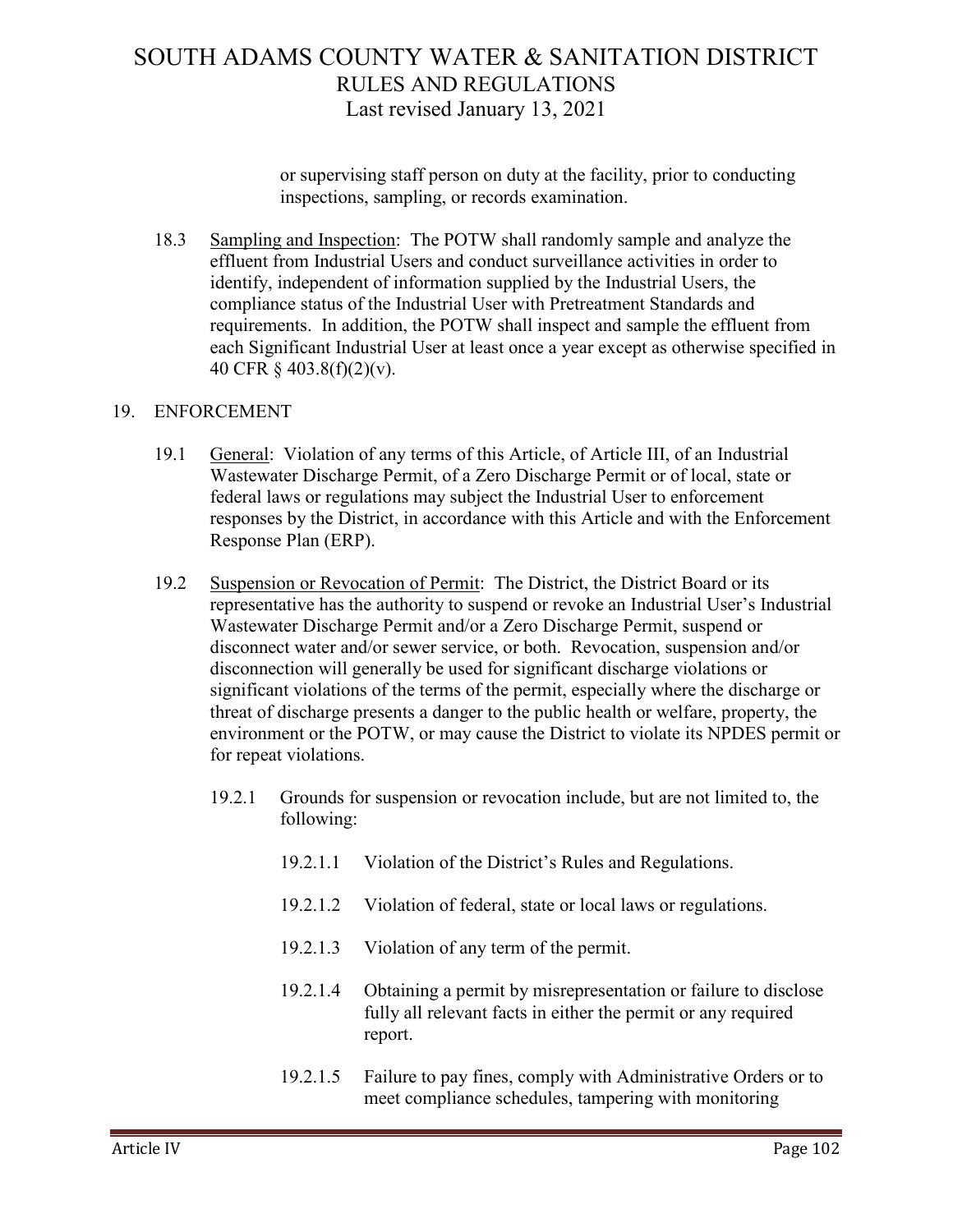equipment, or refusing to allow reasonable access to the facility premises or records.

- 19.2.2 Upon a decision by the Board or its representative to suspend or revoke an Industrial User's permit, an Administrative Order ("AO") containing a formal order of suspension or revocation shall be issued. The order shall notify the User of its right to contest the suspension or revocation, either by requesting a hearing before the District's Board of Directors (or its designated hearing officer), or by responding in writing to the Industrial Pretreatment Coordinator. In either case, the written response or request for a hearing must be received by the District within fifteen (15) days of the User's receipt of the AO. Submission of a request for a hearing or a written response shall not excuse compliance with the AO pending resolution of the Industrial User's claim.
- 19.3 Emergency Suspension: The District's Board of Directors or its authorized representative shall make all final determinations regarding the termination of services and the revocation of permits. However, the District Manager or Industrial Pretreatment Coordinator shall have authority to initiate emergency suspensions. An emergency suspension may be required to immediately and effectively halt or prevent a Discharge or activity which reasonably appears to present an imminent endangerment to the health or welfare of persons, which presents or may present an endangerment to property, the environment, or the POTW, or which could cause the District to violate its NPDES permit. To initiate an emergency suspension, the District Manager or the Industrial Pretreatment Coordinator shall use its best efforts to notify the Industrial User, by phone or in person, that it must immediately suspend the harmful Discharge or activity. However, if giving such notice is impossible, would jeopardize the safety of human health or welfare, property, the environment, or the POTW, or if the Industrial User fails to immediately comply, the District or the Industrial Pretreatment Coordinator may take such steps as are deemed necessary, including immediate severance of the sewer connection.
	- 19.3.1 An emergency suspension shall be followed by an AO containing a formal suspension order. The AO shall notify the Industrial User of its right to contest the suspension, either by requesting a hearing before the District's Board of Directors (or its designated hearing officer), or by responding in writing to the Industrial Pretreatment Coordinator. In either case, the written request for a hearing or written response must be received by the District within fifteen (15) days of the Industrial User's receipt of the notice. Submission of a request for a hearing or a written response shall not excuse compliance with the order pending resolution of the Industrial User's claim.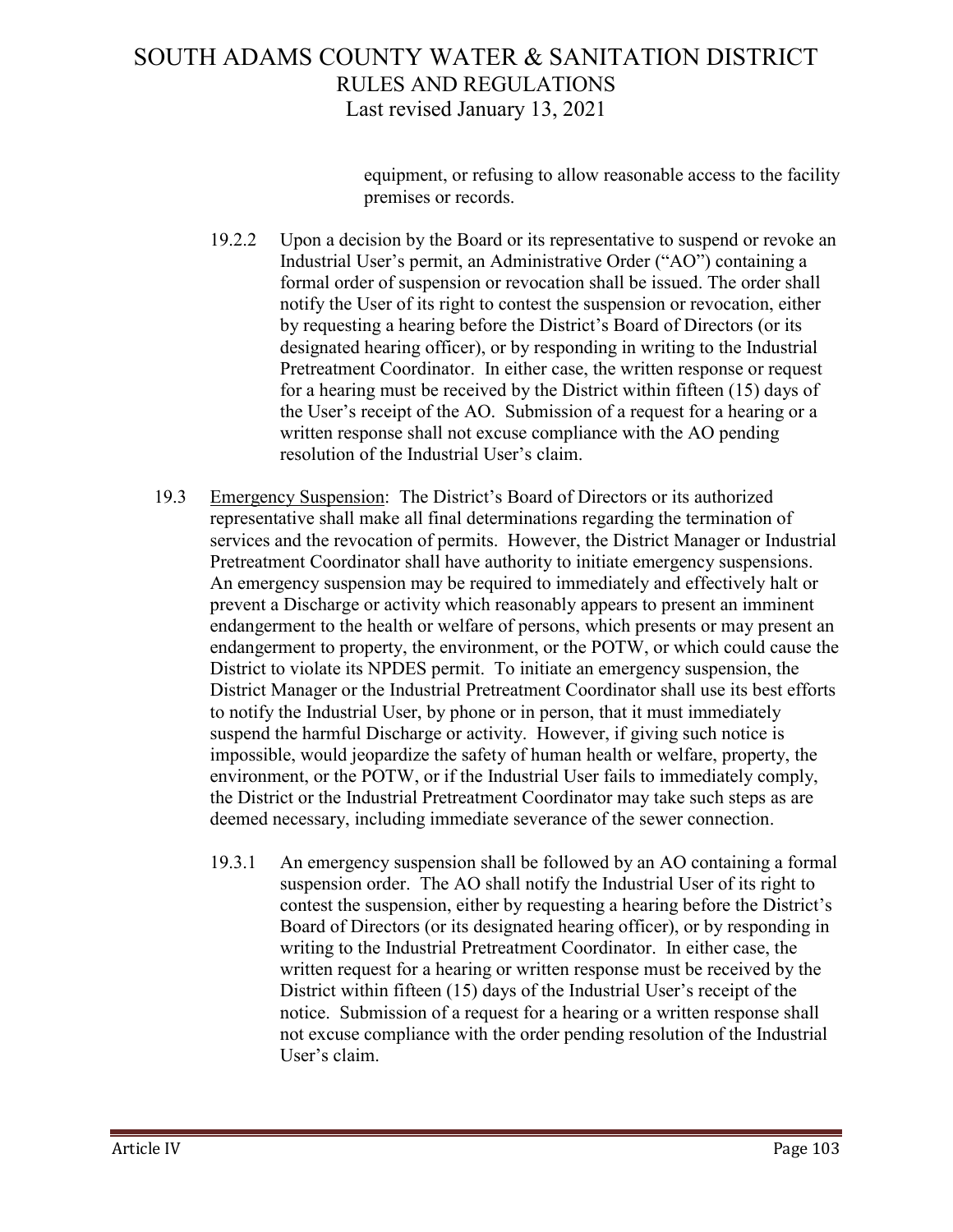- 19.4 Non-Emergency Suspension, Revocation or Disconnection: In all other "nonemergency" suspensions or revocations of permits and/or suspension or disconnection of water and/or sewer services, where no threat to human health or welfare, property, the environment, or the POTW exists, the Industrial User shall be issued an AO informing it of the violation and the impending severance of water and/or sewer services. Non-emergency suspensions, revocations or disconnections may be initiated in response to repeated violations by an Industrial User of the District's Rules or of the permit. The AO shall notify the Industrial User of its right to contest the suspension, revocation or disconnection before its services are actually suspended, either by requesting a hearing before the District's Board of Directors (or its designated hearing officer), or by responding in writing to the Industrial Pretreatment Coordinator. In either case, the written request for a hearing or written response must be received by the District within fifteen (15) days of the User's receipt of the AO. The Board or its authorized representative shall make a final decision on the suspension, revocation and/or disconnection. Submission of a request for a hearing or a written response shall not excuse compliance with the order pending resolution of the Industrial User's claim.
- 19.5 Action Upon Suspension: Once water and/or sewer service has been suspended, whether or not the suspension was an emergency suspension, or disconnected or a permit has been suspended or revoked, the Industrial User must submit within five (5) days of the Discharge or activity giving rise to the action a detailed written statement describing the cause of the underlying Discharge or activity and outlining the measures that will be taken to prevent any harmful Discharges or activities in the future. Upon verifying that the problem has been resolved, the District may reinstate the water and/or wastewater treatment service upon proof that the harmful Discharge or activity has been eliminated, unless revocation proceedings are initiated against the Industrial User.
- 19.6 Notification of Violation: Whenever the Industrial Pretreatment Coordinator finds that an Industrial User has violated any provision of Articles III or IV, the User's permit, or any local, state or federal law or regulation, the Industrial Pretreatment Coordinator shall notify the User and respond in accordance with this Article or the District's Enforcement Response Plan (ERP).
- 19.7 Legal Action: If any person Discharges sewage, industrial wastes or other wastes, or similar substances into the District's POTW or takes action contrary to the provisions of Articles III or IV, National or State Pretreatment Requirements, or any order, rule, regulation, or permit issued hereunder, the District may commence actions for appropriate relief, including injunctive relief, in any court of competent jurisdiction. In addition, the District may seek such damages or penalties as may be provided by law or equity, or by the Rules of the District, in accordance with the procedures set forth in the ERP, including suspension / disconnection of water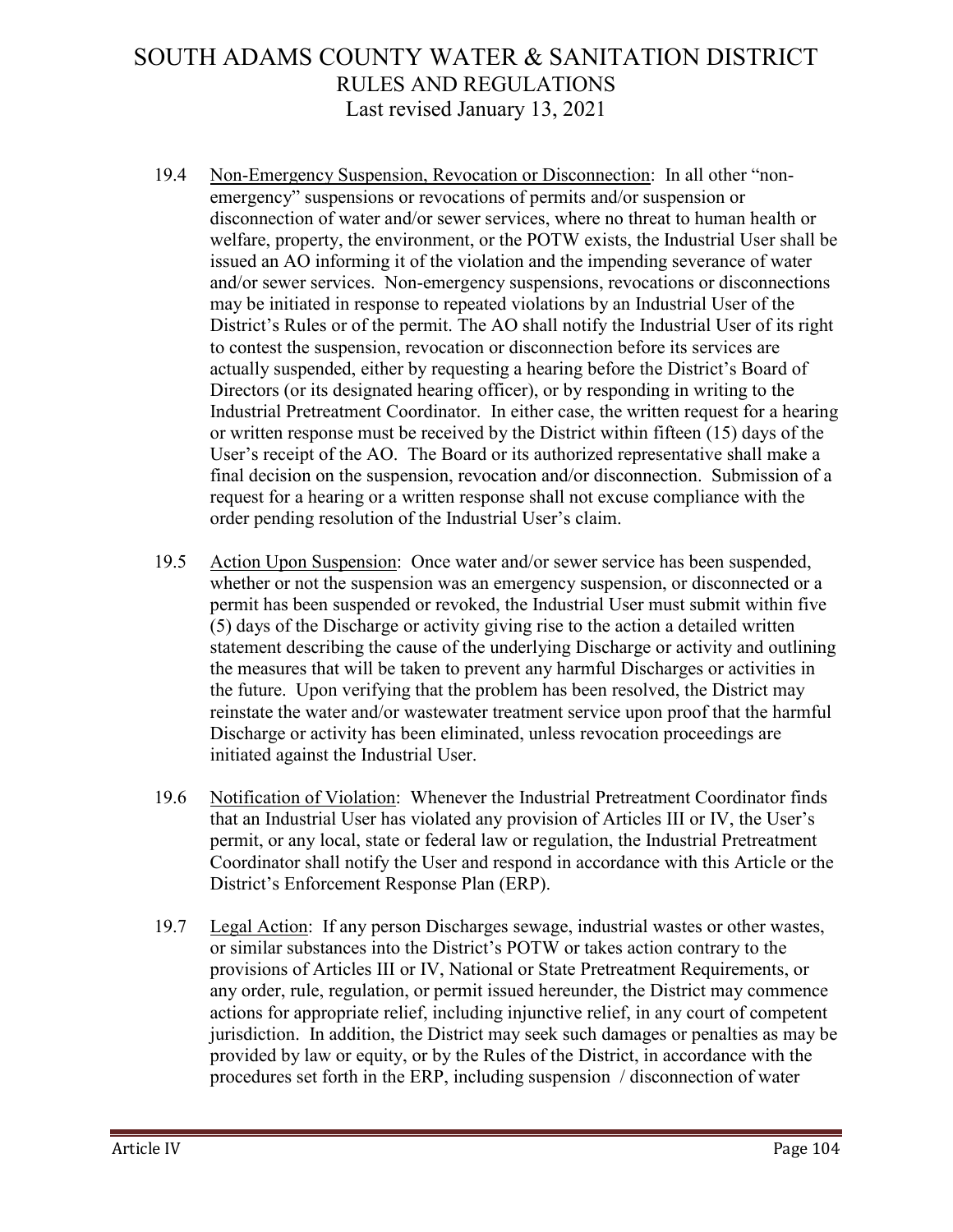and/or wastewater treatment services to the User and/or suspension / revocation of a permit.

- 19.8 Public Notification: The District shall annually publish in the largest daily newspaper of circulation in the District a list of all Industrial Users who were in significant noncompliance with any Pretreatment Standards at least once during the twelve (12) previous months. For purposes of this provision, an Industrial User is in significant noncompliance if its violation meets one or more of the following criteria:
	- 19.8.1 Chronic violations of Wastewater discharge limits, defined here as those in which sixty-six percent (66%) or more of all the measurements taken for the same pollutant parameter during a six-month period exceed (by any magnitude) the numeric pretreatment standard or requirement including instantaneous limits for the same pollutant parameter.
	- 19.8.2 Technical Review Criteria (TRC) violations, defined here as those in which thirty-three percent (33%) or more of all of the measurements taken for the same pollutant parameter during a six-month period equal or exceed the product of the numeric pretreatment standard or requirement including instantaneous limits multiplied by the applicable  $TRC$  (TRC = 1.4 for BOD, TSS, fats, oil and grease, and 1.2 for all other pollutants except pH.).
	- 19.8.3 Any other violation of a pretreatment standard or requirement (daily maximum, long-term average, instantaneous limit or narrative standard) that the POTW determines has caused, alone or in combination with other Discharges, Interference or Pass Through (including endangering the health of POTW personnel or the general public).
	- 19.8.4 Any discharge of a Pollutant that has caused imminent endangerment to human health, welfare or to the environment or has resulted in the POTW's exercise of its emergency authority to halt or prevent such a Discharge. Failure to meet, within ninety (90) days after the schedule date, a compliance schedule milestone contained in a local control mechanism or enforcement order for starting construction, completing construction, or attaining final compliance.
	- 19.8.5 Failure to provide, within thirty (30) days after the due date, required reports such as baseline monitoring reports, 90-day compliance reports, periodic self-monitoring reports, and reports on compliance with compliance schedules.
	- 19.8.6 Failure to accurately report noncompliance.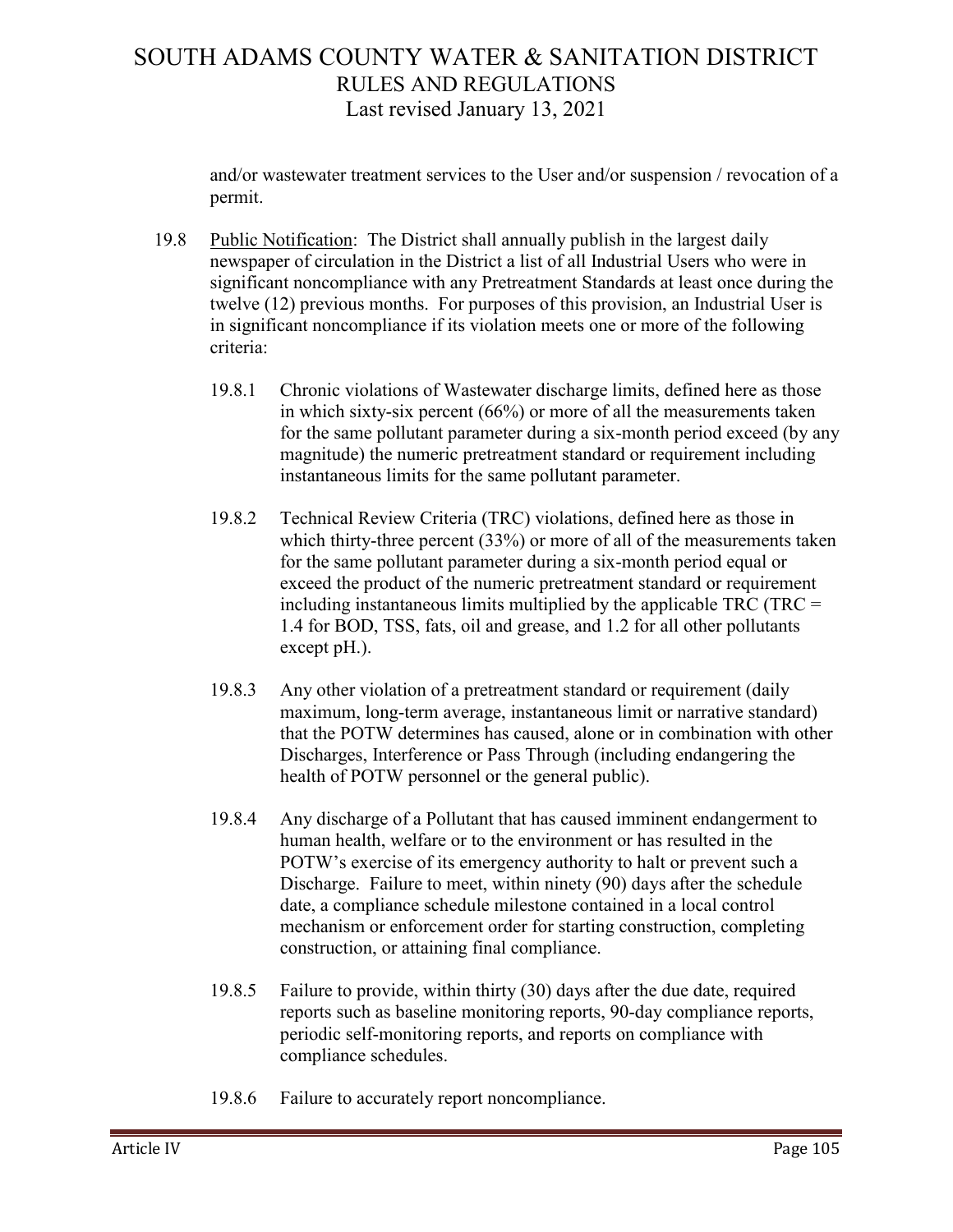- 19.8.7 Any other violation or group of violations which may include a violation of Best Management Practices, which the POTW determines will adversely affect the operation or implementation of the local pretreatment program.
- 19.9 Hearing Procedure: In order to ensure due process to any party to whom a letter of violation assessing a penalty, or an administrative order, except for a show cause order, has been sent or served, the party shall be given the opportunity to contest the order or penalty either by requesting a hearing before the Board of Directors (or its designated hearing officer) or by responding in writing to the Industrial Pretreatment Coordinator. If a hearing is requested, the Board may hear the matter or designate a hearing officer of its choice to conduct the hearing. All requests for a hearing and written responses must be received by the District within fifteen (15) days after the Industrial User's receipt of the letter of violation or administrative order. The Industrial User shall have twenty (20) days from its receipt of a Letter of Penalty (LOP) to pay the fine, whether or not it submits a request for a hearing or written response. Submission of a request for a hearing or written response shall not excuse noncompliance with an administrative order pending resolution of the Industrial User's claim.
	- 19.9.1 Upon receipt of a request for a hearing, the Board or its duly appointed hearing officer shall set the time and place of the hearing. The Board shall provide notice by certified mail to the party requesting the hearing of the appointment of a hearing officer, if one has been appointed, and of the date, time and place of the hearing.
	- 19.9.2 The hearing officer or the Board shall establish a procedure for conduct of the hearing which shall allow for an orderly presentation by all parties. The hearing officer or the Board shall permit all parties to respond to the letter of penalty or administrative order, to present evidence and argument on all issues, to cross-examine witnesses who testify at the proceeding to the extent necessary for a full and true disclosure of facts, and to make objections at the proceedings.

All parties to the proceedings shall have the right to present their case or defense by verbal or documentary evidence and to submit rebuttal evidence. All parties shall also be entitled to the benefit of legal counsel at that party's own expense, but a party may also appear on its own behalf. An attorney who is a witness may not act as counsel for the party calling him or her as a witness.

19.9.3 The hearing officer or the Board shall not be bound by the Colorado Rules of Civil Procedure or the Colorado Rules of Evidence, but may follow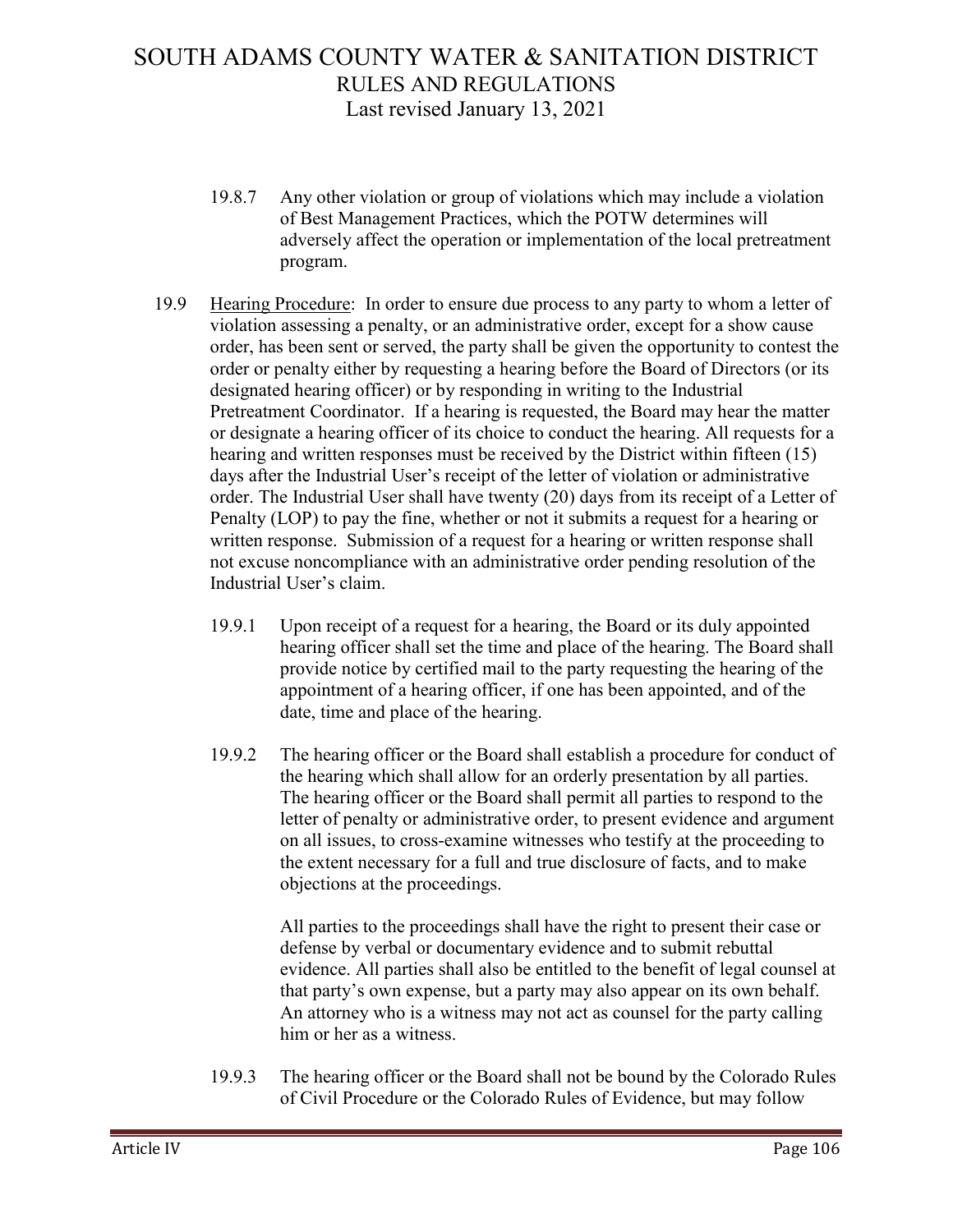selected parts of the rules as are deemed appropriate. The hearing officer or the Board may consider hearsay evidence, or any other evidence reasonably calculated to assist in rendering a decision. However, no *ex parte* materials or representation of any kind shall be received or considered by the hearing officer or the Board.

- 19.9.4 The hearing officer or the Board shall have authority, but not the obligation, to administer oaths and affirmations, sign and issue subpoenas, rule upon offers of proof and receive evidence; dispose of motions relating to the discovery and production of relevant documents and things for inspection, copying, or photographing; regulate the course of the hearing, set the time and place for continued hearings; fix the time for filing of briefs and other documents; direct the parties to appear and confer to consider the implications of the issues, admission of fact or of documents to avoid unnecessary proof, and limitation of the number of expert witnesses; issue appropriate orders that shall control the subsequent course of the proceeding; reprimand or exclude from the hearing any person for any improper conduct in his or her presence; or take any other action authorized by Board rules; or take action consistent with the procedures that generally govern comparable administrative hearings.
- 19.9.5 The hearing officer or the Board shall cause the proceedings to be recorded by a reporter or by an electronic recording device. Any party, upon payment of a reasonable charge therefore, shall be entitled to procure a transcript of the record or any part thereof. At the conclusion of the hearing, the hearing officer or the Board shall, within thirty (30) days, issue a written decision and provide each party with a copy thereof, unless the time frame for entering the decision is extended.
- 19.9.6 The decision of the Board or its hearing officer shall be based on the record. The record shall include all testimony, pleadings, applications, evidence, exhibits and other documents presented or considered, matters officially noticed, rulings upon exceptions, any findings of fact and conclusions of law proposed by any party, and all briefs filed.

The decision shall include a statement of the findings and conclusions upon all the material issues of fact, law, or discretion presented by the record and the appropriate order, sanction, relief or denial thereof.

19.9.7 If a timely request for a hearing is made, the decision of the hearing officer or the Board shall be a final order. Any party adversely affected by the decision may appeal to Colorado District Court with jurisdiction, pursuant to Rule 106(a)(4) of the Colorado Rules of Civil Procedure. If the alleged violator fails to submit a timely written request for a hearing,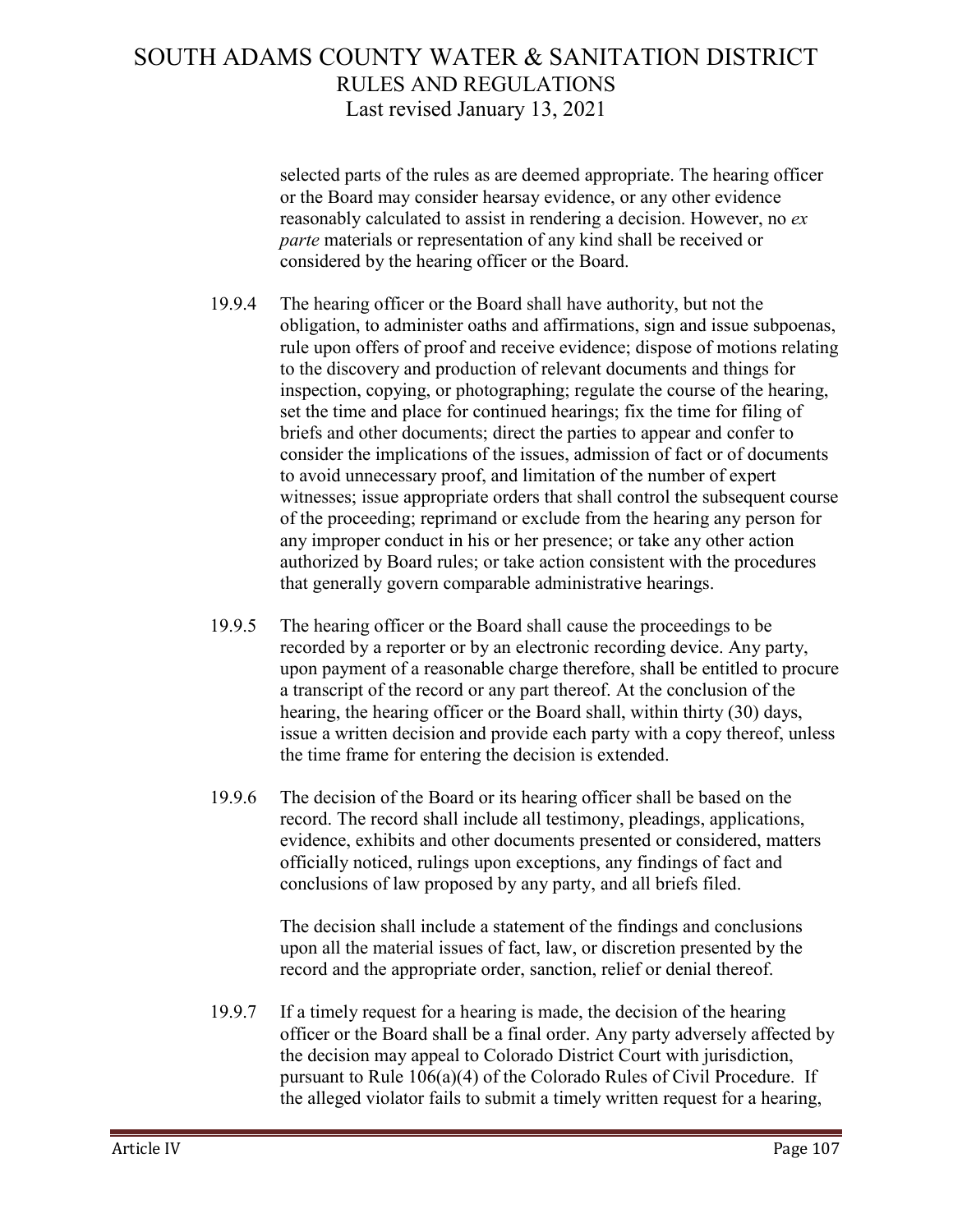the alleged violator has failed to exhaust administrative remedies and may not appeal the letter of penalty or administrative order to the District Court.

#### 20. PENALTIES

- 20.1 Administrative and Civil Penalties: Any User who is found to have violated any provision of Articles III or IV, the User's permit, or any local, state or federal law or regulation, or any order or rule, shall be subject to an administrative, criminal or civil penalty of up to One Thousand Dollars (\$1,000), or an amount deemed appropriate by the Industrial Pretreatment Coordinator, for each violation per day plus interest as provided by statute, in accordance with the procedures set forth in the ERP. Each day on which a violation shall occur or continue shall be deemed a separate offense. In addition to the penalties provided herein, the District may recover reasonable actual damages incurred by the District. Such damages shall include, but not be limited to, reasonable attorney's fees, court costs and fees, and other expenses of litigation by appropriate suit at law. Also included are actual damages incurred by the District and costs incurred by the POTW for violation of its NPDES permit where such permit violation is a direct result of the violation of Articles III or IV.
- 20.2 Criminal Penalties: The District will actively pursue prosecution of any person causing impairment to its wastewater or water system pursuant to local, state and federal laws and regulations.
- 20.3 Remedies Available to the District: The District may pursue any and all remedies, damages and penalties as may be provided by the Colorado Special District Act, Article 1, Title 32, Colorado Revised Statutes, the Rules of the South Adams County Water and Sanitation District, the District's ERP and federal law, which includes but is not limited to the following enforcement actions: consent orders, show cause hearing, cease and desist order, administrative order, and administrative penalty.
- 20.4 Reimbursement: The District may pursue reimbursement for any fine, assessment, levy or charge by the Environmental Protection Agency, the Colorado Department of Health, or any other governmental agency having jurisdiction over the subject matter and the District, which fine, assessment, levy or charge is imposed on the District as a result of a violation by the User.
- 20.5 Liens: All charges, costs and penalties, if unpaid, shall become a lien on the User's property pursuant to section  $32$ -1-1001(1)(j)(I), C.R.S.
- 20.6 Recovery of Costs and Fees: In addition to the penalties provided herein, the District may recover reasonable attorney fees, court costs and fees, and other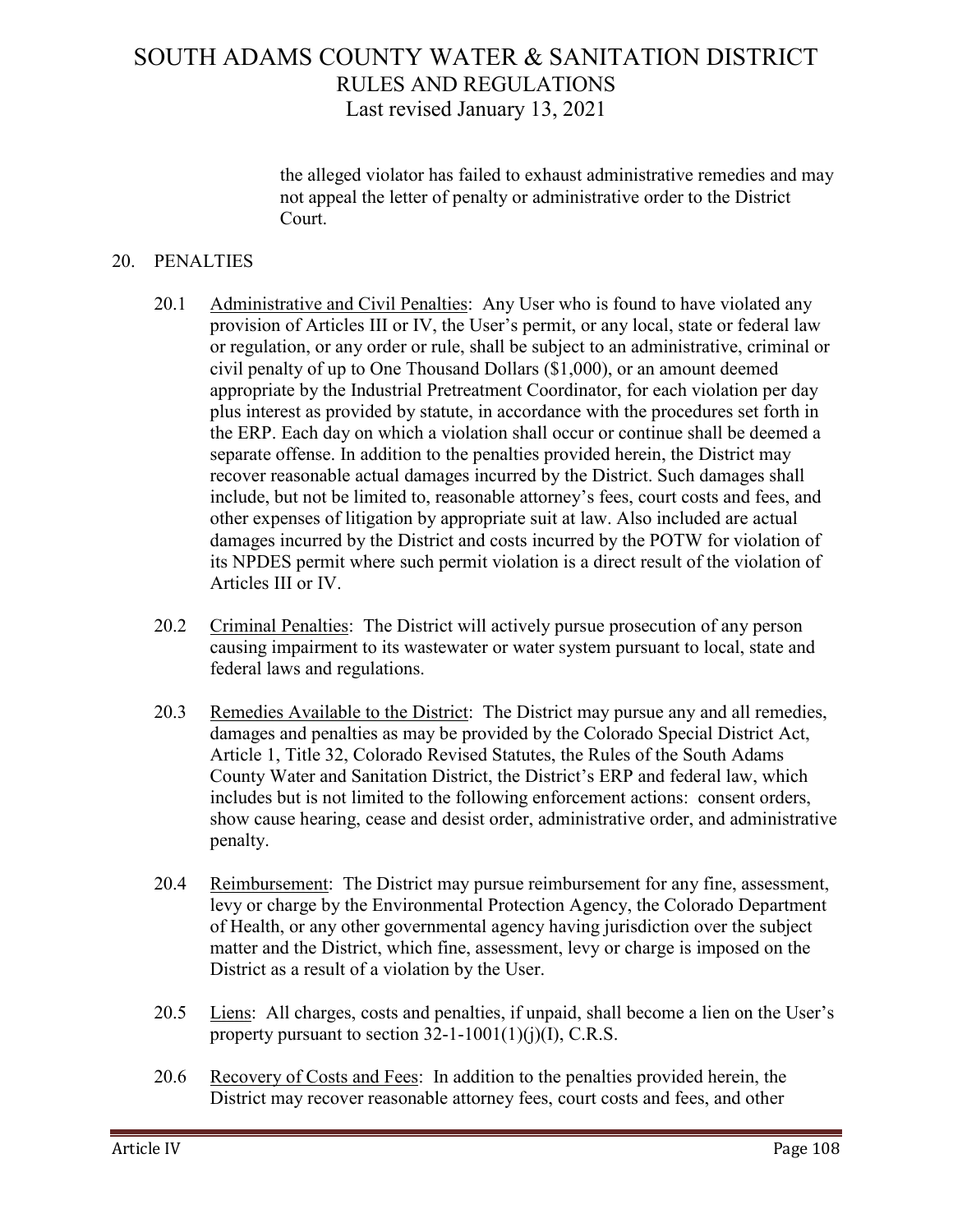expenses of litigation by appropriate suit at law against the person found to have violated this division or the orders, rules, regulations, and permits issued hereunder.

### 21. CONFIDENTIAL INFORMATION

- 21.1 Public Information: Information and data on an Industrial User obtained from reports, questionnaires, and monitoring programs and inspections shall be available to the public or other governmental agency without restriction unless the Industrial User specifically requests and is able to demonstrate to the satisfaction of the Industrial Pretreatment Coordinator that the release of such information would divulge information, process or methods of production entitled to protection as trade secrets of the Industrial User or otherwise confidential where release would be injurious to the Industrial User or the Industrial User's business.
- 21.2 Confidential Information: When requested by the person furnishing a report, the portions of a report which might disclose trade secrets or secret processes and accepted by the Industrial Pretreatment Coordinator as confidential shall not be made available for inspection by the public but shall be made available to governmental agencies, upon receipt of a written request by the Industrial Pretreatment Coordinator from the agency, for uses related to this Article, the National Pollutant Discharge Elimination System (NPDES) Permit, State Disposal System Permit and/or the Pretreatment Programs. In addition, such portions of a report shall be available for use by the State and any state or local agency in judicial review or enforcement proceedings. Wastewater constituents and characteristics, including effluent data, standards or limitations, will not be recognized as confidential information. Notwithstanding anything to the contrary, the District may disclose documents if required pursuant to the valid court order.

### 22. HAZARDOUS WASTE NOTIFICATION

- 22.1 Reporting Requirements: All Industrial Users shall submit reports pursuant to the reporting requirements for Industrial Users discharging hazardous wastes to POTWs found in 40 CFR § 403.12(p) as follows:
	- 22.1.1 The Industrial User shall notify the POTW, the EPA Regional Waste Management Division Director, and the state hazardous waste authorities in writing of any discharge into the POTW of a substance, which, if otherwise disposed of, would be a hazardous waste under 40 CFR Part 261. Such notification must include the name of the hazardous waste as set forth in 40 CFR Part 261, the EPA hazardous waste number, and the type of discharge (continuous, batch or other).
	- 22.1.2 If the Industrial User discharges more than one hundred (100) kilograms of such waste per calendar month to the POTW, the notification shall also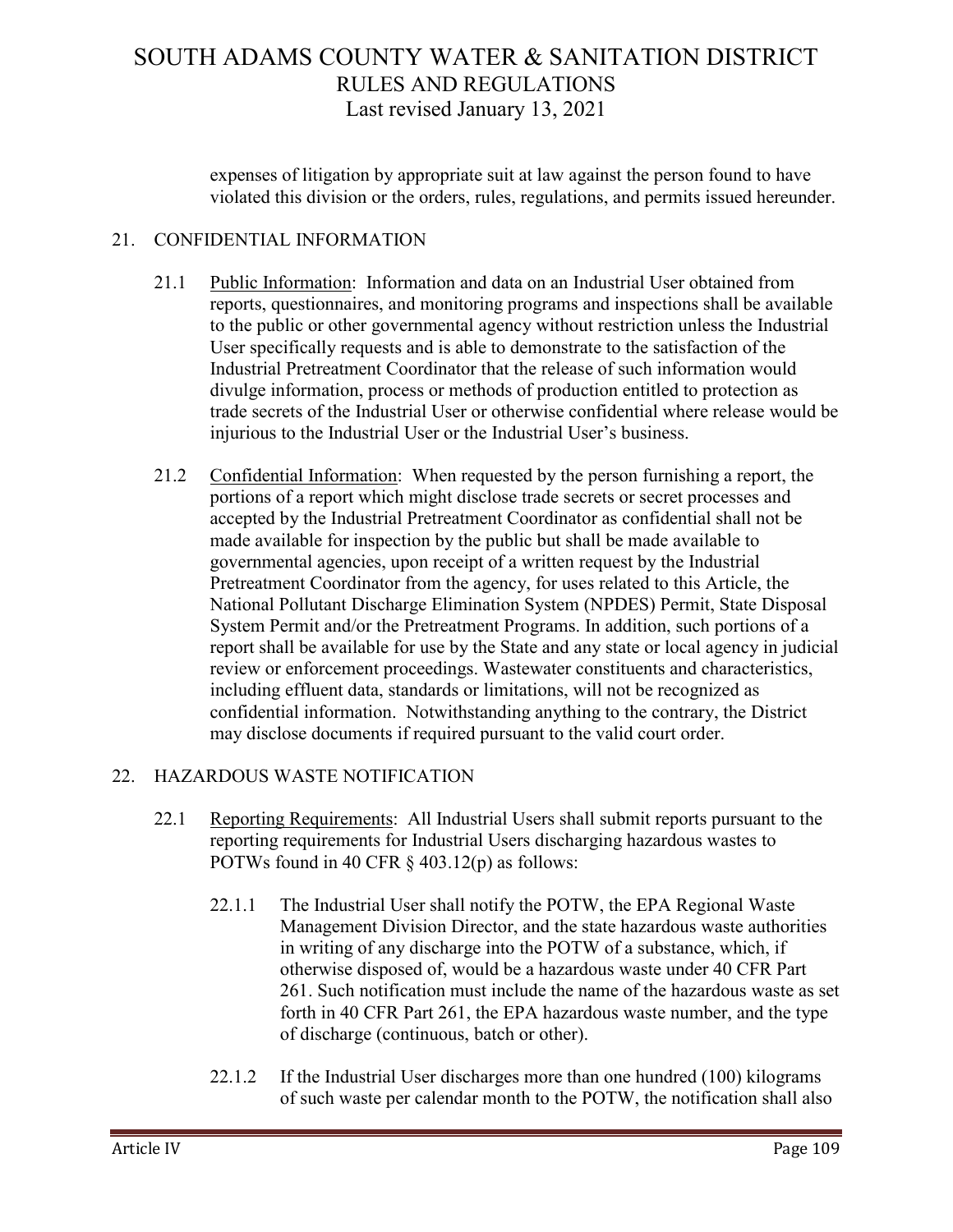contain the following information to the extent such information is known and readily available to the Industrial User: an identification of the hazardous constituents contained in the wastes, an estimation of the mass and concentration of such constituents in the waste stream discharged during that calendar month, and an estimation of the mass of constituents in the waste stream expected to be discharged during the following twelve (12) months.

- 22.1.3 All notifications must take place within one hundred eighty (180) days after the discharge of the listed or characteristic hazardous waste. Any notification under this paragraph need be submitted only once for each hazardous waste discharged. However, notifications of changed discharges must be submitted under 40 CFR  $\S$  403.12(j). The notification requirement in this section does not apply to pollutants already reported under the self-monitoring requirements of 40 CFR §§ 403.12(b),(d) and (e).
- 22.1.4 In the case of any notification made under paragraph (p) of 40 CFR § 403.12, the Industrial User shall certify that it has a program in place to reduce the volume and toxicity of hazardous wastes generated to the degree it has determined to be economically practical.
- 22.2 Exemptions from Reporting Requirements: Dischargers are exempt from the above-stated requirements of this section during a calendar month in which they discharge no more than fifteen (15) kilograms of hazardous wastes, unless the wastes are acute hazardous wastes as specified in 40 CFR §§ 261.30(d) and 261.33(e). Discharge of more than fifteen (15) kilograms of non-acute hazardous wastes in a calendar month, or of any quantity of acute hazardous wastes as specified in 40 CFR 261.30 (d) and 261.33 (e), requires a one-time notification. Subsequent months during which the Industrial User discharges more than such quantities of any hazardous waste do not require additional notification.
- 22.3 Notification Upon New Regulations: In the case of any new regulations under section 3001 of RCRA identifying additional characteristics of hazardous waste or listing any additional substance as a hazardous waste, the Industrial User must notify the POTW, the EPA Regional Waste Management Waste Division Director, and state hazardous waste authorities of the discharge of such substance within ninety (90) days of the effective date of such regulations.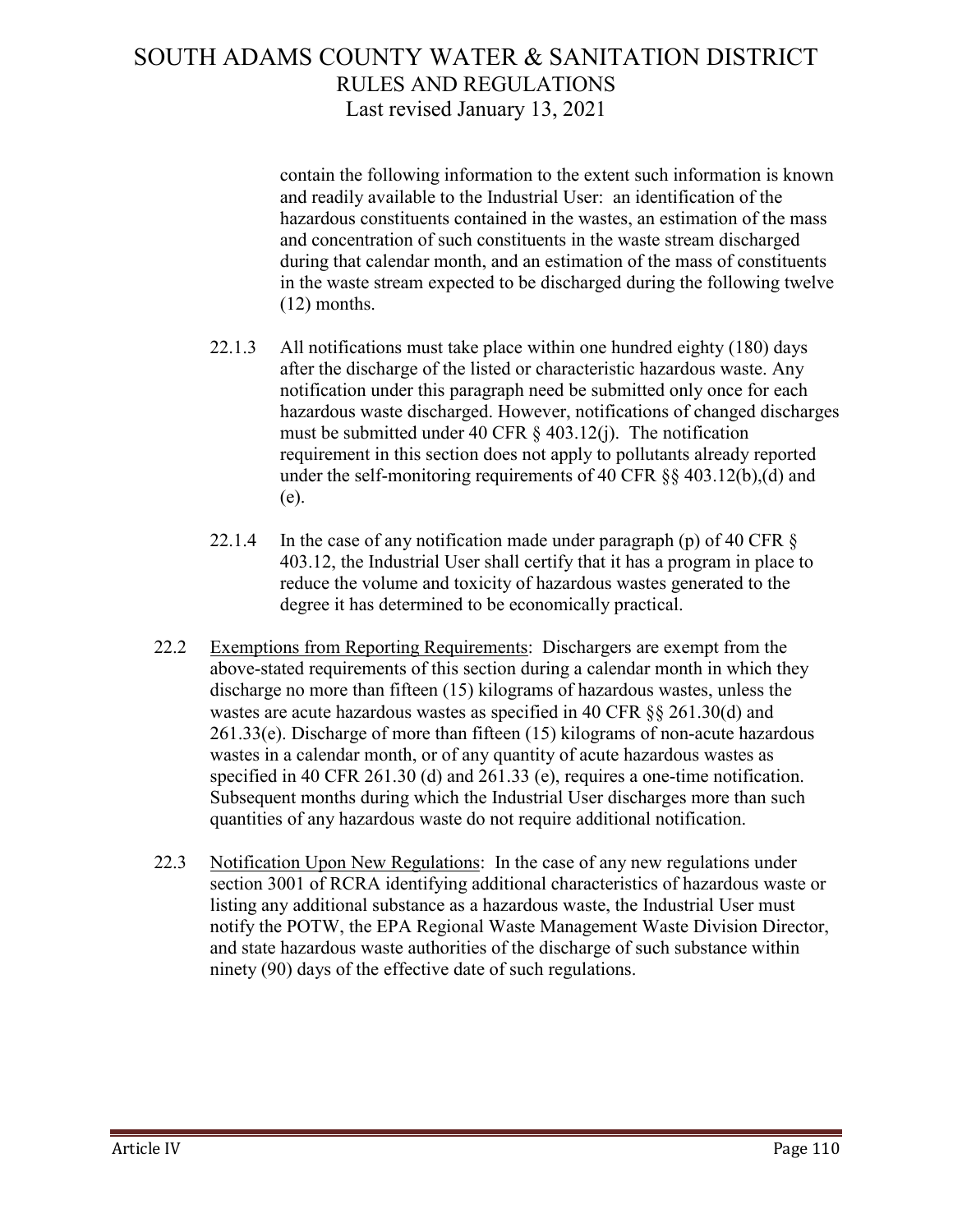#### 22.4 Agencies to notify:

Region VIII Director Hazardous Waste Management Division Environmental Protection Agency One Denver Place, 999 18th Street, Suite 500 Denver, CO 80202-2405

Director, Waste Management Division Colorado Department of Health 4210 E. 11th Avenue Denver, CO 80220

Industrial Pretreatment Coordinator South Adams County Water and Sanitation District P. O. Box 597 Commerce City, CO 80037-0597

### 23. CONFLICT

23.1 All other Articles or Resolutions and parts of other Articles or Resolutions inconsistent or conflicting with any part of this Article are hereby repealed or superseded to the extent of such inconsistencies or conflict.

### 24. VALIDITY/CONSTITUTIONALITY

24.1 If any section, subsection, sentence, clause, phrase or portion of this Article is for any reason held invalid or unconstitutional by any court of competent jurisdiction, such portion shall be deemed a separate, distinct and independent provision and such holding shall not affect the validity of the remaining portions hereof.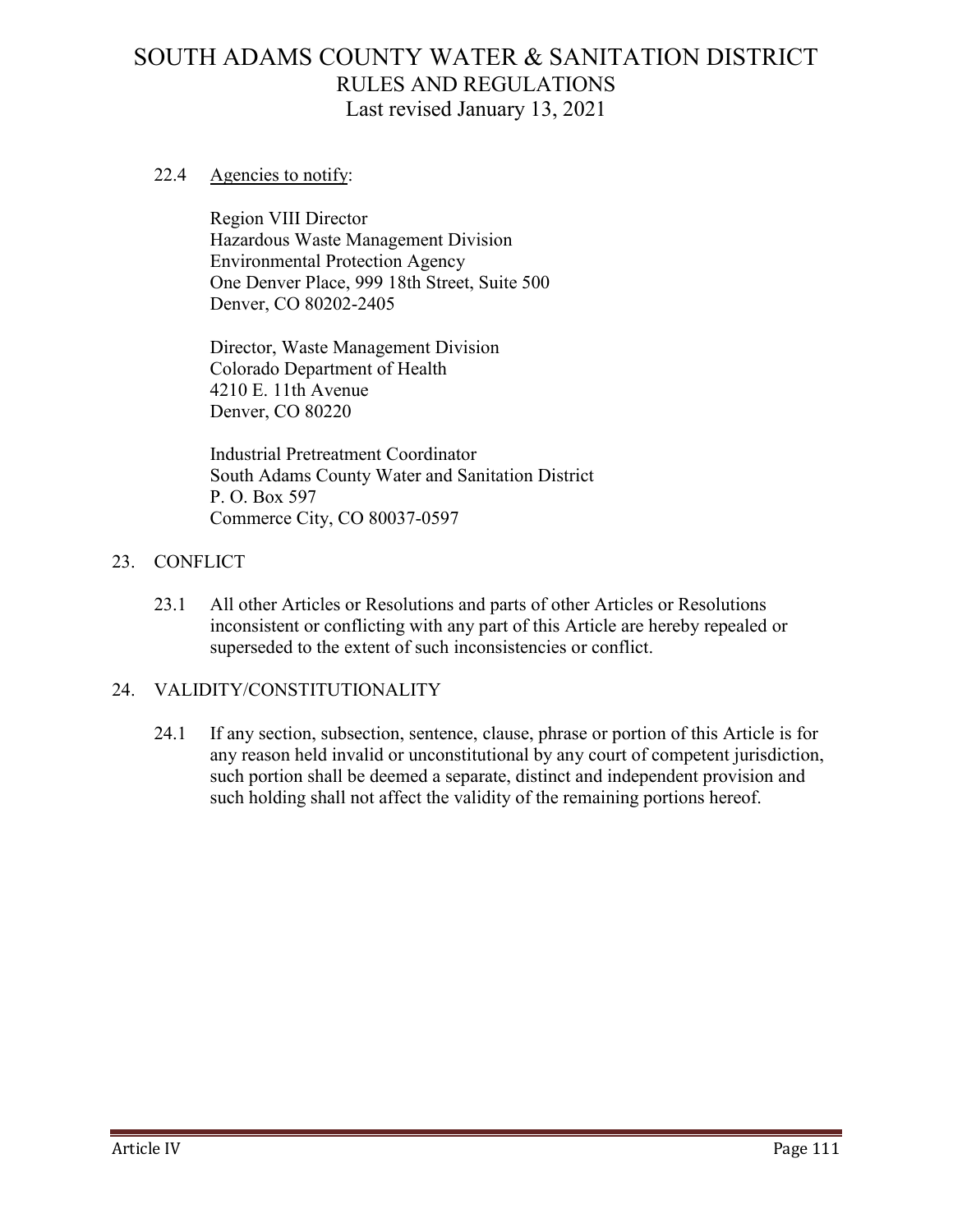### ARTICLE V

### CROSS-CONNECTION CONTROL AND BACKFLOW PREVENTION POLICY AND REGULATIONS

### 1. PURPOSE:

- 1.1 The purpose of this Article V is:
	- 1.1.1 To protect the public water systems from the possibility of contamination or pollution by backflow.
	- 1.1.2 To promote the elimination or control of existing, actual, or potential cross-connections between the District's customers' potable water systems and non-potable water systems, plumbing fixtures and industrial piping systems.
	- 1.1.3 To provide for the maintenance of a continuing program of crossconnection control and backflow prevention which will systematically and effectively prevent the contamination or pollution of the potable water system.

### 2. AUTHORITY

- 2.1 Authority to implement this Article V and the District's backflow prevention and cross-connection control program comes from Colorado and federal law, including the following authorities:
	- 2.1.1 Article 1-114 and Article 1-114.1 of Title 25 of the Colorado Revised Statutes (C.R.S)
	- 2.1.2. Section 39 of 5 CCR1002-11, Colorado Primary Drinking Water Regulations
	- 2.1.3. The Special District Act (Article 1 of Title 32, C.R.S.)
	- 2.1.4. The International Plumbing Code as adopted by the City of Commerce City or Adams County.
- 2.2. The District shall have the authority to survey all service connections within the distribution system to determine if the connection is a cross-connection.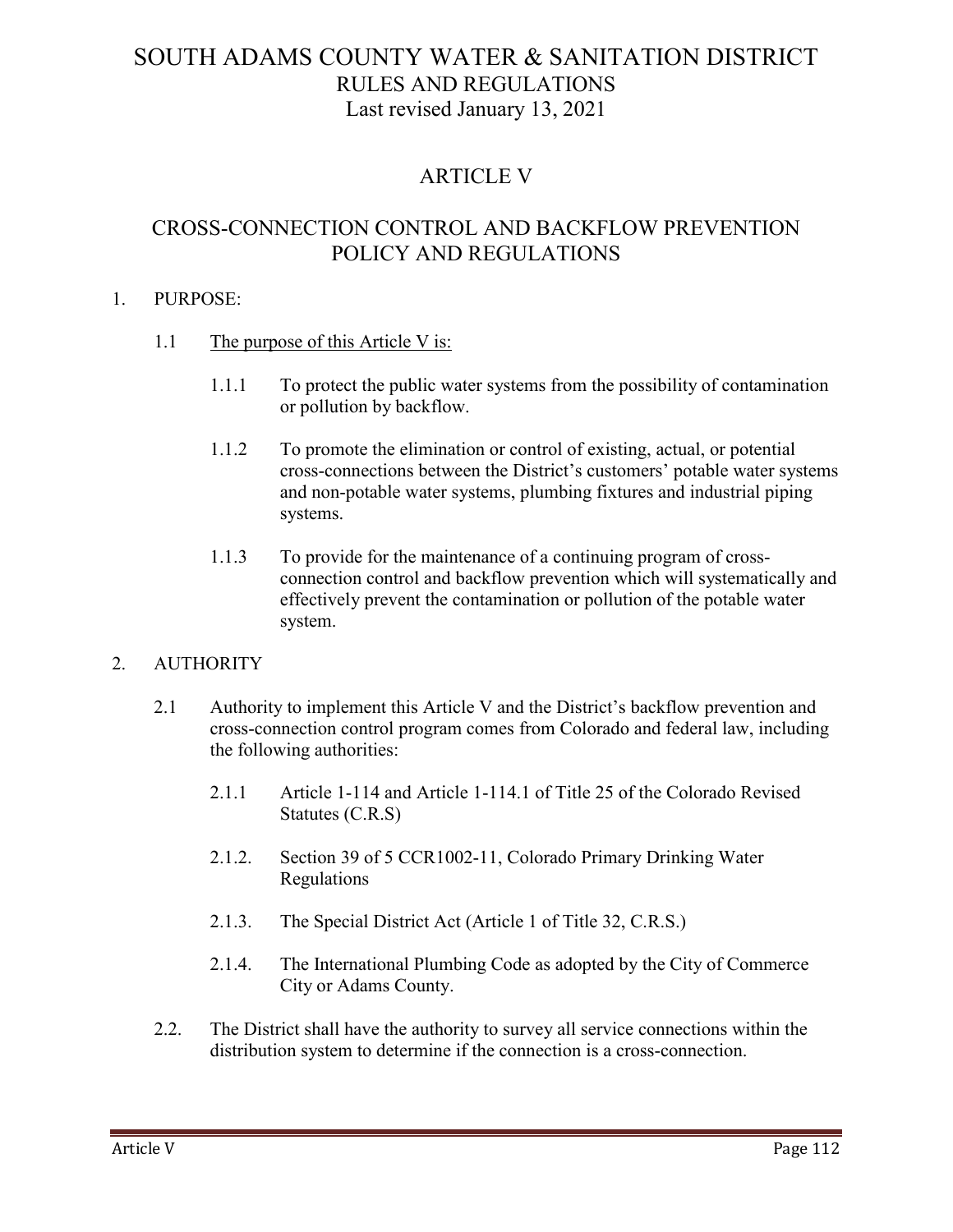- 2.3. The District shall have the authority to control all service connections within the distribution system if the connection is a cross-connection.
- 2.4. The District may control any service connections within the distribution system in lieu of a survey as long as the service connection is controlled with an air gap or reduced pressure backflow prevention assembly.
- 2.5. The District shall collect all costs associated with the administration of this program (i.e. design, installation, maintenance, repair, and testing). Costs shall be at the expense of the customer/owner.
- 2.6. The District shall maintain records of cross-connection surveys and the installation, testing and repair of all backflow assemblies installed for containment and containment by isolation purposes.
- 2.7. Except as otherwise provided herein, the District shall administer, implement and enforce the provisions of this Regulation.
- 2.8. All requirements in Article V apply regardless of the age of the facility. No "grandfather clause" exists.
- 2.9. All connections, backflow assemblies and other improvements must also be constructed and designed in accordance with the District's Design Standards.
- 2.10. The District may also require compliance with any backflow prevention policies adopted by Denver Water, as applicable.
- 2.11. In the event of a conflict between this Article V and State of Colorado laws, rules and regulations, and policies such that strict application of this Article V would cause the District to be out of compliance with such State laws, rules and regulations, or policies, this Article V is to be disregarded to the extent necessary for the District to be in compliance with applicable Colorado laws, rules and regulations, and policies.

### 3. APPLICABILITY

3.1. This Article V applies to all connections to the water system, whether a connection is to property included within the boundaries of the District or extraterritorial to the District; provided, however, that this Article V does not apply to single-familyresidential service connections unless the District becomes aware of a crossconnection at the single family connection. By way of example and not limitation, the following connections are not single family residential connections: commercial, industrial, irrigation (including parks and open space), and multifamily residential service connections.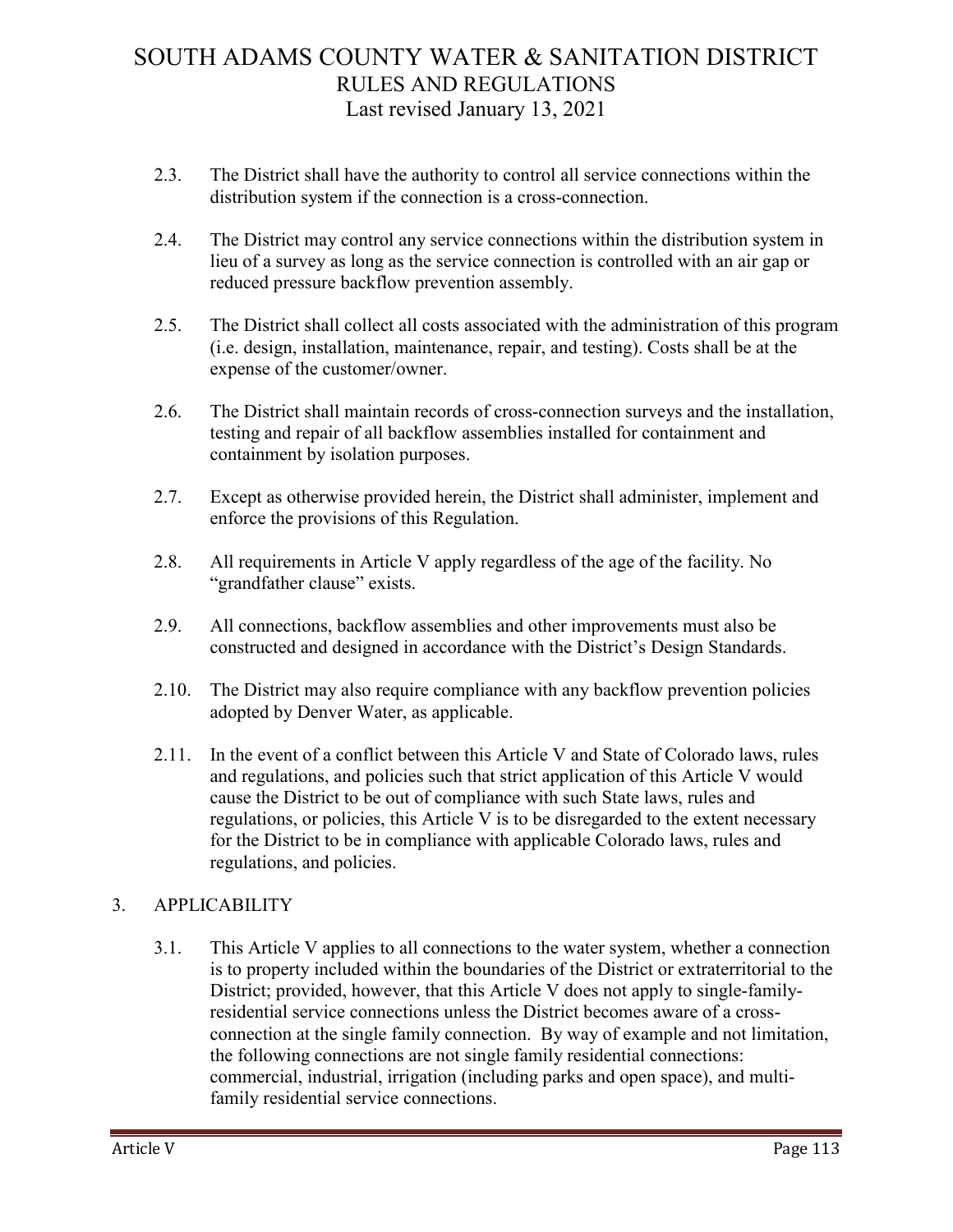### 4. DEFINITIONS

- 4.1 Active Date: The first day that a backflow assembly or method is used to control a cross-connection in each calendar year.
- 4.2 Air Gap: A physical separation between the free flowing discharge end of a potable water supply pipeline and an open or non-pressure receiving vessel installed in accordance with standard AMSE A112.1.2 or as may be updated consistent with Colorado statutes and regulations.
- 4.3 Approved Backflow prevention assembly: An assembly that has been manufactured in full conformance with the standards established by the Colorado Department of Public Health & Environment Cross-Connection Control Manual and by the District.
- 4.4 Atmospheric Vacuum Breaker: An assembly consisting of a body, a checking member and an atmospheric opening.
- 4.5 Auxiliary Water Supply: Any water supply on or available to the premises other than the approved public potable water supply. These auxiliary waters may include water from another purveyor's public potable water supply or any natural source such as a well, spring, river, stream, pond, lake, etc., or "used waters" or "industrial fluids". These waters may be polluted, contaminated or otherwise objectionable, and constitute and unacceptable water source.
- 4.6 Backflow: The reverse flow of water, fluid, or gas caused by back pressure or back siphonage.
- 4.7 Backflow Contamination Event: A backflow into the District's water system from an uncontrolled cross-connection such that the water quality no longer meets the Colorado Primary Drinking Water Regulations or presents an immediate health and/or safety risk to the public.
- 4.8 Backflow Prevention Assembly: Any mechanical assembly installed at a water service line or at a plumbing fixture to prevent a backflow contamination event, provided the mechanical assembly is appropriate for the identified contaminant at the cross-connection and is an in-line testable assembly.
- 4.9 Backflow Prevention Method: Any method and/or non-testable assembly installed at a water service line or at a plumbing fixture to prevent a backflow contamination event, provided that the method or non-testable assembly is appropriate for the identified contaminant at the cross-connection.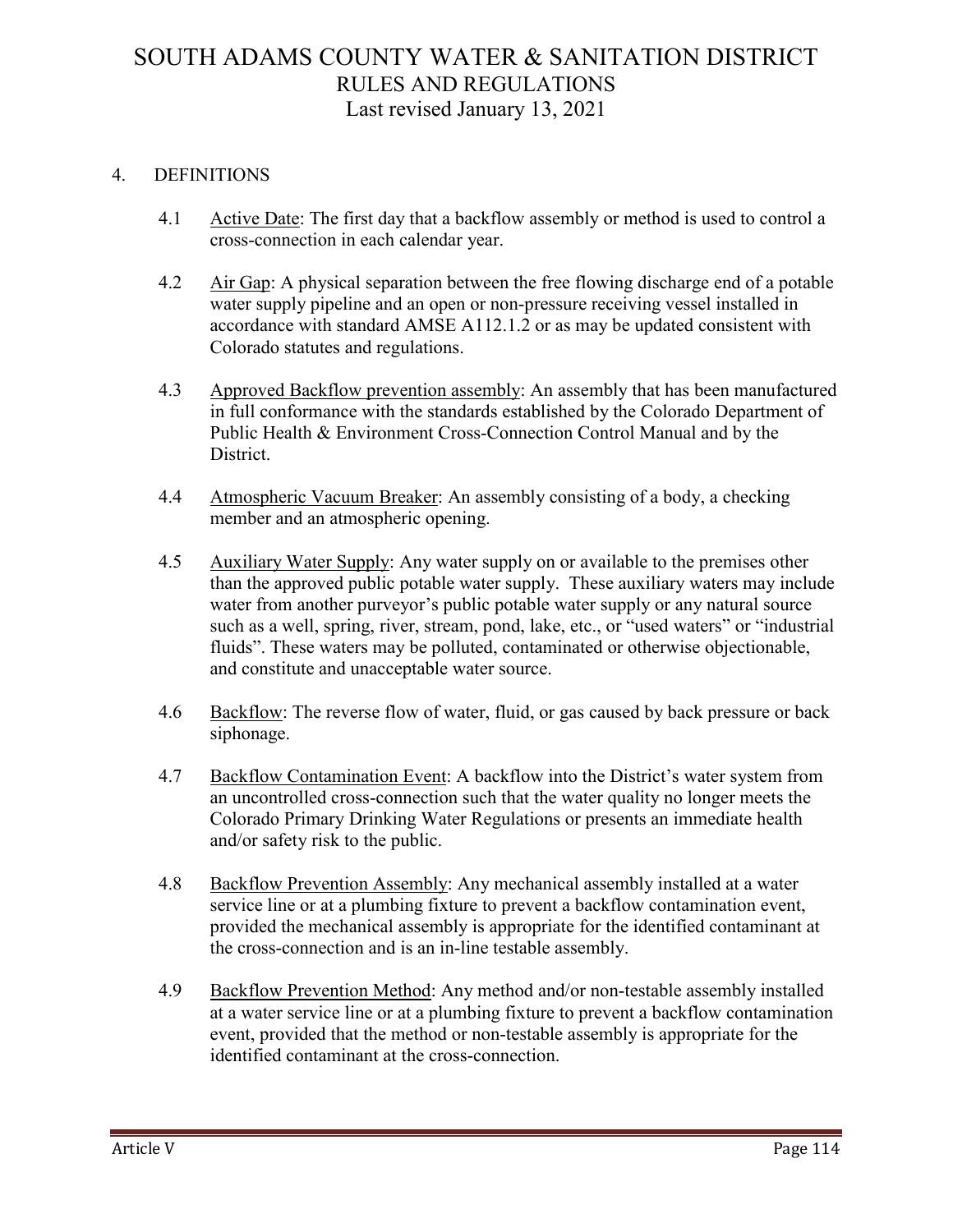- 4.10 Certified Cross-Connection Control Technician: A person who possesses a valid Backflow Prevention Assembly Tester Certification from one of the following approved organizations: American Society of Sanitary Engineering (ASSE) or the American Backflow Prevention Association (ABPA). If the certification has expired, the certification is invalid.
- 4.11 Containment: The installation of a backflow prevention assembly or method at any connection to the District's water system that supplies an auxiliary water system, location, facility or area such that backflow from a cross-connection into the District's water system is prevented.
- 4.12 Containment by Isolation: The installation of a backflow prevention assembly or method at all cross-connections identified within a customer's water system such that backflow from cross-connections into the District's water system is prevented.
- 4.13 Contamination: Any impairment of the quality of potable water by pollution from wastewater, industrial fluids or waste liquids, compounds or other materials to a degree that creates an actual hazard to the public health.
- 4.14 Controlled: Having a properly installed, maintained and tested or inspected backflow prevention assembly or method that prevents backflow through a crossconnection.
- 4.15 Cross-Connection: Any connection that could allow any water, fluid, solid, or gas to flow from any pipe, plumbing fixture, or a customer's water system into the District's water system's distribution system such that the water quality could present an unacceptable health and/or safety risk to the public.
- 4.16 Double Check Valve Assembly: An assembly of two independently operating approved check valves with tightly closing shut-off valves on each side of the check valves, plus properly located test cocks for the testing of each check valve.
- 4.17 Multi-Family: A single residential connection to the District's water system's distribution system from which two or more separate dwelling units are supplied water.
- 4.18 **NPDES:** National Pollutant Discharge Elimination System.
- 4.19 POTW: Publicly owned treatment works.
- 4.20 Pressure Vacuum Breaker: A backflow prevention assembly consisting of one or two independently acting, spring-loaded check valves, and an independently acting, spring-loaded air inlet valve designed to prevent backflow.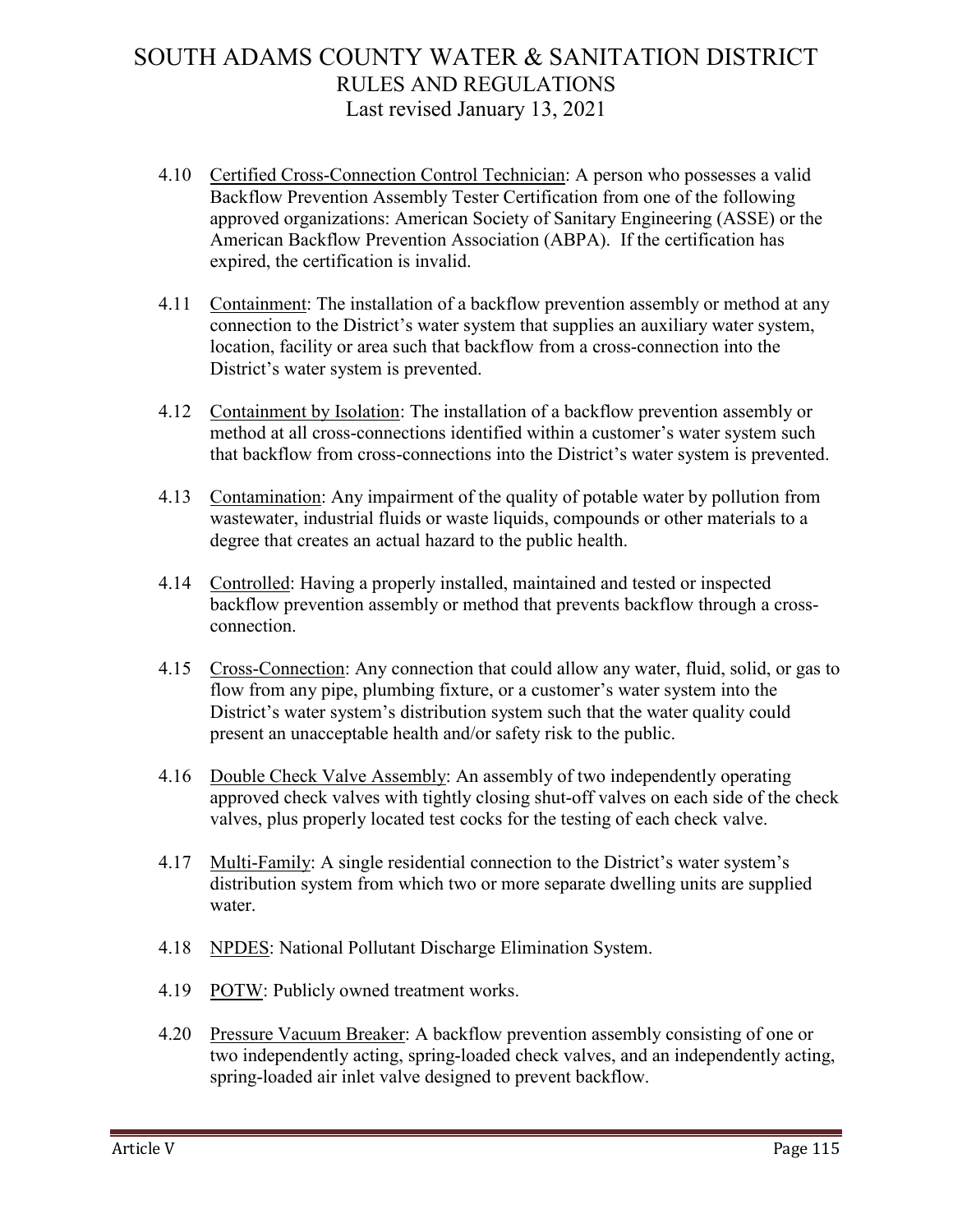- 4.21 Single-Family-Residential means for purposes of this Article V:
	- 4.21.1 A single living unit that is supplied by its own separate service line; or
	- 4.21.2 Multiple living units where each individual living unit is supplied by a separate service line; or
	- 4.21.3 Two separate single living units supplied by a common service line.
- 4.22 Reduced Pressure Assembly: A mechanical backflow prevention assembly consisting of two independently-acting, spring-loaded check valves; four appropriately located test cocks; a tightly-closing inlet and outlet valve; and a pressure relief valve mechanism located between the two check valves that is designed to maintain the pressure between the check valves at least 2 pounds lower than the supply pressure to the device.
- 4.23 Submerged Inlet: A water pipe or extension thereto from the public water supply terminating in a tank, vessel, fixture or appliance that may contain water of questionable quality, waste or other contaminant and that is unprotected against backflow.
- 4.24 Uncontrolled: Not having a properly installed, maintained, and tested or inspected backflow prevention assembly or backflow prevention method, or the backflow prevention assembly or method does not prevent backflow through a crossconnection.
- 4.25 Vacuum Breaker: A relief valve that is installed in a pressurized system to prevent the occurrence of a vacuum developing in that system upon a loss of pressure in the supply piping
- 4.26 Water Supply System: A water distribution system, piping, connection, fittings, valves and appurtenances within a building, structure, or premises. Water supply systems are also commonly referred to as premise plumbing systems.

### 5. REQUIREMENTS

- 5.1. New construction shall install backflow prevention assemblies on the main line, irrigation and fire lines as determined by the District in conformance with the District's Backflow Prevention and Cross-Connection Control Program. This program generally prescribes the following assemblies:
	- 5.1.1. Main Line Reduced Pressure Assembly;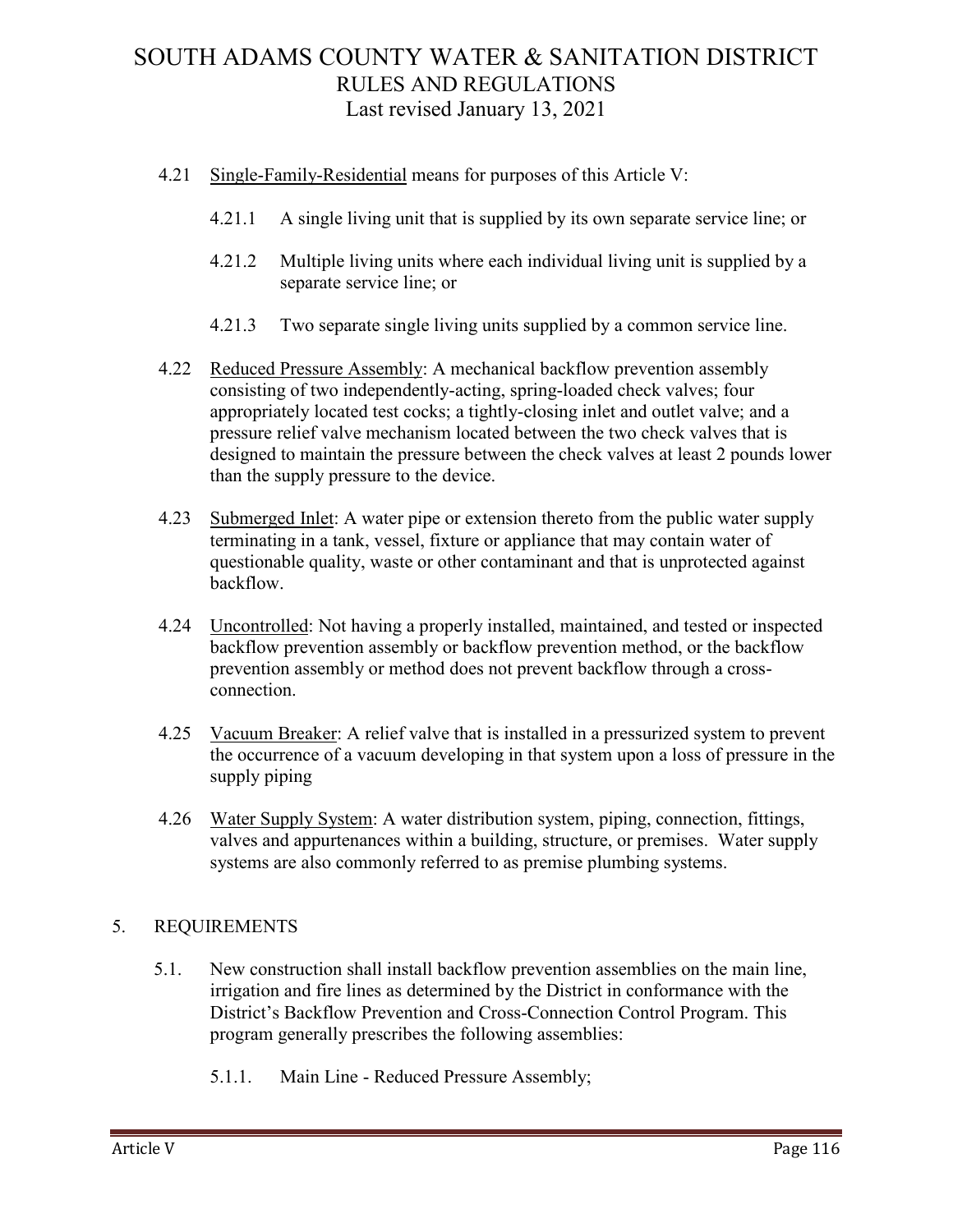- 5.1.2. Irrigation lines Pressure Vacuum Breaker Assembly or Reduced Pressure Assembly;
- 5.1.3. Fire lines Double Check Assembly or Reduced Pressure Assembly.
- 5.2. All non-single family residential service connections shall be subject to a survey for cross-connections. If a cross-connection has been identified, an appropriate backflow prevention assembly and/or method shall be installed at the customer's water service connection within 120 days of its discovery. The District shall develop compliance timelines that ensure that compliance has been met well in advance of the District's 120 day limit. The District will take action to control or remove the cross-connection or suspend service to the cross-connection by the 120th day; provided, however, that the District is authorized to require compliance, including through the use of penalties, charges, disconnection or other suspension of service, in a shorter time frame so as to allow for proper notice of disconnection or other suspension of service and to allow staff and customers flexibility in bringing a connection into compliance.
- 5.3. The assembly shall be installed downstream of the water meter or as close to that location as deemed practical by the District.
- 5.4. Under no circumstance shall it be permissible to install connections or tees between the water meter and the containment backflow prevention assembly.
- 5.5. In instances where a reduced pressure assembly cannot be installed, the owner must install an approved backflow prevention assembly or method at all crossconnections within the owner's plumbing system.
- 5.6. All backflow prevention assemblies shall be installed in a horizontal position unless the assembly is designed to be installed in a vertical position.
- 5.7. Backflow prevention assemblies and methods shall be installed in a location which provides access for maintenance, testing and repair.
- 5.8. Reduced pressure assemblies shall not be installed in a manner or location subject to flooding.
- 5.9. Provisions shall be made to provide adequate drainage for the discharge of water from reduced pressure assemblies. Such discharge shall be conveyed in a manner which does not impact waters of the state.
- 5.10. All assemblies and methods shall be protected to prevent freezing. Assemblies and methods used for seasonal services may be removed in lieu of being protected from freezing. The assemblies and methods must be reinstalled and tested by a certified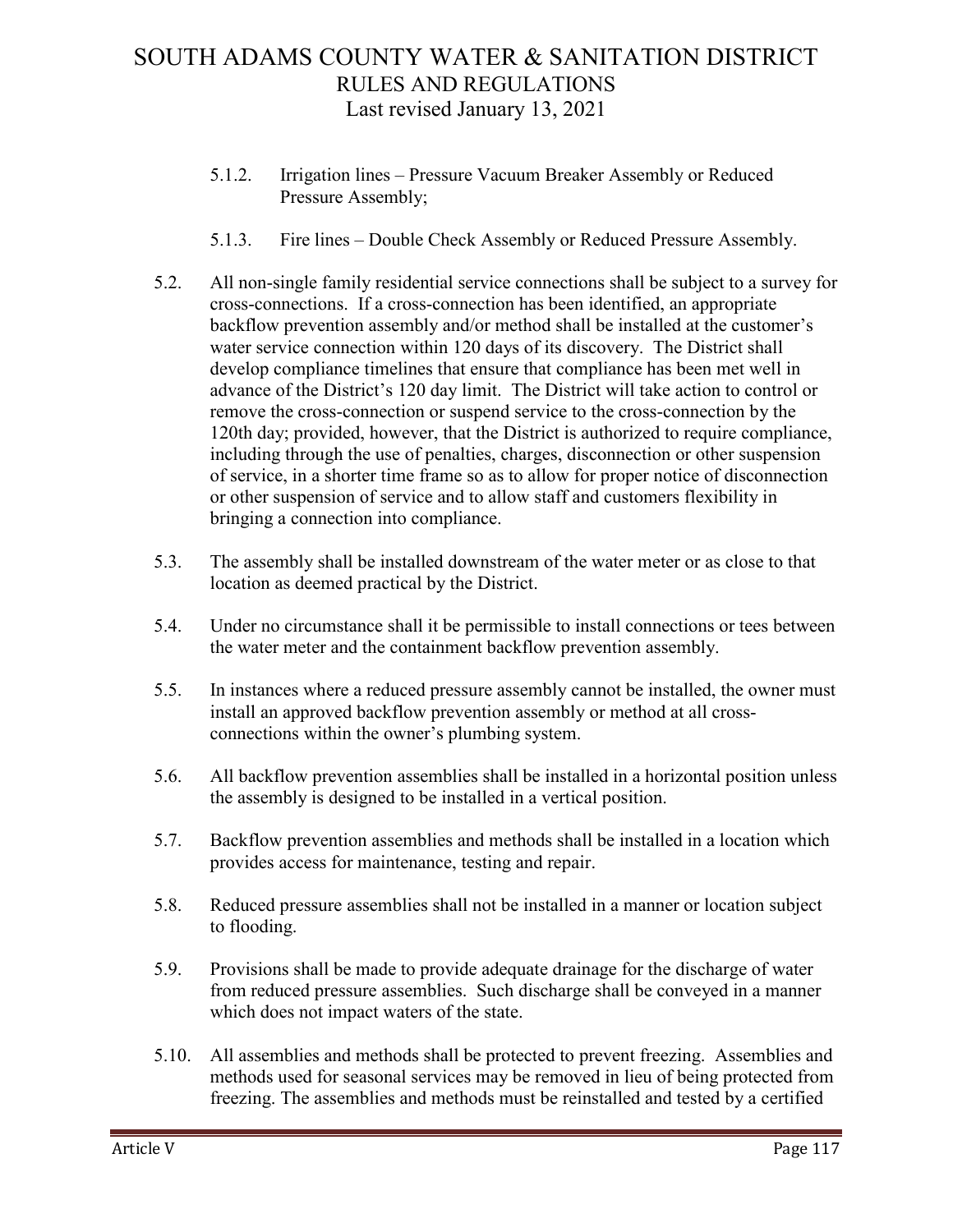cross-connection control technician upon reinstallation.

- 5.11. Where a backflow prevention assembly or method is installed on a water supply system using storage water heating equipment such that thermal expansion causes increase in pressure, an assembly for controlling pressure shall be installed.
- 5.12. All backflow prevention assemblies shall be tested at the time of installation and on an annual schedule thereafter as determined by the District. Such tests must be conducted by a Certified Cross-Connection Control Technician. Testing and maintenance requirements are further set forth in Section 7 of this Article V.
- 5.13. In cases where cross connection control is intended to occur by containment by isolation, the District shall require inspection, testing, reporting, maintenance and as needed repairs and replacement of all backflow prevention assemblies and methods, and of all required installations within the owner's plumbing system.
- 5.14. All costs for design, installation, maintenance, testing and as needed repair and replacement are to borne by the customer.
- 5.15. No connection shall be exempt from compliance with this Article V on account of the connection existing prior in time to the District's adoption of these backflow rules and regulations and prior versions of the same. In other words, there is no "grandfather clause."
- 5.16. For new buildings, all building plans must be submitted to the District and must be approved prior to the issuance of water service. Building plans must include:
	- 5.16.1. Water service type, size, and location;
	- 5.16.2. Water meter size and location;
	- 5.16.3. Backflow prevention assembly size, type, and location including assemblies for the potable, irrigation, and fire protection systems;
	- 5.16.4. Fire sprinkler system(s) service line, type, and size of backflow prevention assembly.
	- 5.16.5. All other requirements of these Rules and Regulations, the District's Design Standards, and other District requirements.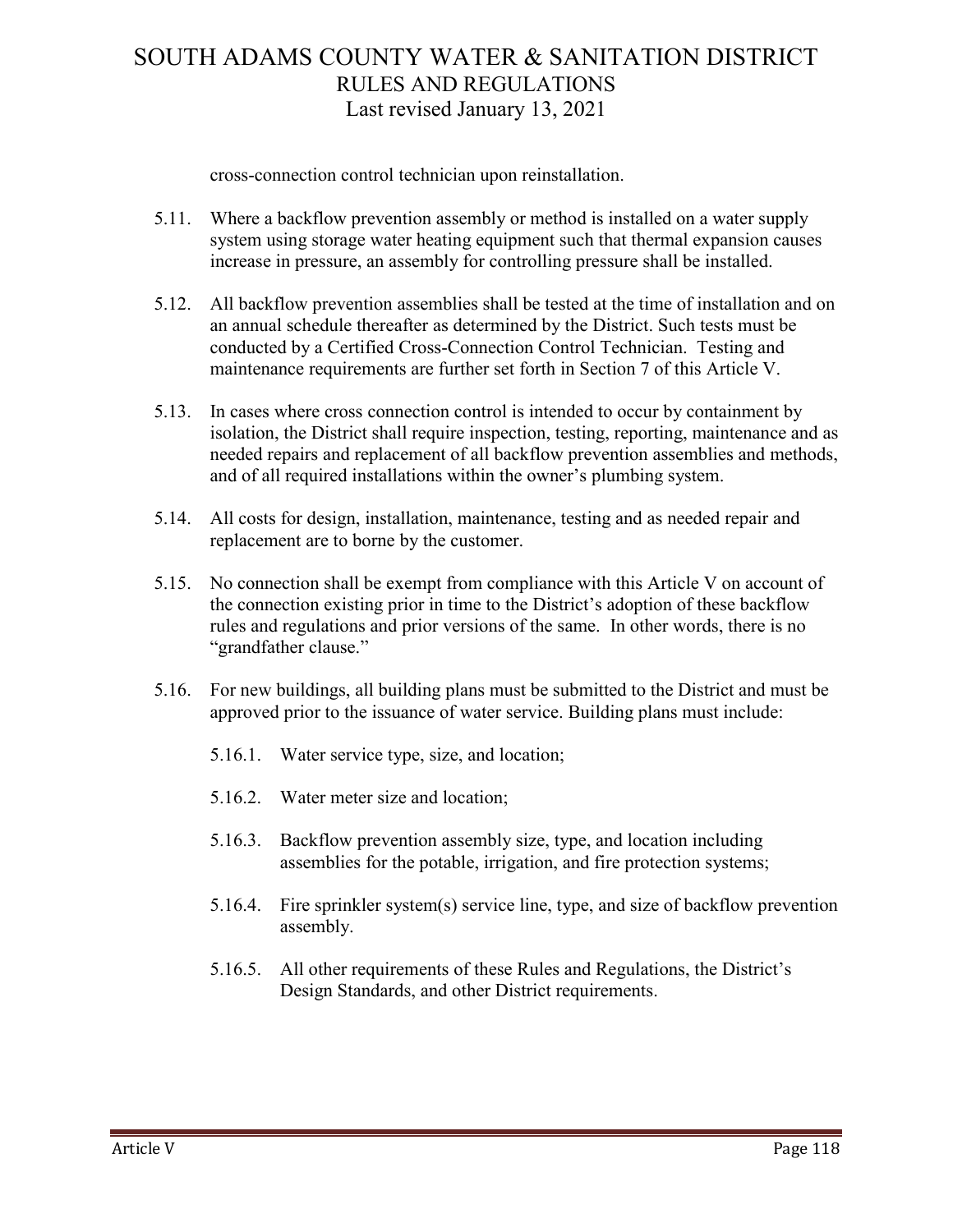### 6. ASSEMBLY-SPECIFIC INSTALLATION REQUIREMENTS

#### 6.1 Reduced Pressure Assemblies:

- 6.1.1 Reduced Pressure Backflow Prevention Assemblies must be installed above ground. The unit should be placed at least 12 inches above the finish grade to allow clearance for repair work. A concrete slab at finish grade is recommended. Proper drainage should be provided for the relief valve and may be piped away from the location, provided it is readily visible from above grade and the relief valve is separated from the drain line by a minimum of double the diameter of the supply line. A modified vault installation may be used if constructed with ample side clearances. Precautions should be taken to protect above ground installations from freezing temperatures.
- 6.1.2. Reduced pressure assemblies may be installed in a basement provided that an adequate drain with an effective opening of twice the diameter of the assembly is also installed.
- 6.1.3. In instances where it is determined by the District that a reduced pressure assembly cannot be installed, the owner must install approved backflow prevention assemblies or methods at all cross-connections within the owner's plumbing system.

#### 6.2. Irrigation Systems

- 6.2.1. An atmospheric vacuum breaker shall not be installed on irrigation systems but may be installed on individual hose bibs.
- 6.2.2. Pressure vacuum breakers may be installed without regard to downstream valves, making it possible to isolate an entire lawn sprinkler system with a single unit when properly installed. This assembly must not be installed where it will be subjected to back pressures and should be installed at least 12 inches above the highest outlet. The vacuum breaker should be installed where it will be accessible to periodic testing and where, if slight spillage should occur, it would not be objectionable.
- 6.2.3. A reduced pressure assembly or air gap separation shall be required before any piping network in which fertilizers, pesticides and other chemicals or toxic contaminants are injected or siphoned into the irrigation system. A reduced pressure assembly may be installed to serve multiple irrigation circuits in lieu of vacuum breakers on each individual irrigation circuit.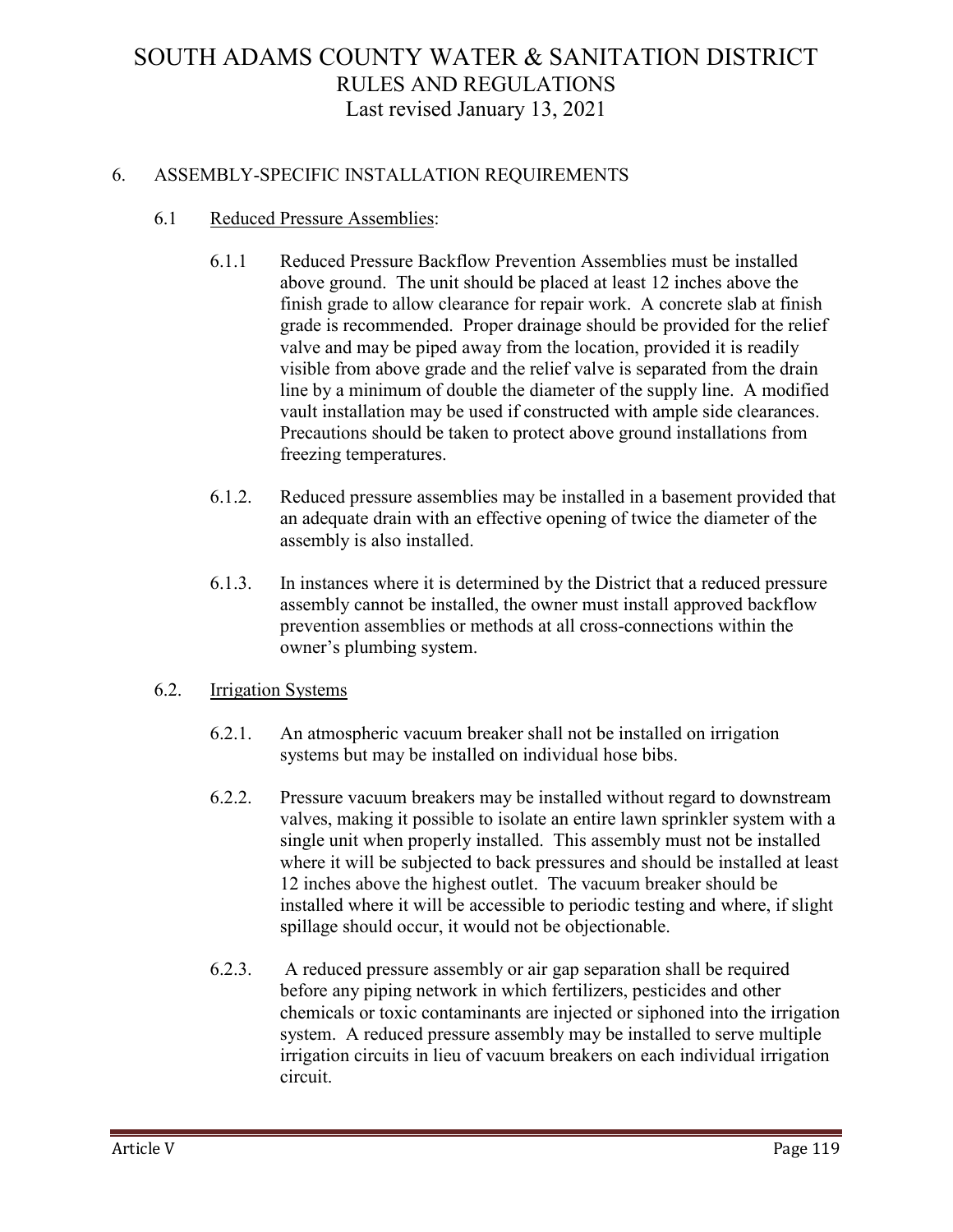#### 6.3. Fire Systems

- 6.3.1. All fire sprinkling lines shall have a minimum protection of a double check valve assembly for containment of the system.
- 6.3.2. All glycol (ethylene or propylene), or antifreeze systems shall have a reduced pressure assembly for containment.
- 6.3.3. Dry fire systems shall have a double check valve assembly installed upstream of the air pressure valve.

#### 6.4. Auxiliary Water Supply

6.4.1. In the case of premises that have an auxiliary water supply, which may not be safe in bacteriological or chemical quality and which is not certified as acceptable as an additional source by the District's Commercial Programs Supervisor, the public water system shall be protected against backflow from the premises by installing a backflow prevention assembly in the service line appropriate to the degree of hazard.

#### 7. TESTING AND MAINTENANCE; CERTIFIED CROSS-CONNECTION CONTROL TECHNICIAN REQUIREMENTS

- 7.1. By June 30 of each year, it will be the sole responsibility of the customer at any site where a backflow prevention assembly (including main line, fire line, and irrigation) is located to:
	- 7.1.1. Cause all backflow prevention assemblies at the site to be tested by a Certified Cross-Connection Control Technician; and
	- 7.1.2. Cause a passing report by the Certified Cross-Connection Control Technician to be received by the District.

The deadline of June 30th for inspection and delivery of passing reports of all assemblies allows the District time to compile state-mandated reports, analyze data, and follow-up on any issues to ensure compliance with CDPHE compliance deadlines.

7.2. Any failed assembly must be repaired and reported back to the District within ten (10) business days of the failing test. Any extension of this time limit shall be at the sole discretion of the District; provided, however, that no extension shall exceed sixty (60) calendar days from the failed inspection test.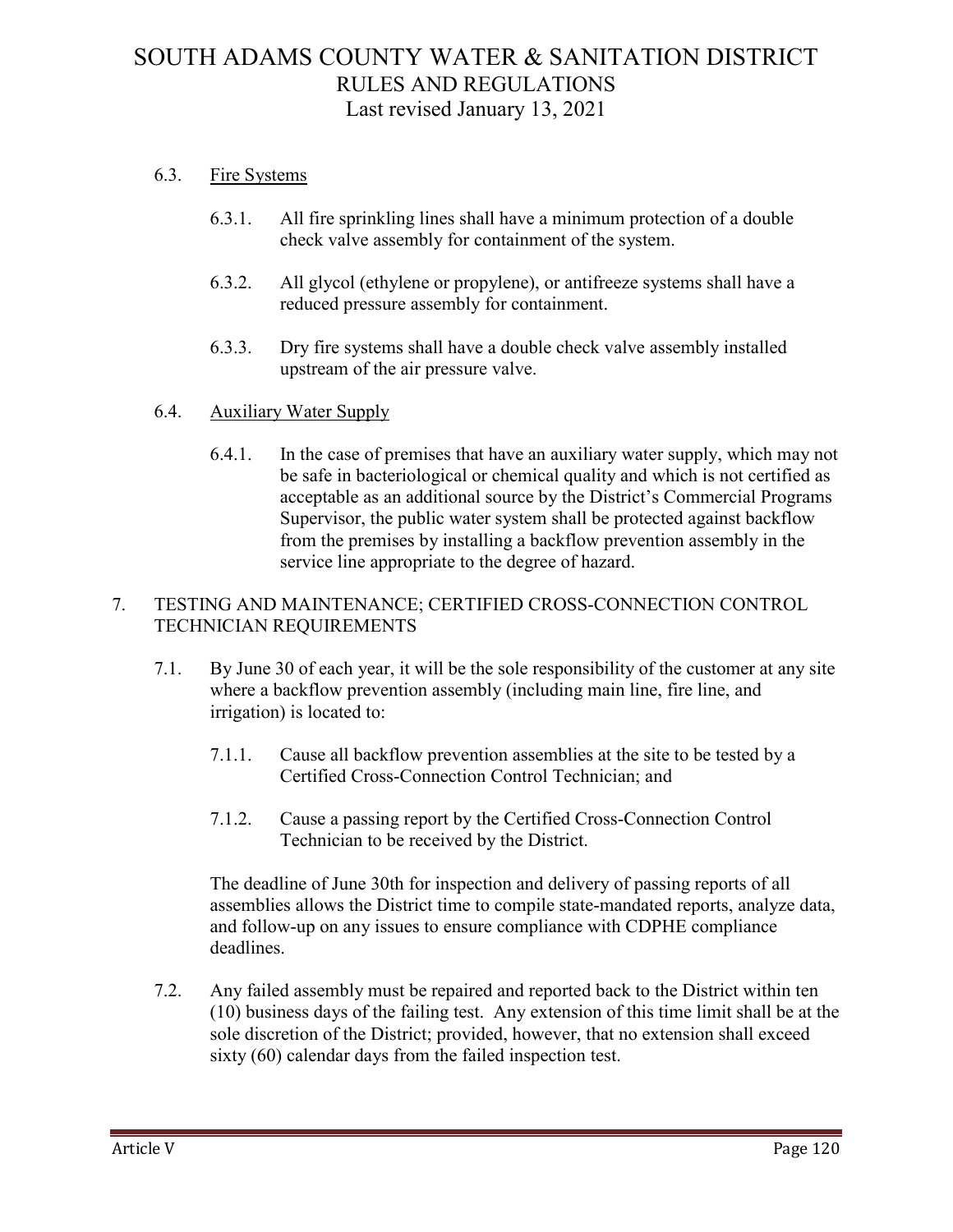- 7.3. If in conducting a site inspection the District determines that the installation of an assembly is required, the owner has thirty (30) days from the time of the District's determination to install the assembly. New assemblies must be tested by a Certified Cross-Control Technician upon installation, and the report must be received by the District within such period. Deadlines for installation and testing will be noted on the District's inspection report, a copy of which will be provided to the customer/owner. Any extension of this time limit shall be at the sole discretion of the District; provided, however, that no extension shall exceed one hundred twenty (120) calendar days from the failed inspection report.
- 7.4. A testing report shall not be deemed acceptable by the District unless:
	- 7.4.1. It is submitted by a Certified Cross-Connection Control Technician;
	- 7.4.2. The Certified Cross-Connection Control Technician has submitted documentation to the District demonstrating that the testing gauge used for the test report was calibrated for accuracy within the past 365 days.
- 7.5. Nothing in this part 7 shall limit the District's ability to disconnect or discontinue service on a shorter time frame in the discretion of the District due to an immediate threat to the water system, public health, or safety.

### 8. USE OF DISTRICT HYDRANTS

- 8.1 No person shall draw water from a District hydrant without prior authorization from the District. Any use of District hydrants shall be in accordance with the District's Hydrant Water Usage Policy which requires a backflow assembly on all hydrant connections.
- 8.2 Hydrant Permit Process: Any person seeking to draw water from a District hydrant shall submit a Water Lease Application on the form prescribed by the District. The District will review the application and will determine if the proposed use will be allowed, and if so, whether it will be allowed under the guidelines of the Water Usage Policies, or if a Temporary Water Lease Agreement will be required.

### 9. REPORTING AND RECORDKEEPING

9.1 Copies of records of tests reports, repairs, and retests, or replacements shall be kept by the customer for a minimum of three years and the District for a minimum of the applicable records retention period.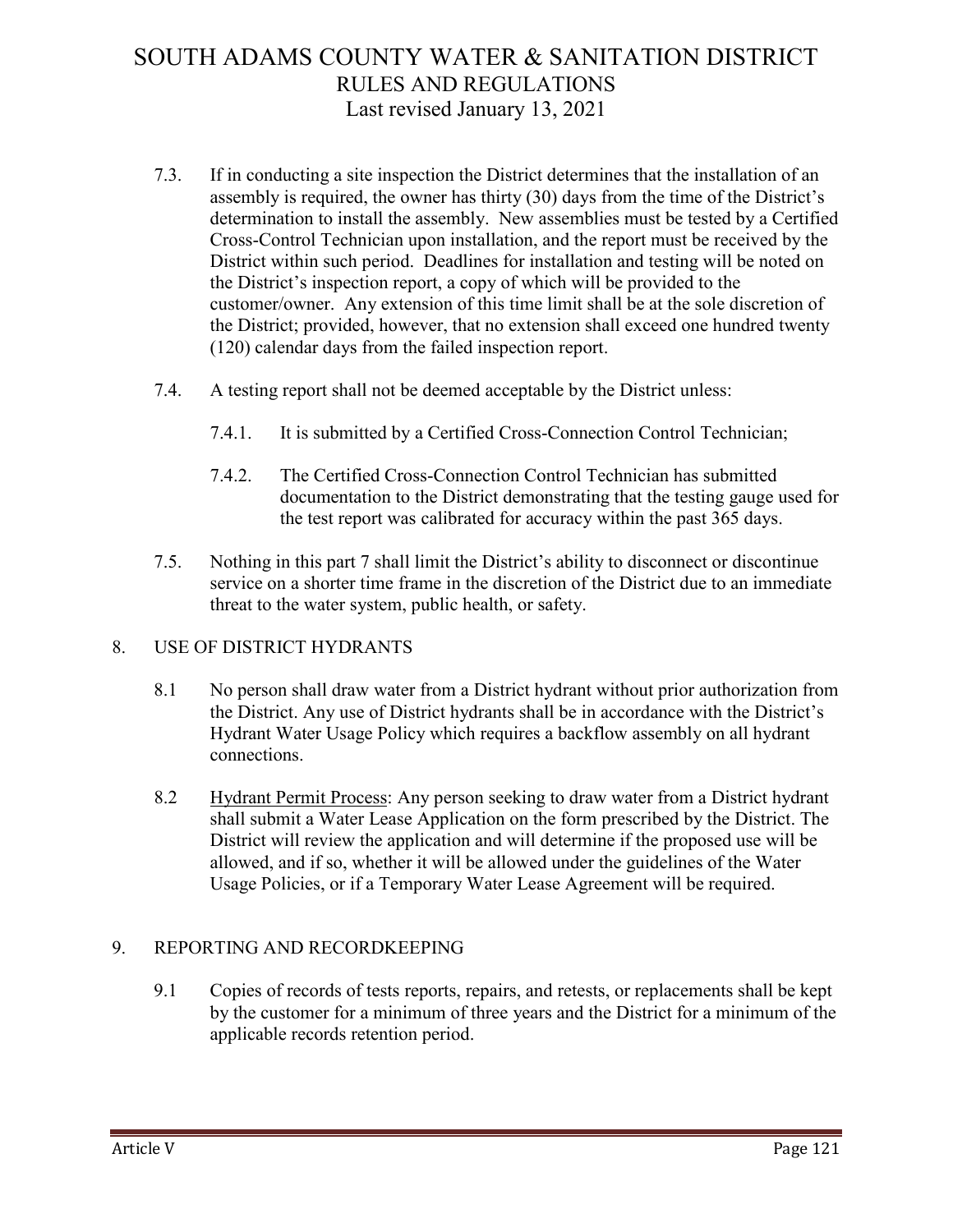9.2. Copies of records of test reports, repairs and retests shall be submitted to the District by email (preferred), mail or facsimile by the testing company or testing technician.

Test reports shall be submitted to the District at the following address:

South Adams County Water and Sanitation District Attention: Commercial Backflow Program P.O. Box 597 Commerce City, CO 80037-0597 Email: backflowreports@sacwsd.org Fax: TBD

- 9.3. Test reports shall, at a minimum, include the following information:
	- 9.3.1. Assembly or method type;
	- 9.3.2. Assembly or method location;
	- 9.3.3. Assembly make, model and serial number;
	- 9.3.4. Assembly size;
	- 9.3.5. Test date;
	- 9.3.6. Test results including all results that would justify a pass or fail outcome;
	- 9.3.7. Certified cross-connection control technician certification agency;
	- 9.3.8. Technician's certification number;
	- 9.3.9. Technician's certification expiration date;
	- 9.3.10. Test kit manufacture, model and serial number;
	- 9.3.11. Test kit calibration date.

#### 10. RIGHT OF ENTRY

10.1. Authorized representative(s) of the District shall have the right to enter upon the property and premises of any and all buildings in which a cross-connection is located or in which records are required to be kept at all times for the purposes of inspection, monitoring, records examination and copying, or in the performance of any of the duties required to implement and enforce the provisions of this Article.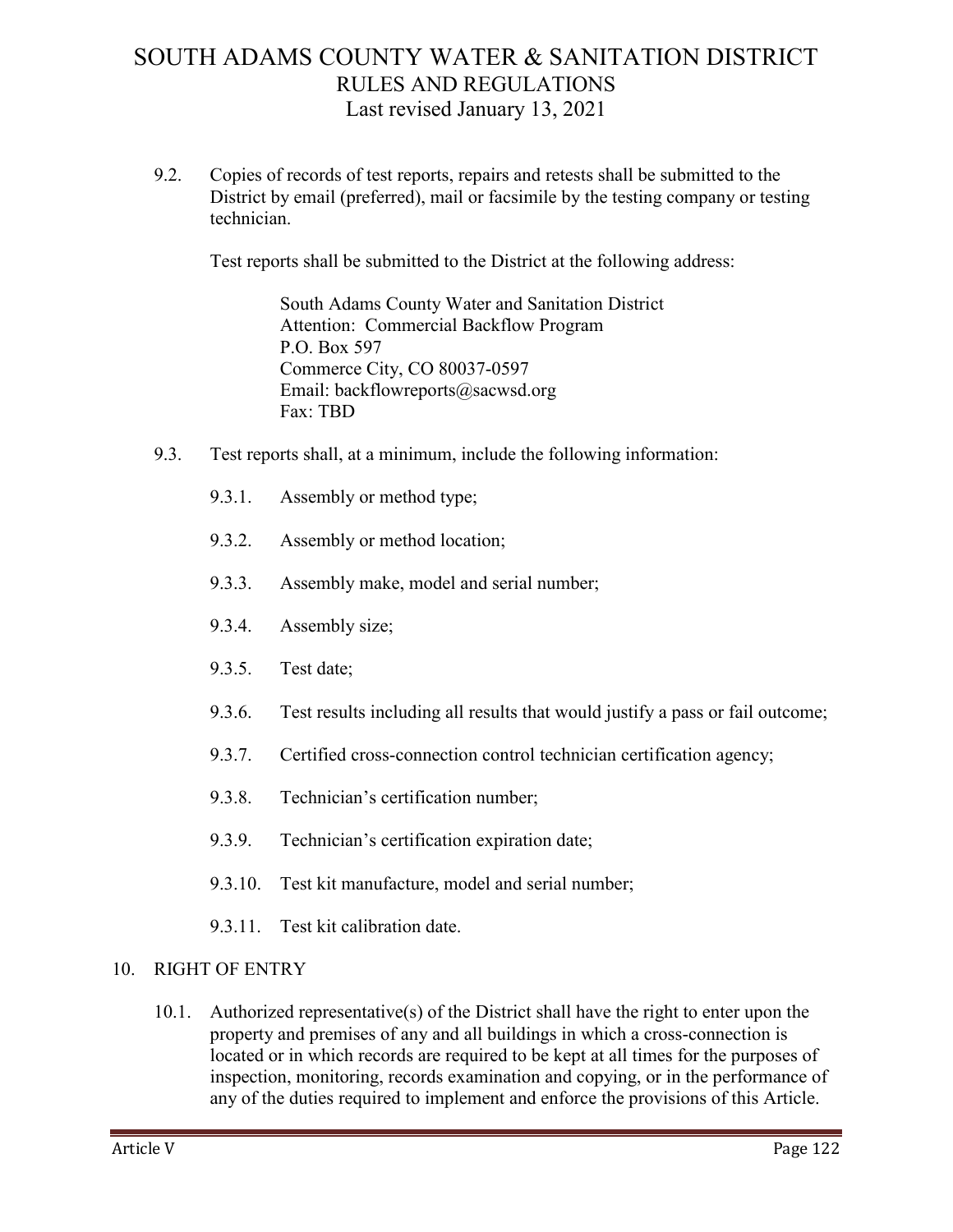This right of entry extends to the purpose of determining, independent of information supplied by the facility owner or occupant, compliance or noncompliance with the Rules and Regulations of the District. The right of entry shall be a condition of provided water service in order to protect the health, safety and welfare of customers throughout the water system.

10.2. Where building security is required, the backflow assembly(ies) should be located in an area not subject to security so as to allow access by the District.

### 11. COMPLIANCE

- 11.1. Customers shall comply with the survey process as well as the installation, inspection, testing, maintenance, and as needed repair and replacement of backflow prevention assemblies or air-gap separations from the District's water supply. For any identified uncontrolled cross-connections, the District shall complete one of the following actions within 120 days of its discovery:
	- 11.1.1. Control the cross-connection;
	- 11.1.2. Remove the cross-connection;
	- 11.1.3. Suspend service to the cross-connection.
- 11.2. The District shall give notice, in writing, to any owner whose plumbing system has been found to present a risk to the District's public water system's distribution system through an uncontrolled cross-connection. The notice and order shall state, at a minimum, that the owner must install a backflow prevention assembly or method at each service connection to the owner's premises. The notice and order will provide a date by which the owner must be in compliance.
- 11.3. In instances where a backflow prevention assembly or method cannot be installed at each service connection to the owner's premises, approved backflow prevention assemblies or methods must be installed at all cross-connections within the owner's water supply system. The notice and order will provide a date by which the owner must be in compliance.

### 12. VIOLATIONS AND PENALTIES

12.1. Failure to Timely Submit a Passing Test Report. In the event the District does not receive a customer's passing test report from a Certified Cross-Connection Control Technician by the annual due date, the District shall assess a penalty in the amount of \$250.00 or as otherwise determined by the District's Board of Directors against the property. Such penalty shall be in addition to other District fees, rates, tolls,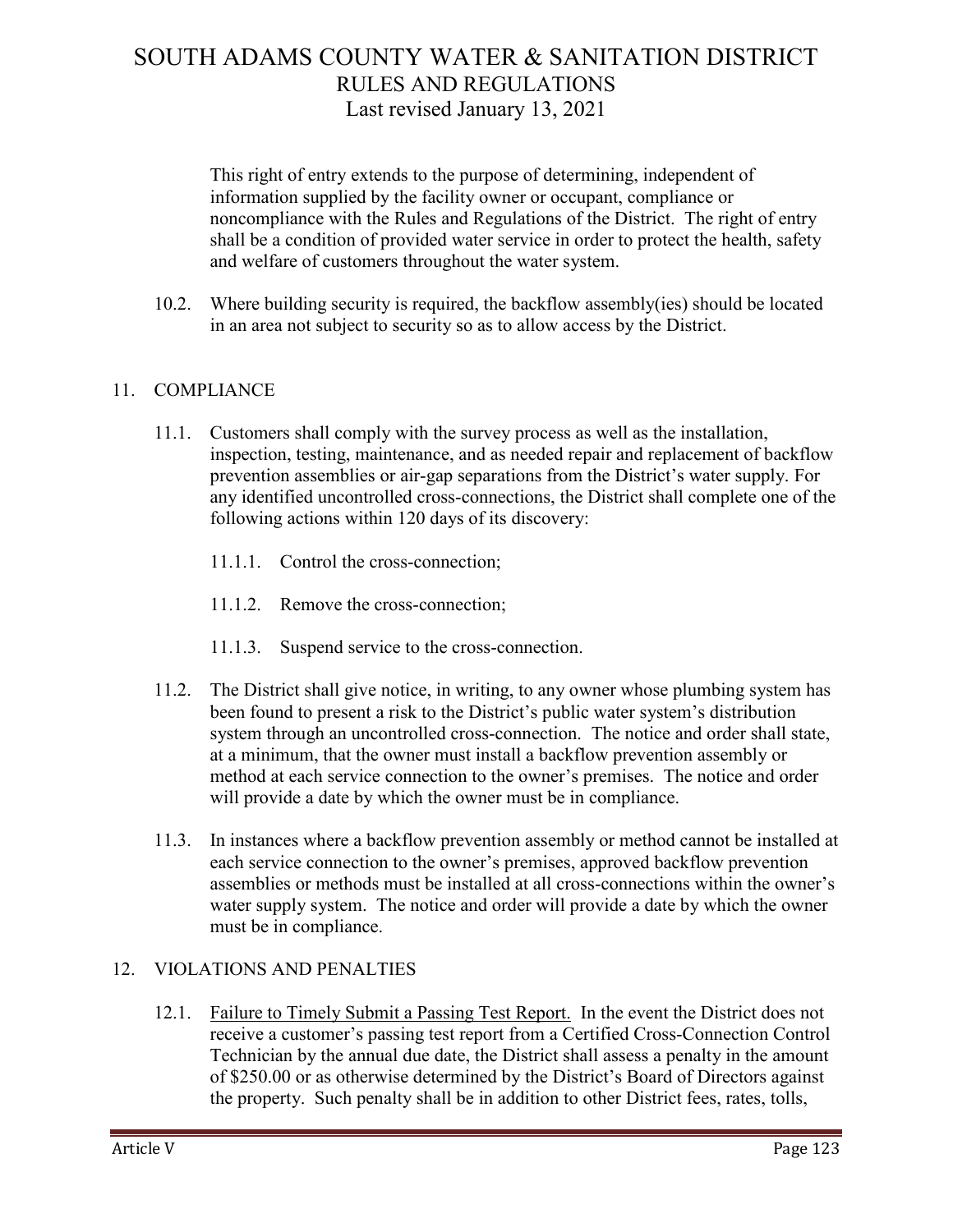penalties, or charges.

### 12.2. Discontinuance of District Service:

- 12.2.1. Failure of a customer to comply with the survey process as well as the installation, maintenance, testing or inspection of backflow prevention assemblies or an air-gap separation from the District's water supply as required by the District's Rules and Regulations shall be grounds for the discontinuance of water service to the premises.
- 12.2.2. Water service to any premises may be discontinued by the District Manager, Water Systems Manager, Wastewater Systems Manager, Distribution and Collections Manager, or Commercial Program Supervisor after written notification, including an opportunity for a hearing to show cause why service should not be discontinued, if an unprotected crossconnection is discovered on the premises or if any defect is found in an installed backflow prevention assembly, or if a backflow prevention assembly has been removed or bypassed. Service shall not be restored until such conditions or defects are corrected to the District's satisfaction.
- 12.2.3. Discontinuation of service may be summary, immediate and without written notice or a hearing whenever, in the judgement of the District Manager, Water Systems Manager, Wastewater Systems Manager, Distribution and Collections Manager, or Commercial Program Supervisor, such action is necessary to protect the District's water supply system (including without limitation from a threat to public health or safety).
- 12.3. Criminal Penalties: customer are referred to 25-1-114, C.R.S., which sets forth the penalties for criminal violations of the health laws of the State of Colorado. Violations of such laws may result in criminal prosecution and punishment by a fine up to \$1,000, imprisonment in the county jail for not more than one year, or by both such fine and imprisonment, and liability for any expense incurred by health authorities in removing any nuisance, source of filth, or cause of sickness. These criminal penalties are in addition to any civil penalties.
- 12.4. Civil Penalties: customers are referred to 25-1-114, C.R.S, which sets forth available civil remedies for violations of such health laws. In accordance with 25- 1-114, C.R.S., any user who fails to comply with any provision of these regulations may be assessed a penalty and charge of \$1,000 for each offense plus interest as provided by statute. Each day on which a violation occurs or continues shall be deemed a separate offense. The penalties provided by such statute are not exclusive of other District rights to also impose fees, rates, tolls, penalties, or charges arising from an uncontrolled cross-connection. The District may also recover reasonable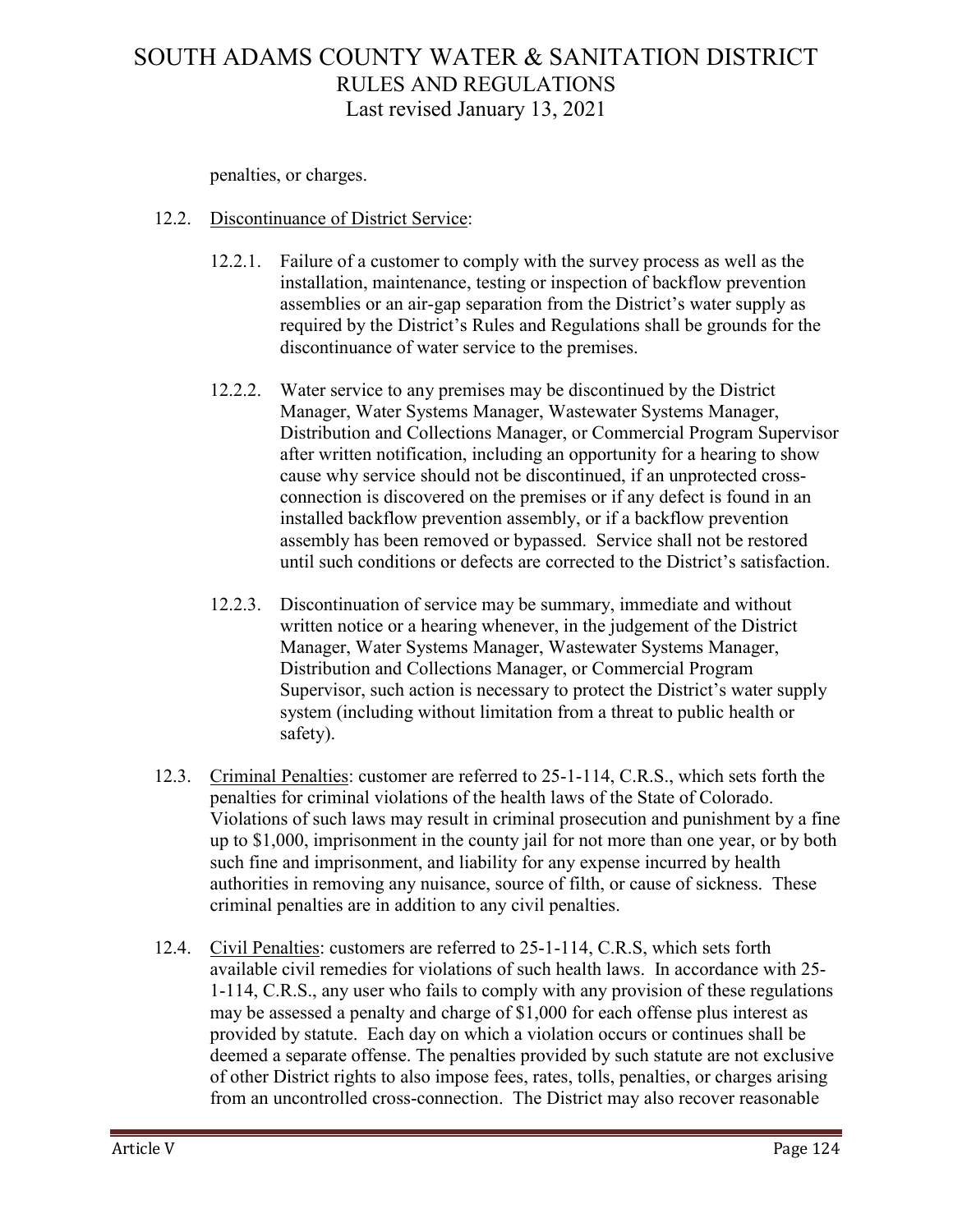actual damages incurred by the District by appropriate suit at law against the person or entity found to have violated any provision of these regulations. Such damages shall include, but not be limited to, actual damages incurred by the District and costs incurred by the POTW for violation of its NPDES Permit where such permit violation is a direct result of a violation of these regulations.

12.5. Fees, rates, tolls, penalties, and charges imposed under these Rules and Regulations shall constitute a lien on the property served by the water system pursuant to Section 32-1-1001(1)(j)(I), C.R.S.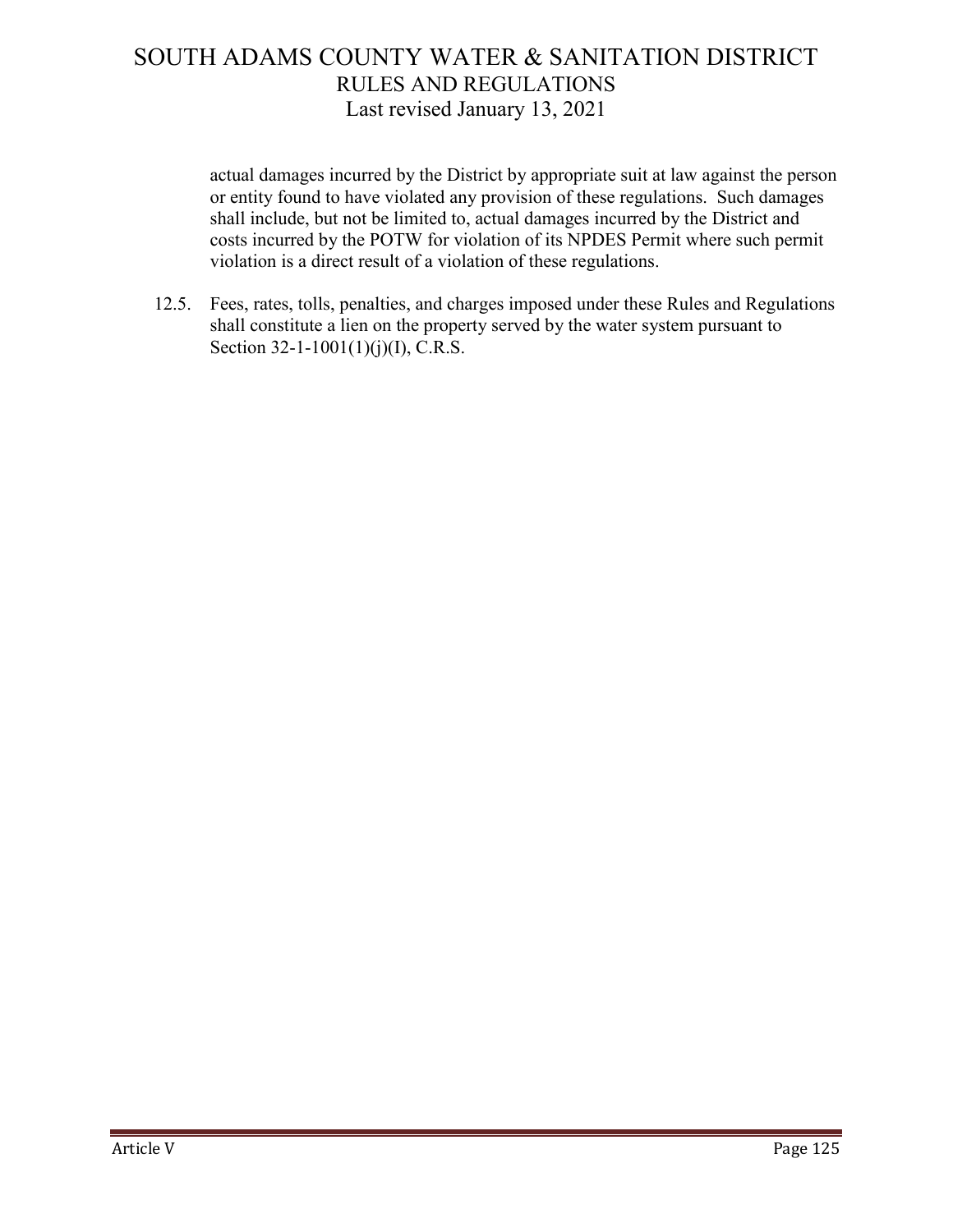### ARTICLE VI

### WATER CONSERVATION PROGRAM

#### 1. GENERAL

1.1 Introduction: In 1991 the General Assembly of the State of Colorado enacted House Bill 91-1154, also known as the Water Conservation Act of 1991. The act sets forth measures to develop water conservation practices in an effort to enhance and preserve the use of water in the State of Colorado. In 1995, the District developed a Water Conservation Program not only to meet the requirements of § 37-60-126, subsections 4 and 5, C.R.S., but also to promote water conservation as a responsible approach to management of a valuable resource.

In 2004, House Bill 04-1365 was adopted amending § 37-60-124 and 126, C.R.S., also known as the Water Conservation Act of 2004 (2004 Act) concerning water planning by retail water providers to:

- 1.1.1 Encourage wise water use and conservation and drought planning by those privately and publicly owned water agencies, utilities and others with the legal obligation to supply, distribute or otherwise provide water through technical assistance, information dissemination, and financial support where appropriate;
- 1.1.2 Encourage the state, the Colorado Water Conservation Board, and water providers with knowledge of water conservation and drought mitigation planning to work with other water providers in developing and implementing water conservation and water use efficiencies and managing water supplies during periods of drought;
- 1.1.3 Encourage smaller water providers to take advantage of state-provided resources to support local planning efforts; and
- 1.1.4 Encourage and support implementation of a statewide water supply initiative.
- 1.2 Program Goals: The District spent considerable time and resources identifying potential water supplies for future development. One of the conclusions drawn from those efforts is that water supply projects are scarce, and those that are available are very expensive. Therefore, the District realizes the need to use its existing water supplies and wastewater facilities as efficiently as possible. One way to do this is by implementing a water conservation program to reduce demands in our current service area, and to require water saving practices when future growth occurs.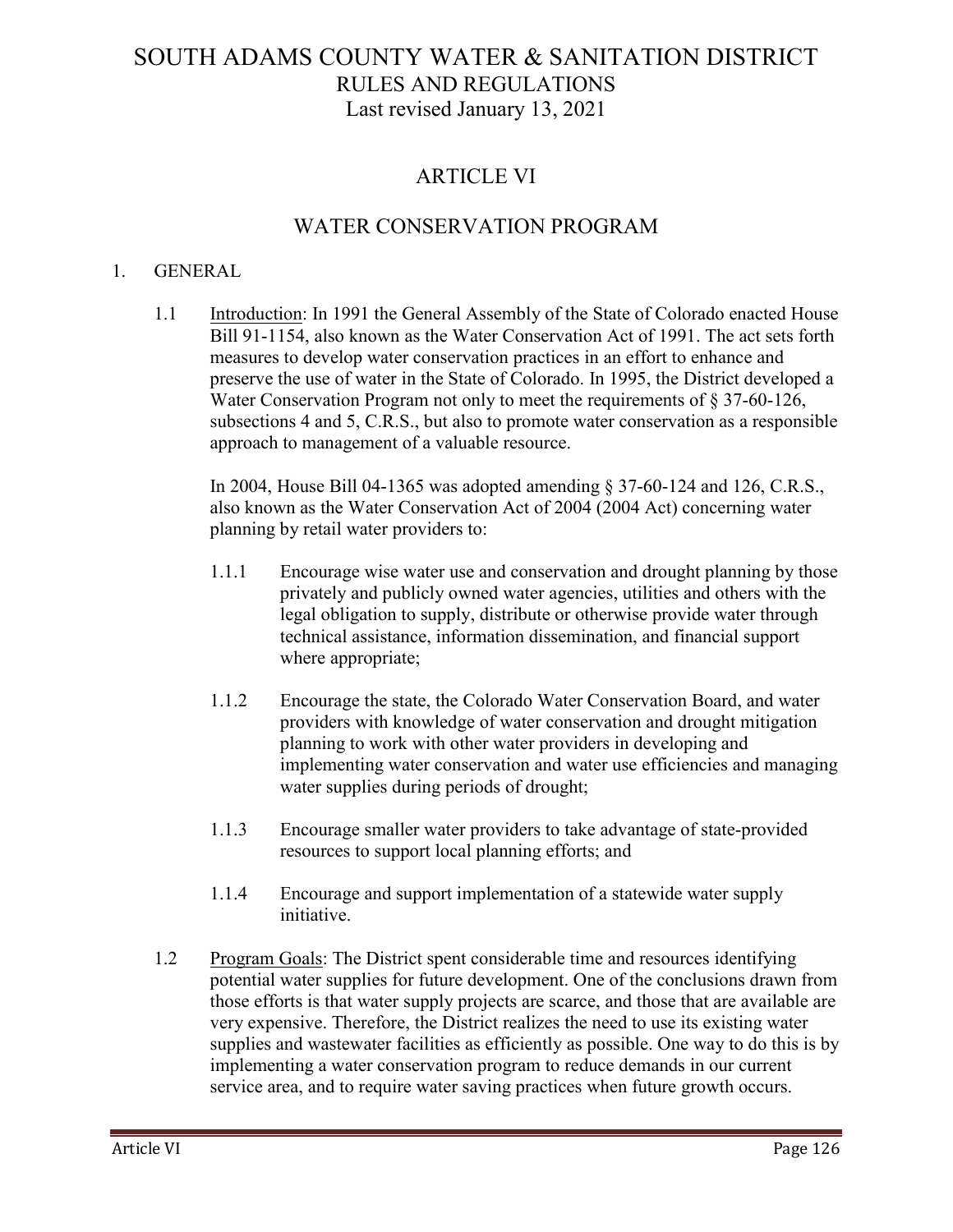1.3 Water Conservation Plan: In 2011, the Board approved and adopted an updated Water Conservation Plan (Plan) to comply with the provisions of the 2004 Act. The Plan includes a profile of the District's existing water system, characterization of water use, forecast demand, proposed future water facilities, conservation measures, and water reduction regulations. The current Water Conservation Plan is available on the District's website at [www.sacwsd.org.](http://www.sacwsd.org/)

### 2. BENEFITS OF WATER CONSERVATION

- 2.1 General: Water demand management practices provide an efficient alternative to traditional supply-side programs. Water utilities and surrounding communities all benefit from the implementation of a water conservation program.
- 2.2 Benefits to Water Utility:
	- 2.2.1 Lower operation and maintenance costs;
	- 2.2.2 Reduced treatment costs;
	- 2.2.3 Delayed costs of finding new sources of supply; and
	- 2.2.4 Lower infrastructure costs.
- 2.3 Benefits to Customers/Individuals:
	- 2.3.1 Lower water, wastewater, and energy bills; and
	- 2.3.1 More water available for future growth.
- 2.4 Benefits to Water Quality: Reduces stress on groundwater withdrawal, which reduces seepage of potential contaminants in surrounding soils and prolongs water quality.
- 2.5 Benefits to the Environment: Preservation of a precious commodity for future generations.

### 3. IMPLEMENTATION OF PROGRAM

- 3.1 General: To accomplish these goals, several best management practices and programs are being implemented, including leak detection, open space management, plumbing fixture requirements, efficient landscape watering practices, water audits, and public education. Water-saving measures such as water re-use and rebate incentives may also be implemented to accomplish the goals of the District's Water Conservation Plan.
- 3.2 Implementation of Program: The Water Conservation Plan outlines the implementation of water conservation practices and programs to reduce demands in the District's service area by requiring water saving practices, as well as the